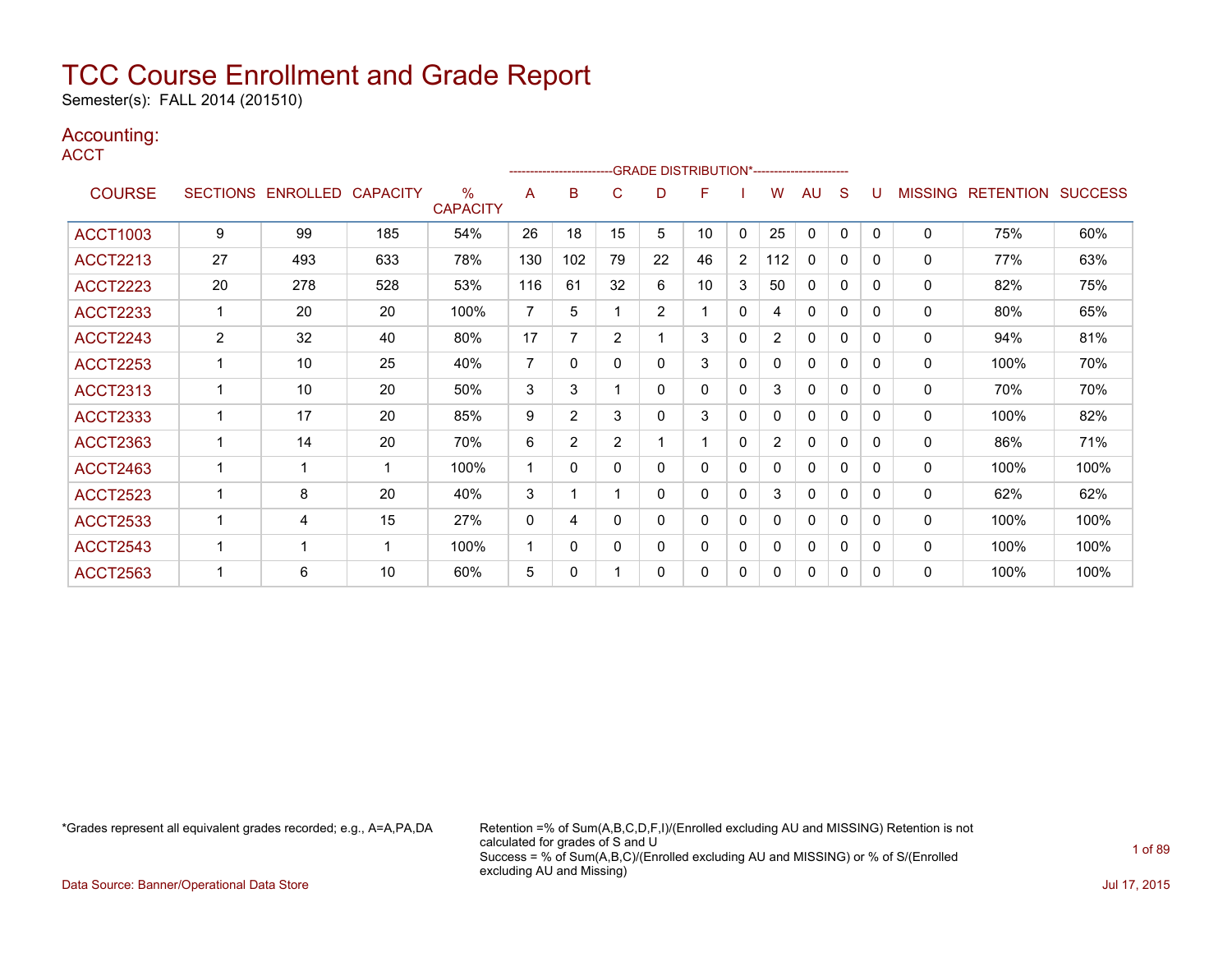Semester(s): FALL 2014 (201510)

### Aerospace Manufacturing:

AERO

|                 |                            |    |                      |   |   |  | -GRADE DISTRIBUTION*----------------------- |          |    |              |  |                   |                |
|-----------------|----------------------------|----|----------------------|---|---|--|---------------------------------------------|----------|----|--------------|--|-------------------|----------------|
| <b>COURSE</b>   | SECTIONS ENROLLED CAPACITY |    | ℅<br><b>CAPACITY</b> | А | B |  |                                             | W        | AU |              |  | MISSING RETENTION | <b>SUCCESS</b> |
| AERO1003        | 9                          | 20 | 45%                  | 3 |   |  |                                             | 6        | 0  | $\Omega$     |  | 33%               | 33%            |
| AERO1013        |                            | 20 | 5%                   |   |   |  |                                             | $\Omega$ | 0  | $\mathbf{0}$ |  | 100%              | 100%           |
| <b>AERO1016</b> |                            | 20 | 5%                   |   |   |  |                                             | 0        | 0  |              |  | 100%              | 100%           |

\*Grades represent all equivalent grades recorded; e.g., A=A,PA,DA Retention =% of Sum(A,B,C,D,F,I)/(Enrolled excluding AU and MISSING) Retention is not calculated for grades of S and U Success = % of Sum(A,B,C)/(Enrolled excluding AU and MISSING) or % of S/(Enrolled excluding AU and Missing)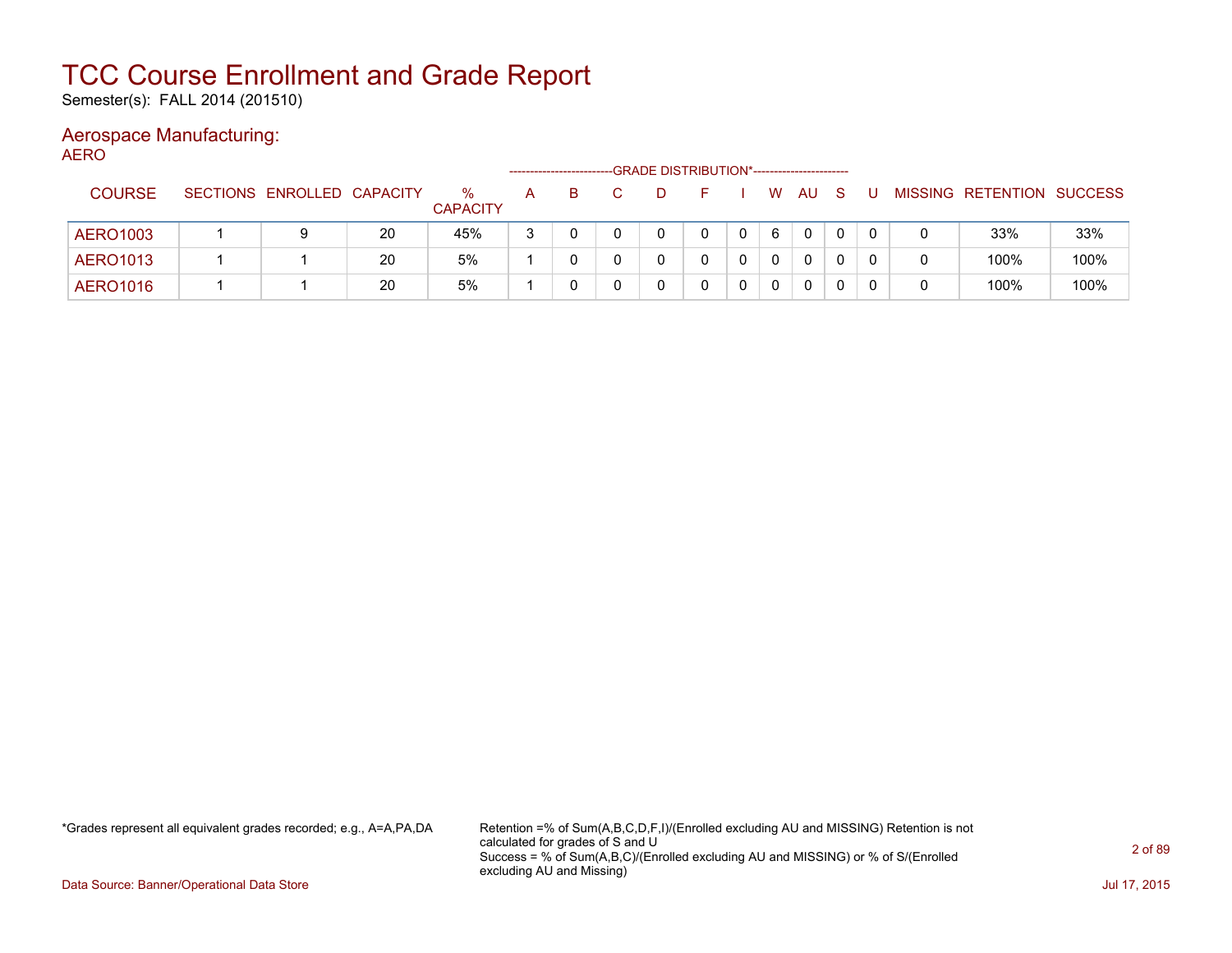Semester(s): FALL 2014 (201510)

#### African Studies: AFRS

| AFNO            |                            |    |                         |  |          | ------------------------GRADE DISTRIBUTION*----------------------- |                |          |             |  |                                                |      |
|-----------------|----------------------------|----|-------------------------|--|----------|--------------------------------------------------------------------|----------------|----------|-------------|--|------------------------------------------------|------|
| <b>COURSE</b>   | SECTIONS ENROLLED CAPACITY |    | $\%$<br><b>CAPACITY</b> |  |          |                                                                    |                |          |             |  | A B C D F I W AU S U MISSING RETENTION SUCCESS |      |
| <b>AFRS2713</b> |                            | 30 | 27%                     |  | $\Omega$ | 0                                                                  | 0 <sup>1</sup> | $\Omega$ | $\mathbf 0$ |  | 100%                                           | 100% |

\*Grades represent all equivalent grades recorded; e.g., A=A,PA,DA Retention =% of Sum(A,B,C,D,F,I)/(Enrolled excluding AU and MISSING) Retention is not calculated for grades of S and U Success = % of Sum(A,B,C)/(Enrolled excluding AU and MISSING) or % of S/(Enrolled excluding AU and Missing)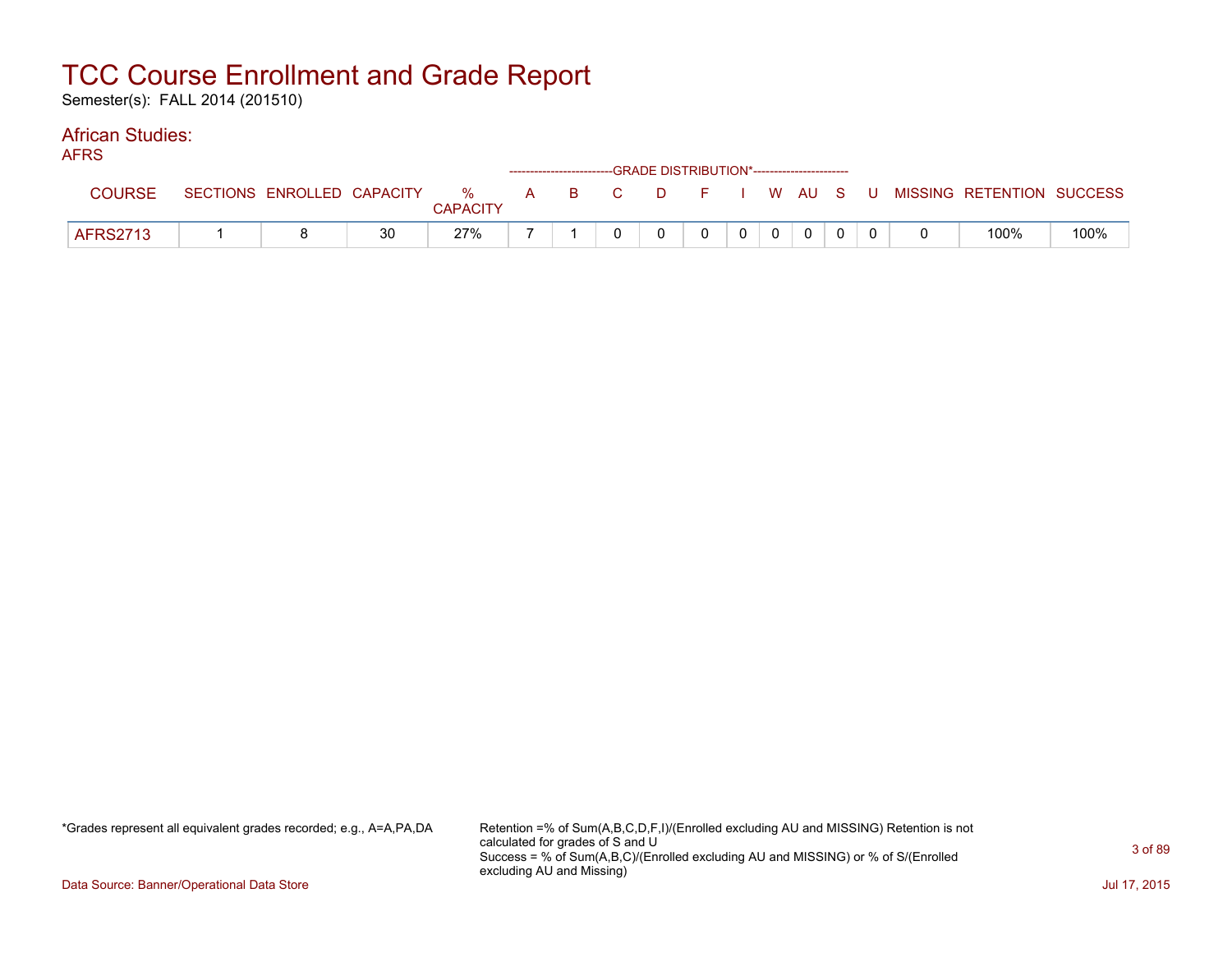Semester(s): FALL 2014 (201510)

#### Allied Health: ALDH<sub>1</sub>

| ALDN            |                            |     |                      |    |       |    |        | ------------------------GRADE DISTRIBUTION*----------------------- |    |          |  |                           |     |
|-----------------|----------------------------|-----|----------------------|----|-------|----|--------|--------------------------------------------------------------------|----|----------|--|---------------------------|-----|
| <b>COURSE</b>   | SECTIONS ENROLLED CAPACITY |     | %<br><b>CAPACITY</b> |    | A B C |    | $\Box$ | F I WAUSU                                                          |    |          |  | MISSING RETENTION SUCCESS |     |
| <b>ALDH1323</b> | 275                        | 276 | 100%                 | 99 | 84    | 41 | Б.     | 12 <sup>°</sup>                                                    | 33 | $\Omega$ |  | 88%                       | 81% |

\*Grades represent all equivalent grades recorded; e.g., A=A,PA,DA Retention =% of Sum(A,B,C,D,F,I)/(Enrolled excluding AU and MISSING) Retention is not calculated for grades of S and U Success = % of Sum(A,B,C)/(Enrolled excluding AU and MISSING) or % of S/(Enrolled excluding AU and Missing)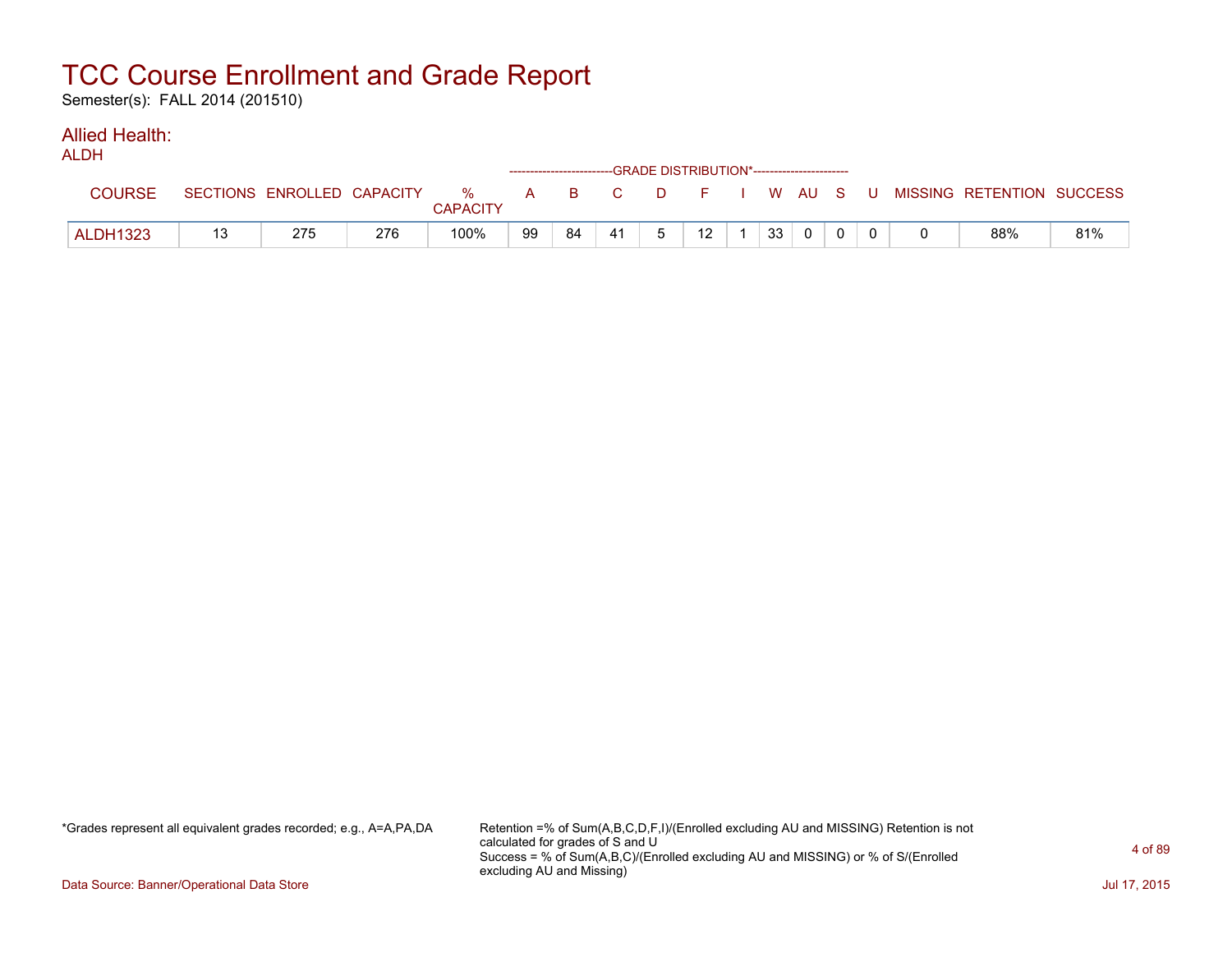Semester(s): FALL 2014 (201510)

#### Alternative Energy: ALTE

| 82 I C   |                            |                 |  |  | ------------------------GRADE DISTRIBUTION*----------------------- |                |                |          |  |                                                  |     |
|----------|----------------------------|-----------------|--|--|--------------------------------------------------------------------|----------------|----------------|----------|--|--------------------------------------------------|-----|
| COURSE   | SECTIONS ENROLLED CAPACITY | <b>CAPACITY</b> |  |  |                                                                    |                |                |          |  | % A B C D F I W AU S U MISSING—RETENTION SUCCESS |     |
| ALTE1442 |                            | 88%             |  |  | $\Omega$                                                           | 0 <sup>1</sup> | $\overline{0}$ | $\Omega$ |  | 100%                                             | 86% |

\*Grades represent all equivalent grades recorded; e.g., A=A,PA,DA Retention =% of Sum(A,B,C,D,F,I)/(Enrolled excluding AU and MISSING) Retention is not calculated for grades of S and U Success = % of Sum(A,B,C)/(Enrolled excluding AU and MISSING) or % of S/(Enrolled excluding AU and Missing)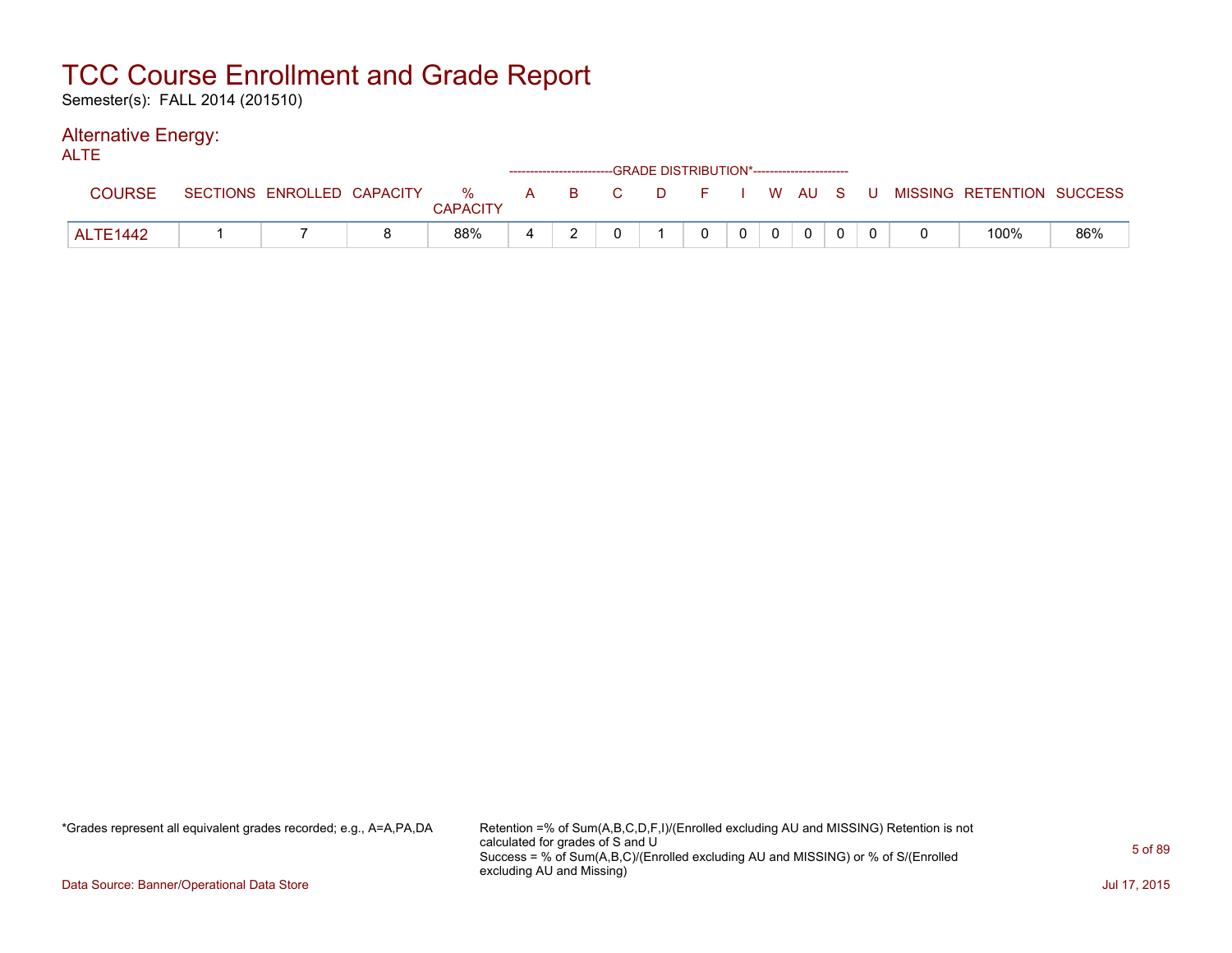Semester(s): FALL 2014 (201510)

### Arabic:

| <b>ARBC</b>     |                              |    |                 |  | ------------------------GRADE DISTRIBUTION*----------------------- |  |              |          |  |                                                |     |
|-----------------|------------------------------|----|-----------------|--|--------------------------------------------------------------------|--|--------------|----------|--|------------------------------------------------|-----|
| <b>COURSE</b>   | SECTIONS ENROLLED CAPACITY % |    | <b>CAPACITY</b> |  |                                                                    |  |              |          |  | A B C D F I W AU S U MISSING—RETENTION SUCCESS |     |
| <b>ARBC1103</b> |                              | 25 | 44%             |  |                                                                    |  | $\mathbf{3}$ | $\Omega$ |  | 73%                                            | 73% |

\*Grades represent all equivalent grades recorded; e.g., A=A,PA,DA Retention =% of Sum(A,B,C,D,F,I)/(Enrolled excluding AU and MISSING) Retention is not calculated for grades of S and U Success = % of Sum(A,B,C)/(Enrolled excluding AU and MISSING) or % of S/(Enrolled excluding AU and Missing)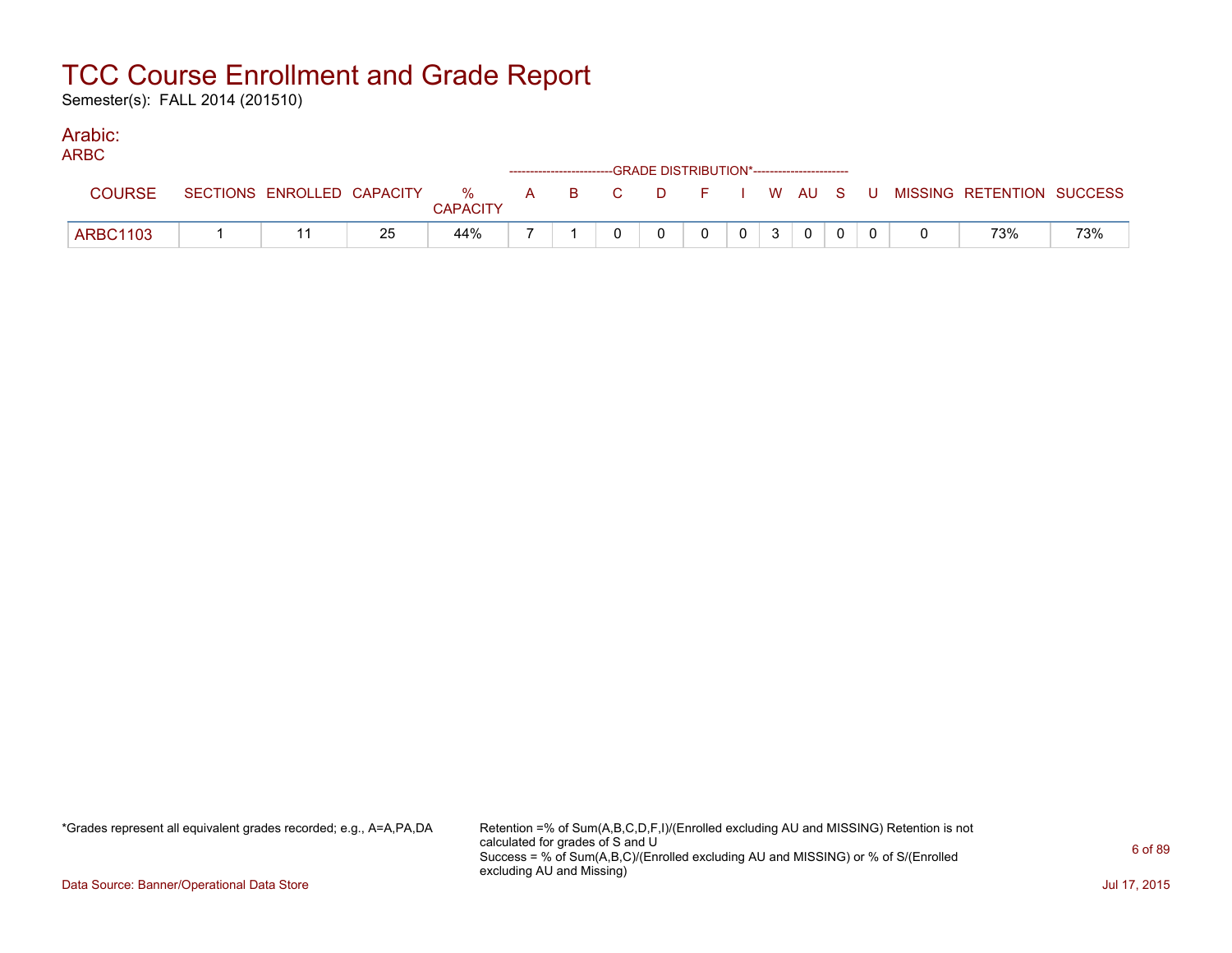Semester(s): FALL 2014 (201510)

#### Art: ART

|                |                |                            |     |                                  |                |                |                | -GRADE DISTRIBUTION*---------------------- |                |              |                |                |              |          |              |                           |      |
|----------------|----------------|----------------------------|-----|----------------------------------|----------------|----------------|----------------|--------------------------------------------|----------------|--------------|----------------|----------------|--------------|----------|--------------|---------------------------|------|
| <b>COURSE</b>  |                | SECTIONS ENROLLED CAPACITY |     | $\frac{0}{0}$<br><b>CAPACITY</b> | Α              | B              | $\mathsf{C}$   | D                                          | F              |              | W              | AU             | S            | U        |              | MISSING RETENTION SUCCESS |      |
| <b>ART1013</b> | 5              | 57                         | 60  | 95%                              | 22             | 14             | 9              | 0                                          | $\overline{2}$ | 0            | 8              | $\overline{2}$ | 0            | 0        | 0            | 85%                       | 82%  |
| <b>ART1023</b> | $\overline{2}$ | 14                         | 18  | 78%                              | 4              | 6              | 1              | 0                                          | $\mathbf{0}$   | $\mathbf{0}$ | $\overline{2}$ | $\mathbf 1$    | $\mathbf{0}$ | 0        | 0            | 85%                       | 85%  |
| <b>ART1033</b> | 2              | 4                          | 6   | 67%                              | $\overline{2}$ | 1              | 0              | 0                                          | 0              | $\mathbf{0}$ |                | $\mathbf{0}$   | $\mathbf{0}$ | 0        | 0            | 75%                       | 75%  |
| <b>ART1053</b> | 4              | 67                         | 75  | 89%                              | 19             | 10             | 13             | 2                                          | 3              | 0            | 20             | 0              | $\mathbf{0}$ | 0        | 0            | 70%                       | 63%  |
| <b>ART1063</b> | 1              | 14                         | 20  | 70%                              | 5              | 3              | 4              | 1                                          | 0              | 0            | 1              | 0              | 0            | 0        | 0            | 93%                       | 86%  |
| <b>ART1083</b> | 1              | 9                          | 9   | 100%                             | 4              | 2              | 1              | $\mathbf{1}$                               | $\mathbf{0}$   | $\mathbf{0}$ | 1              | $\mathbf{0}$   | $\mathbf{0}$ | 0        | $\mathbf{0}$ | 89%                       | 78%  |
| <b>ART1113</b> | 12             | 170                        | 227 | 75%                              | 96             | 24             | 12             | 5                                          | 13             | $\mathbf{0}$ | 20             | $\mathbf{0}$   | $\mathbf{0}$ | 0        | 0            | 88%                       | 78%  |
| <b>ART1123</b> | 3              | 28                         | 26  | 108%                             | 11             | 9              | $\overline{2}$ | 0                                          | $\overline{2}$ | $\mathbf{0}$ | 4              | $\mathbf{0}$   | $\Omega$     | 0        | 0            | 86%                       | 79%  |
| <b>ART1133</b> | $\overline{2}$ | 6                          | 8   | 75%                              | $\overline{2}$ | -1             | 1              | 0                                          | 0              | 0            | $\overline{2}$ | 0              | $\mathbf{0}$ | 0        | 0            | 67%                       | 67%  |
| <b>ART2063</b> | 1              | 7                          | 8   | 88%                              | 3              | 2              | 0              | 0                                          | 0              | $\mathbf{0}$ |                | $\mathbf 1$    | $\mathbf{0}$ | $\Omega$ | 0            | 83%                       | 83%  |
| <b>ART2073</b> | -1             | 4                          | 3   | 133%                             | 1              | $\Omega$       | $\Omega$       | 0                                          | $\mathbf{0}$   | $\mathbf{0}$ |                | $\overline{2}$ | $\mathbf{0}$ | $\Omega$ | 0            | 50%                       | 50%  |
| <b>ART2083</b> | -1             | 6                          | 7   | 86%                              | 1              | 2              | 1              | 0                                          | 0              | $\mathbf{0}$ | $\overline{2}$ | $\mathbf{0}$   | $\mathbf{0}$ | 0        | 0            | 67%                       | 67%  |
| <b>ART2093</b> | 1              | 1                          | 3   | 33%                              | 1              | $\mathbf{0}$   | $\mathbf{0}$   | 0                                          | 0              | 0            | 0              | 0              | $\mathbf{0}$ | 0        | 0            | 100%                      | 100% |
| <b>ART2143</b> | $\overline{2}$ | 11                         | 20  | 55%                              | 5              | 4              | 0              | 0                                          | $\mathbf 1$    | 0            | $\mathbf{1}$   | 0              | 0            | 0        | 0            | 91%                       | 82%  |
| <b>ART2153</b> | 2              | 4                          | 10  | 40%                              | $\overline{2}$ | $\overline{1}$ | $\Omega$       | $\Omega$                                   | $\mathbf 1$    | $\Omega$     | $\Omega$       | $\mathbf{0}$   | $\Omega$     | $\Omega$ | 0            | 100%                      | 75%  |
| <b>ART2263</b> | -1             | 7                          | 10  | 70%                              | 6              | $\mathbf{0}$   | 0              | 0                                          | 0              | 0            | 1              | $\mathbf{0}$   | $\mathbf{0}$ | 0        | 0            | 86%                       | 86%  |
| <b>ART2273</b> | $\mathbf 1$    | $\overline{2}$             | 5   | 40%                              | $\overline{2}$ | $\Omega$       | $\Omega$       | 0                                          | $\Omega$       | $\mathbf{0}$ | $\mathbf{0}$   | $\mathbf{0}$   | $\mathbf{0}$ | $\Omega$ | 0            | 100%                      | 100% |
| <b>ART2283</b> | 1              | 4                          | 5   | 80%                              | 4              | 0              | 0              | 0                                          | 0              | 0            | 0              | 0              | $\mathbf{0}$ | 0        | 0            | 100%                      | 100% |
| <b>ART2313</b> | 1              | 5                          | 8   | 62%                              | $\mathbf{0}$   | 3              | 0              | 0                                          | 0              | $\mathbf{0}$ |                | $\mathbf 1$    | $\mathbf{0}$ | $\Omega$ | 0            | 75%                       | 75%  |
| <b>ART2323</b> | 1              | 4                          | 4   | 100%                             | 1              | $\overline{2}$ | 0              | 0                                          | $\mathbf{0}$   | $\mathbf{0}$ | 0              | 1              | $\mathbf{0}$ | 0        | 0            | 100%                      | 100% |
| ART2413        | -1             | 14                         | 14  | 100%                             | 1              | 5              | 5              | 2                                          | 1              | 0            | 0              | 0              | $\mathbf{0}$ | 0        | 0            | 100%                      | 79%  |
| <b>ART2423</b> | 1              | 14                         | 14  | 100%                             | 3              | 3              | 4              | 1                                          | 1              | 0            | $\overline{2}$ | 0              | $\mathbf{0}$ | 0        | $\mathbf{0}$ | 86%                       | 71%  |

\*Grades represent all equivalent grades recorded; e.g., A=A,PA,DA Retention =% of Sum(A,B,C,D,F,I)/(Enrolled excluding AU and MISSING) Retention is not calculated for grades of S and U Success = % of Sum(A,B,C)/(Enrolled excluding AU and MISSING) or % of S/(Enrolled excluding AU and Missing)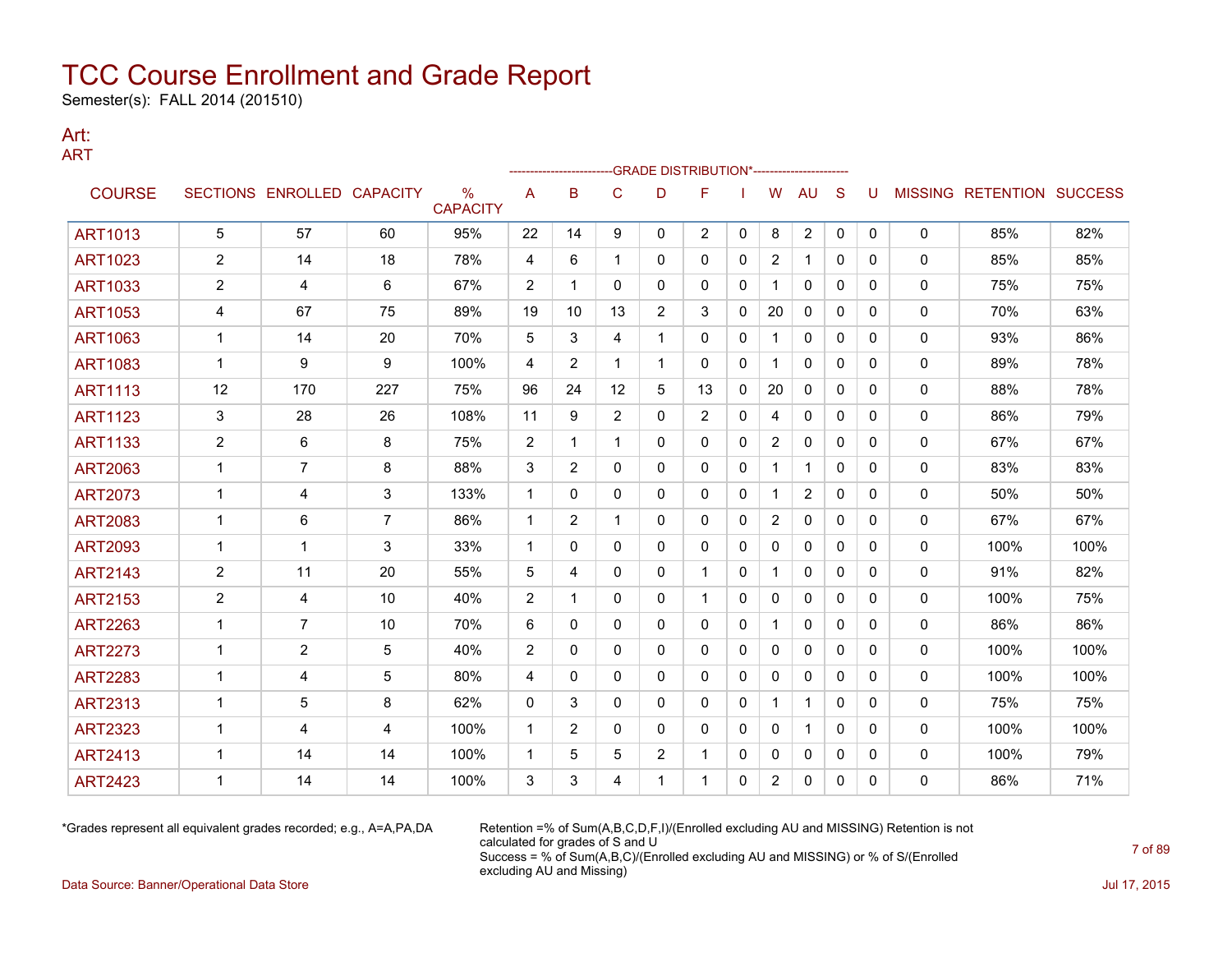Semester(s): FALL 2014 (201510)

#### Art: ART

| . |                |                            |    |                      | ------------------- |    | -GRADE DISTRIBUTION*----------------------- |   |   |   |     |              |  |                           |     |
|---|----------------|----------------------------|----|----------------------|---------------------|----|---------------------------------------------|---|---|---|-----|--------------|--|---------------------------|-----|
|   | <b>COURSE</b>  | SECTIONS ENROLLED CAPACITY |    | %<br><b>CAPACITY</b> | A                   | B. | D                                           |   |   | W | AU. | <sub>S</sub> |  | MISSING RETENTION SUCCESS |     |
|   | <b>ART2503</b> | 15                         | 15 | 100%                 | 9                   |    |                                             | ⌒ |   |   | 0   | 0            |  | 93%                       | 80% |
|   | <b>ART2813</b> | 18                         | 20 | 90%                  | 10                  |    |                                             | 5 |   | 0 | 0   | 0            |  | 100%                      | 67% |
|   | <b>ART2853</b> | 26                         | 36 | 72%                  | 17                  |    |                                             |   |   | 4 | 0   | 0            |  | 85%                       | 85% |
|   | <b>ART2993</b> | 17                         | 37 | 46%                  | 8                   | 4  |                                             |   | າ | 0 | 0   | 0            |  | 100%                      | 82% |

\*Grades represent all equivalent grades recorded; e.g., A=A,PA,DA Retention =% of Sum(A,B,C,D,F,I)/(Enrolled excluding AU and MISSING) Retention is not calculated for grades of S and U Success = % of Sum(A,B,C)/(Enrolled excluding AU and MISSING) or % of S/(Enrolled excluding AU and Missing)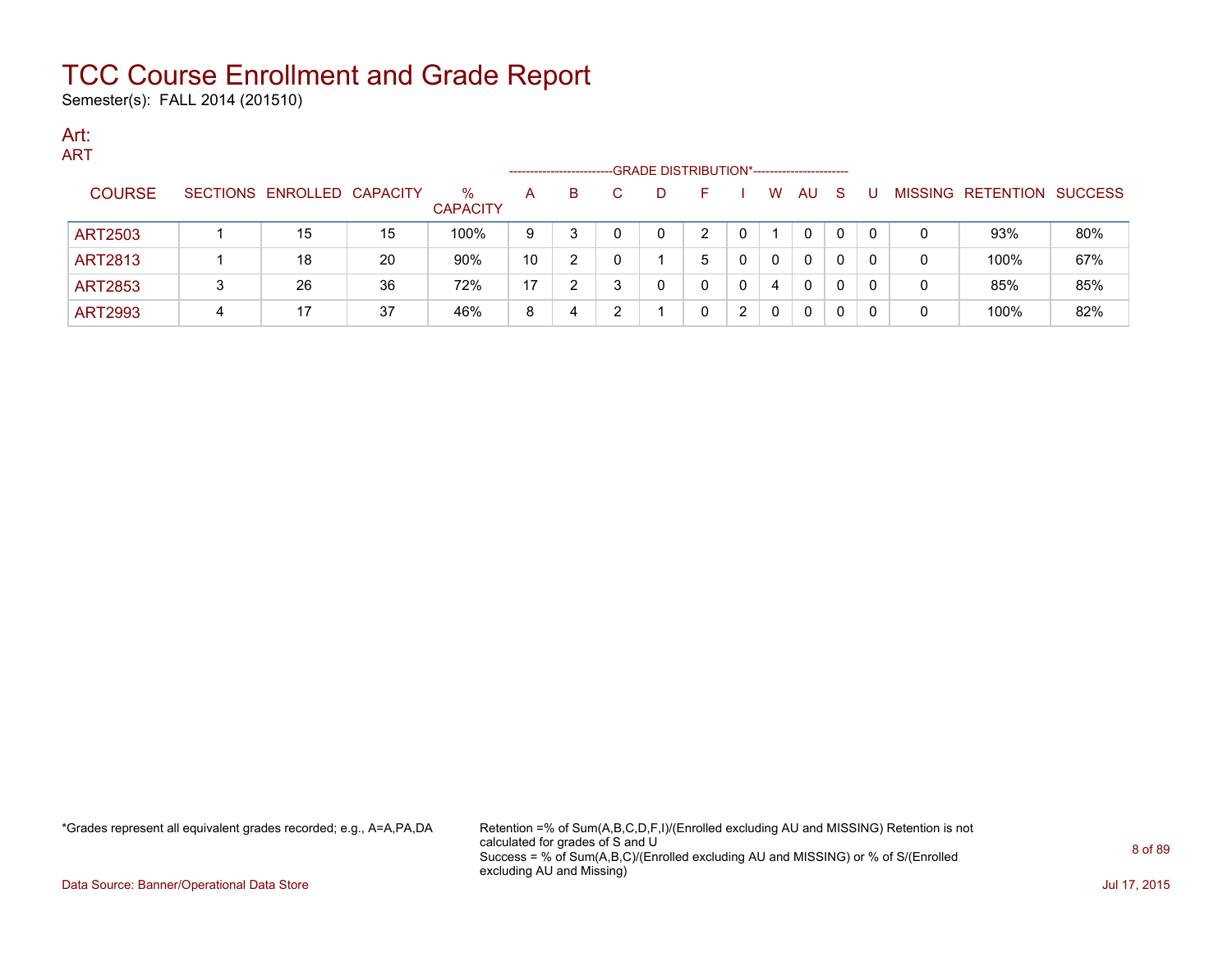Semester(s): FALL 2014 (201510)

#### Asian Studies: ASNS

| AƏNƏ            |                            |    |                      |  |  | ------------------------GRADE DISTRIBUTION*----------------------- |                |             |  |                                                |     |
|-----------------|----------------------------|----|----------------------|--|--|--------------------------------------------------------------------|----------------|-------------|--|------------------------------------------------|-----|
| <b>COURSE</b>   | SECTIONS ENROLLED CAPACITY |    | %<br><b>CAPACITY</b> |  |  |                                                                    |                |             |  | A B C D F I W AU S U MISSING RETENTION SUCCESS |     |
| <b>ASNS1103</b> |                            | 20 | 60%                  |  |  |                                                                    | $\overline{0}$ | $\mathbf 0$ |  | 92%                                            | 83% |

\*Grades represent all equivalent grades recorded; e.g., A=A,PA,DA Retention =% of Sum(A,B,C,D,F,I)/(Enrolled excluding AU and MISSING) Retention is not calculated for grades of S and U Success = % of Sum(A,B,C)/(Enrolled excluding AU and MISSING) or % of S/(Enrolled excluding AU and Missing)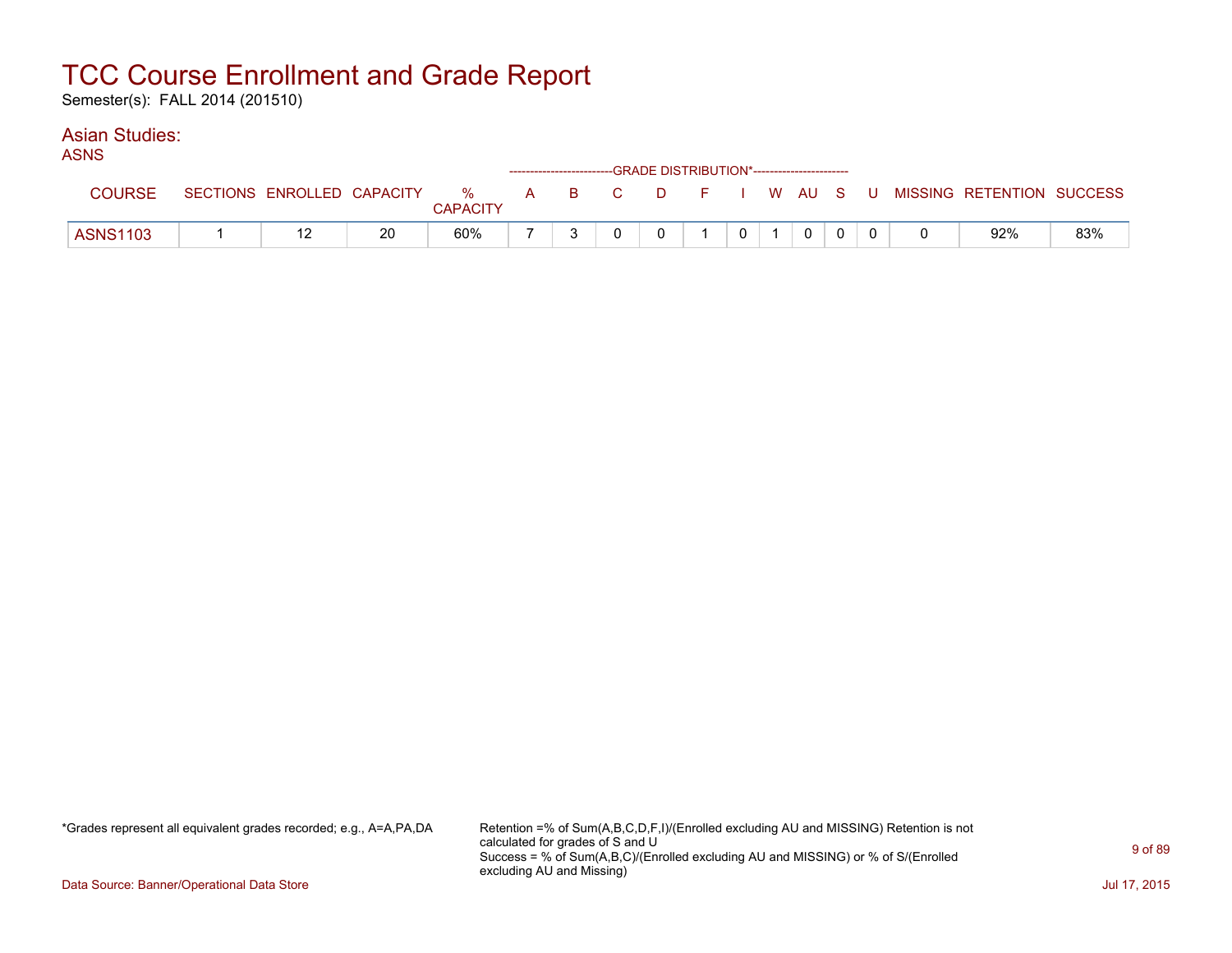Semester(s): FALL 2014 (201510)

### Astronomy:

| <b>ASTR</b>     |    |    |                 |    | ------------------------GRADE DISTRIBUTION*----------------------- |   |                 |                                                             |             |  |                                                                             |     |
|-----------------|----|----|-----------------|----|--------------------------------------------------------------------|---|-----------------|-------------------------------------------------------------|-------------|--|-----------------------------------------------------------------------------|-----|
| <b>COURSE</b>   |    |    | <b>CAPACITY</b> |    |                                                                    |   |                 |                                                             |             |  | SECTIONS ENROLLED CAPACITY % A B C D F I W AU S U MISSING RETENTION SUCCESS |     |
| <b>ASTR1104</b> | 68 | 90 | 76%             | 29 | 10 <sup>1</sup>                                                    | 5 | 10 <sub>1</sub> | $\begin{array}{ c c c } \hline 0 & 5 \\ \hline \end{array}$ | $\mathbf 0$ |  | 93%                                                                         | 71% |

\*Grades represent all equivalent grades recorded; e.g., A=A,PA,DA Retention =% of Sum(A,B,C,D,F,I)/(Enrolled excluding AU and MISSING) Retention is not calculated for grades of S and U Success = % of Sum(A,B,C)/(Enrolled excluding AU and MISSING) or % of S/(Enrolled excluding AU and Missing)

Data Source: Banner/Operational Data Store Jul 17, 2015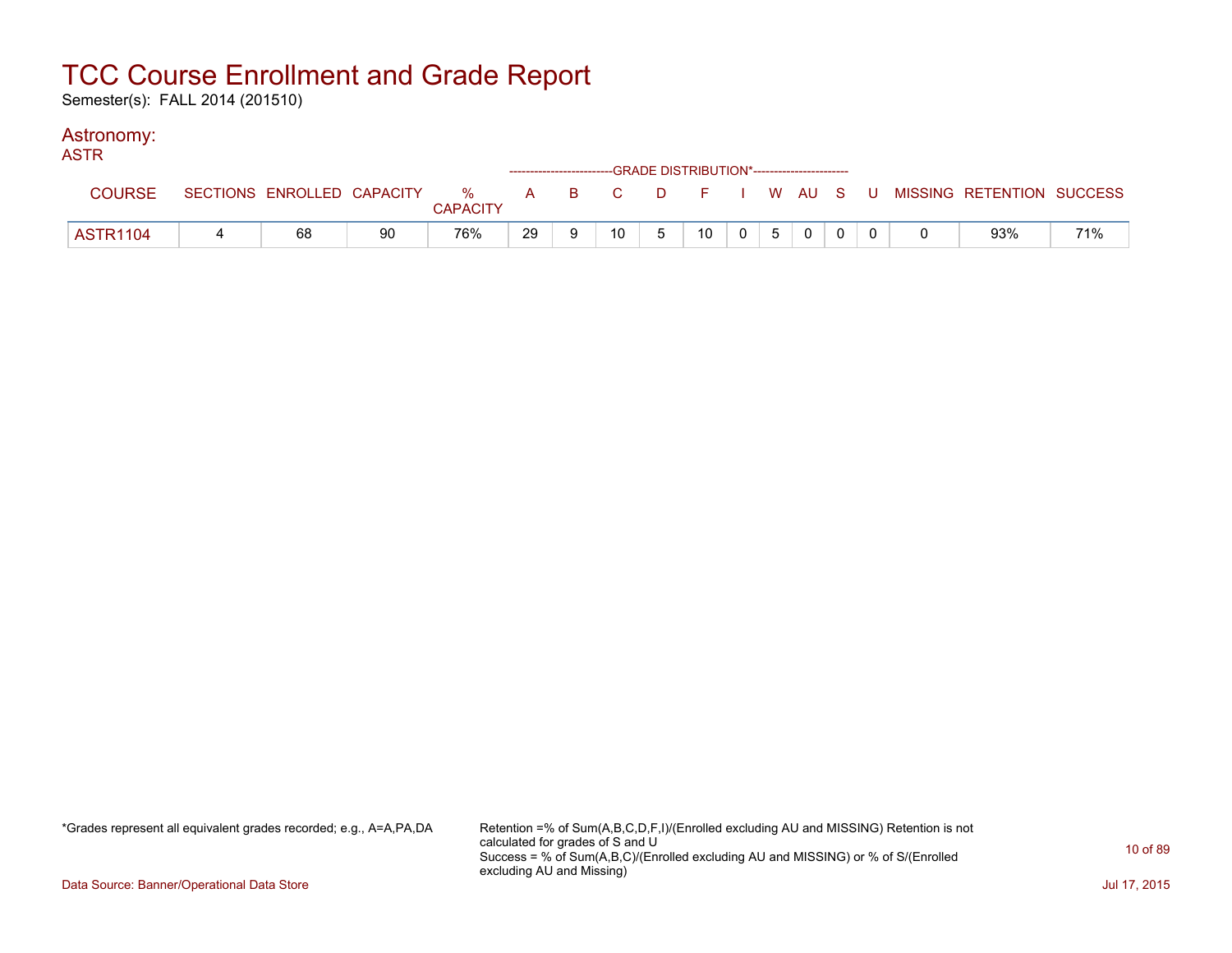Semester(s): FALL 2014 (201510)

### Aviation Sciences Technology: AVST

|                 |   |                            |    |                                  |              |                |              |   | ------------------------GRADE                DISTRIBUTION*---------------------- |                |                |              |          |              |                |                          |      |
|-----------------|---|----------------------------|----|----------------------------------|--------------|----------------|--------------|---|----------------------------------------------------------------------------------|----------------|----------------|--------------|----------|--------------|----------------|--------------------------|------|
| <b>COURSE</b>   |   | SECTIONS ENROLLED CAPACITY |    | $\frac{0}{0}$<br><b>CAPACITY</b> | A            | в              | C            | D | F                                                                                |                | W              | AU           | S        | U            | <b>MISSING</b> | <b>RETENTION SUCCESS</b> |      |
| <b>AVST1113</b> | 1 | 23                         | 30 | 77%                              | 0            | 12             | 8            | 0 | 1                                                                                | 0              | $\overline{2}$ | 0            | 0        | $\Omega$     | 0              | 91%                      | 87%  |
| <b>AVST1209</b> |   | 5                          | 20 | 25%                              | 2            | $\overline{2}$ |              | 0 | 0                                                                                | 0              | 0              | 0            | 0        | 0            | 0              | 100%                     | 100% |
| <b>AVST1222</b> | 1 | 10                         | 24 | 42%                              | 3            | 0              | $\mathbf{0}$ | 0 | 0                                                                                | 6              |                | $\mathbf{0}$ | 0        | 0            | 0              | 90%                      | 30%  |
| <b>AVST1232</b> |   | 4                          | 20 | 20%                              | 2            | 0              | $\Omega$     | 0 | 0                                                                                | $\overline{2}$ | 0              | $\Omega$     | 0        | 0            | $\Omega$       | 100%                     | 50%  |
| <b>AVST1259</b> |   | 4                          | 10 | 40%                              | $\Omega$     | 3              |              | 0 | 0                                                                                | 0              | $\Omega$       | $\mathbf{0}$ | 0        | 0            | $\Omega$       | 100%                     | 100% |
| <b>AVST1343</b> |   | 10                         | 24 | 42%                              | 10           | $\Omega$       | $\mathbf{0}$ | 0 | 0                                                                                | $\mathbf 0$    | 0              | $\mathbf{0}$ | $\Omega$ | 0            | $\mathbf{0}$   | 100%                     | 100% |
| <b>AVST1354</b> |   | 9                          | 12 | 75%                              | 7            | $\overline{2}$ | $\Omega$     | 0 | 0                                                                                | $\mathbf 0$    | $\mathbf{0}$   | $\mathbf{0}$ | 0        | $\Omega$     | 0              | 100%                     | 100% |
| <b>AVST1364</b> |   | 9                          | 12 | 75%                              | 9            | $\Omega$       | $\Omega$     | 0 | 0                                                                                | $\mathbf{0}$   | $\mathbf{0}$   | $\mathbf{0}$ | $\Omega$ | $\Omega$     | 0              | 100%                     | 100% |
| <b>AVST2113</b> |   | 28                         | 30 | 93%                              | 10           | 9              |              | 0 | 4                                                                                |                | $\overline{2}$ |              | 0        | 0            | 0              | 93%                      | 74%  |
| <b>AVST2132</b> |   | $\overline{2}$             | 24 | 8%                               | 0            | 0              | $\mathbf{0}$ | 0 | 0                                                                                | 2              | 0              | $\mathbf{0}$ | 0        | $\mathbf{0}$ | 0              | 100%                     | 0%   |
| <b>AVST2162</b> |   | $\overline{2}$             | 24 | 8%                               |              | 0              | $\mathbf{0}$ | 0 | 0                                                                                |                | $\mathbf{0}$   | $\mathbf{0}$ | 0        | 0            | 0              | 100%                     | 50%  |
| <b>AVST2182</b> |   | 4                          | 24 | 17%                              | $\Omega$     | 0              | $\Omega$     | 0 | 0                                                                                | 4              | 0              | $\mathbf{0}$ | $\Omega$ | 0            | $\Omega$       | 100%                     | 0%   |
| <b>AVST2213</b> | 1 | $\overline{7}$             | 24 | 29%                              | $\mathbf{0}$ | $\overline{2}$ | 5            | 0 | 0                                                                                | $\mathbf 0$    | 0              | $\mathbf{0}$ | $\Omega$ | 0            | $\mathbf{0}$   | 100%                     | 100% |
| <b>AVST2226</b> | 2 | 9                          | 24 | 38%                              | 9            | 0              | $\Omega$     | 0 | 0                                                                                | 0              | 0              | $\mathbf{0}$ | $\Omega$ | 0            | $\Omega$       | 100%                     | 100% |
| <b>AVST2253</b> |   | 9                          | 24 | 38%                              | 9            | 0              | 0            | 0 | 0                                                                                | 0              | 0              | $\mathbf{0}$ | 0        | 0            | 0              | 100%                     | 100% |
| <b>AVST2273</b> |   | 6                          | 16 | 38%                              | 6            | 0              | 0            | 0 | 0                                                                                | 0              | 0              | 0            | 0        | 0            | 0              | 100%                     | 100% |

\*Grades represent all equivalent grades recorded; e.g., A=A,PA,DA Retention =% of Sum(A,B,C,D,F,I)/(Enrolled excluding AU and MISSING) Retention is not calculated for grades of S and U Success = % of Sum(A,B,C)/(Enrolled excluding AU and MISSING) or % of S/(Enrolled excluding AU and Missing)

Data Source: Banner/Operational Data Store Jul 17, 2015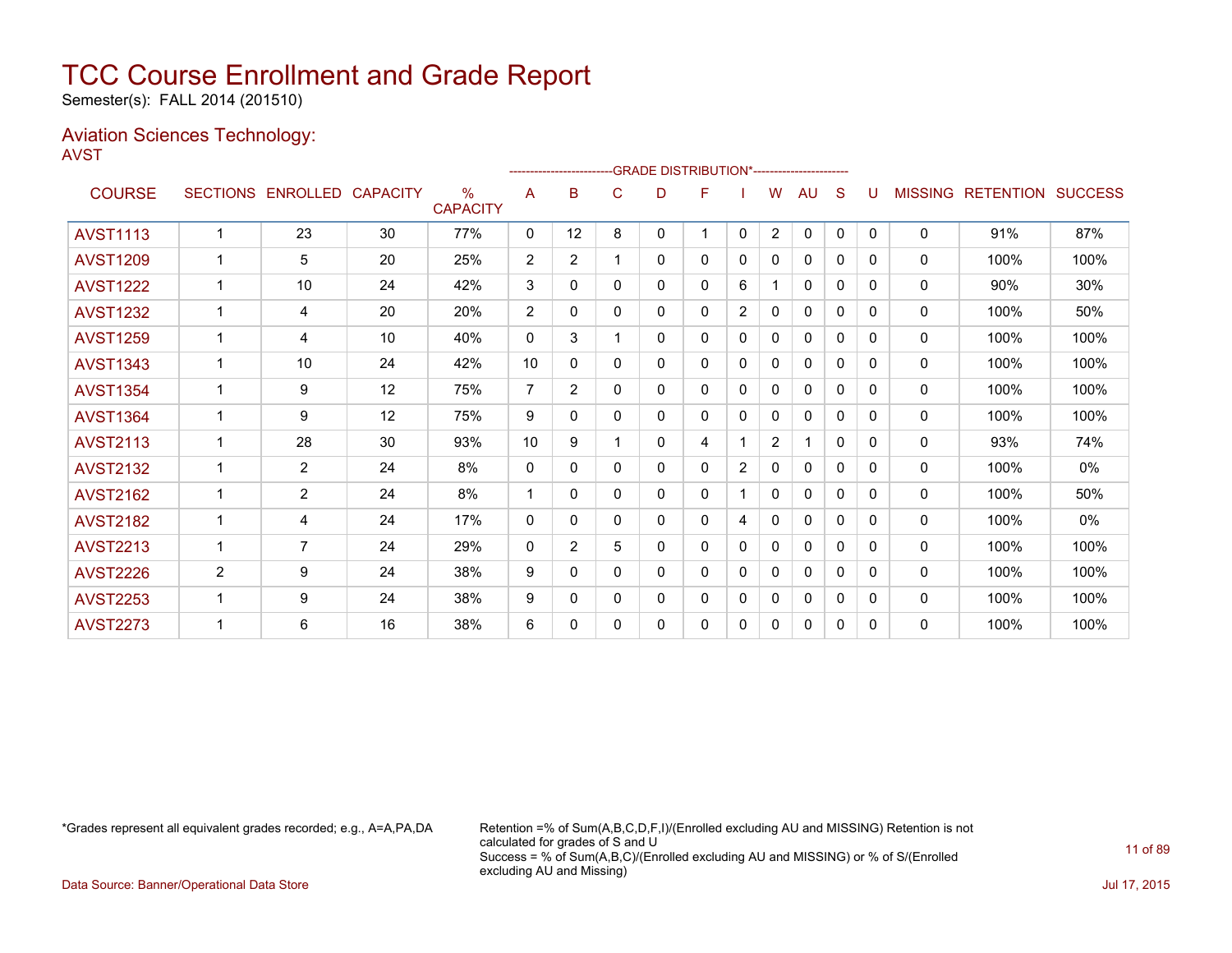Semester(s): FALL 2014 (201510)

### Biology:

BIOL

|                 |                |                            |       |                         |                | ------------------------GRADE                DISTRIBUTION*---------------------- |                |              |                |              |     |              |          |   |                |                          |      |
|-----------------|----------------|----------------------------|-------|-------------------------|----------------|----------------------------------------------------------------------------------|----------------|--------------|----------------|--------------|-----|--------------|----------|---|----------------|--------------------------|------|
| <b>COURSE</b>   |                | SECTIONS ENROLLED CAPACITY |       | $\%$<br><b>CAPACITY</b> | A              | B                                                                                | C              | D            | F              |              | W   | AU.          | S        | U | <b>MISSING</b> | <b>RETENTION SUCCESS</b> |      |
| <b>BIOL1114</b> | 39             | 619                        | 866   | 71%                     | 180            | 151                                                                              | 107            | 48           | 64             | 0            | 69  | 0            | 0        | 0 | 0              | 89%                      | 71%  |
| <b>BIOL1224</b> | 46             | 942                        | 1,090 | 86%                     | 213            | 253                                                                              | 169            | 65           | 68             | $\mathbf{0}$ | 174 | 0            | 0        | 0 | 0              | 82%                      | 67%  |
| <b>BIOL1314</b> | 16             | 319                        | 359   | 89%                     | 89             | 76                                                                               | 44             | 24           | 32             | $\mathbf{0}$ | 54  | 0            | 0        | 0 | $\mathbf{0}$   | 83%                      | 66%  |
| <b>BIOL1323</b> | $\overline{2}$ | 35                         | 48    | 73%                     | $\overline{2}$ | 11                                                                               | 15             | 5            |                | $\Omega$     |     | 0            | 0        | 0 | 0              | 97%                      | 80%  |
| <b>BIOL1383</b> | 61             | 1,102                      | 1,474 | 75%                     | 363            | 319                                                                              | 175            | 50           | 106            | 2            | 87  | 0            | $\Omega$ | 0 | 0              | 92%                      | 78%  |
| <b>BIOL1404</b> | $\overline{2}$ | 14                         | 42    | 33%                     | 6              | $\mathbf{0}$                                                                     | 3              |              |                | 0            | 3   | $\mathbf{0}$ | 0        | 0 | 0              | 79%                      | 64%  |
| <b>BIOL1604</b> | 4              | 53                         | 92    | 58%                     | 18             | 17                                                                               | 13             | $\mathbf{0}$ | $\overline{2}$ | $\mathbf{0}$ | 3   | 0            | 0        | 0 | 0              | 94%                      | 91%  |
| <b>BIOL2123</b> | 2              | 17                         | 44    | 39%                     | 3              | 4                                                                                | $\overline{2}$ | $\mathbf{0}$ |                | 0            |     | 0            | $\Omega$ | 0 | 0              | 59%                      | 53%  |
| <b>BIOL2134</b> | 24             | 451                        | 563   | 80%                     | 124            | 132                                                                              | 96             | 16           | 18             | $\Omega$     | 65  | $\mathbf{0}$ | $\Omega$ | 0 | $\Omega$       | 86%                      | 78%  |
| <b>BIOL2154</b> | 16             | 254                        | 376   | 68%                     | 100            | 92                                                                               | 26             | 5            | 11             | $\Omega$     | 20  | 0            | $\Omega$ | 0 | $\mathbf{0}$   | 92%                      | 86%  |
| <b>BIOL2164</b> | 18             | 282                        | 428   | 66%                     | 90             | 98                                                                               | 47             | 4            | 14             | $\mathbf{0}$ | 29  | $\mathbf{0}$ | $\Omega$ | 0 | 0              | 90%                      | 83%  |
| <b>BIOL2213</b> |                | 2                          | 15    | 13%                     | $\mathbf{0}$   | $\Omega$                                                                         | $\mathbf{0}$   | $\mathbf{0}$ | $\overline{2}$ | $\mathbf{0}$ | 0   | $\mathbf{0}$ | 0        | 0 | 0              | 100%                     | 0%   |
| <b>BIOL2313</b> | 1              | 18                         | 20    | 90%                     | 6              | 5                                                                                | $\overline{2}$ |              | 1              | $\mathbf{0}$ | 3   | 0            | 0        | 0 | 0              | 83%                      | 72%  |
| <b>BIOL2991</b> | 4              | 16                         | 18    | 89%                     | 16             | 0                                                                                | $\Omega$       | $\mathbf{0}$ | 0              | 0            | 0   | $\mathbf{0}$ | 0        | 0 | 0              | 100%                     | 100% |
| <b>BIOL2992</b> |                | 1                          | 5     | 20%                     | 1              | $\Omega$                                                                         | $\Omega$       | $\Omega$     | $\Omega$       | $\mathbf{0}$ | 0   | 0            | $\Omega$ | 0 | $\mathbf{0}$   | 100%                     | 100% |
| <b>BIOL2993</b> | $\overline{2}$ | 5                          | 29    | 17%                     | 0              | 1                                                                                | $\Omega$       | $\Omega$     | 0              | $\mathbf{0}$ | 4   | 0            | 0        | 0 | 0              | 20%                      | 20%  |

\*Grades represent all equivalent grades recorded; e.g., A=A,PA,DA Retention =% of Sum(A,B,C,D,F,I)/(Enrolled excluding AU and MISSING) Retention is not calculated for grades of S and U Success = % of Sum(A,B,C)/(Enrolled excluding AU and MISSING) or % of S/(Enrolled excluding AU and Missing)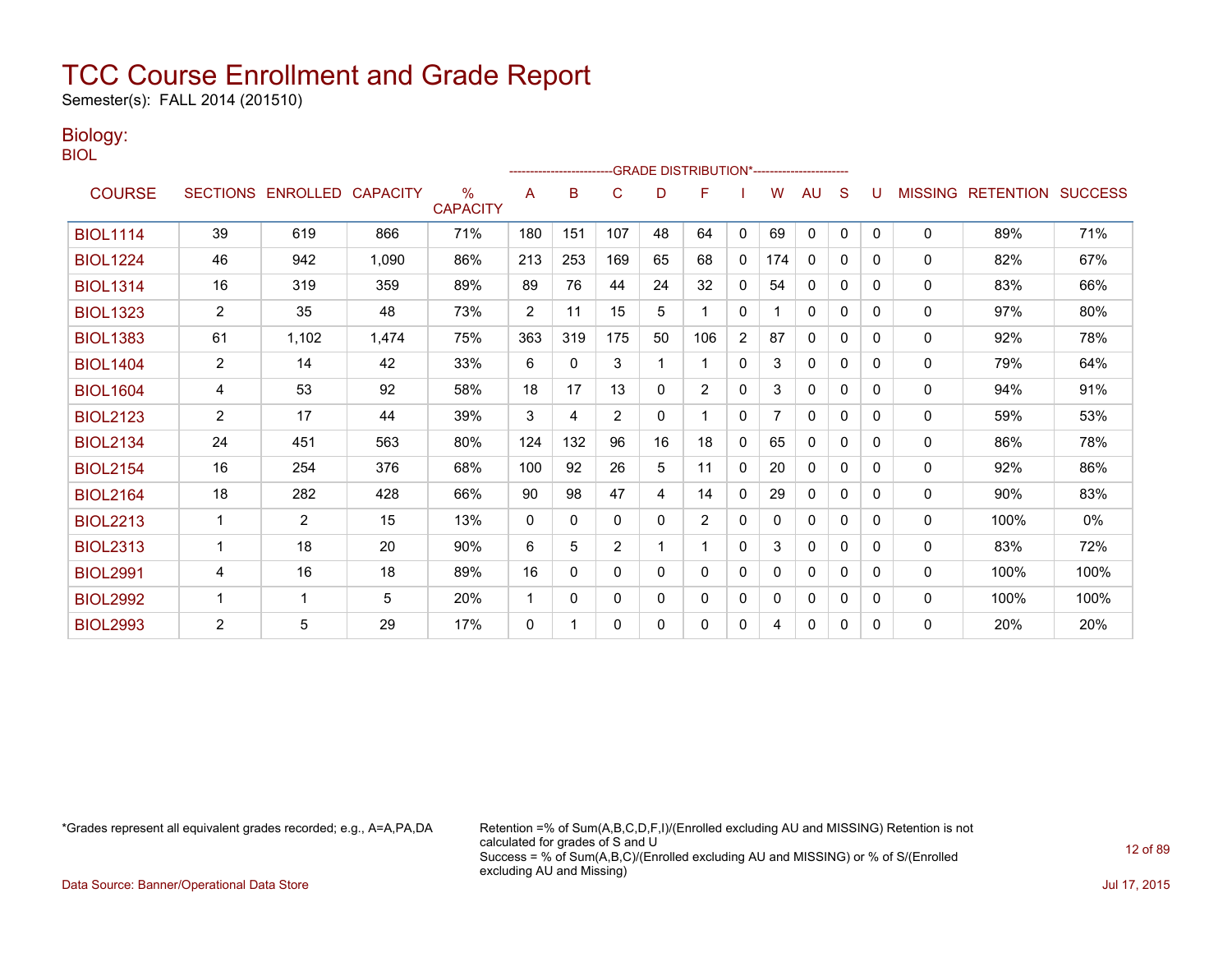Semester(s): FALL 2014 (201510)

### Biotechnology: BIOT

|                 |   |                            |    |                         |   | ------------------------- |   |    | -GRADE DISTRIBUTION*------------------------ |   |   |              |          |   |                |           |                |
|-----------------|---|----------------------------|----|-------------------------|---|---------------------------|---|----|----------------------------------------------|---|---|--------------|----------|---|----------------|-----------|----------------|
| <b>COURSE</b>   |   | SECTIONS ENROLLED CAPACITY |    | $\%$<br><b>CAPACITY</b> | A | B                         |   | D  |                                              |   | W | AU.          | S        | U | <b>MISSING</b> | RETENTION | <b>SUCCESS</b> |
| <b>BIOT1113</b> | າ | $12 \overline{ }$          | 24 | 50%                     | 5 |                           | ⌒ | ົ  |                                              | 0 | 3 | $\Omega$     | $\Omega$ |   | 0              | 75%       | 58%            |
| <b>BIOT1315</b> |   |                            | 12 | 58%                     | 6 |                           |   | 0  |                                              | 0 |   | $\Omega$     | $\Omega$ | 0 | 0              | 86%       | 86%            |
| <b>BIOT1534</b> |   |                            | 12 | 58%                     | 5 |                           |   | 0  | <sup>n</sup>                                 | 0 | 0 | $\mathbf{0}$ | $\Omega$ |   | 0              | 100%      | 100%           |
| <b>BIOT2101</b> |   | 12                         | 12 | 100%                    | 8 | 4                         |   | 0  | $\Omega$                                     | 0 | 0 | $\Omega$     | 0        | 0 | 0              | 100%      | 100%           |
| <b>BIOT2246</b> |   | 10                         | 12 | 83%                     | 4 |                           |   | C. |                                              |   | 0 | $\Omega$     | 0        |   | 0              | 100%      | 80%            |

\*Grades represent all equivalent grades recorded; e.g., A=A,PA,DA Retention =% of Sum(A,B,C,D,F,I)/(Enrolled excluding AU and MISSING) Retention is not calculated for grades of S and U Success = % of Sum(A,B,C)/(Enrolled excluding AU and MISSING) or % of S/(Enrolled excluding AU and Missing)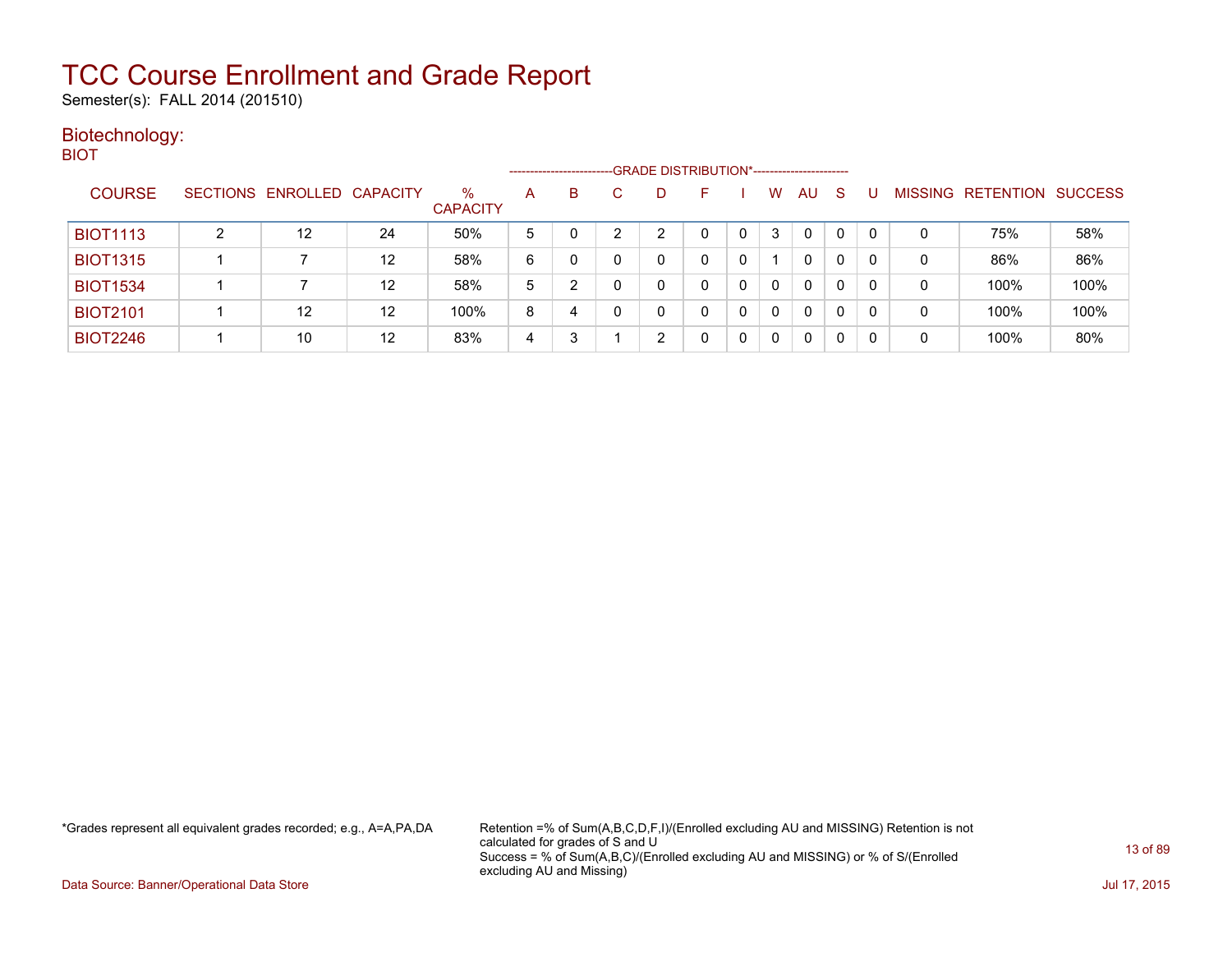Semester(s): FALL 2014 (201510)

#### Biomedical Equipment Technolog: **BMFT**

| –…              |                            |    |                      |  | ------------------------GRADE DISTRIBUTION*----------------------- |          |              |              |  |                                          |     |
|-----------------|----------------------------|----|----------------------|--|--------------------------------------------------------------------|----------|--------------|--------------|--|------------------------------------------|-----|
| COURSE          | SECTIONS ENROLLED CAPACITY |    | %<br><b>CAPACITY</b> |  | A B C                                                              |          |              |              |  | D F I W AU S U MISSING RETENTION SUCCESS |     |
| <b>BMET2343</b> |                            | 15 | 40%                  |  |                                                                    | $\Omega$ | $\mathbf{0}$ | $\mathbf{0}$ |  | 83%                                      | 83% |

\*Grades represent all equivalent grades recorded; e.g., A=A,PA,DA Retention =% of Sum(A,B,C,D,F,I)/(Enrolled excluding AU and MISSING) Retention is not calculated for grades of S and U Success = % of Sum(A,B,C)/(Enrolled excluding AU and MISSING) or % of S/(Enrolled excluding AU and Missing)

Data Source: Banner/Operational Data Store Jul 17, 2015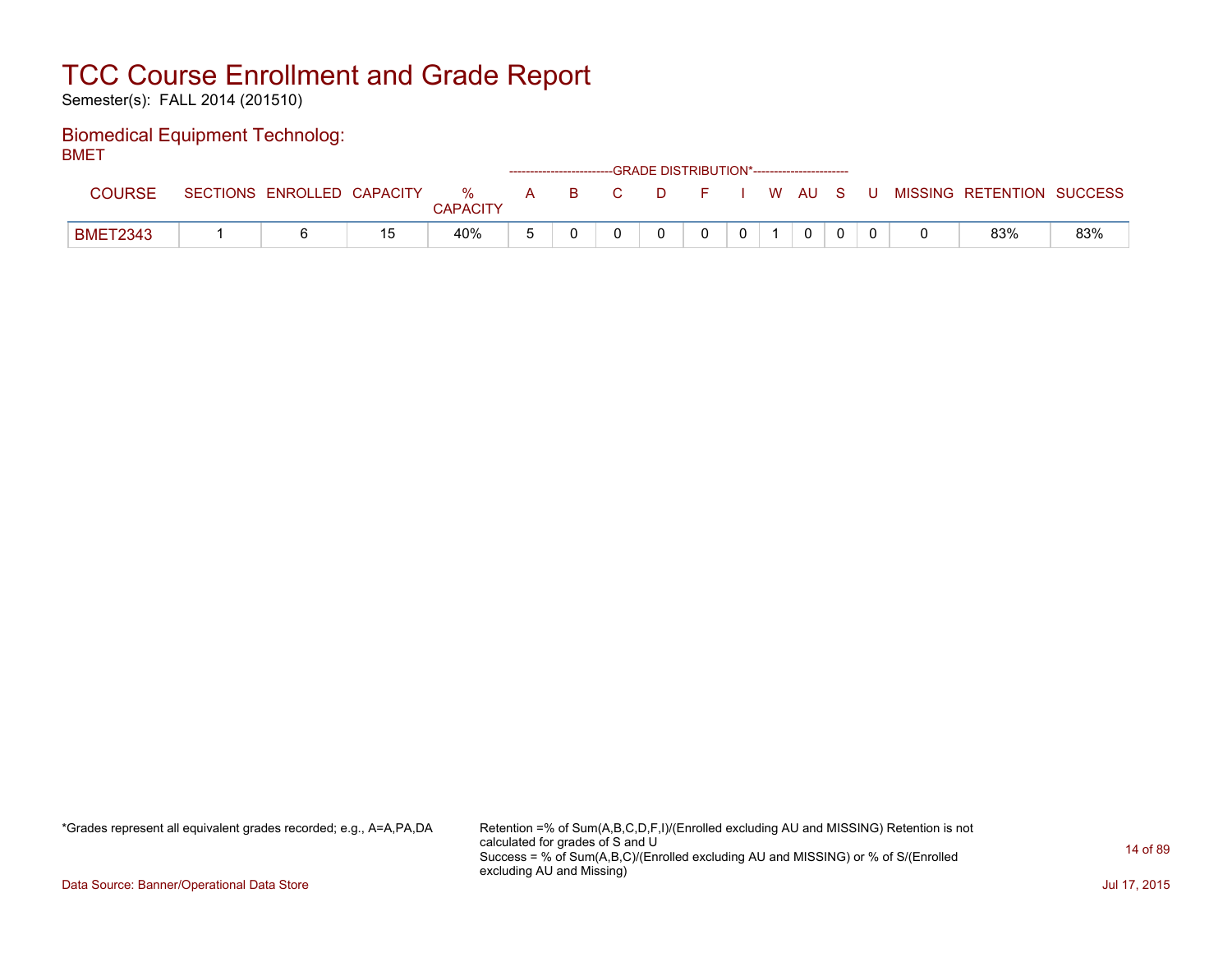Semester(s): FALL 2014 (201510)

### Business:

**BUSN** 

|                 |                |                   |                 |                         |                |                | ------------------------GRADE                DISTRIBUTION*---------------------- |                |                |              |                |              |              |          |                |                  |                |
|-----------------|----------------|-------------------|-----------------|-------------------------|----------------|----------------|----------------------------------------------------------------------------------|----------------|----------------|--------------|----------------|--------------|--------------|----------|----------------|------------------|----------------|
| <b>COURSE</b>   |                | SECTIONS ENROLLED | <b>CAPACITY</b> | $\%$<br><b>CAPACITY</b> | A              | B              | C                                                                                | D              | F              |              | W              | AU           | S            |          | <b>MISSING</b> | <b>RETENTION</b> | <b>SUCCESS</b> |
| <b>BUSN1053</b> | 17             | 277               | 455             | 61%                     | 87             | 42             | 49                                                                               | 16             | 55             | $\mathbf{0}$ | 28             | $\mathbf{0}$ | $\mathbf{0}$ | $\Omega$ | $\mathbf 0$    | 90%              | 64%            |
| <b>BUSN1123</b> | 4              | 48                | 65              | 74%                     | 25             | 3              | 3                                                                                | 0              | 11             | $\mathbf{0}$ | 6              | $\mathbf{0}$ | $\mathbf{0}$ | $\Omega$ | 0              | 88%              | 65%            |
| <b>BUSN1143</b> | $\overline{7}$ | 70                | 140             | 50%                     | 40             | 7              | 6                                                                                |                | 8              | $\Omega$     | 8              | $\Omega$     | $\Omega$     | $\Omega$ | 0              | 89%              | 76%            |
| <b>BUSN1153</b> | 3              | 31                | 35              | 89%                     | 10             | 11             | 4                                                                                |                | $\overline{2}$ | 0            | 3              | $\mathbf{0}$ | 0            | 0        | $\mathbf 0$    | 90%              | 81%            |
| <b>BUSN1173</b> |                | 5                 | 15              | 33%                     | 4              | 0              |                                                                                  | 0              | 0              | 0            | 0              | 0            | 0            | 0        | $\mathbf{0}$   | 100%             | 100%           |
| <b>BUSN1353</b> | 4              | 52                | 74              | 70%                     | 11             | 8              | 8                                                                                | 3              | 0              | $\mathbf{0}$ | 22             | $\mathbf{0}$ | $\Omega$     | $\Omega$ | $\Omega$       | 58%              | 52%            |
| <b>BUSN2053</b> | 3              | 19                | 60              | 32%                     | 9              |                | 0                                                                                | 0              | 0              | 0            | 9              | 0            | $\mathbf{0}$ | $\Omega$ | 0              | 53%              | 53%            |
| <b>BUSN2173</b> |                | 3                 | 15              | 20%                     | $\overline{2}$ |                | $\Omega$                                                                         | 0              | 0              | $\mathbf{0}$ | $\mathbf{0}$   | $\mathbf{0}$ | $\Omega$     | $\Omega$ | 0              | 100%             | 100%           |
| <b>BUSN2203</b> |                | 5                 | 20              | 25%                     | $\mathbf{0}$   | 3              | 0                                                                                | 0              |                | 0            |                | $\mathbf{0}$ | $\Omega$     | $\Omega$ | 0              | 80%              | 60%            |
| <b>BUSN2213</b> | 3              | 43                | 65              | 66%                     | 16             | 13             | 10                                                                               | $\overline{2}$ | 1              | 0            |                | $\mathbf{0}$ | 0            | $\Omega$ | $\Omega$       | 98%              | 91%            |
| <b>BUSN2313</b> | $\overline{7}$ | 98                | 193             | 51%                     | 24             | 40             | 16                                                                               | 6              | 8              | 0            | 4              | $\mathbf{0}$ | $\Omega$     | $\Omega$ | $\Omega$       | 96%              | 82%            |
| <b>BUSN2363</b> |                | 9                 | 20              | 45%                     | 4              | 0              |                                                                                  | 0              | $\overline{2}$ | 0            | $\overline{2}$ | $\mathbf{0}$ | 0            | $\Omega$ | 0              | 78%              | 56%            |
| <b>BUSN2403</b> | $\overline{2}$ | 22                | 40              | 55%                     | 9              | 7              | $\overline{2}$                                                                   | 3              |                | $\Omega$     | 0              | $\mathbf{0}$ | $\Omega$     | $\Omega$ | $\mathbf{0}$   | 100%             | 82%            |
| <b>BUSN2483</b> |                | 4                 | 15              | 27%                     | $\overline{2}$ | $\overline{2}$ | $\Omega$                                                                         | 0              | 0              | $\Omega$     | 0              | $\mathbf{0}$ | $\Omega$     | $\Omega$ | 0              | 100%             | 100%           |
| <b>BUSN2523</b> |                | 10                | 20              | 50%                     | 6              | 3              | 0                                                                                | 0              | 0              | 0            |                | $\mathbf{0}$ | 0            | $\Omega$ | 0              | 90%              | 90%            |

\*Grades represent all equivalent grades recorded; e.g., A=A,PA,DA Retention =% of Sum(A,B,C,D,F,I)/(Enrolled excluding AU and MISSING) Retention is not calculated for grades of S and U Success = % of Sum(A,B,C)/(Enrolled excluding AU and MISSING) or % of S/(Enrolled excluding AU and Missing)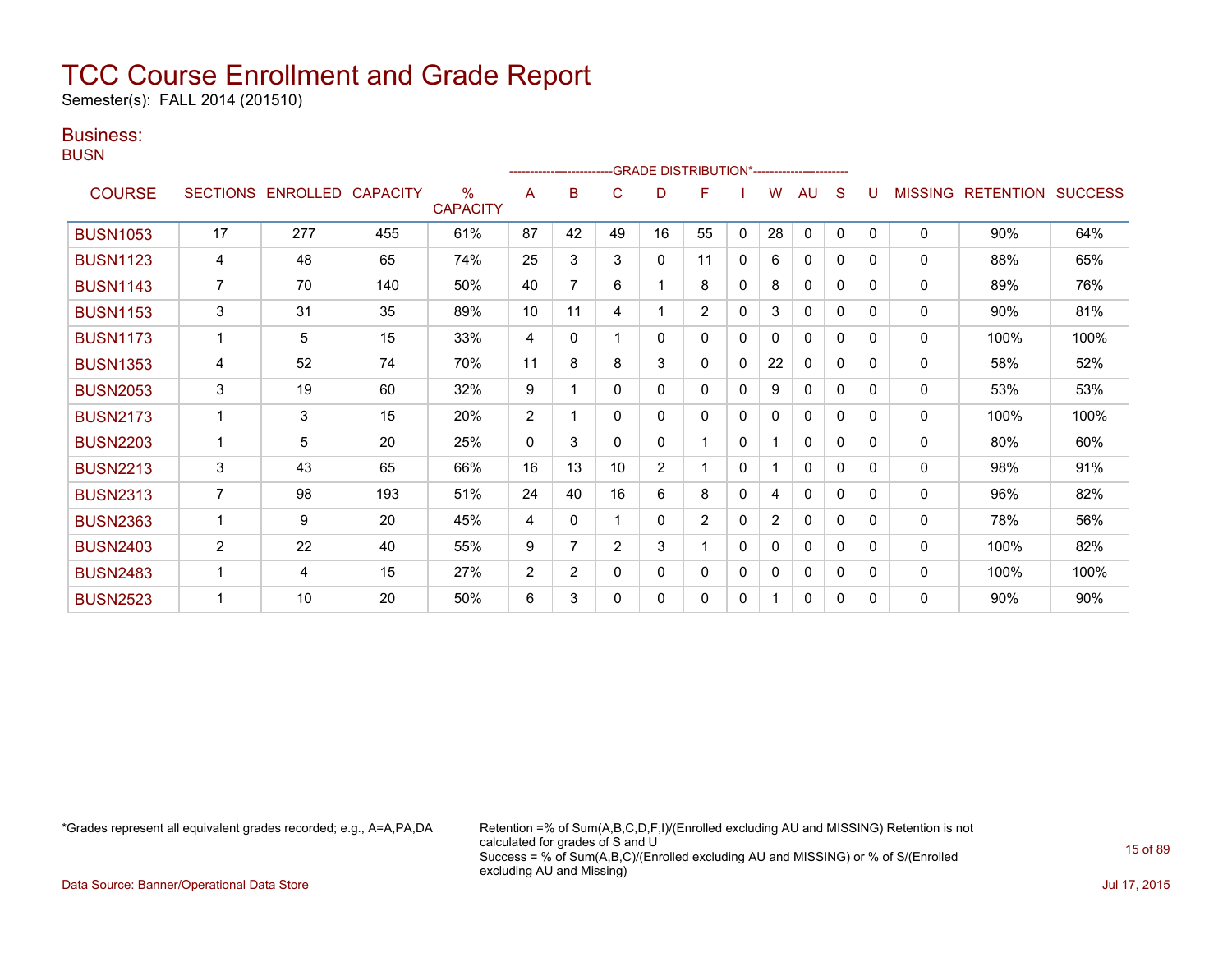Semester(s): FALL 2014 (201510)

### Careers:

| <b>CARS</b>     |    |     |                 |  | ------------------------GRADE DISTRIBUTION*----------------------- |          |              |                |                |                         |    |  |                                                                               |     |
|-----------------|----|-----|-----------------|--|--------------------------------------------------------------------|----------|--------------|----------------|----------------|-------------------------|----|--|-------------------------------------------------------------------------------|-----|
| <b>COURSE</b>   |    |     | <b>CAPACITY</b> |  |                                                                    |          |              |                |                |                         |    |  | SECTIONS ENROLLED CAPACITY 6 % A B C D F I W AU S U MISSING RETENTION SUCCESS |     |
| <b>CARS1011</b> | 50 | 160 | 31%             |  |                                                                    | $\Omega$ | $\mathbf{0}$ | 0 <sup>1</sup> | 6 <sup>1</sup> | $\overline{\mathbf{0}}$ | 40 |  |                                                                               | 80% |

\*Grades represent all equivalent grades recorded; e.g., A=A,PA,DA Retention =% of Sum(A,B,C,D,F,I)/(Enrolled excluding AU and MISSING) Retention is not calculated for grades of S and U Success = % of Sum(A,B,C)/(Enrolled excluding AU and MISSING) or % of S/(Enrolled excluding AU and Missing)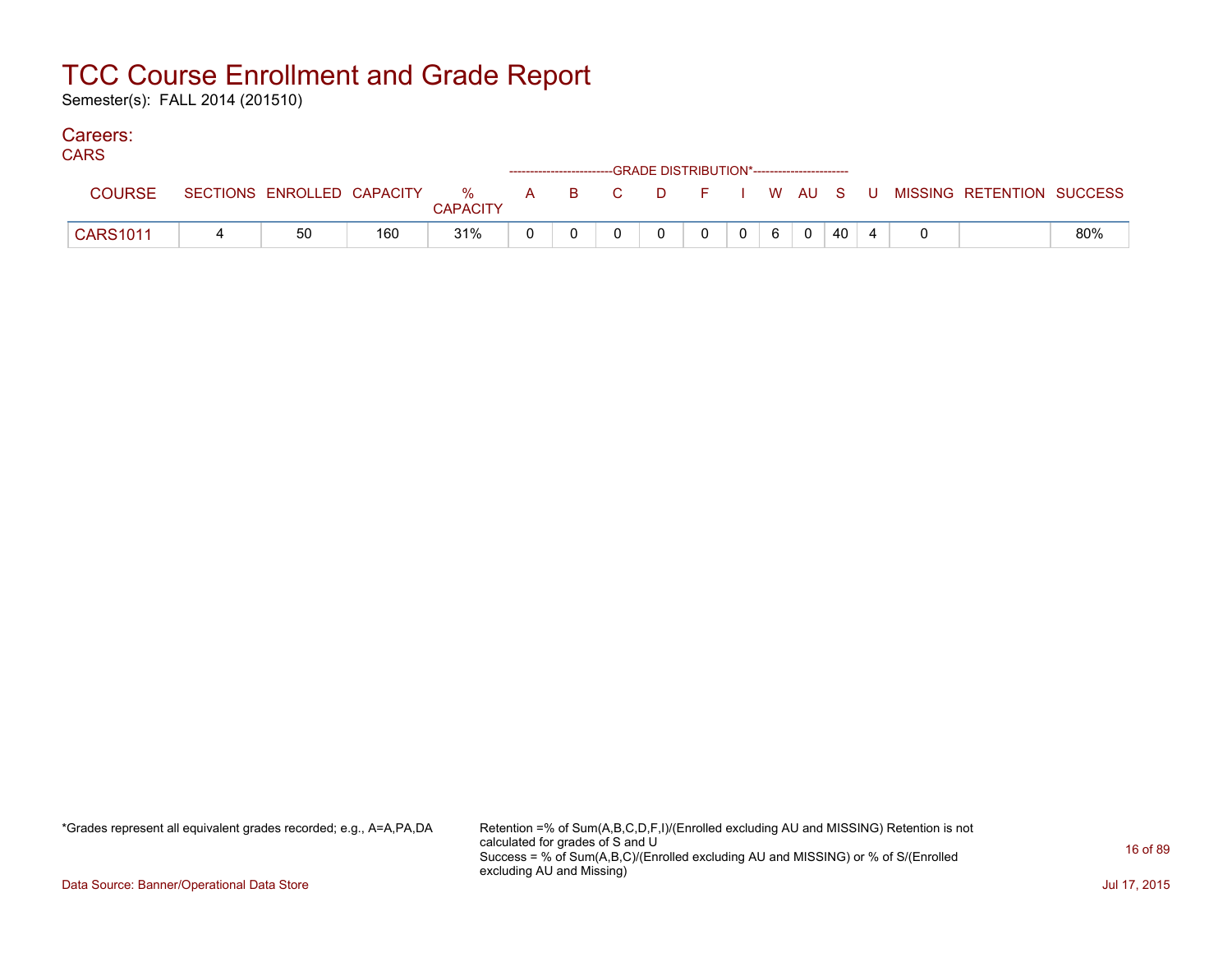Semester(s): FALL 2014 (201510)

#### Chemistry: **CHEM**

|                 |                 |          |          |                      |     | --------------------- |    |    | -- GRADE DISTRIBUTION*------------------------ |             |    |              |             |   |         |                  |                |
|-----------------|-----------------|----------|----------|----------------------|-----|-----------------------|----|----|------------------------------------------------|-------------|----|--------------|-------------|---|---------|------------------|----------------|
| <b>COURSE</b>   | <b>SECTIONS</b> | ENROLLED | CAPACITY | %<br><b>CAPACITY</b> | A   | B                     | C. | D  | F                                              |             | w  | AU           | S           |   | MISSING | <b>RETENTION</b> | <b>SUCCESS</b> |
| <b>CHEM1114</b> | 16              | 251      | 364      | 69%                  | 55  | 60                    | 50 | 16 | 29                                             | 3           | 38 | 0            |             |   | 0       | 85%              | 66%            |
| <b>CHEM1124</b> | 2               | 35       | 48       | 73%                  | 12  | 14                    | 4  | 2  |                                                | 0           | 3  | $\mathbf{0}$ | 0           | 0 | 0       | 91%              | 86%            |
| <b>CHEM1315</b> | 26              | 549      | 618      | 89%                  | 193 | 145                   | 81 | 32 | 33                                             |             | 63 |              | 0           | 0 | 0       | 89%              | 76%            |
| <b>CHEM1415</b> | 11              | 214      | 259      | 83%                  | 71  | 64                    | 39 |    | 5                                              |             | 26 |              | 0           | 0 | 0       | 88%              | 82%            |
| <b>CHEM2145</b> |                 | 74       | 84       | 88%                  | 22  | 19                    | 15 | 8  |                                                | 0           | 9  | $\mathbf{0}$ | $\Omega$    | 0 | 0       | 88%              | 76%            |
| <b>CHEM2245</b> | 3               | 26       | 36       | 72%                  | 7   |                       |    | 0  |                                                | $\mathbf 0$ | 4  | и            | $\mathbf 0$ | 0 | 0       | 84%              | 84%            |
| <b>CHEM2353</b> |                 | 8        | 12       | 67%                  | 3   | 4                     | 0  | 0  |                                                | 0           |    | 0            | 0           | 0 | 0       | 88%              | 88%            |

\*Grades represent all equivalent grades recorded; e.g., A=A,PA,DA Retention =% of Sum(A,B,C,D,F,I)/(Enrolled excluding AU and MISSING) Retention is not calculated for grades of S and U Success = % of Sum(A,B,C)/(Enrolled excluding AU and MISSING) or % of S/(Enrolled excluding AU and Missing)

Data Source: Banner/Operational Data Store Jul 17, 2015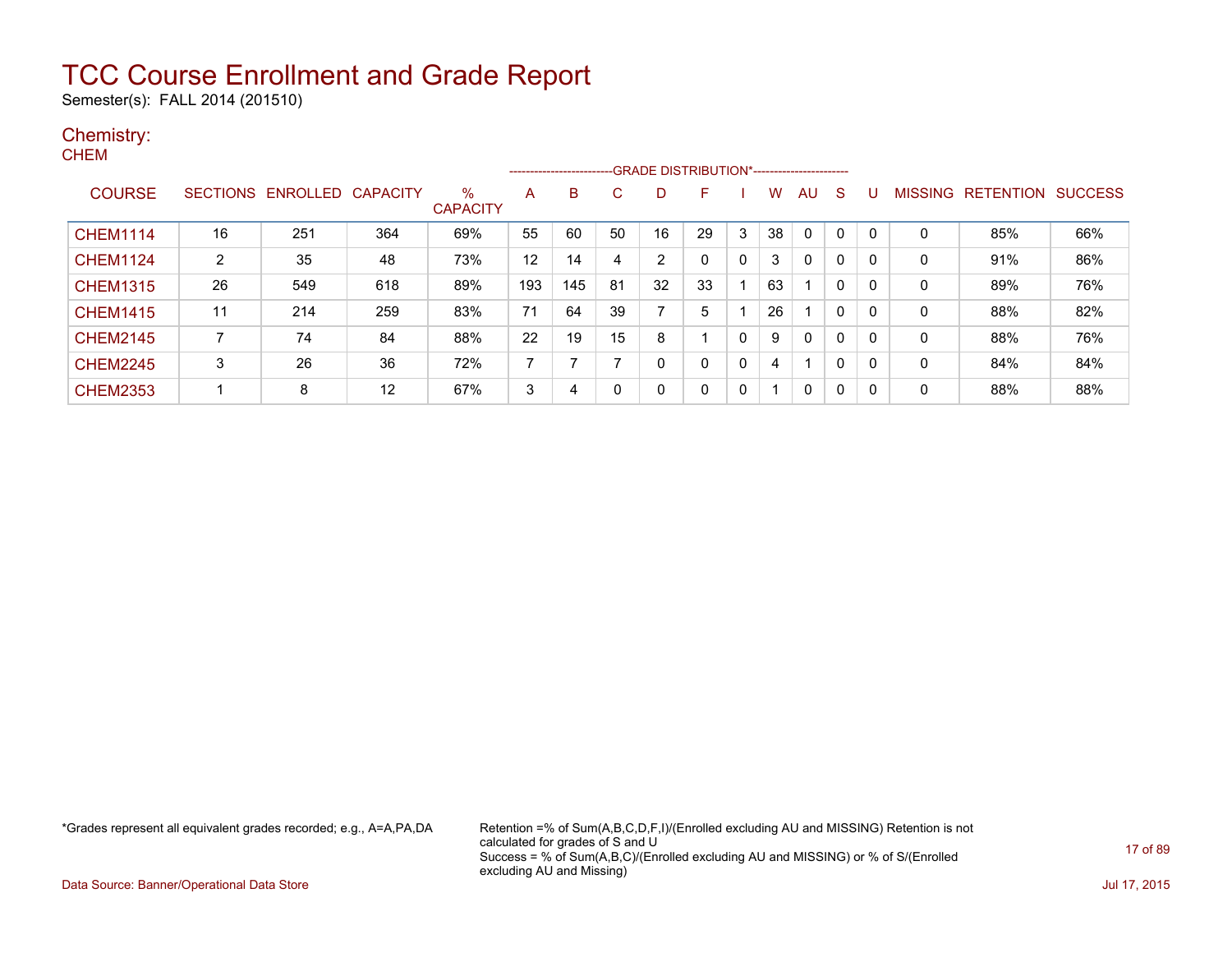Semester(s): FALL 2014 (201510)

### Child Development:

**CHLD** 

|                 |                |                            |    |                         |    | -------------------- |                |                | --GRADE DISTRIBUTION*---------------------- |              |                |              |              |              |              |                           |      |
|-----------------|----------------|----------------------------|----|-------------------------|----|----------------------|----------------|----------------|---------------------------------------------|--------------|----------------|--------------|--------------|--------------|--------------|---------------------------|------|
| <b>COURSE</b>   |                | SECTIONS ENROLLED CAPACITY |    | $\%$<br><b>CAPACITY</b> | A  | B                    | C              | D              | F                                           |              | W              | AU           | <sub>S</sub> |              |              | MISSING RETENTION SUCCESS |      |
| <b>CHLD1101</b> | 5              | 53                         | 80 | 66%                     | 44 | $\Omega$             | 5              | $\mathbf{1}$   | 3                                           | $\mathbf{0}$ | $\mathbf{0}$   | $\mathbf{0}$ | $\mathbf{0}$ | $\mathbf{0}$ | $\mathbf{0}$ | 100%                      | 92%  |
| <b>CHLD1102</b> | 4              | 43                         | 60 | 72%                     | 23 | 6                    | 4              | 4              | $\overline{2}$                              |              | 3              | $\mathbf{0}$ | $\Omega$     | 0            | $\mathbf{0}$ | 93%                       | 77%  |
| <b>CHLD1202</b> | 4              | 57                         | 60 | 95%                     | 21 | 14                   | $\overline{7}$ | 3              | 3                                           | 0            | 9              | $\Omega$     | 0            | 0            | $\mathbf{0}$ | 84%                       | 74%  |
| <b>CHLD1302</b> | 4              | 40                         | 60 | 67%                     | 18 | 9                    | 3              | $\overline{2}$ | $\mathbf{1}$                                | 0            | $\overline{7}$ | $\mathbf{0}$ | 0            | 0            | $\mathbf{0}$ | 82%                       | 75%  |
| <b>CHLD1402</b> | 4              | 48                         | 61 | 79%                     | 25 | 9                    | $\overline{2}$ | 3              | 6                                           | $\Omega$     | 3              | $\mathbf{0}$ | 0            | $\Omega$     | $\mathbf{0}$ | 94%                       | 75%  |
| <b>CHLD2003</b> | 4              | 58                         | 80 | 72%                     | 12 | 20                   | $\overline{7}$ | $\mathbf 1$    | $\overline{7}$                              | $\Omega$     | 11             | $\mathbf{0}$ | 0            | 0            | 0            | 81%                       | 67%  |
| <b>CHLD2023</b> | $\overline{c}$ | 35                         | 40 | 88%                     | 12 | 8                    | $\overline{7}$ | $\overline{2}$ | 4                                           | 0            | 2              | $\mathbf{0}$ | 0            | 0            | $\mathbf{0}$ | 94%                       | 77%  |
| <b>CHLD2032</b> | 1              | 14                         | 17 | 82%                     | 10 | 3                    | 0              | 0              | 0                                           | 0            | $\mathbf 1$    | 0            | 0            | 0            | 0            | 93%                       | 93%  |
| <b>CHLD2042</b> | $\mathbf{1}$   | 16                         | 15 | 107%                    | 14 | $\Omega$             | $\Omega$       | 0              | $\mathbf{1}$                                | 0            | $\mathbf 1$    | $\mathbf{0}$ | $\Omega$     | 0            | $\mathbf{0}$ | 94%                       | 88%  |
| <b>CHLD2052</b> | 1              | 11                         | 15 | 73%                     | 10 | $\mathbf{0}$         | $\Omega$       | 0              | $\mathbf{1}$                                | $\Omega$     | $\Omega$       | $\mathbf{0}$ | $\Omega$     | $\Omega$     | $\mathbf{0}$ | 100%                      | 91%  |
| <b>CHLD2103</b> | 4              | 60                         | 80 | 75%                     | 20 | 13                   | 12             | $\mathbf 1$    | 10                                          | 0            | 4              | $\mathbf{0}$ | 0            | 0            | 0            | 93%                       | 75%  |
| <b>CHLD2113</b> | $\mathbf 1$    | 19                         | 20 | 95%                     | 4  | $\overline{7}$       | 4              | 1.             | 3                                           | $\mathbf{0}$ | $\mathbf{0}$   | $\mathbf{0}$ | 0            | 0            | $\mathbf{0}$ | 100%                      | 79%  |
| <b>CHLD2203</b> | $\overline{2}$ | 22                         | 40 | 55%                     | 3  | 7                    | 5              | $\mathbf 1$    | 4                                           | 0            | $\overline{2}$ | 0            | 0            | 0            | 0            | 91%                       | 68%  |
| <b>CHLD2213</b> | 3              | 43                         | 60 | 72%                     | 6  | 22                   | 6              | $\mathbf 1$    | 3                                           | 0            | 5              | $\mathbf{0}$ | 0            | 0            | $\mathbf{0}$ | 88%                       | 79%  |
| <b>CHLD2233</b> | $\overline{2}$ | 20                         | 40 | 50%                     | 12 | 5                    | $\overline{2}$ | 0              | 0                                           | $\mathbf{0}$ | 1              | $\mathbf{0}$ | 0            | 0            | $\mathbf{0}$ | 95%                       | 95%  |
| <b>CHLD2263</b> | $\mathbf{1}$   | 13                         | 20 | 65%                     | 8  | 3                    | $\overline{2}$ | 0              | 0                                           | $\Omega$     | 0              | $\mathbf{0}$ | $\Omega$     | 0            | 0            | 100%                      | 100% |
| <b>CHLD2341</b> | 1              | 11                         | 20 | 55%                     | 6  | 1                    | 3              | 1              | 0                                           | 0            | $\Omega$       | $\mathbf{0}$ | 0            | 0            | $\mathbf{0}$ | 100%                      | 91%  |
| <b>CHLD2513</b> | $\overline{2}$ | 21                         | 24 | 88%                     | 13 | 6                    | 0              | 0              | 0                                           | 0            | $\overline{2}$ | 0            | 0            | 0            | 0            | 90%                       | 90%  |
| <b>CHLD2701</b> | $\mathbf{1}$   | 16                         | 20 | 80%                     | 10 | 3                    | 0              | 0              | $\mathbf 1$                                 | 0            | 2              | 0            | $\Omega$     | 0            | 0            | 88%                       | 81%  |
| <b>CHLD2991</b> | 1              | 21                         | 20 | 105%                    | 10 | 4                    | 4              | 0              | 3                                           | 0            | 0              | $\mathbf{0}$ | 0            | $\Omega$     | $\mathbf{0}$ | 100%                      | 86%  |

\*Grades represent all equivalent grades recorded; e.g., A=A,PA,DA Retention =% of Sum(A,B,C,D,F,I)/(Enrolled excluding AU and MISSING) Retention is not calculated for grades of S and U Success = % of Sum(A,B,C)/(Enrolled excluding AU and MISSING) or % of S/(Enrolled excluding AU and Missing) Data Source: Banner/Operational Data Store Jul 17, 2015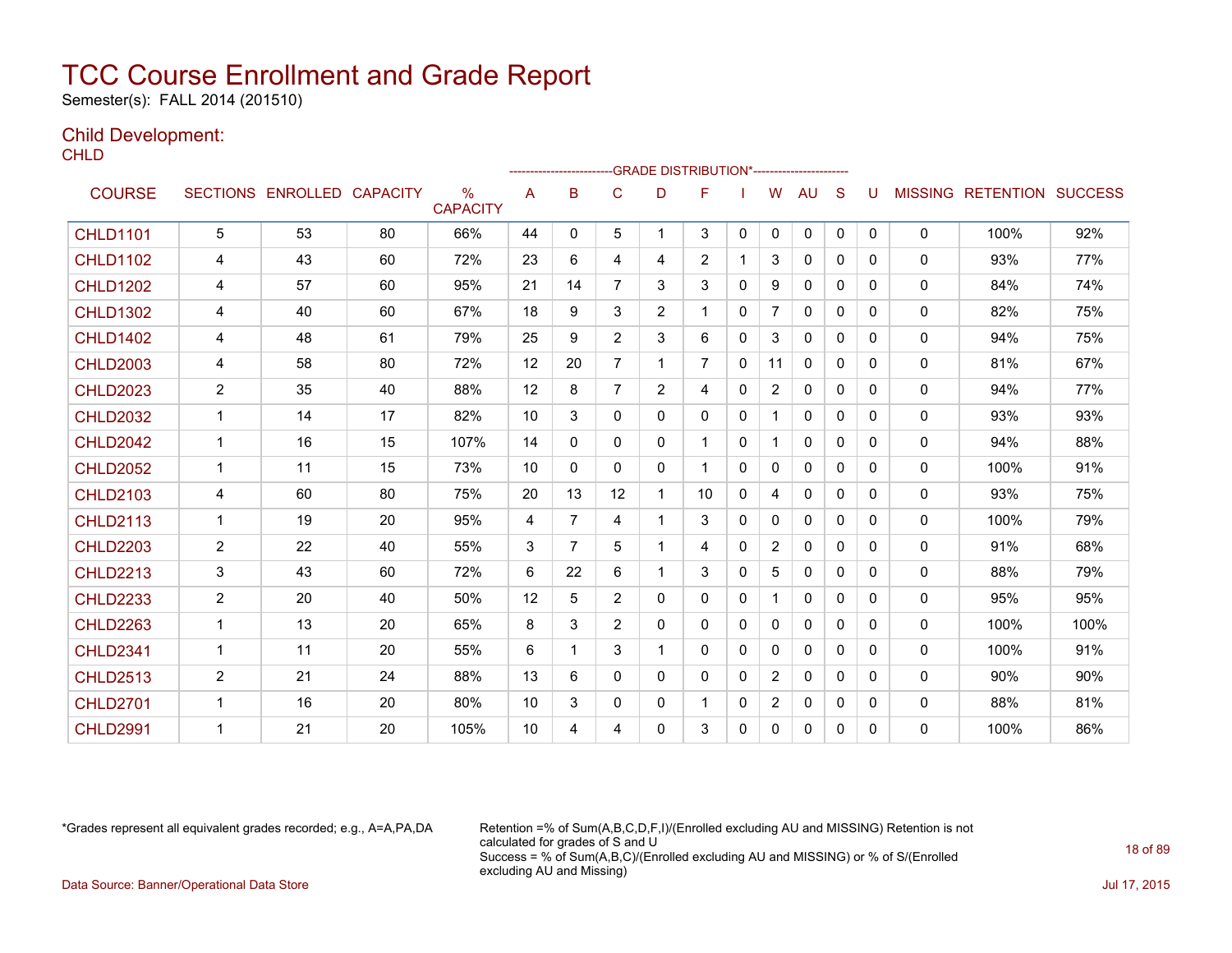Semester(s): FALL 2014 (201510)

#### Chinese:  $C$

| CHNS. |                 |                            |    |                         |   |    | -GRADE DISTRIBUTION*---------------------- |   |    |    |     |   |   |                           |      |
|-------|-----------------|----------------------------|----|-------------------------|---|----|--------------------------------------------|---|----|----|-----|---|---|---------------------------|------|
|       | <b>COURSE</b>   | SECTIONS ENROLLED CAPACITY |    | $\%$<br><b>CAPACITY</b> | A | B. | $\Box$                                     |   | W. | AU | - S | U |   | MISSING RETENTION SUCCESS |      |
|       | <b>CHNS1103</b> |                            | 20 | 45%                     | 6 |    |                                            | 0 |    | 0  | 0   | 0 |   | 89%                       | 89%  |
|       | <b>CHNS1213</b> |                            | 20 | 45%                     |   | 0  |                                            |   | 4  | 0  |     |   |   | 56%                       | 44%  |
|       | <b>CHNS2213</b> |                            | 20 | 30%                     | 3 |    |                                            |   |    | 0  |     |   | 0 | 100%                      | 100% |

\*Grades represent all equivalent grades recorded; e.g., A=A,PA,DA Retention =% of Sum(A,B,C,D,F,I)/(Enrolled excluding AU and MISSING) Retention is not calculated for grades of S and U Success = % of Sum(A,B,C)/(Enrolled excluding AU and MISSING) or % of S/(Enrolled excluding AU and Missing)

Data Source: Banner/Operational Data Store Jul 17, 2015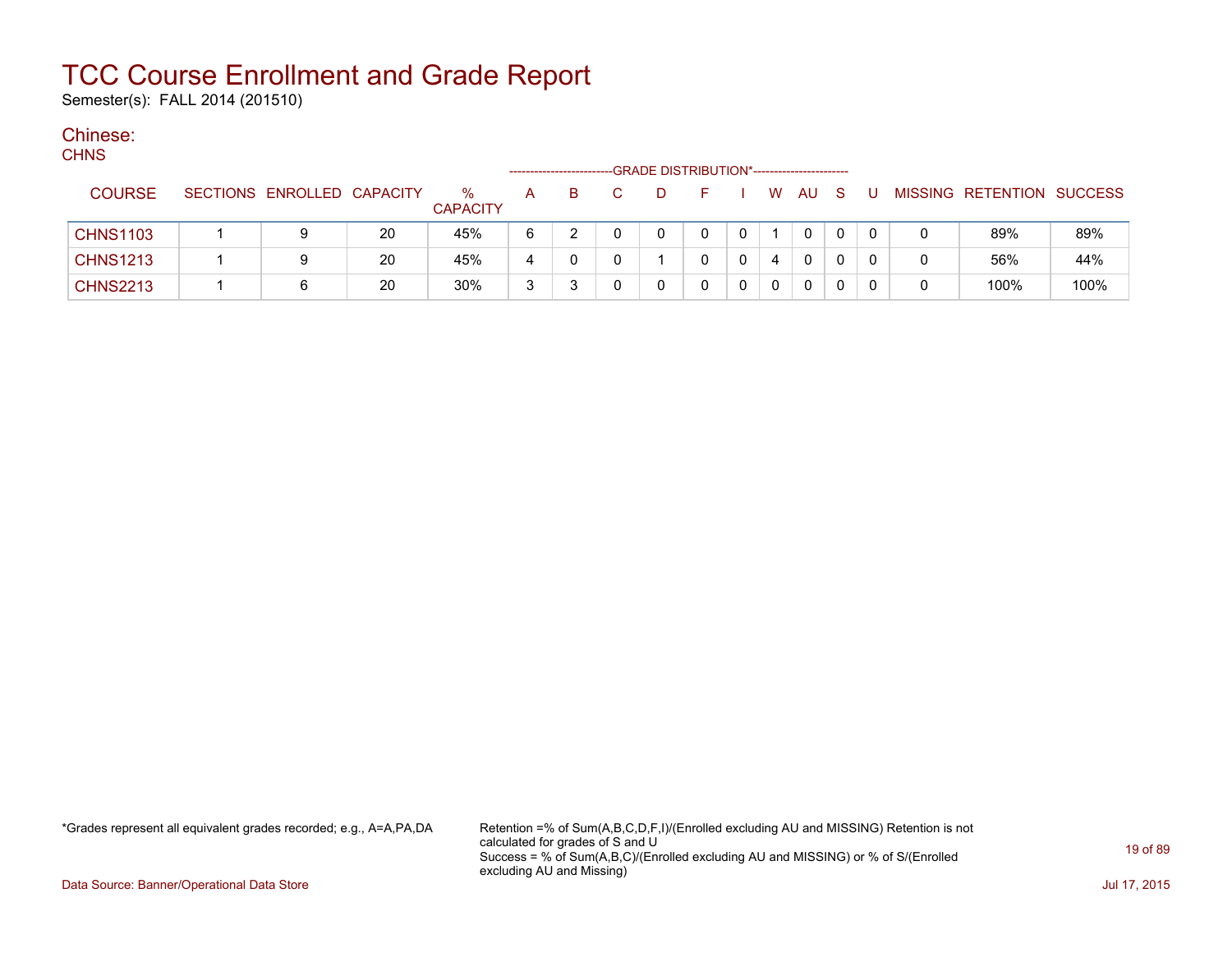Semester(s): FALL 2014 (201510)

### Criminal Justice:

CRIM

|                 |                |                            |     |                         |    |    |        |    | --------------------------GRADE DISTRIBUTION*----------------------- |   |              |              |              |          |                |                  |                |
|-----------------|----------------|----------------------------|-----|-------------------------|----|----|--------|----|----------------------------------------------------------------------|---|--------------|--------------|--------------|----------|----------------|------------------|----------------|
| <b>COURSE</b>   |                | SECTIONS ENROLLED CAPACITY |     | $\%$<br><b>CAPACITY</b> | A  | B  | C.     | D. | F                                                                    |   | w            | AU           | <sub>S</sub> |          | <b>MISSING</b> | <b>RETENTION</b> | <b>SUCCESS</b> |
| <b>CRIM1013</b> | 5              | 89                         | 100 | 89%                     | 40 | 20 | 10     | 2  |                                                                      |   | 17           | $\Omega$     | 0            |          | 0              | 81%              | 79%            |
| <b>CRIM2103</b> | $\overline{2}$ | 28                         | 40  | 70%                     | 9  | 9  | $\sim$ | 4  | 0                                                                    | 0 | 4            | $\mathbf{0}$ | 0            |          | 0              | 86%              | 71%            |
| <b>CRIM2113</b> |                | 9                          | 20  | 45%                     | 4  | 4  |        |    | 0                                                                    | 0 | $\mathbf{0}$ | $\mathbf{0}$ | $\mathbf{0}$ |          | 0              | 100%             | 89%            |
| <b>CRIM2123</b> | 3              | 36                         | 60  | 60%                     | 10 | 12 | 6      |    | 0                                                                    |   | 6            | $\mathbf{0}$ | 0            |          | 0              | 83%              | 78%            |
| <b>CRIM2143</b> |                | 18                         | 20  | 90%                     | 5  |    |        |    |                                                                      |   |              | $\mathbf{0}$ | 0            |          | 0              | 94%              | 83%            |
| <b>CRIM2223</b> | ົ              | 22                         | 40  | 55%                     | ⇁  | 8  | 6      |    | 0                                                                    | 0 |              | $\mathbf{0}$ | 0            | $\Omega$ | 0              | 95%              | 95%            |
| <b>CRIM2993</b> |                | 12                         | 15  | 80%                     | 12 | 0  |        | 0  | 0                                                                    | 0 | $\mathbf 0$  | 0            | 0            | 0        | 0              | 100%             | 100%           |

\*Grades represent all equivalent grades recorded; e.g., A=A,PA,DA Retention =% of Sum(A,B,C,D,F,I)/(Enrolled excluding AU and MISSING) Retention is not calculated for grades of S and U Success = % of Sum(A,B,C)/(Enrolled excluding AU and MISSING) or % of S/(Enrolled excluding AU and Missing)

Data Source: Banner/Operational Data Store Jul 17, 2015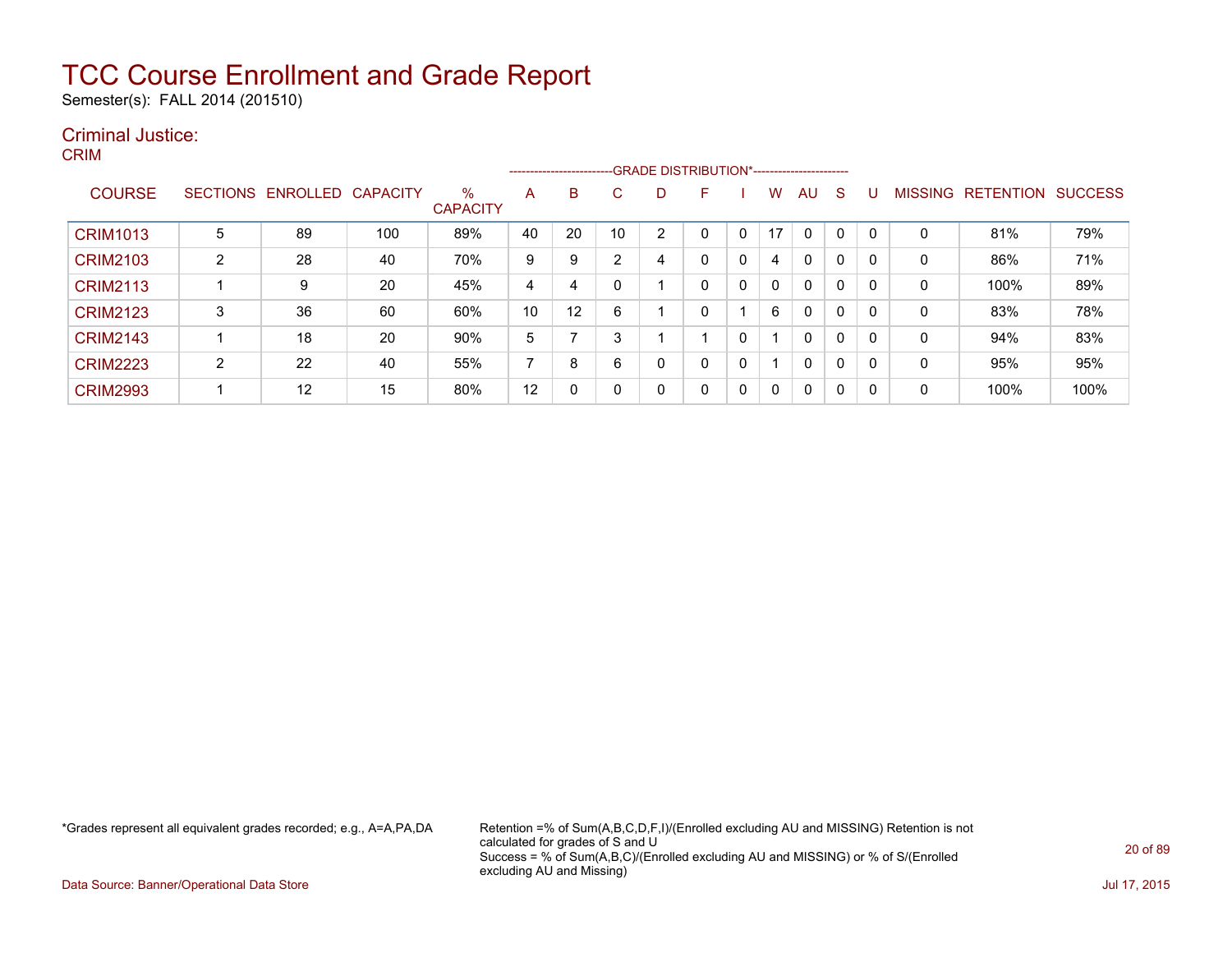Semester(s): FALL 2014 (201510)

### CSCI Computer Info Systems: **CSCI**

|                 |                |                            |       |                         |     |                |                |                | ---GRADE                                   DISTRIBUTION*------------------------ |                |                |                |              |              |             |                           |      |
|-----------------|----------------|----------------------------|-------|-------------------------|-----|----------------|----------------|----------------|----------------------------------------------------------------------------------|----------------|----------------|----------------|--------------|--------------|-------------|---------------------------|------|
| <b>COURSE</b>   |                | SECTIONS ENROLLED CAPACITY |       | $\%$<br><b>CAPACITY</b> | A   | B              | $\mathbf C$    | D              | F                                                                                |                | W              | <b>AU</b>      | S            | U            |             | MISSING RETENTION SUCCESS |      |
| <b>CSCI1011</b> | 2              | 15                         | 31    | 48%                     | 6   | 3              | 0              | 1              | $\mathbf{0}$                                                                     | $\mathbf 0$    | 3              | $\overline{2}$ | $\mathbf{0}$ | $\Omega$     | $\mathbf 0$ | 77%                       | 69%  |
| <b>CSCI1123</b> | $\mathbf 1$    | 13                         | 14    | 93%                     | 5   | 3              | 2              | $\mathbf{0}$   | $\mathbf 1$                                                                      | 0              | 2              | $\mathbf{0}$   | $\Omega$     | $\Omega$     | 0           | 85%                       | 77%  |
| <b>CSCI1171</b> | $\mathbf 1$    | 8                          | 15    | 53%                     | 3   | 1              | $\mathbf{0}$   | $\mathbf 1$    | 1                                                                                | $\mathbf{0}$   | $\overline{2}$ | $\mathbf{0}$   | $\Omega$     | 0            | $\mathbf 0$ | 75%                       | 50%  |
| <b>CSCI1203</b> | 92             | 1,348                      | 1,816 | 74%                     | 632 | 182            | 118            | 44             | 97                                                                               | 46             | 225            | 4              | $\mathbf{0}$ | 0            | 0           | 83%                       | 69%  |
| <b>CSCI1263</b> | 6              | 75                         | 90    | 83%                     | 43  | 9              | 3              | $\mathbf{0}$   | 17                                                                               | $\mathbf 0$    | 3              | $\mathbf{0}$   | $\mathbf{0}$ | 0            | 0           | 96%                       | 73%  |
| <b>CSCI1273</b> | 1              | 15                         | 20    | 75%                     | 8   | 2              | 3              | 0              | 2                                                                                | 0              | 0              | 0              | $\mathbf{0}$ | 0            | 0           | 100%                      | 87%  |
| <b>CSCI1283</b> | $\mathbf{1}$   | 14                         | 14    | 100%                    | 4   | 6              | 0              | 0              | 2                                                                                | 0              | 1              | $\mathbf{1}$   | $\mathbf{0}$ | $\mathbf{0}$ | 0           | 92%                       | 77%  |
| <b>CSCI1483</b> | 4              | 59                         | 70    | 84%                     | 25  | $\overline{7}$ | 4              | 2              | 11                                                                               | $\mathbf{0}$   | 10             | $\mathbf{0}$   | $\mathbf{0}$ | $\Omega$     | $\mathbf 0$ | 83%                       | 61%  |
| <b>CSCI1901</b> | $\mathbf{1}$   | 13                         | 20    | 65%                     | 8   | $\overline{2}$ | $\mathbf{0}$   | $\overline{2}$ | $\overline{1}$                                                                   | $\mathbf{0}$   | 0              | $\mathbf{0}$   | $\Omega$     | $\Omega$     | $\mathbf 0$ | 100%                      | 77%  |
| <b>CSCI2013</b> | 3              | 37                         | 55    | 67%                     | 8   | 3              | 5              | $\mathbf{0}$   | 10                                                                               | $\mathbf{0}$   | 11             | $\mathbf{0}$   | $\Omega$     | $\Omega$     | $\mathbf 0$ | 70%                       | 43%  |
| <b>CSCI2033</b> | $\overline{7}$ | 117                        | 130   | 90%                     | 59  | 14             | 12             | 4              | 10                                                                               | $\mathbf 0$    | 18             | $\mathbf{0}$   | $\Omega$     | $\Omega$     | 0           | 85%                       | 73%  |
| <b>CSCI2043</b> | $\mathbf{1}$   | 13                         | 20    | 65%                     | 2   | 4              | $\mathbf{1}$   | $\Omega$       | $\mathbf{0}$                                                                     | $\mathbf 0$    | 6              | $\mathbf{0}$   | $\Omega$     | $\Omega$     | 0           | 54%                       | 54%  |
| <b>CSCI2073</b> | $\mathbf 1$    | 11                         | 20    | 55%                     | 2   | 1              | $\overline{2}$ | 3              | -1                                                                               | 0              | 2              | $\mathbf{0}$   | $\mathbf{0}$ | 0            | 0           | 82%                       | 45%  |
| <b>CSCI2133</b> | 4              | 47                         | 65    | 72%                     | 15  | 11             | 7              | $\Omega$       | 6                                                                                | 0              | 8              | 0              | $\mathbf{0}$ | 0            | 0           | 83%                       | 70%  |
| <b>CSCI2143</b> | $\overline{2}$ | 15                         | 17    | 88%                     | 9   | $\mathbf 1$    | 4              | 0              | 1                                                                                | 0              | 0              | 0              | $\mathbf{0}$ | 0            | 0           | 100%                      | 93%  |
| <b>CSCI2163</b> | $\overline{2}$ | 22                         | 20    | 110%                    | 11  | 2              | 2              | $\mathbf 1$    | 4                                                                                | 0              | $\overline{2}$ | 0              | $\mathbf{0}$ | 0            | 0           | 91%                       | 68%  |
| <b>CSCI2263</b> | $\mathbf{1}$   | 11                         | 14    | 79%                     | 11  | $\Omega$       | 0              | $\mathbf{0}$   | $\mathbf{0}$                                                                     | $\mathbf{0}$   | 0              | $\mathbf 0$    | $\Omega$     | $\Omega$     | $\mathbf 0$ | 100%                      | 100% |
| <b>CSCI2283</b> | $\overline{2}$ | 24                         | 30    | 80%                     | 15  | 3              | 2              | $\Omega$       | $\mathbf{0}$                                                                     | $\overline{2}$ | $\overline{2}$ | $\mathbf{0}$   | $\mathbf{0}$ | $\mathbf{0}$ | $\mathbf 0$ | 92%                       | 83%  |
| <b>CSCI2473</b> | $\overline{7}$ | 106                        | 116   | 91%                     | 25  | 10             | 13             | 4              | 15                                                                               | $\mathbf{0}$   | 39             | $\mathbf{0}$   | $\Omega$     | $\Omega$     | $\mathbf 0$ | 63%                       | 45%  |
| <b>CSCI2483</b> | $\mathbf 1$    | 13                         | 20    | 65%                     | 6   | $\overline{2}$ | 2              | -1             | -1                                                                               | $\mathbf 0$    |                | $\mathbf{0}$   | $\Omega$     | $\Omega$     | $\mathbf 0$ | 92%                       | 77%  |
| <b>CSCI2683</b> | $\overline{2}$ | 29                         | 35    | 83%                     | 16  | 4              | 3              | $\mathbf{0}$   | 3                                                                                | 0              | 3              | $\mathbf{0}$   | $\mathbf{0}$ | $\Omega$     | 0           | 90%                       | 79%  |
| <b>CSCI2843</b> | 4              | 59                         | 64    | 92%                     | 20  | 13             | 4              | 4              | 5                                                                                | $\Omega$       | 13             | $\mathbf{0}$   | $\mathbf{0}$ | 0            | 0           | 78%                       | 63%  |

\*Grades represent all equivalent grades recorded; e.g., A=A,PA,DA Retention =% of Sum(A,B,C,D,F,I)/(Enrolled excluding AU and MISSING) Retention is not calculated for grades of S and U Success = % of Sum(A,B,C)/(Enrolled excluding AU and MISSING) or % of S/(Enrolled excluding AU and Missing)

Data Source: Banner/Operational Data Store Jul 17, 2015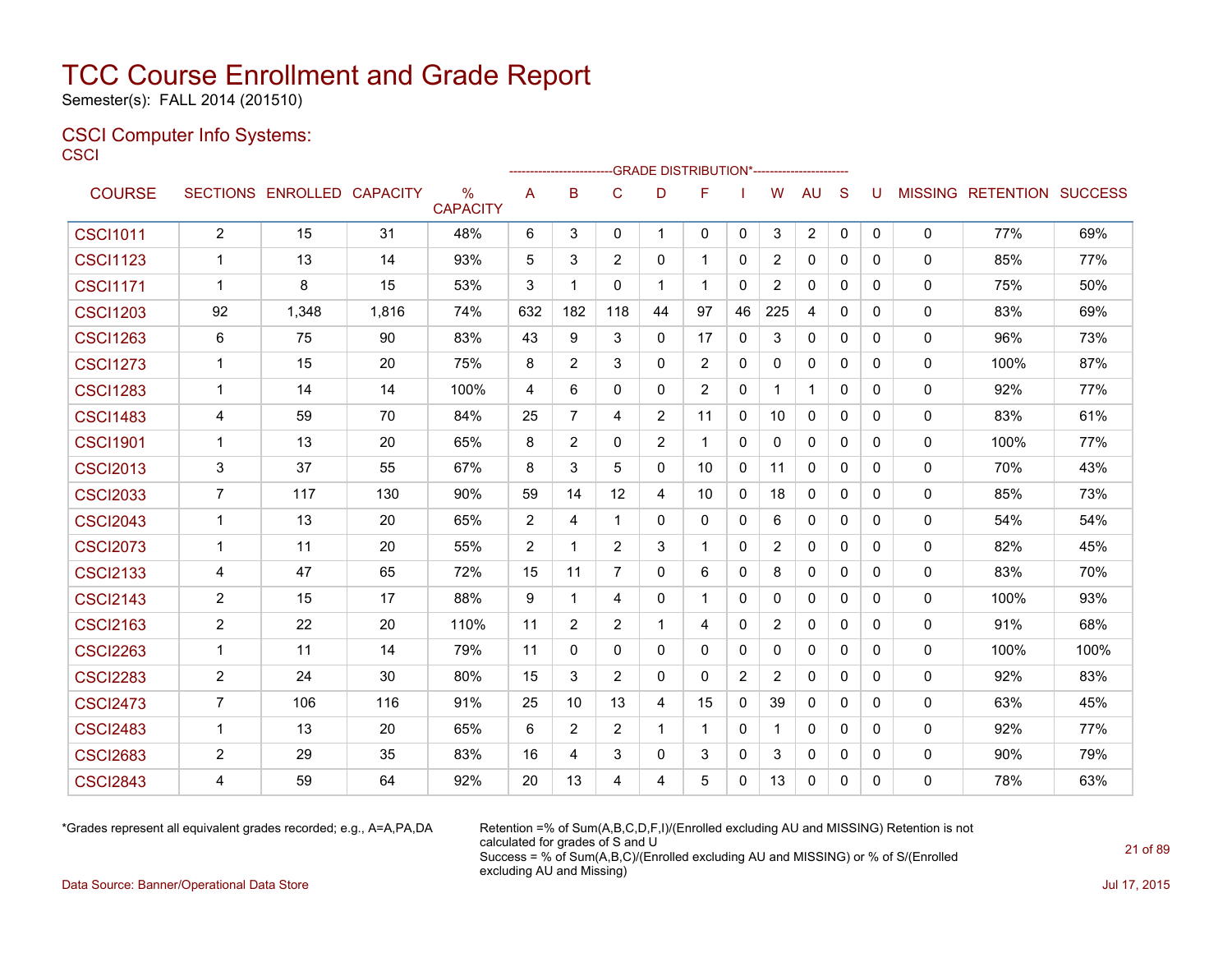Semester(s): FALL 2014 (201510)

#### CSCI Computer Info Systems: **CSCI**

| וטטכ            |                            |    |                      | ------------------------GRADE DISTRIBUTION*----------------------- |  |          |  |  |  |                           |      |
|-----------------|----------------------------|----|----------------------|--------------------------------------------------------------------|--|----------|--|--|--|---------------------------|------|
| <b>COURSE</b>   | SECTIONS ENROLLED CAPACITY |    | %<br><b>CAPACITY</b> | A B C                                                              |  | DFIWAUSU |  |  |  | MISSING RETENTION SUCCESS |      |
| <b>CSCI2973</b> |                            | 10 | 40%                  |                                                                    |  |          |  |  |  | 100%                      | 100% |

\*Grades represent all equivalent grades recorded; e.g., A=A,PA,DA Retention =% of Sum(A,B,C,D,F,I)/(Enrolled excluding AU and MISSING) Retention is not calculated for grades of S and U Success = % of Sum(A,B,C)/(Enrolled excluding AU and MISSING) or % of S/(Enrolled excluding AU and Missing)

Data Source: Banner/Operational Data Store Jul 17, 2015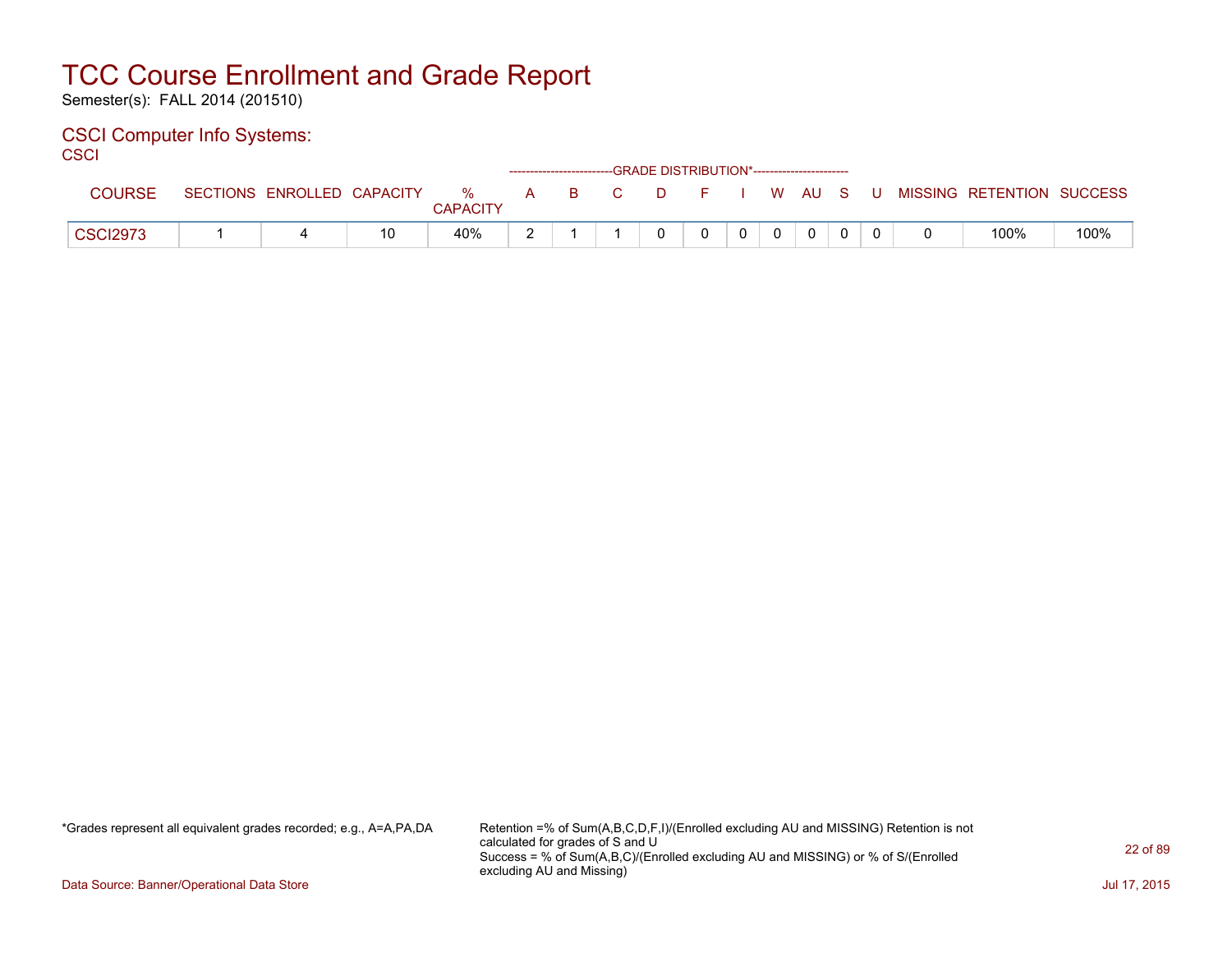Semester(s): FALL 2014 (201510)

### CSYS Computer Info Systems:

**CSYS** 

|                 |                         |                   |                 |                      |                | -------------------- |                |                | --GRADE DISTRIBUTION*---------------------- |                |                |              |              |          |              |                                  |      |
|-----------------|-------------------------|-------------------|-----------------|----------------------|----------------|----------------------|----------------|----------------|---------------------------------------------|----------------|----------------|--------------|--------------|----------|--------------|----------------------------------|------|
| <b>COURSE</b>   |                         | SECTIONS ENROLLED | <b>CAPACITY</b> | %<br><b>CAPACITY</b> | A              | B                    | C              | D              | F                                           |                | W              | <b>AU</b>    | <sub>S</sub> | U        |              | <b>MISSING RETENTION SUCCESS</b> |      |
| <b>CSYS1013</b> | 5                       | 82                | 83              | 99%                  | 36             | 15                   | 8              | 3              | 5                                           | $\mathbf{0}$   | 15             | $\mathbf 0$  | $\mathbf{0}$ | 0        | 0            | 82%                              | 72%  |
| <b>CSYS1033</b> | $\overline{7}$          | 89                | 122             | 73%                  | 32             | 24                   | 11             | 4              | 9                                           | $\Omega$       | 8              | $\mathbf 1$  | $\Omega$     | 0        | $\mathbf{0}$ | 91%                              | 76%  |
| <b>CSYS1043</b> | 3                       | 45                | 54              | 83%                  | 21             | 9                    | 4              | $\overline{2}$ | $\overline{2}$                              | $\mathbf{0}$   | $\overline{7}$ | $\mathbf{0}$ | $\Omega$     | 0        | 0            | 84%                              | 76%  |
| <b>CSYS1073</b> | $\overline{c}$          | 16                | 34              | 47%                  | $\overline{7}$ | 4                    | $\overline{2}$ | 0              | 1.                                          | 0              | 1              | 1            | $\mathbf{0}$ | 0        | 0            | 93%                              | 87%  |
| <b>CSYS1153</b> | $\overline{2}$          | 17                | 34              | 50%                  | $\overline{7}$ | $\overline{2}$       | 4              | 1              | 1                                           | 0              | $\mathbf{1}$   | 1            | $\mathbf{0}$ | 0        | 0            | 94%                              | 81%  |
| <b>CSYS1203</b> | 9                       | 134               | 159             | 84%                  | 66             | 15                   | 13             | 2              | 12                                          | 5              | 21             | $\Omega$     | $\Omega$     | $\Omega$ | $\mathbf{0}$ | 84%                              | 70%  |
| <b>CSYS1211</b> | 3                       | 26                | 42              | 62%                  | 17             | $\overline{2}$       | $\mathbf{1}$   | 0              | $\overline{2}$                              | $\Omega$       | 4              | 0            | $\mathbf{0}$ | 0        | 0            | 85%                              | 77%  |
| <b>CSYS1393</b> | $\overline{2}$          | 16                | 35              | 46%                  | $\overline{7}$ | 5                    | 1              | 1              | 1                                           | 0              | $\Omega$       | $\mathbf{1}$ | $\mathbf{0}$ | $\Omega$ | 0            | 100%                             | 87%  |
| <b>CSYS1443</b> | $\mathbf{1}$            | 9                 | 20              | 45%                  | $\mathbf{1}$   | 4                    | $\mathbf{1}$   | $\mathbf{1}$   | 1                                           | $\Omega$       | $\mathbf{1}$   | $\mathbf{0}$ | $\Omega$     | $\Omega$ | 0            | 89%                              | 67%  |
| <b>CSYS2023</b> | $\overline{\mathbf{c}}$ | 23                | 21              | 110%                 | 16             | $\overline{2}$       | $\overline{2}$ | $\mathbf{0}$   | 3                                           | $\Omega$       | 0              | $\mathbf{0}$ | $\Omega$     | 0        | 0            | 100%                             | 87%  |
| <b>CSYS2033</b> | $\overline{2}$          | 27                | 34              | 79%                  | $\overline{2}$ | 5                    | 3              | 3              | $\overline{7}$                              | $\mathbf{0}$   | $\overline{7}$ | $\mathbf{0}$ | $\Omega$     | 0        | 0            | 74%                              | 37%  |
| <b>CSYS2063</b> | $\overline{2}$          | 23                | 40              | 58%                  | 12             | 0                    |                | $\mathbf{0}$   | 6                                           |                | 3              | $\mathbf{0}$ | $\mathbf{0}$ | 0        | $\mathbf{0}$ | 87%                              | 57%  |
| <b>CSYS2073</b> | 10                      | 143               | 194             | 74%                  | 72             | 15                   | 16             | $\overline{7}$ | 5                                           | $\overline{2}$ | 25             | 1            | $\Omega$     | $\Omega$ | 0            | 82%                              | 73%  |
| <b>CSYS2323</b> | $\mathbf{1}$            | 11                | 20              | 55%                  | 5              | 0                    | 1              | $\overline{2}$ | 0                                           | 1              | $\overline{2}$ | 0            | $\mathbf{0}$ | 0        | 0            | 82%                              | 55%  |
| <b>CSYS2413</b> | $\mathbf{1}$            | 8                 | 15              | 53%                  | $\overline{2}$ | 1                    | $\Omega$       | $\mathbf{0}$   | $\overline{2}$                              | $\Omega$       | $\overline{2}$ | 1            | $\Omega$     | $\Omega$ | 0            | 71%                              | 43%  |
| <b>CSYS2463</b> | $\mathbf{1}$            | $\overline{7}$    | 15              | 47%                  | 2              | $\overline{2}$       | 2              | $\mathbf{0}$   | $\mathbf 1$                                 | 0              | $\mathbf{0}$   | $\mathbf{0}$ | $\Omega$     | $\Omega$ | 0            | 100%                             | 86%  |
| <b>CSYS2493</b> | $\overline{2}$          | 22                | 21              | 105%                 | 12             | $\overline{7}$       | $\mathbf{1}$   | $\mathbf{0}$   | 1                                           | $\mathbf{0}$   | $\mathbf{1}$   | $\Omega$     | $\Omega$     | $\Omega$ | 0            | 95%                              | 91%  |
| <b>CSYS2543</b> | $\mathbf 1$             | 2                 | 0               |                      | 2              | $\mathbf{0}$         | $\mathbf{0}$   | $\mathbf{0}$   | 0                                           | $\Omega$       | $\mathbf{0}$   | $\mathbf 0$  | $\Omega$     | 0        | 0            | 100%                             | 100% |
| <b>CSYS2563</b> | 2                       | 14                | 20              | 70%                  | 6              | $\overline{2}$       | $\mathbf{1}$   | $\mathbf{0}$   | 4                                           | $\mathbf{0}$   | 1              | $\mathbf{0}$ | $\mathbf{0}$ | 0        | 0            | 93%                              | 64%  |
| <b>CSYS2573</b> | $\mathbf 1$             | 7                 | 14              | 50%                  | 4              | $\overline{2}$       | $\Omega$       | $\mathbf{0}$   | 0                                           | $\Omega$       | 1              | $\mathbf{0}$ | $\Omega$     | 0        | 0            | 86%                              | 86%  |
| <b>CSYS2613</b> | 1                       | 18                | 25              | 72%                  | 5              | 1                    | 0              | 0              | 0                                           | 0              | 10             | 1            | $\mathbf{0}$ | 0        | $\mathbf{1}$ | 38%                              | 38%  |
| <b>CSYS2643</b> | 1                       | 8                 | 15              | 53%                  | $\overline{2}$ | 5                    |                | 0              | 0                                           | 0              | 0              | 0            | 0            | $\Omega$ | $\mathbf{0}$ | 100%                             | 100% |

\*Grades represent all equivalent grades recorded; e.g., A=A,PA,DA Retention =% of Sum(A,B,C,D,F,I)/(Enrolled excluding AU and MISSING) Retention is not calculated for grades of S and U Success = % of Sum(A,B,C)/(Enrolled excluding AU and MISSING) or % of S/(Enrolled excluding AU and Missing)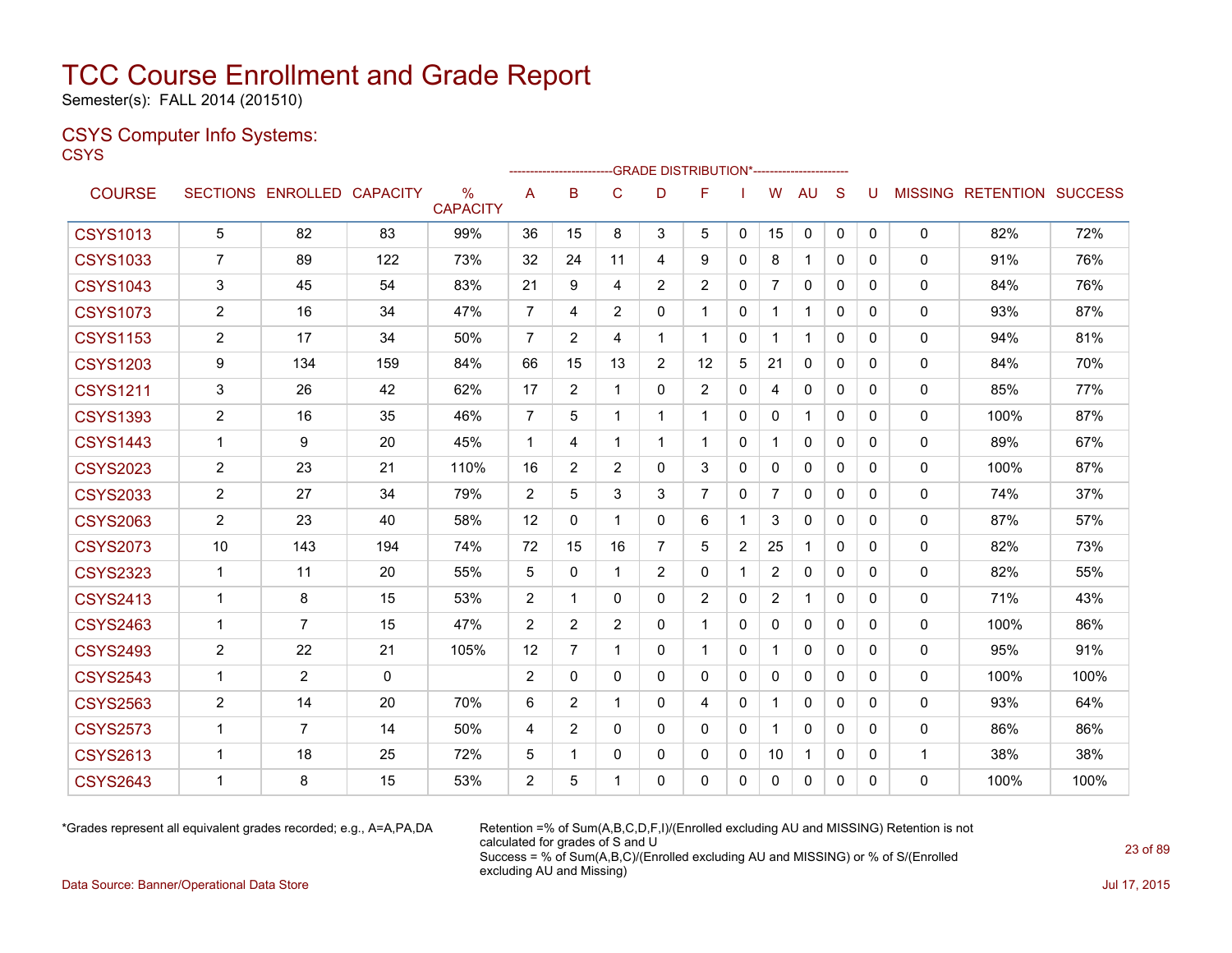Semester(s): FALL 2014 (201510)

### CSYS Computer Info Systems:

**CSYS** 

|                 |                 |                   |    |                         | ------------------------- |   |   | -GRADE DISTRIBUTION*----------------------- |   |              |                |                |    |    |                |                  |                |
|-----------------|-----------------|-------------------|----|-------------------------|---------------------------|---|---|---------------------------------------------|---|--------------|----------------|----------------|----|----|----------------|------------------|----------------|
| <b>COURSE</b>   | <b>SECTIONS</b> | ENROLLED CAPACITY |    | $\%$<br><b>CAPACITY</b> | A                         | B | С | D                                           | F |              | W              | AU             | -S |    | <b>MISSING</b> | <b>RETENTION</b> | <b>SUCCESS</b> |
| <b>CSYS2673</b> | C               | 23                | 28 | 82%                     | 12                        | 2 | C |                                             | 4 | 0            | $\mathbf{0}$   | $\overline{2}$ | 0  |    | 0              | 100%             | 76%            |
| <b>CSYS2683</b> |                 | 10                | 14 | 71%                     | 2                         | 3 |   | 0                                           |   | 0            | $\Omega$       | $\mathbf{0}$   | 0  | 0  | 0              | 100%             | 90%            |
| <b>CSYS2713</b> |                 | 13                | 14 | 93%                     | 4                         |   | ົ | 4                                           | ົ | 0            | $\Omega$       | $\mathbf{0}$   | 0  | -0 | 0              | 100%             | 54%            |
| <b>CSYS2733</b> |                 | 14                | 14 | 100%                    | 9                         | 3 | 0 | 0                                           | 0 | $\mathbf{0}$ | $\overline{2}$ | $\mathbf{0}$   | 0  | -0 | 0              | 86%              | 86%            |
| <b>CSYS2753</b> |                 | $12 \overline{ }$ | 14 | 86%                     | 6                         |   |   | $\overline{2}$                              |   | $\mathbf{0}$ |                | 0              | 0  | 0  | 0              | 92%              | 67%            |
| <b>CSYS2763</b> | 2               | 24                | 28 | 86%                     | 10                        |   |   | ົ                                           |   | 0            | 3              | 0              | 0  | -0 | 0              | 88%              | 75%            |

\*Grades represent all equivalent grades recorded; e.g., A=A,PA,DA Retention =% of Sum(A,B,C,D,F,I)/(Enrolled excluding AU and MISSING) Retention is not calculated for grades of S and U Success = % of Sum(A,B,C)/(Enrolled excluding AU and MISSING) or % of S/(Enrolled excluding AU and Missing)

Data Source: Banner/Operational Data Store Jul 17, 2015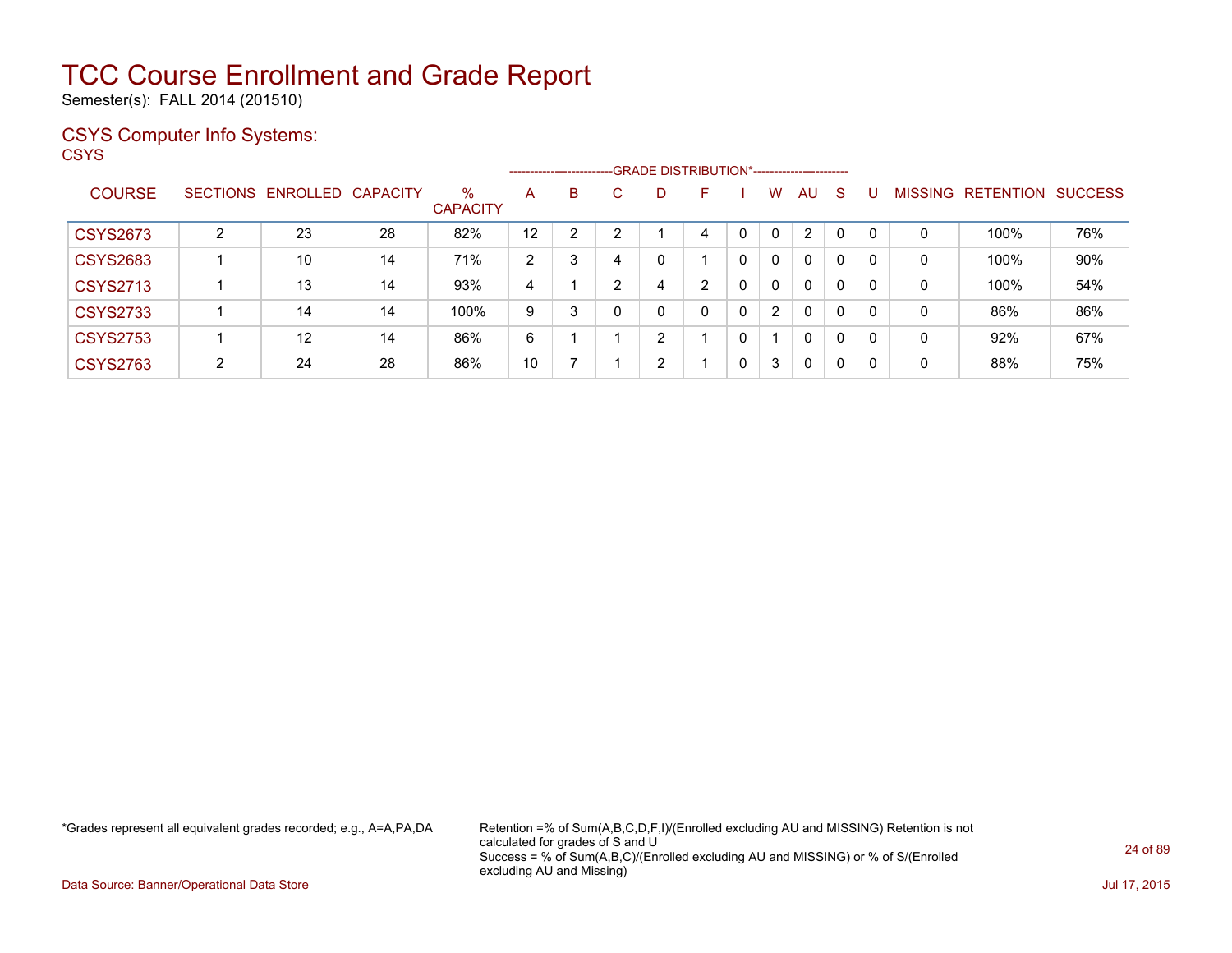Semester(s): FALL 2014 (201510)

### Cardiovascular Technology:

**CVTC** 

|                 |                            |    |                         |   |    | -GRADE DISTRIBUTION*----------------------- |   |   |               |              |  |                           |      |
|-----------------|----------------------------|----|-------------------------|---|----|---------------------------------------------|---|---|---------------|--------------|--|---------------------------|------|
| <b>COURSE</b>   | SECTIONS ENROLLED CAPACITY |    | $\%$<br><b>CAPACITY</b> | A | B. |                                             |   |   | W             | AU           |  | MISSING RETENTION SUCCESS |      |
| <b>CVTC1002</b> |                            | 12 | 75%                     | 8 |    |                                             | 0 | 0 | $\mathbf{0}$  | $\mathbf 0$  |  | 100%                      | 100% |
| <b>CVTC1013</b> |                            | 12 | 92%                     | 5 |    |                                             |   |   | ົ             | $\mathbf{0}$ |  | 82%                       | 82%  |
| <b>CVTC1053</b> | 12                         | 12 | 100%                    | 3 |    |                                             |   |   | $\mathcal{P}$ | 0            |  | 83%                       | 83%  |

\*Grades represent all equivalent grades recorded; e.g., A=A,PA,DA Retention =% of Sum(A,B,C,D,F,I)/(Enrolled excluding AU and MISSING) Retention is not calculated for grades of S and U Success = % of Sum(A,B,C)/(Enrolled excluding AU and MISSING) or % of S/(Enrolled excluding AU and Missing)

Data Source: Banner/Operational Data Store Jul 17, 2015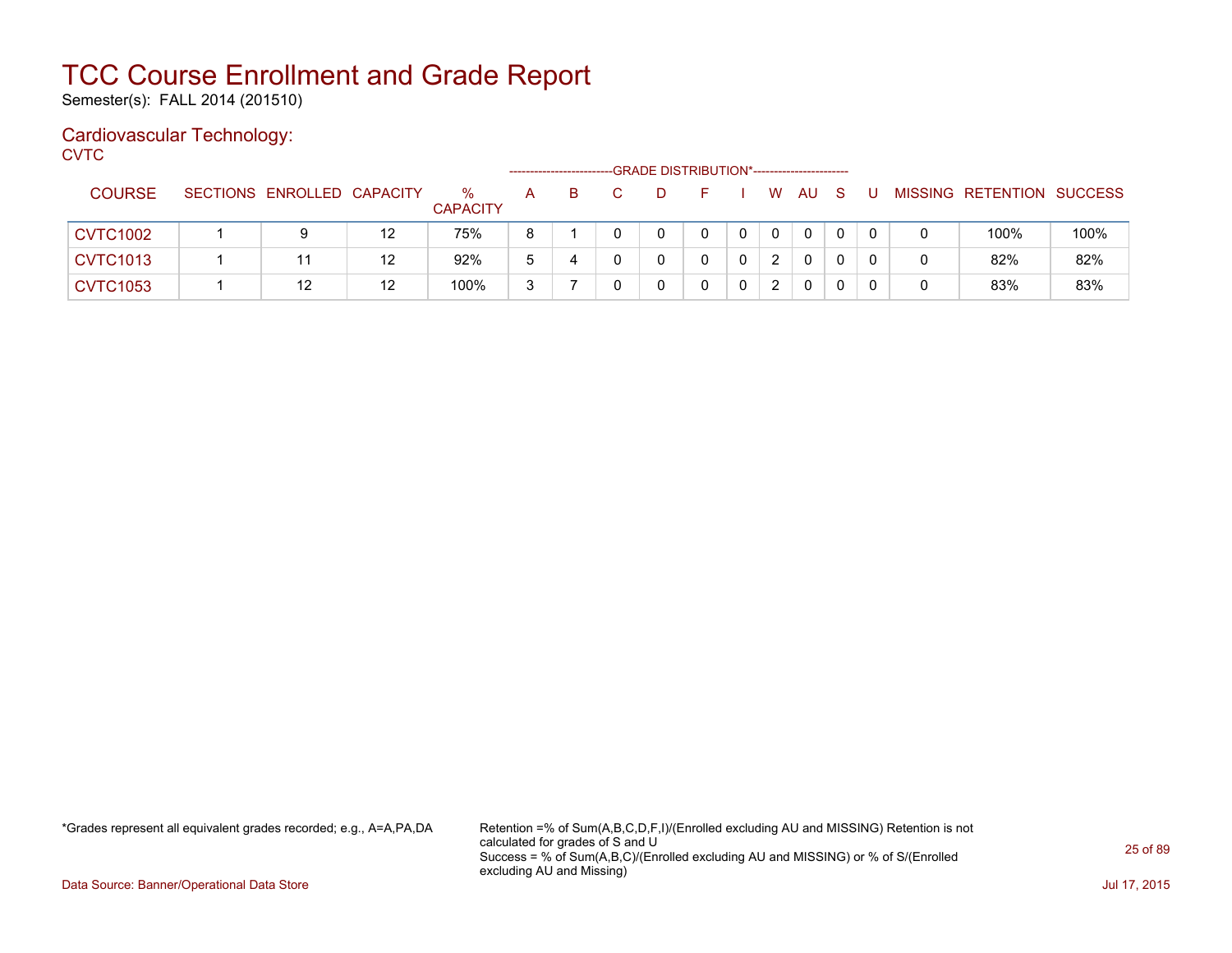Semester(s): FALL 2014 (201510)

### Dental Hygiene:

DHYG

|                 |                 |                 |                 |                         |    | ------------------------ |   | -GRADE DISTRIBUTION*---------------------- |   |   |   |              |              |          |                |                  |                |
|-----------------|-----------------|-----------------|-----------------|-------------------------|----|--------------------------|---|--------------------------------------------|---|---|---|--------------|--------------|----------|----------------|------------------|----------------|
| <b>COURSE</b>   | <b>SECTIONS</b> | <b>ENROLLED</b> | <b>CAPACITY</b> | $\%$<br><b>CAPACITY</b> | A  | B                        | C | D                                          | F |   | w | AU           | S            |          | <b>MISSING</b> | <b>RETENTION</b> | <b>SUCCESS</b> |
| <b>DHYG1012</b> |                 | 14              | 14              | 100%                    | 5  | 6                        | 2 | 0                                          | 0 | 0 |   | 0            | $\Omega$     | 0        | 0              | 93%              | 93%            |
| <b>DHYG1022</b> |                 | 14              | 14              | 100%                    | 6  | 6                        |   | 0                                          | 0 | 0 |   | 0            | 0            | 0        | 0              | 93%              | 93%            |
| <b>DHYG1302</b> |                 | 14              | 14              | 100%                    | 9  | 4                        |   | 0                                          | 0 | 0 |   | $\Omega$     | $\Omega$     | $\Omega$ | 0              | 93%              | 93%            |
| <b>DHYG1363</b> |                 | 14              | 14              | 100%                    | 4  | 8                        |   | 0                                          | 0 | 0 |   | $\mathbf{0}$ | 0            | $\Omega$ | 0              | 93%              | 93%            |
| <b>DHYG1384</b> |                 | 14              | 14              | 100%                    | 13 | 0                        | 0 | 0                                          | 0 | 0 |   | 0            | 0            | 0        | 0              | 93%              | 93%            |
| <b>DHYG1412</b> |                 | 14              | 14              | 100%                    | 5  | 8                        |   | 0                                          | 0 | 0 |   | $\Omega$     | 0            | 0        | 0              | 93%              | 93%            |
| <b>DHYG1421</b> | $\overline{2}$  | 14              | 14              | 100%                    | 8  | 5                        |   | 0                                          | 0 | 0 |   | $\mathbf{0}$ | $\Omega$     | $\Omega$ | 0              | 93%              | 93%            |
| <b>DHYG2312</b> |                 | 14              | 14              | 100%                    | 14 | 0                        |   | 0                                          | 0 | 0 | 0 | $\Omega$     | $\Omega$     | $\Omega$ | 0              | 100%             | 100%           |
| <b>DHYG2343</b> |                 | 14              | 14              | 100%                    | 6  | 8                        |   | 0                                          | 0 | 0 | 0 | $\mathbf{0}$ | 0            | $\Omega$ | 0              | 100%             | 100%           |
| <b>DHYG2362</b> |                 | 14              | 14              | 100%                    | 4  | 9                        |   | 0                                          | 0 | 0 | 0 | $\Omega$     | $\Omega$     | $\Omega$ | 0              | 100%             | 100%           |
| <b>DHYG2385</b> |                 | 14              | 14              | 100%                    | 13 |                          |   | 0                                          | 0 | 0 | 0 | $\Omega$     | $\mathbf{0}$ | $\Omega$ | 0              | 100%             | 100%           |

\*Grades represent all equivalent grades recorded; e.g., A=A,PA,DA Retention =% of Sum(A,B,C,D,F,I)/(Enrolled excluding AU and MISSING) Retention is not calculated for grades of S and U Success = % of Sum(A,B,C)/(Enrolled excluding AU and MISSING) or % of S/(Enrolled excluding AU and Missing)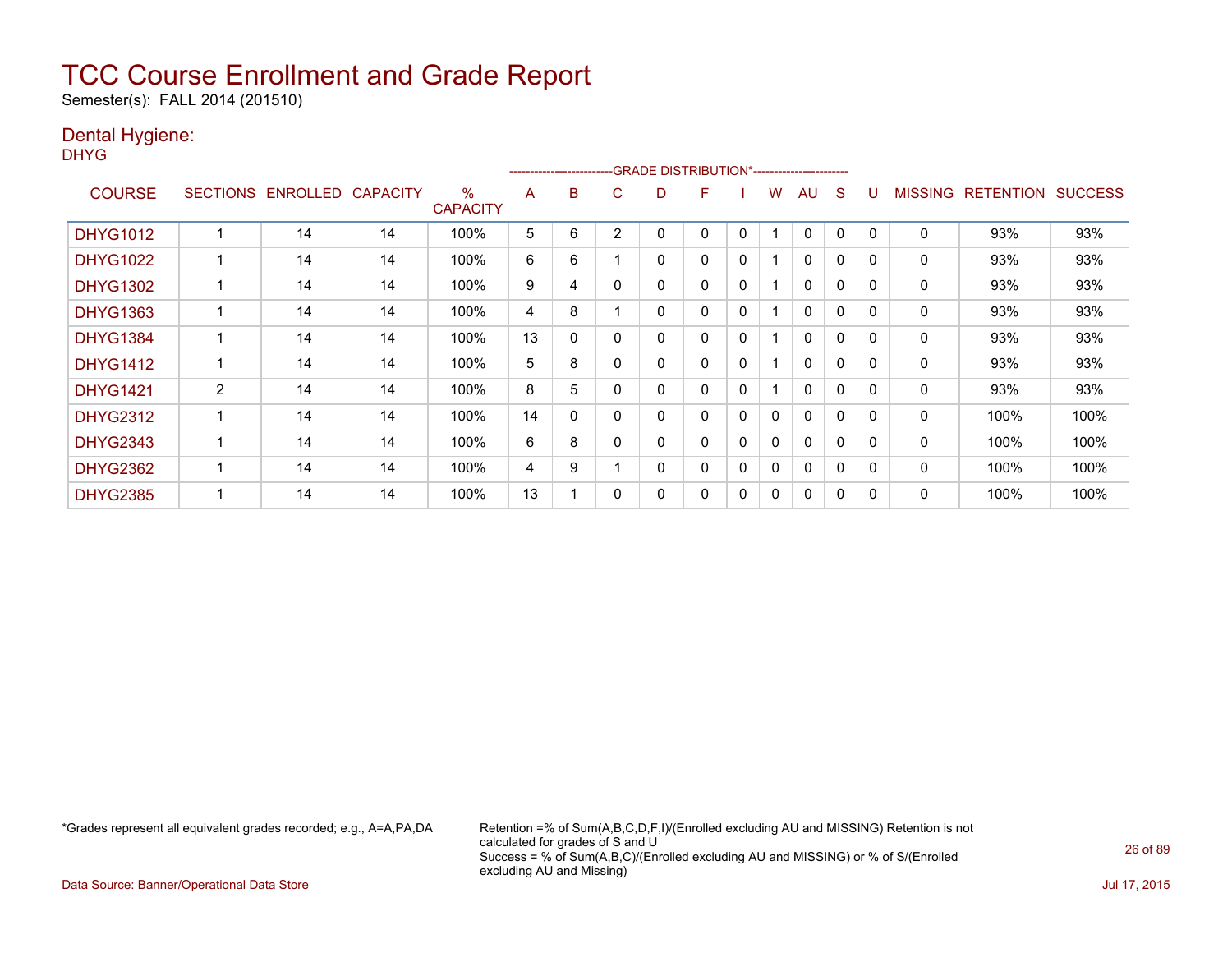Semester(s): FALL 2014 (201510)

#### Diagnostic Medical Sonography: DMS

|                |                            |                   |                         |    | ------------------------ | -GRADE DISTRIBUTION*----------------------- |   |              |              |              |              |          |                |           |                |
|----------------|----------------------------|-------------------|-------------------------|----|--------------------------|---------------------------------------------|---|--------------|--------------|--------------|--------------|----------|----------------|-----------|----------------|
| <b>COURSE</b>  | SECTIONS ENROLLED CAPACITY |                   | $\%$<br><b>CAPACITY</b> | A  | B                        | D                                           | F |              | W            | <b>AU</b>    | <sub>S</sub> |          | <b>MISSING</b> | RETENTION | <b>SUCCESS</b> |
| <b>DMS1002</b> | 12                         | 12                | 100%                    | 10 | 2                        |                                             | 0 |              | $\mathbf{0}$ | $\mathbf{0}$ | 0            | -0       | 0              | 100%      | 100%           |
| <b>DMS1103</b> | $12 \overline{ }$          | $12 \overline{ }$ | 100%                    | 8  | 4                        | 0                                           | 0 | $\mathbf{0}$ | $\Omega$     | $\mathbf{0}$ | 0            | $\Omega$ | 0              | 100%      | 100%           |
| <b>DMS2035</b> | 11                         | 12                | 92%                     | 9  |                          | 0                                           | 0 | 0            |              | $\mathbf{0}$ | 0            | 0        | 0              | 91%       | 91%            |
| <b>DMS2101</b> | 11                         | 12                | 92%                     | ⇁  | 3                        | 0                                           | 0 | 0            |              | $\mathbf{0}$ | $\mathbf 0$  | $\Omega$ | 0              | 91%       | 91%            |
| <b>DMS2123</b> | 11                         | 12                | 92%                     | 6  | 4                        | 0                                           | 0 | 0            |              | $\mathbf{0}$ | 0            | 0        | 0              | 91%       | 91%            |
| <b>DMS2133</b> | 11                         | 12                | 92%                     | ⇁  | 3                        | 0                                           | 0 | 0            |              | 0            | 0            | 0        | 0              | 91%       | 91%            |

\*Grades represent all equivalent grades recorded; e.g., A=A,PA,DA Retention =% of Sum(A,B,C,D,F,I)/(Enrolled excluding AU and MISSING) Retention is not calculated for grades of S and U Success = % of Sum(A,B,C)/(Enrolled excluding AU and MISSING) or % of S/(Enrolled excluding AU and Missing)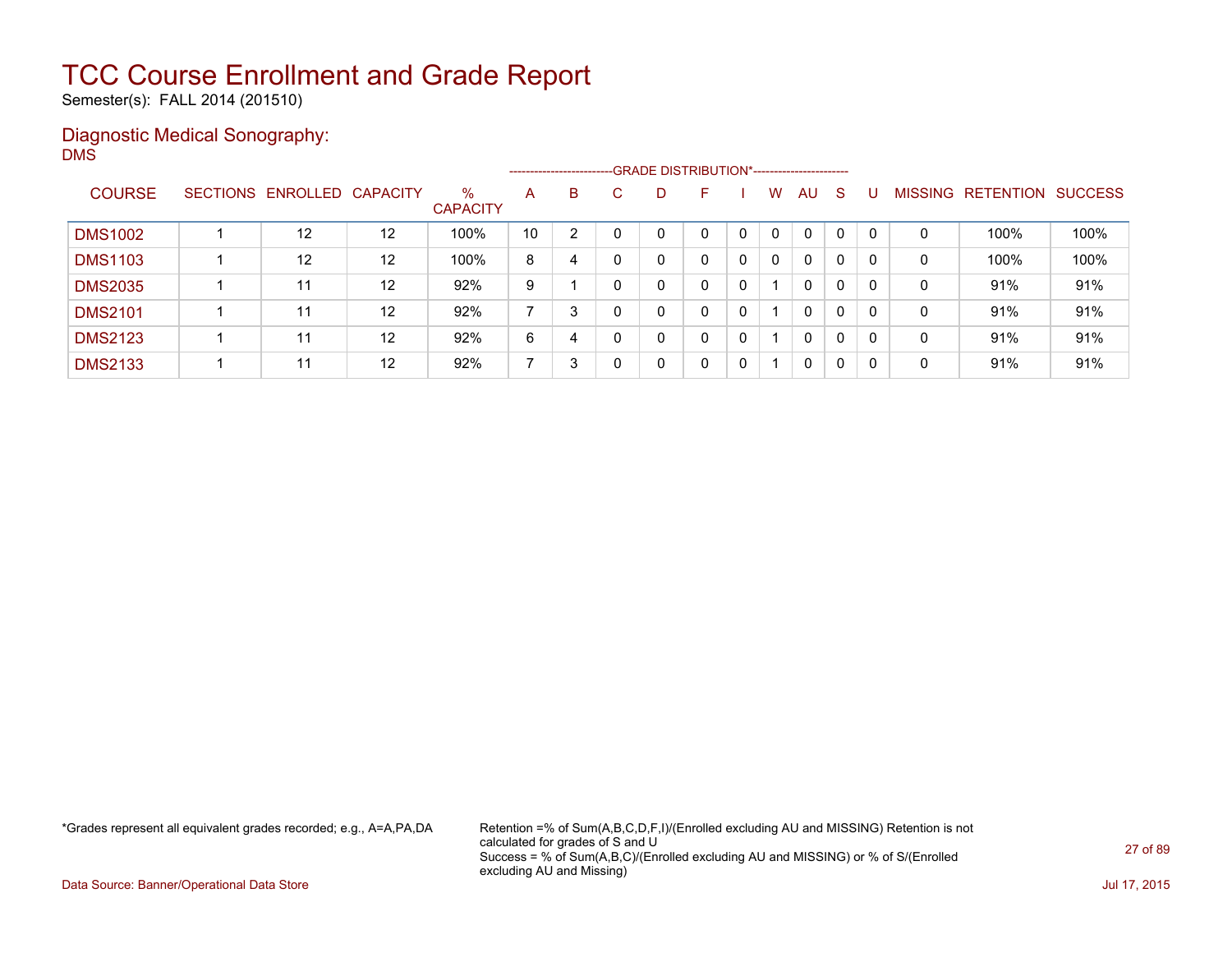Semester(s): FALL 2014 (201510)

### Drafting Design Engr Tech:

DRFT

|                 |                 |          |                 |                         | ------------------------ |                |   | --GRADE DISTRIBUTION*----------------------- |   |   |                |              |              |          |                |                  |                |
|-----------------|-----------------|----------|-----------------|-------------------------|--------------------------|----------------|---|----------------------------------------------|---|---|----------------|--------------|--------------|----------|----------------|------------------|----------------|
| <b>COURSE</b>   | <b>SECTIONS</b> | ENROLLED | <b>CAPACITY</b> | $\%$<br><b>CAPACITY</b> | A                        | B              | C | D                                            | F |   | w              | AU           | <sub>S</sub> |          | <b>MISSING</b> | <b>RETENTION</b> | <b>SUCCESS</b> |
| <b>DRFT1324</b> | 3               | 34       | 32              | 106%                    | 22                       | 2              |   | 2                                            | 0 | 0 | 4              | $\Omega$     |              | $\Omega$ | 0              | 88%              | 82%            |
| <b>DRFT1442</b> |                 | 9        | 16              | 56%                     | 3                        | 3              |   | 0                                            | 0 | 0 | $\overline{2}$ | $\Omega$     | 0            | $\Omega$ | 0              | 78%              | 78%            |
| <b>DRFT2043</b> |                 | 8        | 14              | 57%                     | 2                        | 3              |   | 0                                            | 0 | 0 | 3              | $\Omega$     | $\Omega$     | 0        | 0              | 62%              | 62%            |
| <b>DRFT2204</b> | $\overline{2}$  | 17       | 15              | 113%                    | 13                       | $\overline{2}$ | ∩ |                                              | 0 | 0 |                | $\Omega$     | $\mathbf{0}$ | $\Omega$ | 0              | 94%              | 88%            |
| <b>DRFT2223</b> |                 | 16       | 20              | 80%                     | 8                        | 5              | ົ | 0                                            | 0 | 0 |                | $\mathbf{0}$ | $\mathbf{0}$ | 0        | 0              | 94%              | 94%            |
| <b>DRFT2393</b> |                 | 20       | 20              | 100%                    | 18                       | $\mathbf{0}$   |   | 0                                            | 0 | 0 |                | 0            | 0            | 0        | 0              | 95%              | 95%            |

\*Grades represent all equivalent grades recorded; e.g., A=A,PA,DA Retention =% of Sum(A,B,C,D,F,I)/(Enrolled excluding AU and MISSING) Retention is not calculated for grades of S and U Success = % of Sum(A,B,C)/(Enrolled excluding AU and MISSING) or % of S/(Enrolled excluding AU and Missing)

Data Source: Banner/Operational Data Store Jul 17, 2015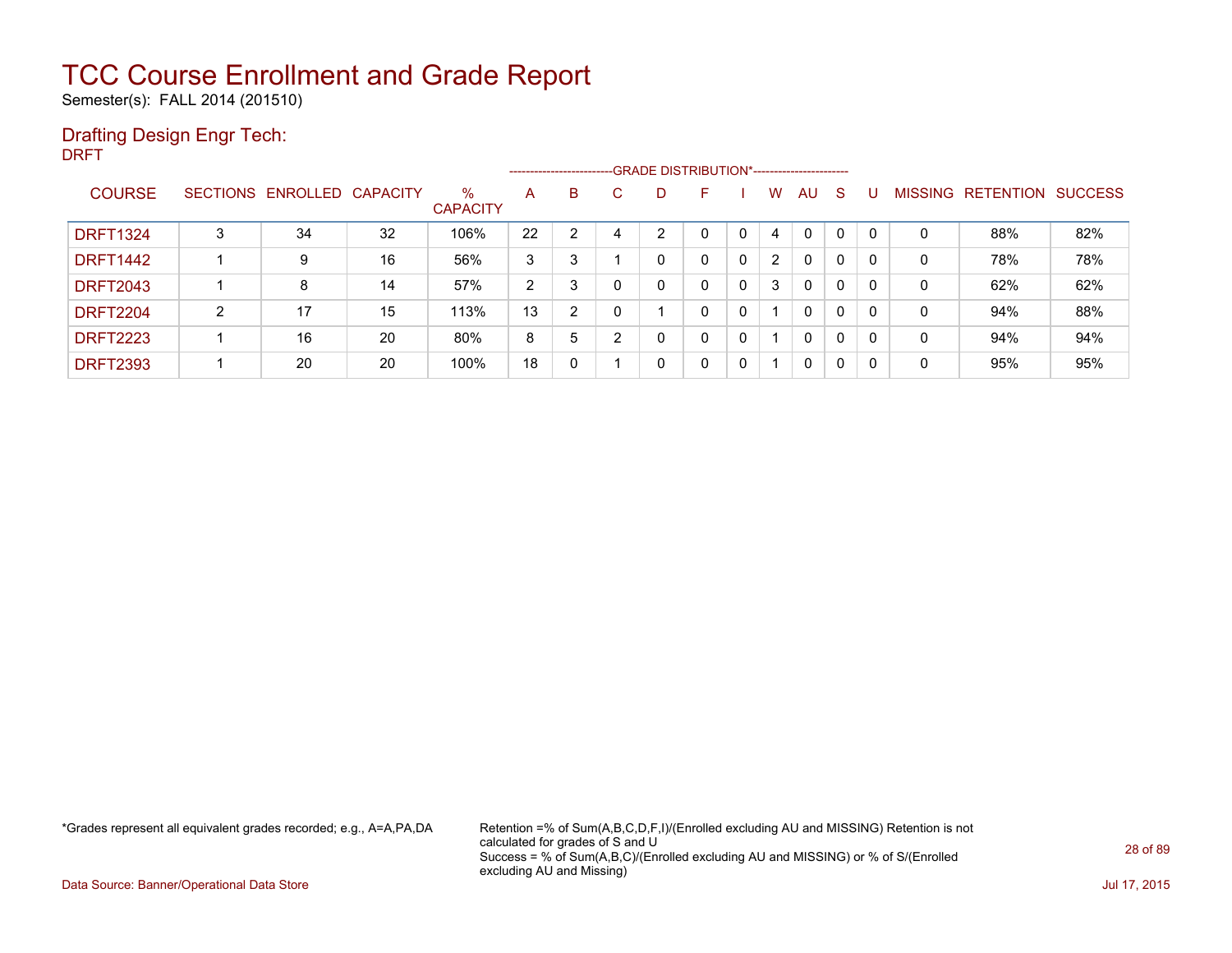Semester(s): FALL 2014 (201510)

#### Economics: ECON

| ᆫᇰᇰᇅ            |    |                            |     |                         | ----------------- |     |     |    | -GRADE DISTRIBUTION*----------------------- |    |    |              |              |    |   |                                  |     |
|-----------------|----|----------------------------|-----|-------------------------|-------------------|-----|-----|----|---------------------------------------------|----|----|--------------|--------------|----|---|----------------------------------|-----|
| <b>COURSE</b>   |    | SECTIONS ENROLLED CAPACITY |     | $\%$<br><b>CAPACITY</b> | A                 | B.  |     | D  |                                             |    | w  | AU           | <sub>S</sub> |    |   | <b>MISSING RETENTION SUCCESS</b> |     |
| <b>ECON1353</b> | 6  | 85                         | 140 | 61%                     | 40                | 6   | 8   | 4  | 2                                           | 4  | 20 | $\mathbf{0}$ | 0            | -0 | 0 | 76%                              | 64% |
| <b>ECON2013</b> | 32 | 602                        | 864 | 70%                     | 172               | 164 | 122 | 35 | 37                                          | 8  | 63 |              | 0            |    | 0 | 90%                              | 76% |
| <b>ECON2023</b> | 23 | 358                        | 579 | 62%                     | 120               | 97  | 72  | 16 | $12 \overline{ }$                           | -5 | 35 |              | 0            |    | 0 | 90%                              | 81% |
| <b>ECON2123</b> |    | 16                         | 20  | 80%                     | 9                 | 4   |     |    |                                             | 0  | 0  | 0            | 0            | -0 | 0 | 100%                             | 94% |

\*Grades represent all equivalent grades recorded; e.g., A=A,PA,DA Retention =% of Sum(A,B,C,D,F,I)/(Enrolled excluding AU and MISSING) Retention is not calculated for grades of S and U Success = % of Sum(A,B,C)/(Enrolled excluding AU and MISSING) or % of S/(Enrolled excluding AU and Missing)

Data Source: Banner/Operational Data Store Jul 17, 2015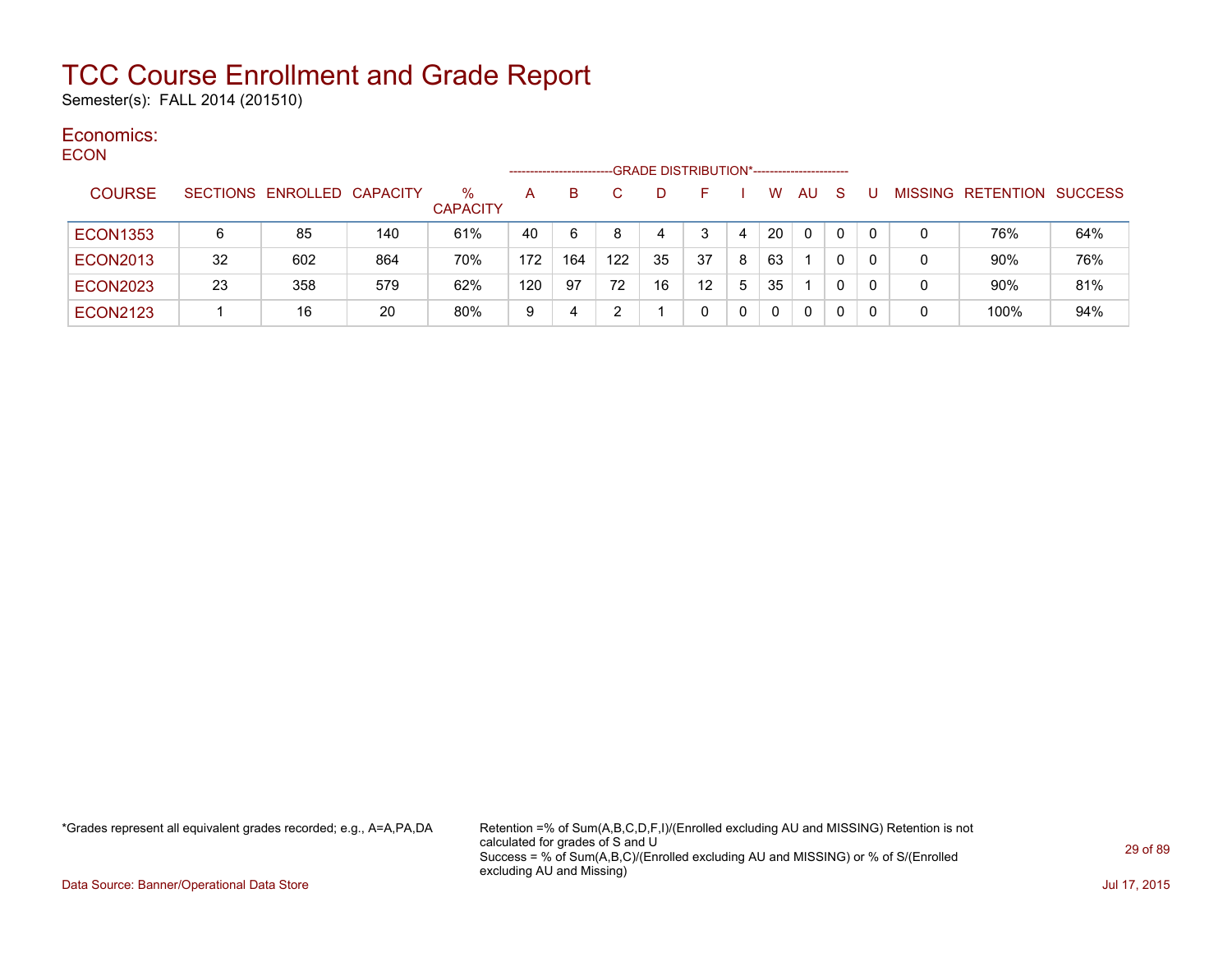Semester(s): FALL 2014 (201510)

### Electronics Technology:

ELET

|                 |   |                            |                   |                         |    | ------------------------- |   |   | --GRADE DISTRIBUTION*----------------------- |              |                |              |              |          |   |                   |                |
|-----------------|---|----------------------------|-------------------|-------------------------|----|---------------------------|---|---|----------------------------------------------|--------------|----------------|--------------|--------------|----------|---|-------------------|----------------|
| <b>COURSE</b>   |   | SECTIONS ENROLLED CAPACITY |                   | $\%$<br><b>CAPACITY</b> | A  | B                         | С | D | н                                            |              | W              | AU.          | -S           | U        |   | MISSING RETENTION | <b>SUCCESS</b> |
| <b>ELET1212</b> | 2 | 30                         | 38                | 79%                     | 20 | 5                         |   | 0 |                                              | $\Omega$     | 4              | $\Omega$     | $\Omega$     | $\Omega$ | 0 | 87%               | 87%            |
| <b>ELET1232</b> |   | 10                         | $12 \overline{ }$ | 83%                     | 5  | 4                         |   | 0 | 0                                            | 0            | $\mathbf{0}$   | $\mathbf{0}$ | $\Omega$     | 0        | 0 | 100%              | 100%           |
| <b>ELET1303</b> |   | 11                         | 18                | 61%                     | 8  |                           |   | 0 | $\Omega$                                     | 0            |                | $\mathbf{0}$ | $\Omega$     |          | 0 | 91%               | 91%            |
| <b>ELET1442</b> |   |                            | 8                 | 88%                     | 0  | 5                         |   |   | $\Omega$                                     | 0            | $\mathbf{0}$   | $\mathbf{0}$ | $\Omega$     | 0        | 0 | 100%              | 86%            |
| <b>ELET2152</b> |   | 6                          | 12                | 50%                     |    | 2                         | ົ |   | 0                                            | $\mathbf{0}$ | 0              | $\mathbf{0}$ | $\Omega$     |          | 0 | 100%              | 83%            |
| <b>ELET2244</b> |   | 16                         | 16                | 100%                    | 2  | 6                         | 3 | 3 | 0                                            | 0            | $\overline{2}$ | $\Omega$     | $\Omega$     |          | 0 | 88%               | 69%            |
| <b>ELET2533</b> |   | 10                         | 12                | 83%                     | 7  | 3                         |   | 0 | 0                                            | 0            | 0              | $\Omega$     | $\mathbf{0}$ | 0        | 0 | 100%              | 100%           |

\*Grades represent all equivalent grades recorded; e.g., A=A,PA,DA Retention =% of Sum(A,B,C,D,F,I)/(Enrolled excluding AU and MISSING) Retention is not calculated for grades of S and U Success = % of Sum(A,B,C)/(Enrolled excluding AU and MISSING) or % of S/(Enrolled excluding AU and Missing)

Data Source: Banner/Operational Data Store Jul 17, 2015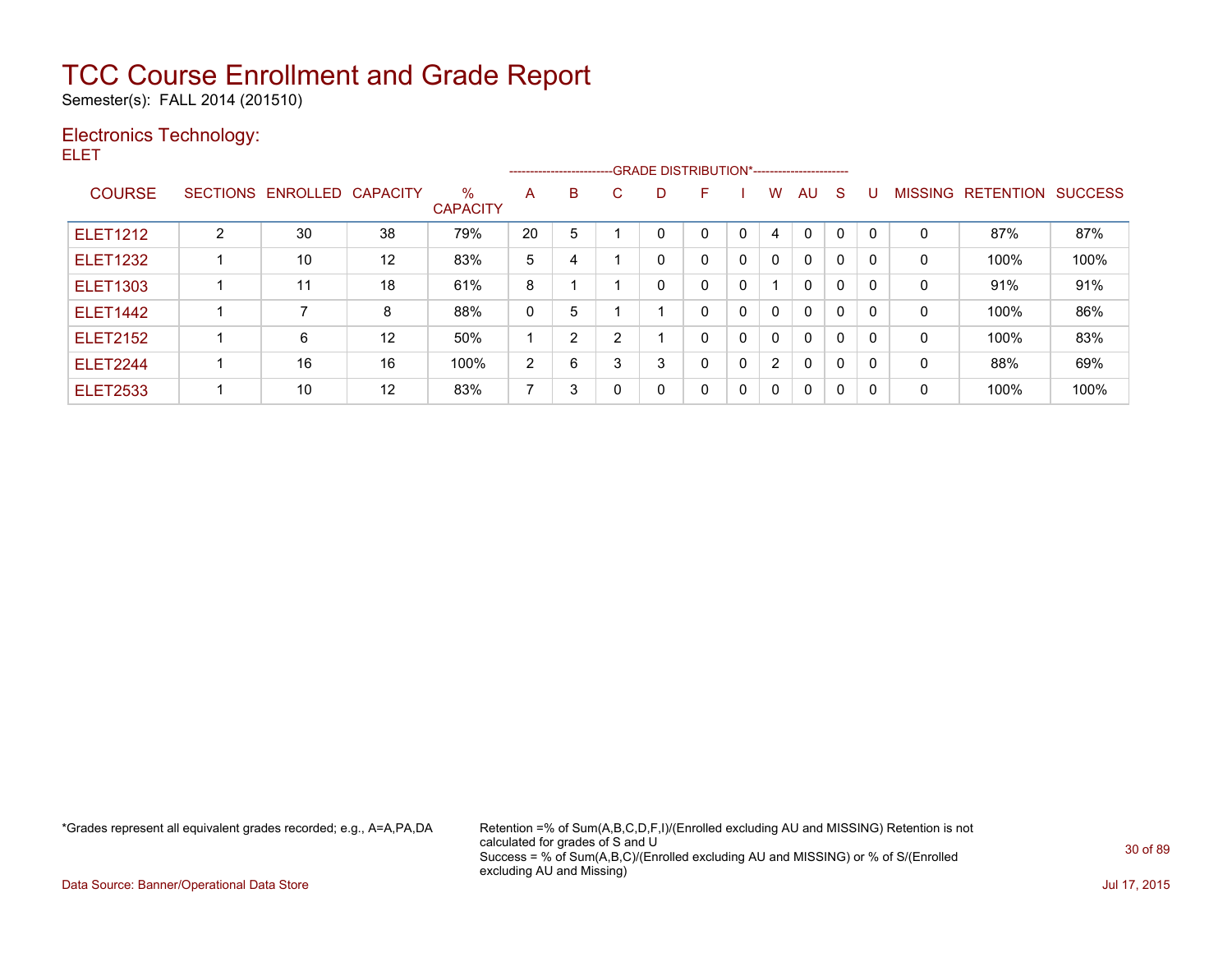Semester(s): FALL 2014 (201510)

### English: **ENGL**

|                 |                |                            |       |                         |              |                |              |              | ---GRADE                                   DISTRIBUTION*------------------------ |                |                |              |              |              |              |                                  |       |
|-----------------|----------------|----------------------------|-------|-------------------------|--------------|----------------|--------------|--------------|----------------------------------------------------------------------------------|----------------|----------------|--------------|--------------|--------------|--------------|----------------------------------|-------|
| <b>COURSE</b>   |                | SECTIONS ENROLLED CAPACITY |       | $\%$<br><b>CAPACITY</b> | A            | B              | $\mathbf C$  | D            | F                                                                                |                | W              | <b>AU</b>    | S            | U            |              | <b>MISSING RETENTION SUCCESS</b> |       |
| <b>ENGL0611</b> | $\mathbf{1}$   | $\mathbf{1}$               | 10    | 10%                     | 0            | 0              | 0            | $\mathbf{0}$ | $\mathbf{0}$                                                                     | 0              | 1.             | 0            | 0            | $\mathbf{0}$ | $\mathbf 0$  | 0%                               | $0\%$ |
| <b>ENGL0621</b> | -1             | 1                          | 10    | 10%                     | 0            | $\mathbf 1$    | $\mathbf{0}$ | 0            | 0                                                                                | 0              | 0              | $\mathbf{0}$ | $\mathbf{0}$ | 0            | 0            | 100%                             | 100%  |
| <b>ENGL0641</b> | $\mathbf 1$    | 1                          | 10    | 10%                     | 0            | $\mathbf{0}$   | $\mathbf{1}$ | $\mathbf{0}$ | $\mathbf{0}$                                                                     | 0              | 0              | 0            | $\mathbf{0}$ | 0            | 0            | 100%                             | 100%  |
| <b>ENGL0813</b> | $\mathbf 1$    | 2                          | 15    | 13%                     | $\mathbf{0}$ | 2              | $\mathbf{0}$ | $\Omega$     | 0                                                                                | $\mathbf{0}$   | 0              | $\mathbf{0}$ | $\Omega$     | 0            | 0            | 100%                             | 100%  |
| <b>ENGL0823</b> | $\mathbf 1$    | 2                          | 15    | 13%                     | $\mathbf{0}$ | 2              | $\Omega$     | $\mathbf{0}$ | 0                                                                                | $\mathbf{0}$   | 0              | $\mathbf{0}$ | $\mathbf{0}$ | $\Omega$     | $\mathbf{0}$ | 100%                             | 100%  |
| <b>ENGL0903</b> | 12             | 114                        | 240   | 48%                     | 18           | 24             | 18           | 5            | 19                                                                               | 0              | 30             | $\mathbf{0}$ | $\mathbf{0}$ | $\mathbf{0}$ | 0            | 74%                              | 53%   |
| <b>ENGL0913</b> | 30             | 444                        | 574   | 77%                     | 121          | 95             | 77           | 15           | 41                                                                               | $\overline{c}$ | 92             | $\mathbf{1}$ | $\mathbf{0}$ | $\mathbf{0}$ | $\mathbf 0$  | 79%                              | 66%   |
| <b>ENGL0923</b> | 21             | 339                        | 420   | 81%                     | 44           | 77             | 78           | 28           | 50                                                                               | $\mathbf 0$    | 62             | $\mathbf{0}$ | $\Omega$     | $\Omega$     | 0            | 82%                              | 59%   |
| <b>ENGL0933</b> | 37             | 613                        | 704   | 87%                     | 122          | 139            | 103          | 44           | 66                                                                               | $\mathbf{0}$   | 139            | $\mathbf{0}$ | $\Omega$     | $\Omega$     | $\mathbf{0}$ | 77%                              | 59%   |
| <b>ENGL0996</b> | $\mathbf 1$    | 12                         | 20    | 60%                     | $\mathbf{1}$ | $\overline{7}$ | 2            | $\mathbf{0}$ | $\Omega$                                                                         | $\mathbf{0}$   | $\overline{2}$ | $\mathbf{0}$ | $\Omega$     | $\Omega$     | 0            | 83%                              | 83%   |
| <b>ENGL1003</b> | 112            | 2,159                      | 2,220 | 97%                     | 766          | 428            | 293          | 130          | 248                                                                              | 4              | 290            | $\mathbf{0}$ | $\Omega$     | $\Omega$     | 0            | 87%                              | 69%   |
| <b>ENGL1071</b> | $\mathbf 1$    | 1                          | 5     | 20%                     | $\mathbf 1$  | 0              | 0            | 0            | $\mathbf{0}$                                                                     | 0              | 0              | 0            | $\mathbf{0}$ | 0            | 0            | 100%                             | 100%  |
| <b>ENGL1083</b> | $\mathbf{1}$   | 15                         | 20    | 75%                     | 5            | 3              | 1            | 4            | 0                                                                                | $\mathbf{0}$   | $\overline{2}$ | 0            | $\mathbf{0}$ | 0            | 0            | 87%                              | 60%   |
| <b>ENGL1113</b> | 178            | 3,186                      | 3,362 | 95%                     | 845          | 849            | 552          | 145          | 288                                                                              | 1              | 505            | $\mathbf{1}$ | $\mathbf{0}$ | $\mathbf{0}$ | 0            | 84%                              | 71%   |
| <b>ENGL1131</b> | $\mathbf{1}$   | 1                          | 20    | 5%                      | $\mathbf{1}$ | $\Omega$       | $\Omega$     | $\Omega$     | $\Omega$                                                                         | $\mathbf{0}$   | 0              | $\mathbf{0}$ | $\Omega$     | $\mathbf{0}$ | 0            | 100%                             | 100%  |
| <b>ENGL1213</b> | 69             | 1,185                      | 1,380 | 86%                     | 314          | 311            | 166          | 46           | 130                                                                              | 1              | 217            | $\mathbf{0}$ | $\mathbf{0}$ | $\mathbf{0}$ | $\mathbf 0$  | 82%                              | 67%   |
| <b>ENGL1691</b> | 3              | 4                          | 50    | 8%                      | 2            | $\mathbf{0}$   | $\mathbf{1}$ | $\mathbf{0}$ | $\mathbf{0}$                                                                     | $\mathbf{0}$   |                | $\mathbf{0}$ | $\Omega$     | $\mathbf{0}$ | 0            | 75%                              | 75%   |
| <b>ENGL2223</b> | -1             | 3                          | 20    | 15%                     | 2            | $\Omega$       | 0            | 0            | 0                                                                                | 0              |                | 0            | $\mathbf{0}$ | 0            | 0            | 67%                              | 67%   |
| <b>ENGL2333</b> | 4              | 59                         | 70    | 84%                     | 35           | 13             | 3            | 3            | $\Omega$                                                                         | $\mathbf{0}$   | 5              | $\mathbf{0}$ | $\Omega$     | $\Omega$     | $\mathbf{0}$ | 92%                              | 86%   |
| <b>ENGL2343</b> | $\overline{2}$ | 39                         | 40    | 98%                     | 15           | 8              | 2            | $\mathbf 1$  | 2                                                                                | $\mathbf{0}$   | 11             | $\mathbf{0}$ | $\Omega$     | $\Omega$     | 0            | 72%                              | 64%   |
| <b>ENGL2383</b> | $\overline{2}$ | 22                         | 40    | 55%                     | 4            | 9              | 5            | 0            | 0                                                                                | 0              | 4              | 0            | $\mathbf{0}$ | 0            | 0            | 82%                              | 82%   |
| <b>ENGL2413</b> | 5              | 75                         | 100   | 75%                     | 18           | 21             | 17           | 10           | 3                                                                                | 0              | 6              | $\mathbf{0}$ | 0            | 0            | 0            | 92%                              | 75%   |

\*Grades represent all equivalent grades recorded; e.g., A=A,PA,DA Retention =% of Sum(A,B,C,D,F,I)/(Enrolled excluding AU and MISSING) Retention is not calculated for grades of S and U Success = % of Sum(A,B,C)/(Enrolled excluding AU and MISSING) or % of S/(Enrolled excluding AU and Missing)

Data Source: Banner/Operational Data Store Jul 17, 2015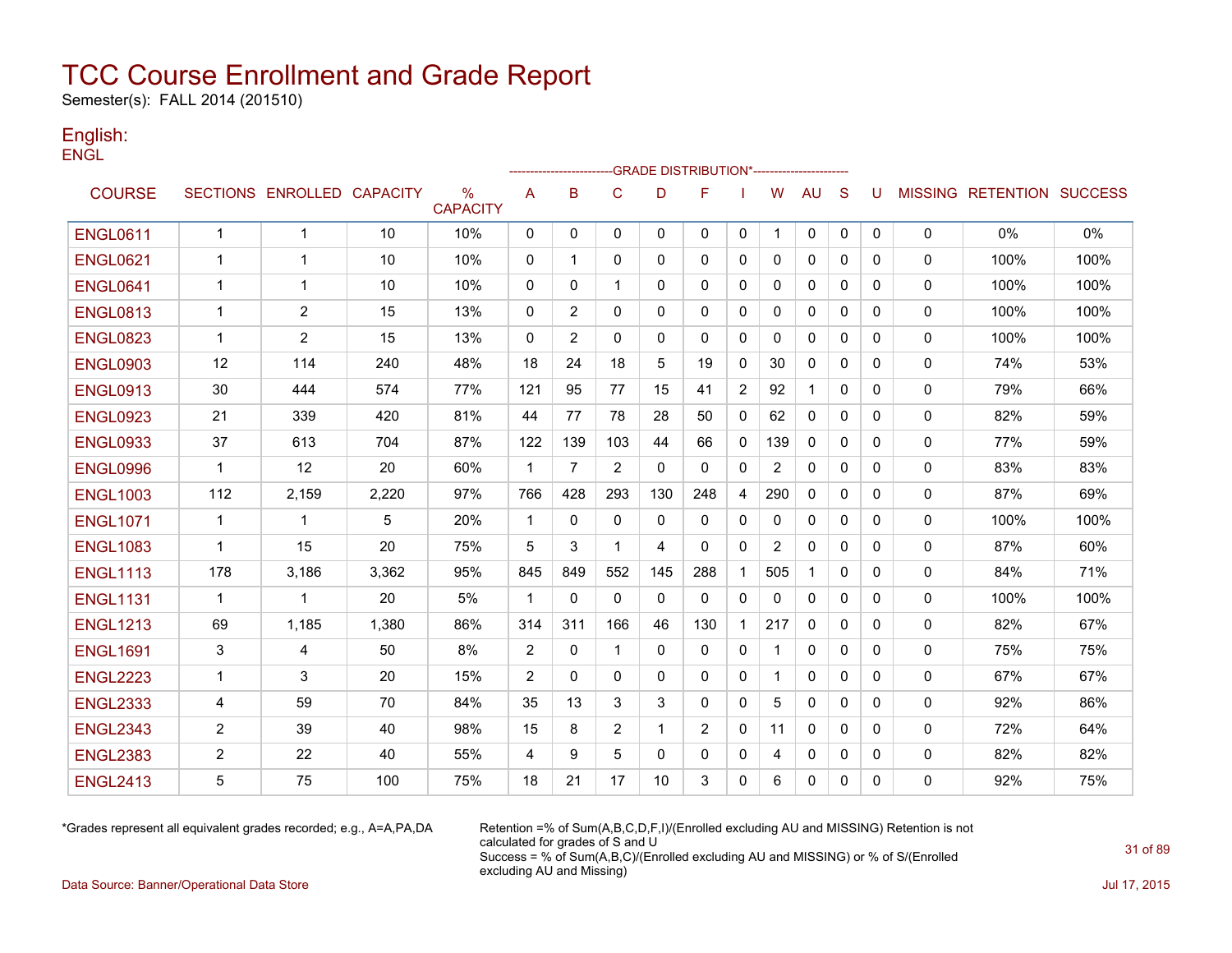Semester(s): FALL 2014 (201510)

### English: **ENGL**

|                 |   |                            |    |                      |                | ---------------------- |                |          | -GRADE DISTRIBUTION*----------------------- |             |          |              |              |             |              |                                  |      |
|-----------------|---|----------------------------|----|----------------------|----------------|------------------------|----------------|----------|---------------------------------------------|-------------|----------|--------------|--------------|-------------|--------------|----------------------------------|------|
| <b>COURSE</b>   |   | SECTIONS ENROLLED CAPACITY |    | %<br><b>CAPACITY</b> | A              | в                      | C              | D        | F                                           |             | W        | AU           | S            |             |              | <b>MISSING RETENTION SUCCESS</b> |      |
| <b>ENGL2433</b> |   | 8                          | 10 | 80%                  | $\overline{4}$ | 0                      |                | $\Omega$ | $\overline{2}$                              | $\mathbf 0$ |          |              | $\mathbf{0}$ | $\mathbf 0$ | $\mathbf 0$  | 100%                             | 71%  |
| <b>ENGL2443</b> |   | 17                         | 20 | 85%                  | 6              | 4                      | 3              | 0        | 4                                           | 0           | $\Omega$ | 0            | $\mathbf{0}$ | 0           | 0            | 100%                             | 76%  |
| <b>ENGL2453</b> |   | 2                          | 5  | 40%                  | 1              |                        | 0              | 0        | 0                                           | 0           | 0        | 0            | 0            |             | 0            | 100%                             | 100% |
| <b>ENGL2463</b> |   | 14                         | 20 | 70%                  | $\overline{4}$ | 0                      | $\Omega$       | 0        | $\Omega$                                    | $\Omega$    |          | 9            | $\mathbf{0}$ | 0           | $\mathbf{0}$ | 80%                              | 80%  |
| <b>ENGL2473</b> |   | 18                         | 20 | 90%                  | 5              | 6                      | $\overline{2}$ | 0        | $\Omega$                                    | $\Omega$    | 5        | $\mathbf{0}$ | $\mathbf{0}$ | $\Omega$    | $\Omega$     | 72%                              | 72%  |
| <b>ENGL2543</b> | 2 | 21                         | 40 | 52%                  | 8              | 8                      |                |          | $\overline{2}$                              | 0           |          | 0            | 0            |             | 0            | 95%                              | 81%  |
| <b>ENGL2673</b> |   | 10                         | 20 | 50%                  | 7              |                        | $\Omega$       | 0        |                                             | $\Omega$    |          | $\mathbf{0}$ | 0            | $\Omega$    | $\mathbf{0}$ | 90%                              | 80%  |
| <b>ENGL2773</b> |   | 14                         | 20 | 70%                  | 4              | 2                      | 3              | 0        | 2                                           | $\Omega$    | 3        | $\Omega$     | $\mathbf{0}$ | 0           | 0            | 79%                              | 64%  |
| <b>ENGL2883</b> |   | 8                          | 20 | 40%                  | 0              | 4                      |                | 0        |                                             | 0           | 2        | 0            | 0            |             | 0            | 75%                              | 62%  |

\*Grades represent all equivalent grades recorded; e.g., A=A,PA,DA Retention =% of Sum(A,B,C,D,F,I)/(Enrolled excluding AU and MISSING) Retention is not calculated for grades of S and U Success = % of Sum(A,B,C)/(Enrolled excluding AU and MISSING) or % of S/(Enrolled excluding AU and Missing)

Data Source: Banner/Operational Data Store Jul 17, 2015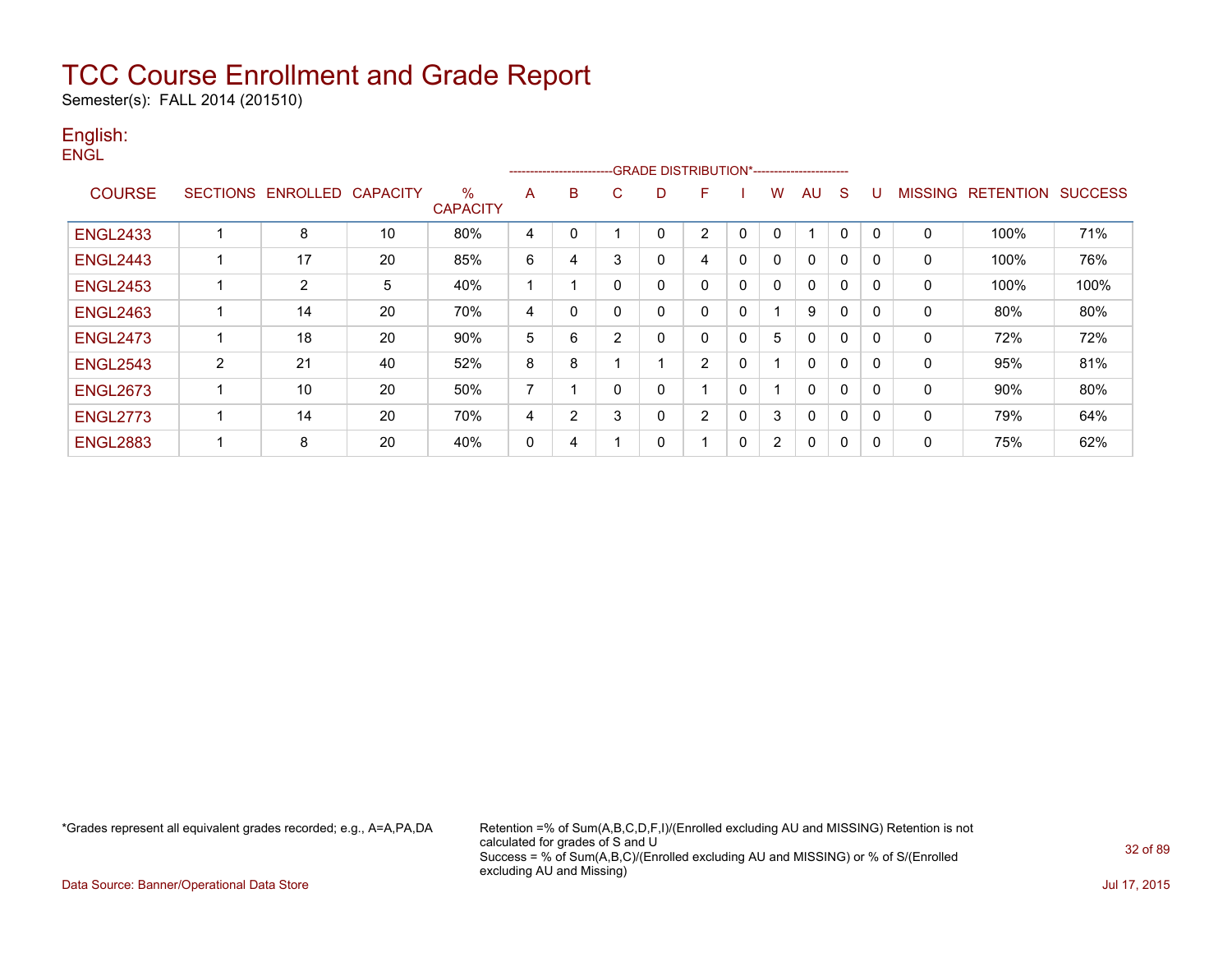Semester(s): FALL 2014 (201510)

### Engineering:

**ENGR** 

|                 |   |                   |                 |                         |    | ------------------------- |    |   | -GRADE DISTRIBUTION*----------------------- |                |    |                |              |   |          |                   |                |
|-----------------|---|-------------------|-----------------|-------------------------|----|---------------------------|----|---|---------------------------------------------|----------------|----|----------------|--------------|---|----------|-------------------|----------------|
| <b>COURSE</b>   |   | SECTIONS ENROLLED | <b>CAPACITY</b> | $\%$<br><b>CAPACITY</b> | A  | B                         | C. | D | F                                           |                | w  | AU             | S            | U |          | MISSING RETENTION | <b>SUCCESS</b> |
| <b>ENGR1111</b> | 4 | 115               | 120             | 96%                     | 90 | 12                        | c  |   | 0                                           | 0              | 10 | $\Omega$       | 0            |   | 0        | 91%               | 90%            |
| <b>ENGR1132</b> | 3 | 71                | 72              | 99%                     | 41 | 20                        | 2  |   | 0                                           | 0              | 8  | $\Omega$       | 0            |   | $\Omega$ | 89%               | 89%            |
| <b>ENGR1242</b> | 3 | 67                | 69              | 97%                     | 26 | 30                        |    |   | 0                                           | 3              | 6  | 0              | 0            |   | 0        | 91%               | 85%            |
| <b>ENGR2103</b> | 3 | 76                | 78              | 97%                     | 21 | 21                        | 12 | 6 | 3                                           | 0              | 13 | $\Omega$       | 0            |   | 0        | 83%               | 71%            |
| <b>ENGR2143</b> | 2 | 32                | 60              | 53%                     | 5  |                           | 8  | 4 | 0                                           |                | 5  | $\overline{2}$ | $\mathbf{0}$ |   | $\Omega$ | 83%               | 67%            |
| <b>ENGR2213</b> | 2 | 55                | 60              | 92%                     | 28 | 10                        |    | 3 |                                             | 0              | 6  | $\Omega$       | $\mathbf{0}$ |   | $\Omega$ | 89%               | 82%            |
| <b>ENGR2523</b> | 3 | 47                | 80              | 59%                     | 27 | 12                        | 3  | 0 |                                             | 0              | 4  | 0              | 0            |   | 0        | 91%               | 89%            |
| <b>ENGR2613</b> | 3 | 46                | 50              | 92%                     | 10 | 7                         | 9  | 6 | 0                                           | $\overline{2}$ | 11 |                | $\mathbf{0}$ |   | $\Omega$ | 76%               | 58%            |

\*Grades represent all equivalent grades recorded; e.g., A=A,PA,DA Retention =% of Sum(A,B,C,D,F,I)/(Enrolled excluding AU and MISSING) Retention is not calculated for grades of S and U Success = % of Sum(A,B,C)/(Enrolled excluding AU and MISSING) or % of S/(Enrolled excluding AU and Missing)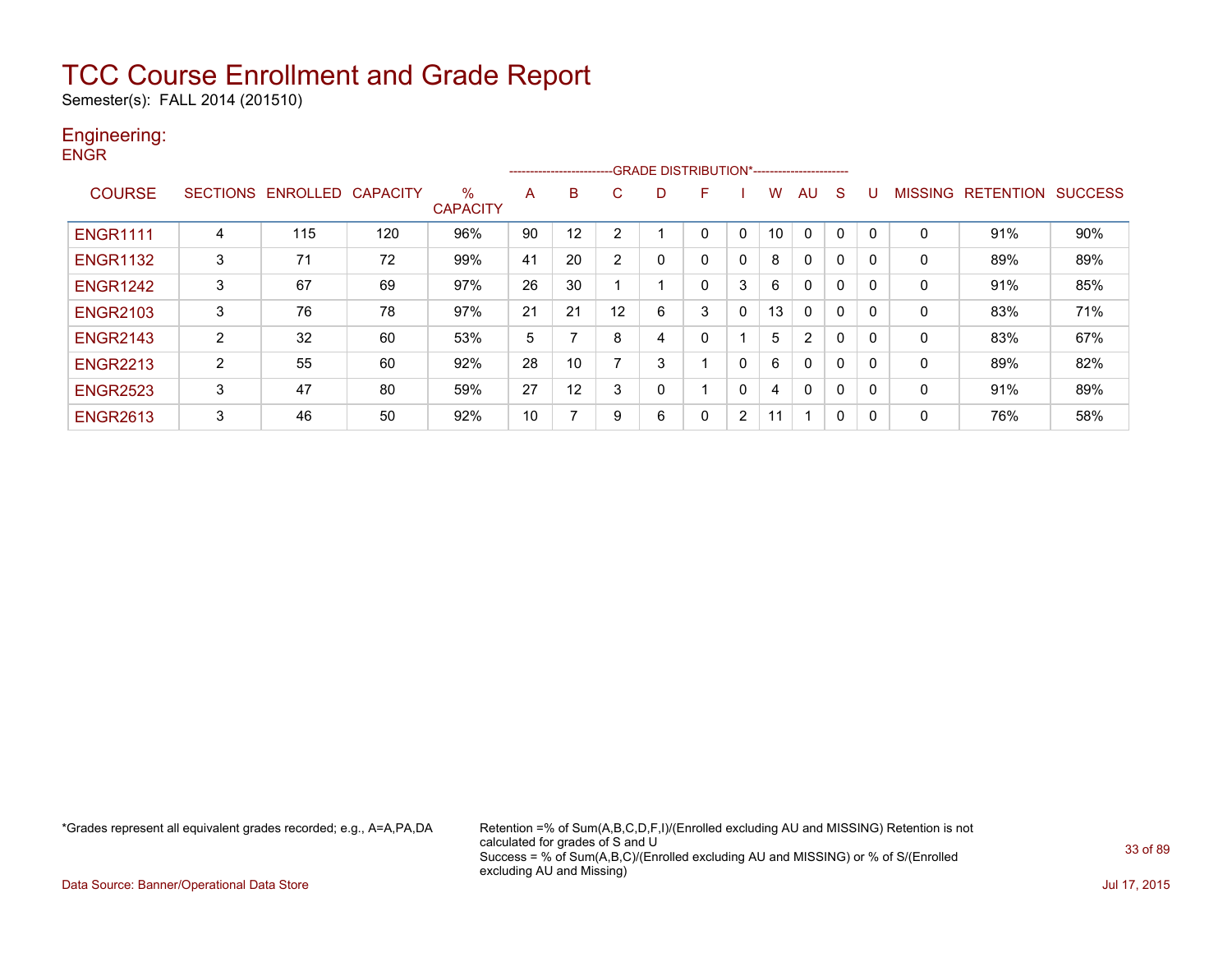Semester(s): FALL 2014 (201510)

#### Engineering Technology: **ENGT**

|                 |                 |                   |     |                      |    | ---------------------- |              |   | -GRADE DISTRIBUTION*----------------------- |              |              |          |          |   |                |                  |                |
|-----------------|-----------------|-------------------|-----|----------------------|----|------------------------|--------------|---|---------------------------------------------|--------------|--------------|----------|----------|---|----------------|------------------|----------------|
| <b>COURSE</b>   | <b>SECTIONS</b> | ENROLLED CAPACITY |     | %<br><b>CAPACITY</b> | A  | B                      | C            | D | F                                           |              | w            | AU       | S        |   | <b>MISSING</b> | <b>RETENTION</b> | <b>SUCCESS</b> |
| <b>ENGT1212</b> | 2               | 24                | 35  | 69%                  | 17 | 3                      | 4            |   |                                             |              |              | $\Omega$ | $\Omega$ |   | 0              | 100%             | 100%           |
| <b>ENGT1313</b> |                 | 8                 | 18  | 44%                  | 5  | 2                      |              | 0 | 0                                           | $\mathbf{0}$ | $\Omega$     | 0        | 0        | 0 | 0              | 100%             | 100%           |
| <b>ENGT1363</b> | 2               | $\overline{2}$    | 2   | 100%                 | 2  |                        | 0            | 0 | 0                                           | $\Omega$     | $\Omega$     | 0        | 0        | 0 | 0              | 100%             | 100%           |
| <b>ENGT1443</b> | 2               | 12                | 25  | 48%                  | 6  | 5                      |              | 0 | 0                                           | $\Omega$     | $\mathbf{0}$ | 0        | 0        | 0 | 0              | 100%             | 100%           |
| <b>ENGT2153</b> |                 | 5                 | 10  | 50%                  | 5  |                        | $\mathbf{0}$ | 0 | 0                                           | $\Omega$     | $\mathbf{0}$ | 0        | 0        | 0 | 0              | 100%             | 100%           |
| <b>ENGT2462</b> |                 | 17                | 20  | 85%                  | 15 |                        |              | 0 | 0                                           | $\Omega$     | $\mathbf{0}$ | 0        | 0        | 0 | 0              | 100%             | 100%           |
| <b>ENGT2993</b> | 10              | 102               | 126 | 81%                  | 37 | 36                     | 14           |   | 6                                           | 3            | 5            | 0        | 0        | 0 | $\mathbf{0}$   | 95%              | 85%            |

\*Grades represent all equivalent grades recorded; e.g., A=A,PA,DA Retention =% of Sum(A,B,C,D,F,I)/(Enrolled excluding AU and MISSING) Retention is not calculated for grades of S and U Success = % of Sum(A,B,C)/(Enrolled excluding AU and MISSING) or % of S/(Enrolled excluding AU and Missing)

Data Source: Banner/Operational Data Store Jul 17, 2015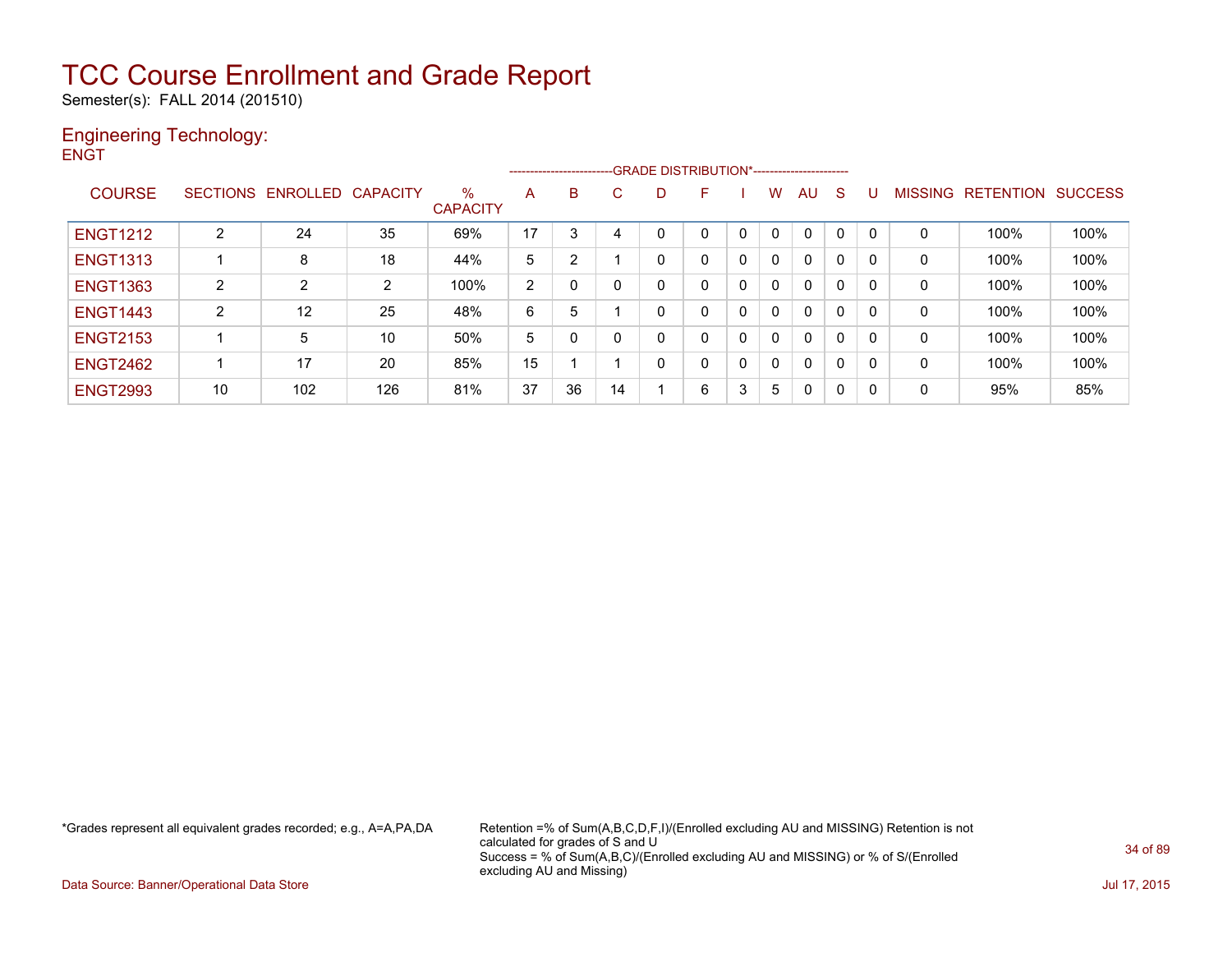Semester(s): FALL 2014 (201510)

#### English as a Second Language: **ESLG**

|                 |                |                            |     |                                  |                | -------------------- |                |              | -GRADE DISTRIBUTION*---------------------- |              |              |              |              |          |              |                           |      |
|-----------------|----------------|----------------------------|-----|----------------------------------|----------------|----------------------|----------------|--------------|--------------------------------------------|--------------|--------------|--------------|--------------|----------|--------------|---------------------------|------|
| <b>COURSE</b>   |                | SECTIONS ENROLLED CAPACITY |     | $\frac{0}{0}$<br><b>CAPACITY</b> | A              | B                    | C              | D            | F                                          |              | W            | AU           | S            | U        |              | MISSING RETENTION SUCCESS |      |
| <b>ESLG0513</b> | $\mathbf{1}$   | 5                          | 15  | 33%                              | 5              | $\mathbf{0}$         | $\mathbf{0}$   | $\mathbf{0}$ | 0                                          | 0            | $\mathbf 0$  | 0            | $\mathbf{0}$ | 0        | 0            | 100%                      | 100% |
| <b>ESLG0523</b> | $\mathbf 1$    | 6                          | 15  | 40%                              | 4              | 2                    | 0              | 0            | 0                                          | 0            | 0            | $\mathbf{0}$ | $\mathbf{0}$ | 0        | 0            | 100%                      | 100% |
| <b>ESLG0533</b> | 1              | 7                          | 15  | 47%                              | 3              | 3                    | 1              | $\mathbf{0}$ | 0                                          | $\Omega$     | 0            | $\mathbf{0}$ | $\Omega$     | 0        | 0            | 100%                      | 100% |
| <b>ESLG0543</b> | $\overline{2}$ | 11                         | 30  | 37%                              | 5              | 5                    | $\mathbf 1$    | 0            | 0                                          | 0            | $\mathbf{0}$ | $\mathbf{0}$ | $\mathbf{0}$ | 0        | 0            | 100%                      | 100% |
| <b>ESLG0553</b> | 1              | 8                          | 15  | 53%                              | 5              | 3                    | 0              | 0            | 0                                          | 0            | $\Omega$     | $\mathbf{0}$ | $\mathbf{0}$ | 0        | 0            | 100%                      | 100% |
| <b>ESLG0613</b> | 1              | 7                          | 15  | 47%                              | 7              | 0                    | $\mathbf{0}$   | 0            | $\mathbf{0}$                               | 0            | $\mathbf 0$  | $\Omega$     | $\Omega$     | 0        | 0            | 100%                      | 100% |
| <b>ESLG0623</b> | $\mathbf 1$    | 12                         | 15  | 80%                              | 6              | 4                    | 0              | $\mathbf 1$  | 1                                          | 0            | 0            | $\mathbf{0}$ | 0            | 0        | 0            | 100%                      | 83%  |
| <b>ESLG0633</b> | $\mathbf 1$    | 3                          | 15  | 20%                              | $\mathbf 1$    | -1                   | 1              | $\mathbf{0}$ | 0                                          | $\Omega$     | $\mathbf{0}$ | $\mathbf{0}$ | $\Omega$     | 0        | 0            | 100%                      | 100% |
| <b>ESLG0643</b> | $\mathbf 1$    | 6                          | 15  | 40%                              | 3              | $\overline{2}$       | 1              | 0            | 0                                          | 0            | 0            | $\mathbf{0}$ | $\mathbf{0}$ | 0        | 0            | 100%                      | 100% |
| <b>ESLG0713</b> | 1              | 8                          | 15  | 53%                              | 6              | 2                    | $\mathbf{0}$   | $\mathbf{0}$ | $\mathbf{0}$                               | $\mathbf{0}$ | $\mathbf{0}$ | $\mathbf{0}$ | $\Omega$     | 0        | 0            | 100%                      | 100% |
| <b>ESLG0723</b> | $\mathbf 1$    | 6                          | 15  | 40%                              | 4              | -1                   | $\mathbf{0}$   | $\mathbf{0}$ | $\mathbf{0}$                               | 0            | $\mathbf{1}$ | $\mathbf{0}$ | $\Omega$     | 0        | $\mathbf 0$  | 83%                       | 83%  |
| <b>ESLG0733</b> | $\overline{2}$ | 20                         | 30  | 67%                              | 14             | 3                    | 3              | $\mathbf{0}$ | 0                                          | $\Omega$     | $\mathbf{0}$ | $\mathbf{0}$ | $\Omega$     | 0        | 0            | 100%                      | 100% |
| <b>ESLG0743</b> | 1              | 10                         | 15  | 67%                              | $\overline{7}$ | $\overline{2}$       | $\mathbf{0}$   | $\Omega$     | 0                                          | $\mathbf{0}$ |              | $\mathbf{0}$ | $\Omega$     | $\Omega$ | 0            | 90%                       | 90%  |
| <b>ESLG0753</b> | 1              | 3                          | 15  | 20%                              | $\overline{2}$ | 1                    | 0              | $\mathbf{0}$ | 0                                          | $\Omega$     | 0            | $\mathbf{0}$ | 0            | 0        | 0            | 100%                      | 100% |
| <b>ESLG0813</b> | 1              | 8                          | 15  | 53%                              | 8              | $\Omega$             | $\Omega$       | $\mathbf{0}$ | $\mathbf{0}$                               | $\Omega$     | $\mathbf{0}$ | $\mathbf{0}$ | $\Omega$     | $\Omega$ | 0            | 100%                      | 100% |
| <b>ESLG0823</b> | $\mathbf 1$    | 15                         | 15  | 100%                             | 14             | 0                    | $\mathbf{0}$   | 1            | 0                                          | 0            | $\mathbf 0$  | $\Omega$     | $\mathbf{0}$ | 0        | 0            | 100%                      | 93%  |
| <b>ESLG0833</b> | $\mathbf{1}$   | 13                         | 15  | 87%                              | 7              | 5                    | 1              | $\mathbf{0}$ | 0                                          | $\mathbf{0}$ | $\mathbf{0}$ | $\mathbf{0}$ | $\Omega$     | $\Omega$ | 0            | 100%                      | 100% |
| <b>ESLG0843</b> | $\overline{2}$ | 18                         | 30  | 60%                              | 8              | $\overline{7}$       | 1              | 1            | 0                                          | $\Omega$     | $\mathbf{0}$ | $\mathbf{1}$ | $\Omega$     | $\Omega$ | $\mathbf{0}$ | 100%                      | 94%  |
| <b>ESLG0853</b> | $\overline{2}$ | 20                         | 30  | 67%                              | 10             | 8                    | $\overline{2}$ | $\Omega$     | $\Omega$                                   | $\Omega$     | $\mathbf{0}$ | $\mathbf{0}$ | $\Omega$     | $\Omega$ | 0            | 100%                      | 100% |
| <b>ESLG0991</b> | 2              | $\overline{2}$             | 30  | 7%                               | $\overline{2}$ | $\Omega$             | $\mathbf{0}$   | $\mathbf{0}$ | 0                                          | 0            | $\Omega$     | $\mathbf{0}$ | $\Omega$     | $\Omega$ | 0            | 100%                      | 100% |
| <b>ESLG0992</b> | 6              | 14                         | 90  | 16%                              | 10             | 2                    | $\mathbf{0}$   | $\Omega$     | 0                                          | $\mathbf{0}$ | $\mathbf{1}$ | $\mathbf 1$  | $\Omega$     | $\Omega$ | 0            | 92%                       | 92%  |
| <b>ESLG0993</b> | 10             | 70                         | 150 | 47%                              | 43             | 17                   | 6              | 1            | 0                                          | $\Omega$     | 3            | $\Omega$     | $\Omega$     | $\Omega$ | $\Omega$     | 96%                       | 94%  |

\*Grades represent all equivalent grades recorded; e.g., A=A,PA,DA Retention =% of Sum(A,B,C,D,F,I)/(Enrolled excluding AU and MISSING) Retention is not calculated for grades of S and U Success = % of Sum(A,B,C)/(Enrolled excluding AU and MISSING) or % of S/(Enrolled excluding AU and Missing)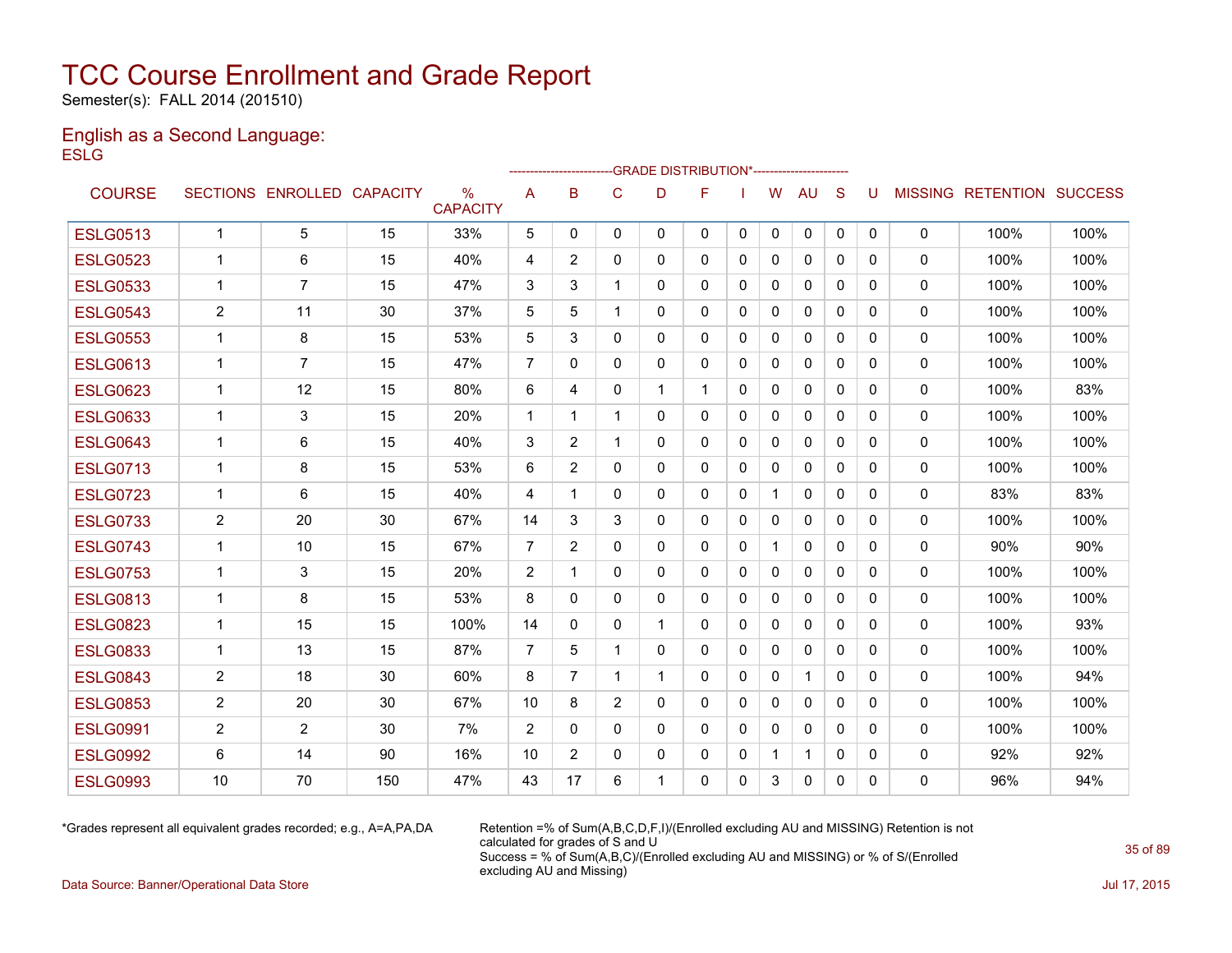Semester(s): FALL 2014 (201510)

### Event Management:

| <b>EVNT</b>     |    |    |                            |    |    |   |              |   |   |   |          |                                                    |      |                                  |
|-----------------|----|----|----------------------------|----|----|---|--------------|---|---|---|----------|----------------------------------------------------|------|----------------------------------|
|                 |    |    |                            |    |    |   |              |   |   |   |          |                                                    |      |                                  |
| <b>COURSE</b>   |    |    | $\%$<br><b>CAPACITY</b>    | A  | B. | D | <b>F</b>     |   | W |   |          | . U                                                |      |                                  |
| <b>EVNT1113</b> | 20 | 20 | 100%                       | 11 | 5  |   | $\mathbf{0}$ |   | 3 | 0 | $\Omega$ | $\Omega$                                           | 85%  | 80%                              |
| <b>EVNT2113</b> | 6  | 20 | 30%                        | 4  | າ  |   | $\Omega$     |   | 0 | 0 | 0        | $\mathbf{0}$                                       | 100% | 100%                             |
| <b>EVNT2213</b> | 12 | 20 | 60%                        | 6  |    |   | 0            | 0 | 3 | 0 | 0        | 0                                                  | 75%  | 67%                              |
|                 |    |    | SECTIONS ENROLLED CAPACITY |    |    |   |              |   |   |   |          | -GRADE DISTRIBUTION*----------------------<br>AU S |      | <b>MISSING RETENTION SUCCESS</b> |

\*Grades represent all equivalent grades recorded; e.g., A=A,PA,DA Retention =% of Sum(A,B,C,D,F,I)/(Enrolled excluding AU and MISSING) Retention is not calculated for grades of S and U Success = % of Sum(A,B,C)/(Enrolled excluding AU and MISSING) or % of S/(Enrolled excluding AU and Missing)

Data Source: Banner/Operational Data Store Jul 17, 2015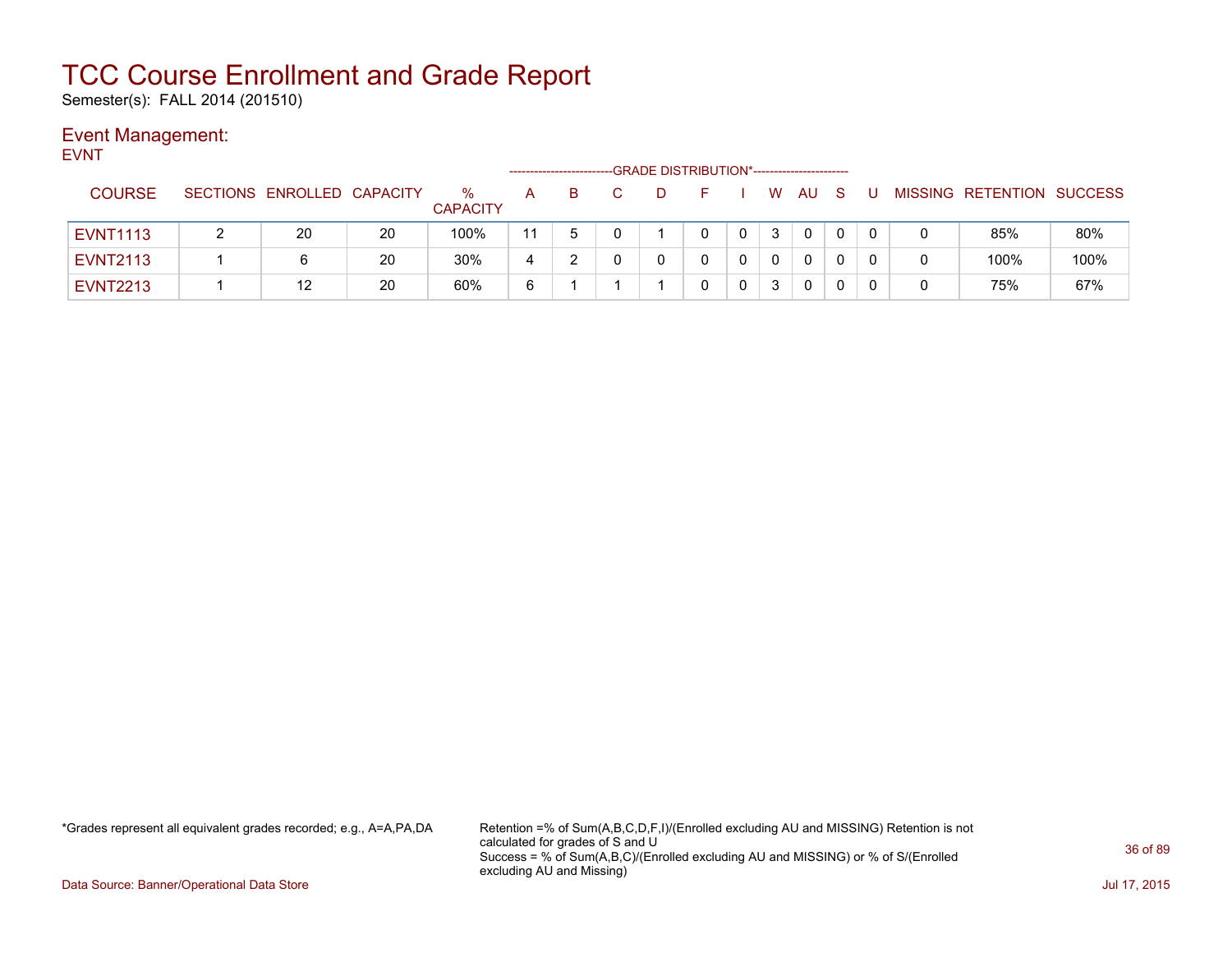Semester(s): FALL 2014 (201510)

#### Fire & Emergency Medical Svcs: FEMS

|                 |                |                            |    |                                  |                | ------------------------ |              |              | -GRADE DISTRIBUTION*---------------------- |              |                |              |              |          |              |                           |      |
|-----------------|----------------|----------------------------|----|----------------------------------|----------------|--------------------------|--------------|--------------|--------------------------------------------|--------------|----------------|--------------|--------------|----------|--------------|---------------------------|------|
| <b>COURSE</b>   |                | SECTIONS ENROLLED CAPACITY |    | $\frac{0}{0}$<br><b>CAPACITY</b> | A              | B                        | C            | D            | F                                          |              | W              | AU           | S            | U        |              | MISSING RETENTION SUCCESS |      |
| <b>FEMS1113</b> | $\overline{2}$ | 25                         | 40 | 62%                              | 17             | $\mathbf{1}$             | $\mathbf{0}$ | $\mathbf{0}$ | 0                                          | 0            | $\overline{7}$ | $\mathbf 0$  | $\mathbf{0}$ | 0        | 0            | 72%                       | 72%  |
| <b>FEMS1123</b> | 2              | 20                         | 40 | 50%                              | 17             | 1                        | $\mathbf{0}$ | 0            | 0                                          | 0            | $\overline{2}$ | 0            | $\Omega$     | 0        | 0            | 90%                       | 90%  |
| <b>FEMS1133</b> | $\mathbf{1}$   | 12                         | 20 | 60%                              | 9              | 1                        | $\mathbf{0}$ | $\Omega$     | 0                                          | $\mathbf{0}$ | $\overline{2}$ | $\mathbf{0}$ | $\Omega$     | 0        | $\mathbf{0}$ | 83%                       | 83%  |
| <b>FEMS1143</b> | $\mathbf 1$    | 11                         | 20 | 55%                              | 10             | 1                        | $\mathbf{0}$ | $\mathbf{0}$ | 0                                          | 0            | 0              | 0            | $\Omega$     | 0        | 0            | 100%                      | 100% |
| <b>FEMS1153</b> | $\mathbf 1$    | 9                          | 20 | 45%                              | 8              | 1                        | 0            | 0            | 0                                          | 0            | 0              | 0            | $\mathbf{0}$ | 0        | 0            | 100%                      | 100% |
| <b>FEMS1563</b> | $\mathbf 1$    | 1                          | 20 | 5%                               | 1              | $\Omega$                 | $\Omega$     | $\mathbf{0}$ | 0                                          | 0            | $\Omega$       | 0            | $\Omega$     | 0        | 0            | 100%                      | 100% |
| <b>FEMS2123</b> | $\mathbf{1}$   | $\overline{2}$             | 20 | 10%                              | 2              | 0                        | 0            | 0            | 0                                          | 0            | 0              | 0            | 0            | 0        | 0            | 100%                      | 100% |
| <b>FEMS2133</b> | $\mathbf{1}$   | 3                          | 20 | 15%                              | 3              | $\Omega$                 | $\mathbf{0}$ | $\mathbf{0}$ | 0                                          | $\mathbf{0}$ | $\mathbf{0}$   | $\mathbf{0}$ | $\Omega$     | $\Omega$ | 0            | 100%                      | 100% |
| <b>FEMS2153</b> | $\mathbf{1}$   | 3                          | 20 | 15%                              | 3              | $\mathbf{0}$             | 0            | $\mathbf{0}$ | 0                                          | $\mathbf 0$  | $\mathbf{0}$   | $\mathbf{0}$ | 0            | 0        | 0            | 100%                      | 100% |
| <b>FEMS2193</b> | $\mathbf{1}$   | 10                         | 20 | 50%                              | $\overline{7}$ | 1                        | $\mathbf{0}$ | 0            | 0                                          | $\Omega$     | 2              | $\mathbf{0}$ | $\Omega$     | $\Omega$ | 0            | 80%                       | 80%  |
| <b>FEMS2413</b> | 5              | 43                         | 75 | 57%                              | 12             | 9                        | 4            | 5            | $\overline{7}$                             | 0            | 6              | $\mathbf{0}$ | $\Omega$     | $\Omega$ | 0            | 86%                       | 58%  |
| <b>FEMS2424</b> | 5              | 43                         | 75 | 57%                              | 18             | 4                        | 3            | 10           | 0                                          | $\Omega$     | 8              | $\mathbf{0}$ | $\Omega$     | $\Omega$ | 0            | 81%                       | 58%  |
| <b>FEMS2431</b> | 5              | 43                         | 75 | 57%                              | 12             | 4                        | 10           |              | 6                                          |              | 9              | $\Omega$     | $\Omega$     | $\Omega$ | 0            | 79%                       | 60%  |
| <b>FEMS2513</b> | $\mathbf{1}$   | 3                          | 15 | 20%                              | 3              | $\Omega$                 | $\mathbf{0}$ | $\mathbf{0}$ | 0                                          | $\mathbf 0$  | 0              | $\mathbf{0}$ | $\Omega$     | $\Omega$ | 0            | 100%                      | 100% |
| <b>FEMS2521</b> | $\mathbf 1$    | 8                          | 15 | 53%                              | 8              | $\Omega$                 | $\Omega$     | $\mathbf{0}$ | 0                                          | 0            | $\mathbf{0}$   | 0            | $\Omega$     | $\Omega$ | $\mathbf{0}$ | 100%                      | 100% |
| <b>FEMS2532</b> | $\mathbf{1}$   | 3                          | 15 | 20%                              | 3              | $\Omega$                 | $\mathbf{0}$ | $\mathbf{0}$ | 0                                          | $\mathbf{0}$ | $\Omega$       | 0            | $\Omega$     | $\Omega$ | 0            | 100%                      | 100% |
| <b>FEMS2621</b> | $\mathbf{1}$   | 8                          | 15 | 53%                              | 8              | $\Omega$                 | $\Omega$     | 0            | $\Omega$                                   | $\mathbf{0}$ | $\Omega$       | $\mathbf{0}$ | $\Omega$     | $\Omega$ | 0            | 100%                      | 100% |
| <b>FEMS2724</b> | $\mathbf{1}$   | $\overline{7}$             | 15 | 47%                              | 6              | 1                        | $\mathbf{0}$ | $\Omega$     | 0                                          | $\mathbf{0}$ | $\mathbf{0}$   | $\Omega$     | $\Omega$     | $\Omega$ | $\Omega$     | 100%                      | 100% |
| <b>FEMS2741</b> | $\mathbf{1}$   | 9                          | 15 | 60%                              | $\mathbf{1}$   | 8                        | $\Omega$     | 0            | $\Omega$                                   | $\Omega$     | $\Omega$       | $\Omega$     | $\Omega$     | $\Omega$ | 0            | 100%                      | 100% |
| <b>FEMS2811</b> | 1              | 9                          | 15 | 60%                              | 9              | $\Omega$                 | $\mathbf{0}$ | 0            | 0                                          | $\Omega$     | $\Omega$       | $\Omega$     | $\Omega$     | $\Omega$ | 0            | 100%                      | 100% |
| <b>FEMS2821</b> | $\mathbf 1$    | 9                          | 15 | 60%                              | 8              | 1                        | $\mathbf{0}$ | $\Omega$     | 0                                          | $\Omega$     | $\Omega$       | $\mathbf{0}$ | $\Omega$     | $\Omega$ | 0            | 100%                      | 100% |
| <b>FEMS2841</b> | 1              | 9                          | 15 | 60%                              | 4              | 5                        | $\Omega$     | 0            | 0                                          | $\Omega$     | $\Omega$       | $\Omega$     | $\Omega$     | $\Omega$ | $\Omega$     | 100%                      | 100% |

\*Grades represent all equivalent grades recorded; e.g., A=A,PA,DA Retention =% of Sum(A,B,C,D,F,I)/(Enrolled excluding AU and MISSING) Retention is not calculated for grades of S and U Success = % of Sum(A,B,C)/(Enrolled excluding AU and MISSING) or % of S/(Enrolled excluding AU and Missing)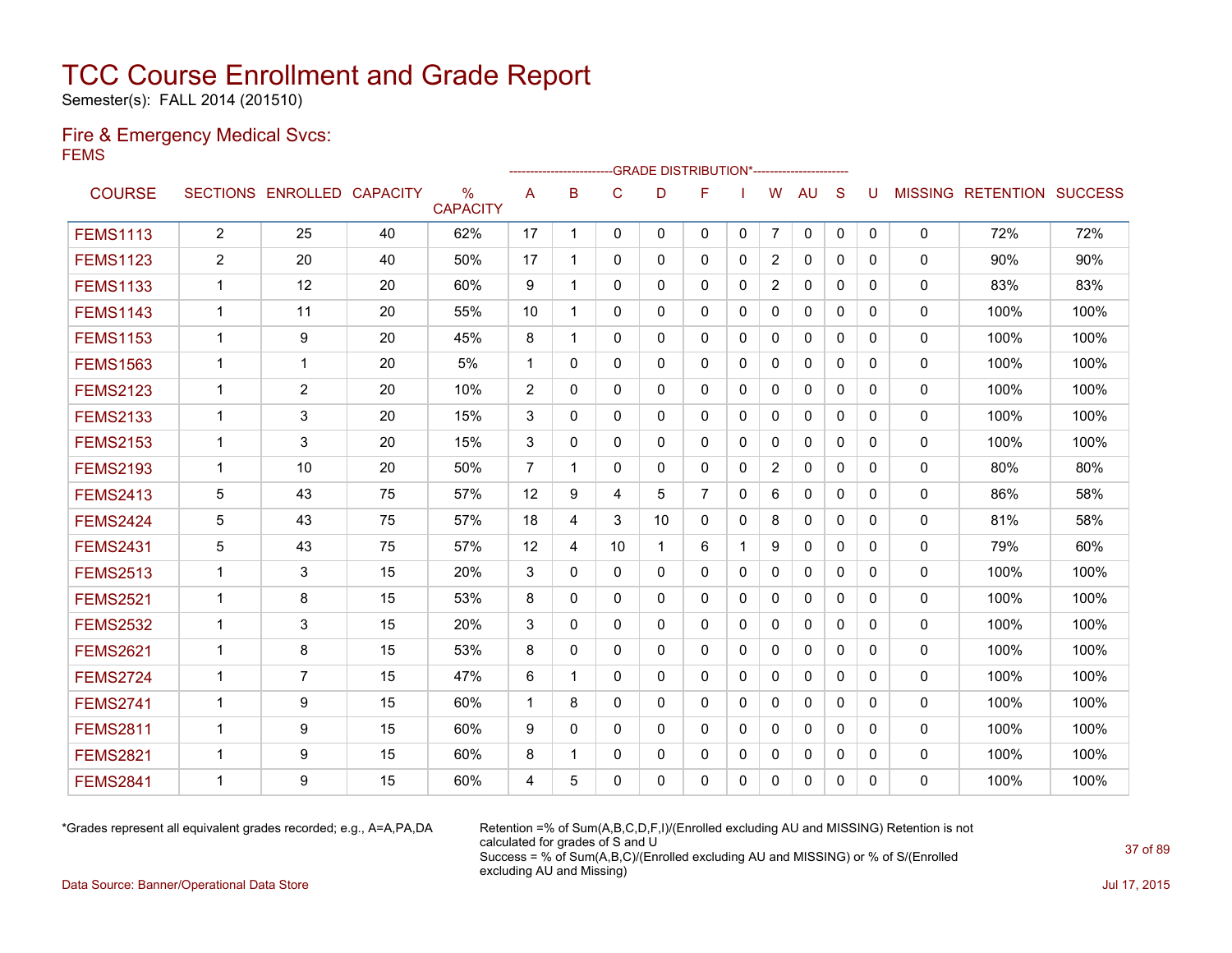Semester(s): FALL 2014 (201510)

#### French: FREN

|                 |   |                   |                 |                         |    | --------------------- |    | -GRADE DISTRIBUTION*----------------------- |   |   |                |                         |              |          |                |                  |                |
|-----------------|---|-------------------|-----------------|-------------------------|----|-----------------------|----|---------------------------------------------|---|---|----------------|-------------------------|--------------|----------|----------------|------------------|----------------|
| <b>COURSE</b>   |   | SECTIONS ENROLLED | <b>CAPACITY</b> | $\%$<br><b>CAPACITY</b> | A  | B                     | C. | D                                           | F |   | W              | AU                      | <sub>S</sub> |          | <b>MISSING</b> | <b>RETENTION</b> | <b>SUCCESS</b> |
| <b>FREN1001</b> |   |                   | 15              | 47%                     | 5  |                       |    |                                             | 0 | 0 | 2              | $\Omega$                | $\mathbf{0}$ | $\Omega$ | 0              | 71%              | 71%            |
| <b>FREN1103</b> | 5 | 86                | 105             | 82%                     | 17 | 15                    |    | 3                                           | 4 | 0 | 34             | 6                       | 0            | $\Omega$ | 0              | 58%              | 49%            |
| <b>FREN1213</b> | 2 | 20                | 40              | 50%                     | 4  | 5                     | ĥ  |                                             | 0 | 0 | 4              | $\overline{\mathbf{A}}$ | 0            | $\Omega$ | 0              | 79%              | 79%            |
| <b>FREN1313</b> |   |                   | 20              | 35%                     | 2  | 0                     |    |                                             | 0 |   | $\overline{2}$ |                         | 0            | $\Omega$ | 0              | 67%              | 67%            |
| <b>FREN2113</b> |   | 6                 | 20              | 30%                     | 2  | 2                     |    |                                             | 0 | 0 |                | 1                       | 0            | $\Omega$ | 0              | 80%              | 80%            |
| <b>FREN2433</b> |   | 6                 | 20              | 30%                     | 0  | 2                     |    |                                             | 0 | 0 |                | 3                       | 0            | 0        | 0              | 67%              | 67%            |

\*Grades represent all equivalent grades recorded; e.g., A=A,PA,DA Retention =% of Sum(A,B,C,D,F,I)/(Enrolled excluding AU and MISSING) Retention is not calculated for grades of S and U Success = % of Sum(A,B,C)/(Enrolled excluding AU and MISSING) or % of S/(Enrolled excluding AU and Missing)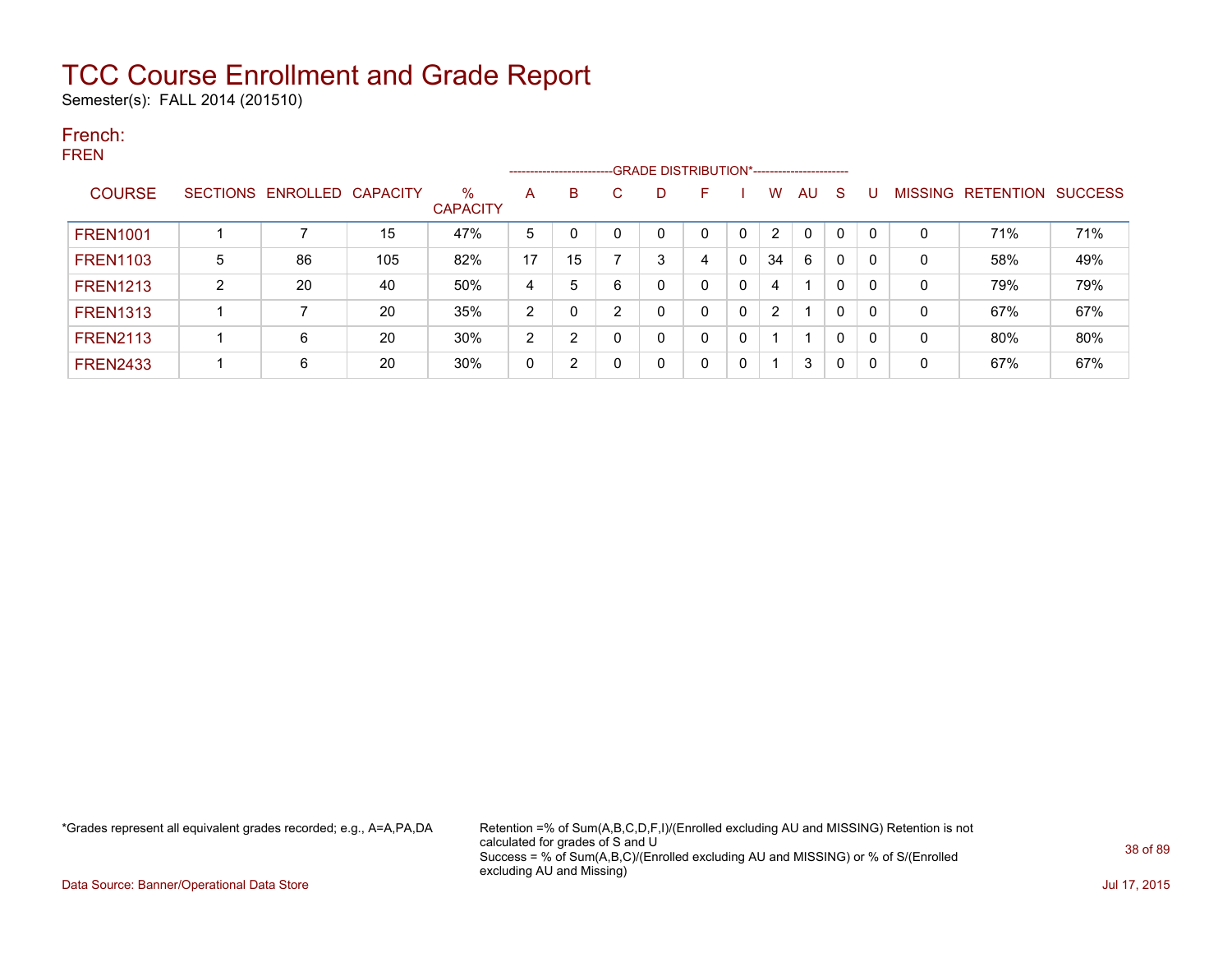Semester(s): FALL 2014 (201510)

### Geography:

GEOG

|                 |    |                   |                 |                      |                |                |              |          | --------------------------GRADE DISTRIBUTION*----------------------- |              |    |    |              |             |             |                  |                |
|-----------------|----|-------------------|-----------------|----------------------|----------------|----------------|--------------|----------|----------------------------------------------------------------------|--------------|----|----|--------------|-------------|-------------|------------------|----------------|
| <b>COURSE</b>   |    | SECTIONS ENROLLED | <b>CAPACITY</b> | %<br><b>CAPACITY</b> | A              | B              | $\mathbf{C}$ |          | F                                                                    |              | w  | AU | S            | U           | MISSING     | <b>RETENTION</b> | <b>SUCCESS</b> |
| GEOG1014        |    | 18                | 20              | 90%                  | 3              | 3              | 5            | 2        | ◠                                                                    |              | 3  | 0  |              | $\mathbf 0$ | $\mathbf 0$ | 83%              | 61%            |
| GEOG1023        | 2  | 38                | 50              | 76%                  | 15             | 12             | 3            | 2        |                                                                      | $\Omega$     | 5  | 0  | 0            | 0           | 0           | 87%              | 79%            |
| <b>GEOG1043</b> | 15 | 240               | 310             | 77%                  | 56             | 82             | 51           | 13       | 25                                                                   | $\mathbf{0}$ | 13 | 0  | 0            | 0           | 0           | 95%              | 79%            |
| GEOG2013        |    | 10                | 24              | 42%                  | $\overline{2}$ | $\overline{2}$ |              |          | 3                                                                    | $\mathbf{0}$ |    | 0  | 0            | 0           | 0           | 90%              | 50%            |
| GEOG2033        | 3  | 59                | 60              | 98%                  | 18             |                | 15           | 4        | 4                                                                    | $\mathbf{0}$ | 6  |    | $\mathbf{0}$ | 0           | 0           | 90%              | 76%            |
| <b>GEOG2344</b> |    | 2                 | 25              | 8%                   | 2              | 0              | 0            | $\Omega$ | n                                                                    | $\mathbf{0}$ | 0  | 0  | 0            | 0           | 0           | 100%             | 100%           |
| GEOG2354        |    | 9                 | 15              | 60%                  | 5              | 3              |              | 0        | 0                                                                    | $\mathbf{0}$ | 0  | 0  | 0            | 0           | 0           | 100%             | 100%           |

\*Grades represent all equivalent grades recorded; e.g., A=A,PA,DA Retention =% of Sum(A,B,C,D,F,I)/(Enrolled excluding AU and MISSING) Retention is not calculated for grades of S and U Success = % of Sum(A,B,C)/(Enrolled excluding AU and MISSING) or % of S/(Enrolled excluding AU and Missing)

Data Source: Banner/Operational Data Store Jul 17, 2015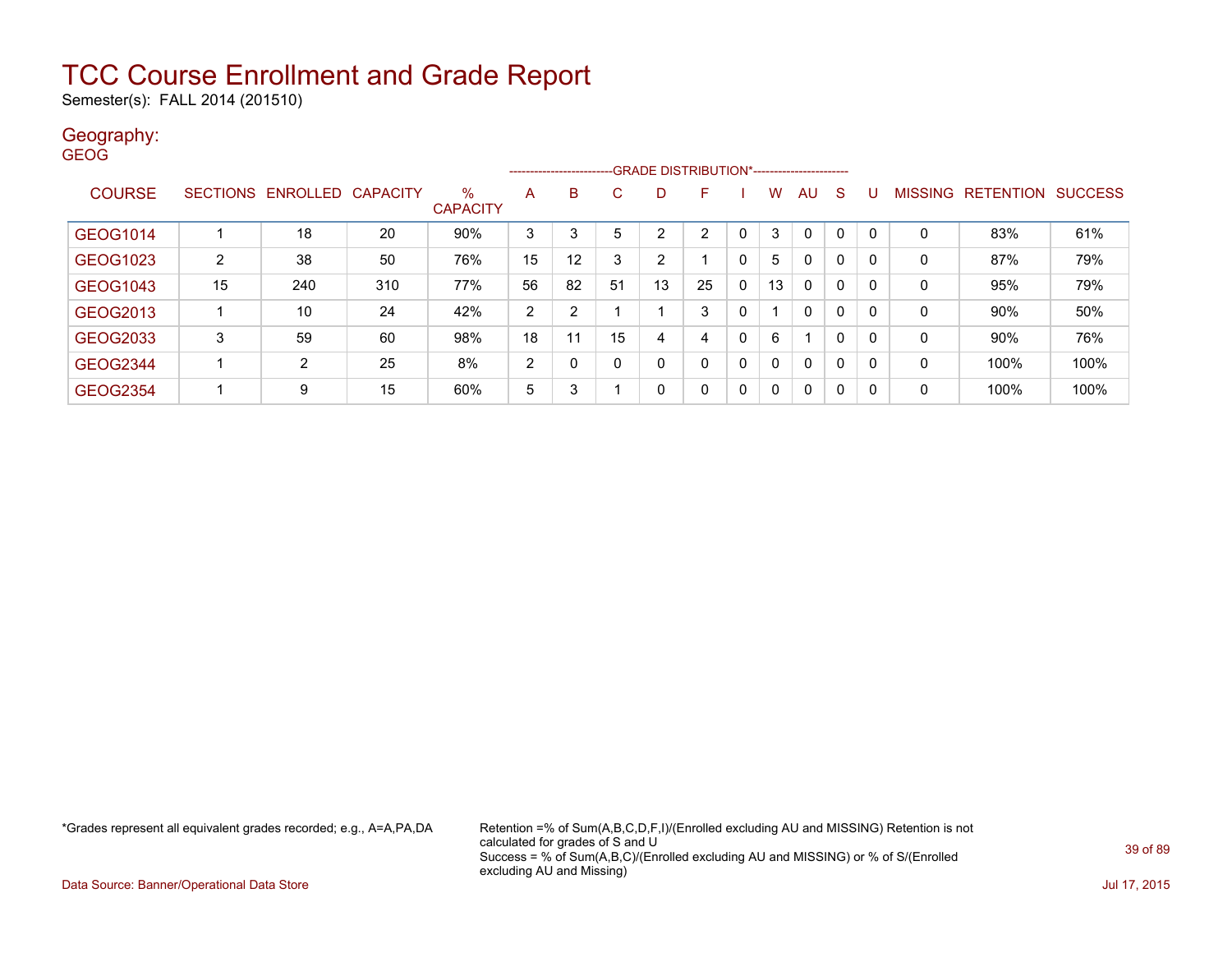Semester(s): FALL 2014 (201510)

### Geology:

| <b>GEOL</b>     |                            |    |                      |    |     |                                                                                                                                                                                                                                                                                                                                    | -GRADE DISTRIBUTION*----------------------- |             |    |          |          |     |                           |     |
|-----------------|----------------------------|----|----------------------|----|-----|------------------------------------------------------------------------------------------------------------------------------------------------------------------------------------------------------------------------------------------------------------------------------------------------------------------------------------|---------------------------------------------|-------------|----|----------|----------|-----|---------------------------|-----|
| <b>COURSE</b>   | SECTIONS ENROLLED CAPACITY |    | %<br><b>CAPACITY</b> |    | A B | $\overline{C}$ and $\overline{C}$ and $\overline{C}$ and $\overline{C}$ and $\overline{C}$ and $\overline{C}$ and $\overline{C}$ and $\overline{C}$ and $\overline{C}$ and $\overline{C}$ and $\overline{C}$ and $\overline{C}$ and $\overline{C}$ and $\overline{C}$ and $\overline{C}$ and $\overline{C}$ and $\overline{C}$ and | D F I WAUS                                  |             |    |          |          | - U | MISSING RETENTION SUCCESS |     |
| <b>GEOL1014</b> | 81                         | 84 | 96%                  | 33 | 21  |                                                                                                                                                                                                                                                                                                                                    | $\Omega$                                    | $\mathbf 0$ | 16 | $\Omega$ | $\Omega$ |     | 80%                       | 75% |
| <b>GEOL1113</b> | 30                         | 44 | 68%                  |    |     |                                                                                                                                                                                                                                                                                                                                    |                                             |             |    |          |          |     | 77%                       | 63% |

\*Grades represent all equivalent grades recorded; e.g., A=A,PA,DA Retention =% of Sum(A,B,C,D,F,I)/(Enrolled excluding AU and MISSING) Retention is not calculated for grades of S and U Success = % of Sum(A,B,C)/(Enrolled excluding AU and MISSING) or % of S/(Enrolled excluding AU and Missing)

Data Source: Banner/Operational Data Store Jul 17, 2015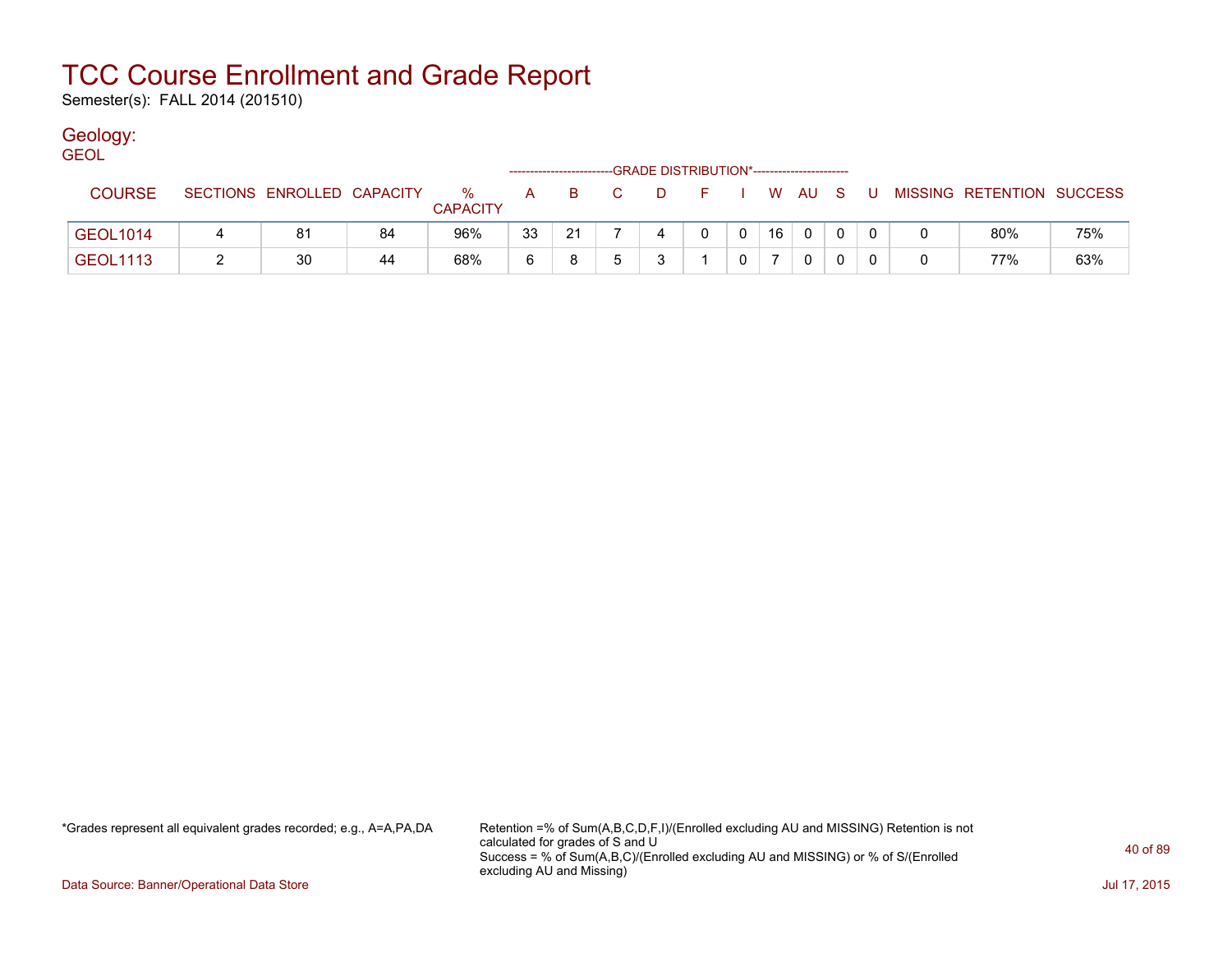Semester(s): FALL 2014 (201510)

### Geographical Information Sys:

**GIS** 

|               |                            |    |                      |   | ------------------------- |  | -GRADE DISTRIBUTION*----------------------- |    |              |     |   |                           |     |
|---------------|----------------------------|----|----------------------|---|---------------------------|--|---------------------------------------------|----|--------------|-----|---|---------------------------|-----|
| <b>COURSE</b> | SECTIONS ENROLLED CAPACITY |    | %<br><b>CAPACITY</b> | А |                           |  |                                             | W. | - AU         | - S | U | MISSING RETENTION SUCCESS |     |
| GIS2344       | 16                         | 25 | 64%                  |   |                           |  |                                             |    | $\mathbf{0}$ |     |   | 94%                       | 94% |
| GIS2393       |                            | 10 | 60%                  |   |                           |  |                                             |    | $\mathbf{0}$ |     |   | 100%                      | 67% |

\*Grades represent all equivalent grades recorded; e.g., A=A,PA,DA Retention =% of Sum(A,B,C,D,F,I)/(Enrolled excluding AU and MISSING) Retention is not calculated for grades of S and U Success = % of Sum(A,B,C)/(Enrolled excluding AU and MISSING) or % of S/(Enrolled excluding AU and Missing)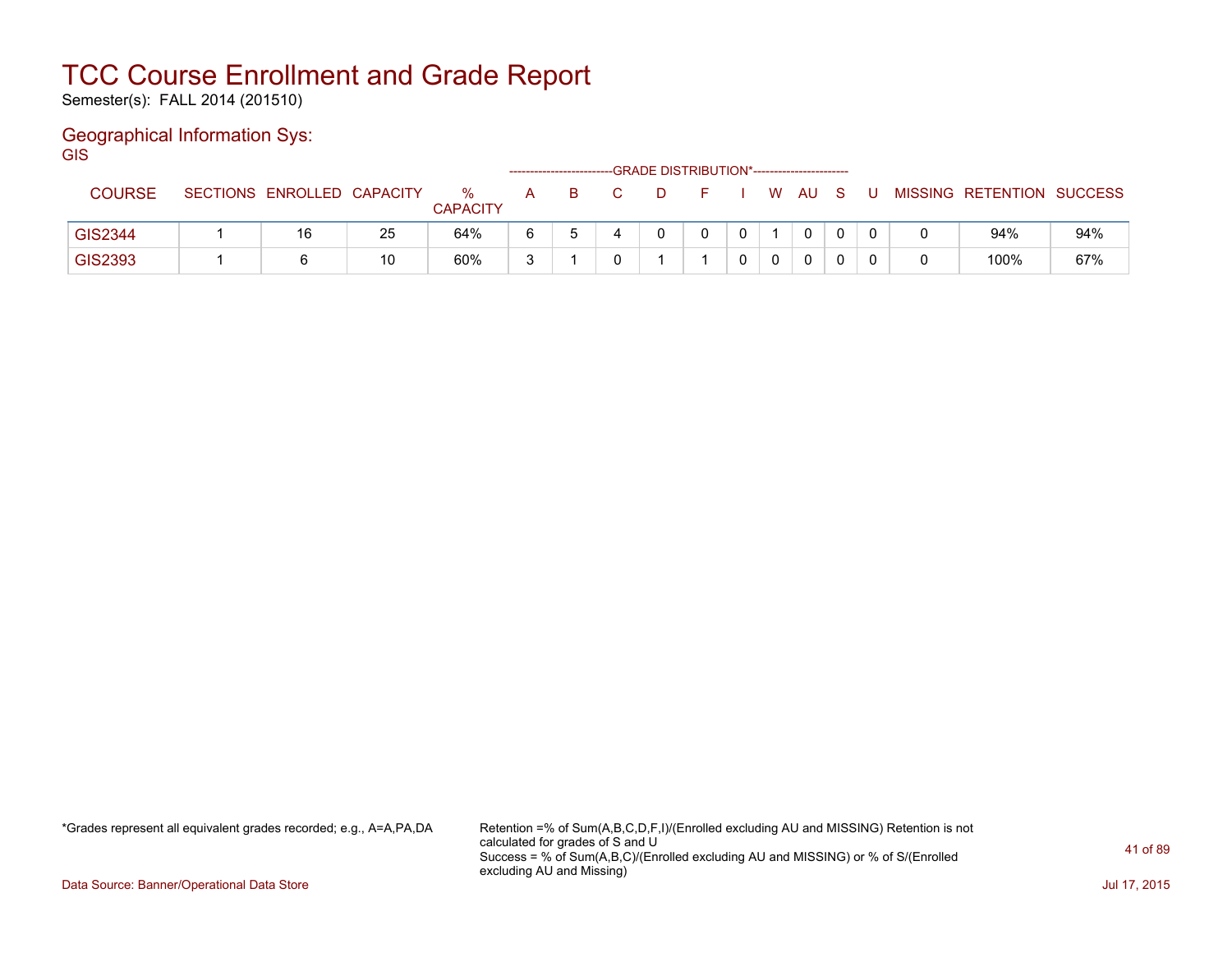Semester(s): FALL 2014 (201510)

#### German: **CDMM**

| UNIVIIV         |   |                            |    |                         | --------------------- |    | -GRADE DISTRIBUTION*----------------------- |   |          |              |    |   |                   |                |
|-----------------|---|----------------------------|----|-------------------------|-----------------------|----|---------------------------------------------|---|----------|--------------|----|---|-------------------|----------------|
| <b>COURSE</b>   |   | SECTIONS ENROLLED CAPACITY |    | $\%$<br><b>CAPACITY</b> | A                     | B. |                                             |   | W        | AU.          | -S |   | MISSING RETENTION | <b>SUCCESS</b> |
| <b>GRMN1001</b> |   | 5                          | 25 | 20%                     | 5                     |    |                                             | 0 | $\Omega$ | 0            | 0  |   | 100%              | 100%           |
| <b>GRMN1103</b> |   | 32                         | 50 | 64%                     | 16                    |    |                                             |   | 6        | $\mathbf{0}$ | 0  | 0 | 81%               | 78%            |
| <b>GRMN1213</b> | ົ | 22                         | 50 | 44%                     | 13                    | 5  |                                             | 0 | 3        | 0            | 0  |   | 86%               | 82%            |
| <b>GRMN2143</b> |   |                            | 20 | 40%                     | 8                     |    |                                             |   | 0        | 0            |    |   | 100%              | 100%           |

\*Grades represent all equivalent grades recorded; e.g., A=A,PA,DA Retention =% of Sum(A,B,C,D,F,I)/(Enrolled excluding AU and MISSING) Retention is not calculated for grades of S and U Success = % of Sum(A,B,C)/(Enrolled excluding AU and MISSING) or % of S/(Enrolled excluding AU and Missing)

Data Source: Banner/Operational Data Store Jul 17, 2015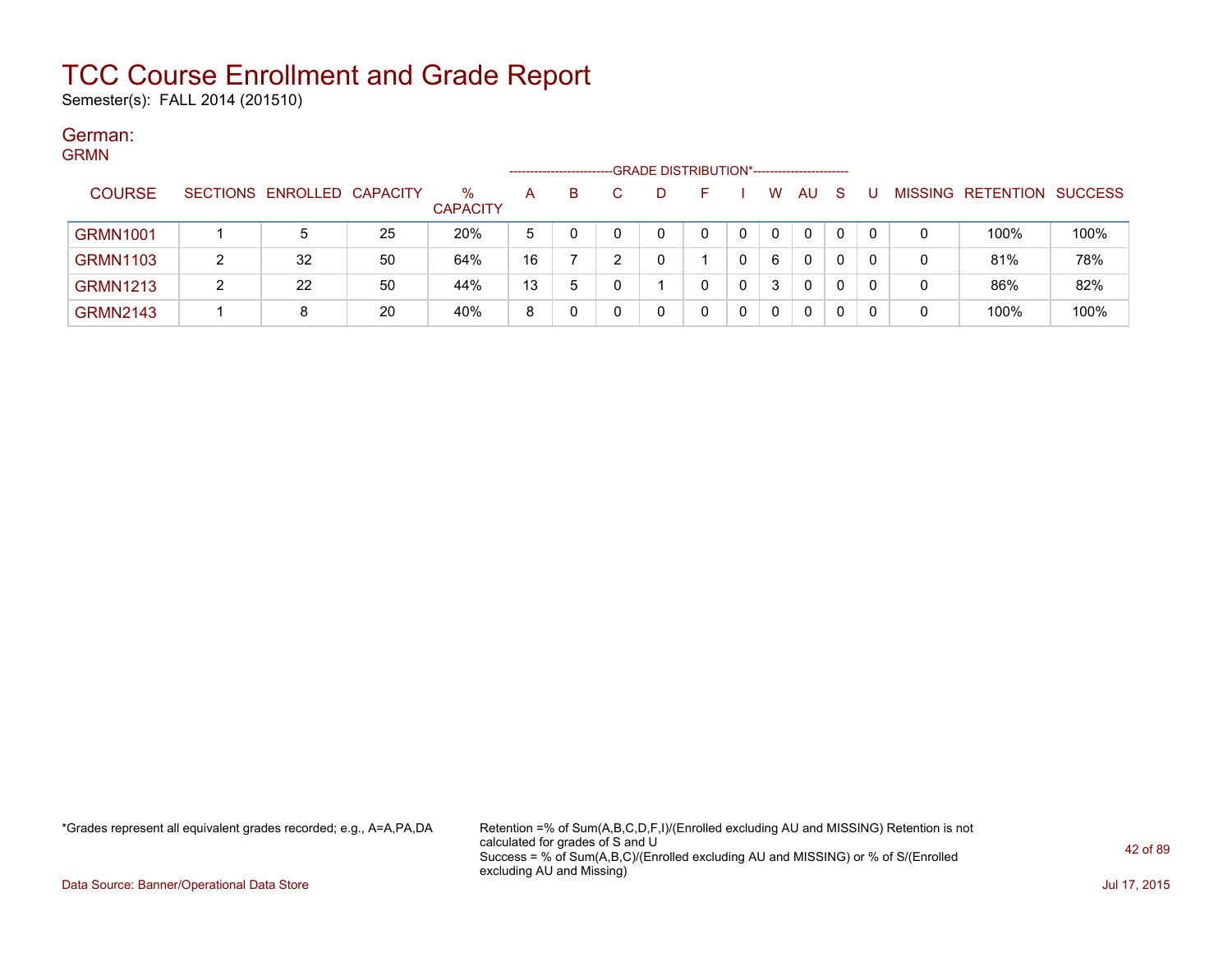Semester(s): FALL 2014 (201510)

#### Graphics and Imaging Tech: GRPH

| ----            |                            |   |                         | --------------------- |    | -GRADE DISTRIBUTION*----------------------- |    |              |             |              |    |   |                           |      |
|-----------------|----------------------------|---|-------------------------|-----------------------|----|---------------------------------------------|----|--------------|-------------|--------------|----|---|---------------------------|------|
| <b>COURSE</b>   | SECTIONS ENROLLED CAPACITY |   | $\%$<br><b>CAPACITY</b> | A                     | -B | D.                                          | F. |              | W AU        | - S          | -U |   | MISSING RETENTION SUCCESS |      |
| <b>GRPH1014</b> |                            |   |                         |                       |    |                                             |    | $\Omega$     | $\mathbf 0$ | $\mathbf{0}$ |    |   | 100%                      | 100% |
| <b>GRPH1334</b> | 4                          |   |                         | 4                     |    |                                             |    | $\mathbf{0}$ | 0           | 0            |    | 0 | 100%                      | 100% |
| <b>GRPH2064</b> |                            | 0 |                         | 4                     |    |                                             |    | $\mathbf{0}$ | 0           | 0            |    |   | 100%                      | 100% |

\*Grades represent all equivalent grades recorded; e.g., A=A,PA,DA Retention =% of Sum(A,B,C,D,F,I)/(Enrolled excluding AU and MISSING) Retention is not calculated for grades of S and U Success = % of Sum(A,B,C)/(Enrolled excluding AU and MISSING) or % of S/(Enrolled excluding AU and Missing)

Data Source: Banner/Operational Data Store Jul 17, 2015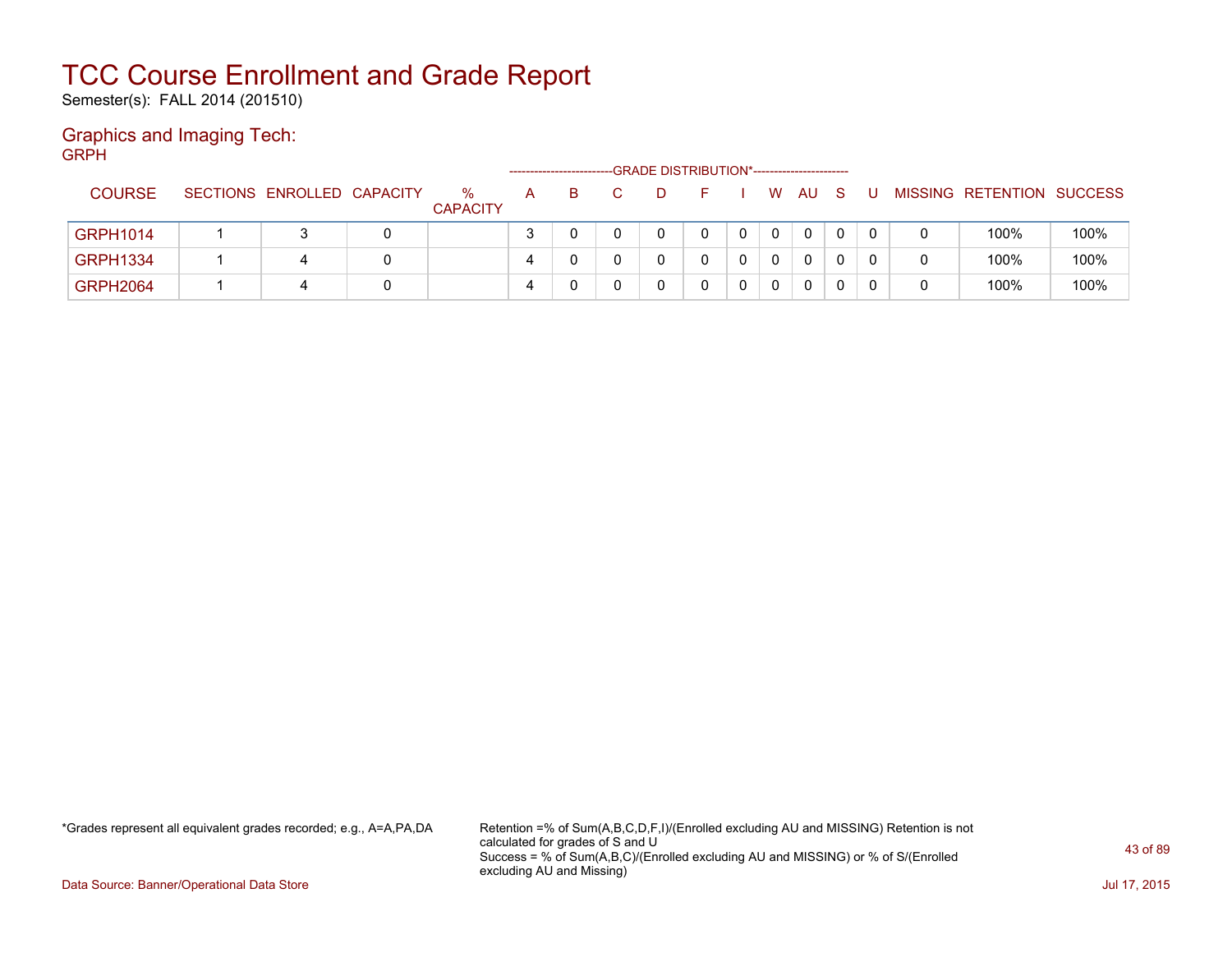Semester(s): FALL 2014 (201510)

### History:

**HIST** 

|                 |        |                   |                 |                      |     |                |     |     | -------------------------GRADE DISTRIBUTION*----------------------- |              |          |              |   |             |              |                                  |     |
|-----------------|--------|-------------------|-----------------|----------------------|-----|----------------|-----|-----|---------------------------------------------------------------------|--------------|----------|--------------|---|-------------|--------------|----------------------------------|-----|
| <b>COURSE</b>   |        | SECTIONS ENROLLED | <b>CAPACITY</b> | %<br><b>CAPACITY</b> | A   | B              | C   | D   | F                                                                   |              | w        | AU           | S |             |              | <b>MISSING RETENTION SUCCESS</b> |     |
| <b>HIST1033</b> | 5      | 59                | 110             | 54%                  | 8   | 14             | 5   | 4   | 11                                                                  | 0            | 17       | $\Omega$     | 0 | $\mathbf 0$ | $\mathbf 0$  | 71%                              | 46% |
| <b>HIST1053</b> | 4      | 61                | 100             | 61%                  | 16  | 15             |     |     | 5                                                                   | 0            | 11       | $\mathbf{0}$ | 0 |             | $\mathbf{0}$ | 82%                              | 62% |
| <b>HIST1063</b> | ົ<br>∠ | 37                | 50              | 74%                  | 9   | 11             | 6   | 0   | 6                                                                   | 0            | 5        | 0            | 0 | 0           | 0            | 86%                              | 70% |
| <b>HIST1073</b> |        | 20                | 30              | 67%                  | 4   | $\overline{2}$ | 0   |     | 3                                                                   | 0            | 8        | 2            | 0 |             | 0            | 56%                              | 33% |
| <b>HIST1483</b> | 42     | 919               | 1,065           | 86%                  | 245 | 212            | 137 | 53  | 111                                                                 | $\mathbf{0}$ | 161      | $\mathbf{0}$ | 0 |             | $\mathbf{0}$ | 82%                              | 65% |
| <b>HIST1493</b> | 76     | 1,613             | 1,939           | 83%                  | 462 | 382            | 248 | 107 | 169                                                                 | 5            | 239      |              | 0 | 0           | $\mathbf{0}$ | 85%                              | 68% |
| <b>HIST2043</b> |        | 10                | 30              | 33%                  | 3   | 3              | 3   |     | $\mathbf{0}$                                                        | 0            |          | 0            | 0 |             | 0            | 100%                             | 90% |
| <b>HIST2333</b> |        | 10                | 20              | 50%                  | 9   | $\Omega$       | 0   | 0   |                                                                     | $\mathbf{0}$ | $\Omega$ | 0            | 0 | 0           | 0            | 100%                             | 90% |

\*Grades represent all equivalent grades recorded; e.g., A=A,PA,DA Retention =% of Sum(A,B,C,D,F,I)/(Enrolled excluding AU and MISSING) Retention is not calculated for grades of S and U Success = % of Sum(A,B,C)/(Enrolled excluding AU and MISSING) or % of S/(Enrolled excluding AU and Missing)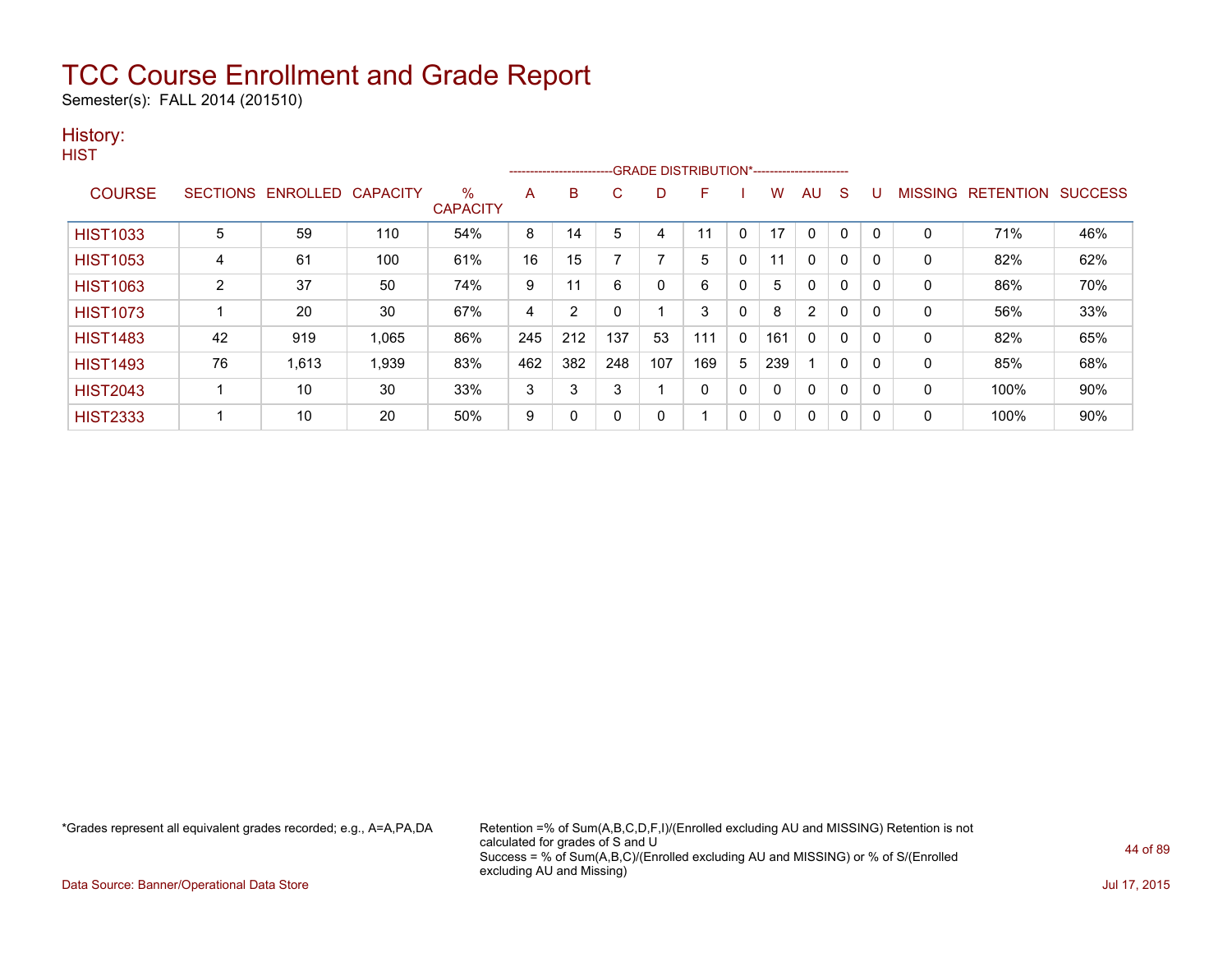Semester(s): FALL 2014 (201510)

#### Health Information Technology: **HITC**

|                 |                 |                   |    |                                  |    | ------------------------- |                | -GRADE DISTRIBUTION*---------------------- |   |              |              |              |          |          |                |                  |                |
|-----------------|-----------------|-------------------|----|----------------------------------|----|---------------------------|----------------|--------------------------------------------|---|--------------|--------------|--------------|----------|----------|----------------|------------------|----------------|
| <b>COURSE</b>   | <b>SECTIONS</b> | ENROLLED CAPACITY |    | $\frac{0}{0}$<br><b>CAPACITY</b> | A  | в                         | C.             | D                                          | F |              | W            | AU           | S        |          | <b>MISSING</b> | <b>RETENTION</b> | <b>SUCCESS</b> |
| <b>HITC1113</b> | $\overline{2}$  | 18                | 43 | 42%                              | 7  | 6                         | 5              |                                            | 0 | $\mathbf{0}$ | $\mathbf{0}$ | $\mathbf{0}$ | 0        | $\Omega$ | 0              | 100%             | 100%           |
| <b>HITC1131</b> |                 | 15                | 18 | 83%                              | 10 | 4                         |                | 0                                          | 0 | 0            | 0            | $\mathbf{0}$ | 0        | $\Omega$ | 0              | 100%             | 100%           |
| <b>HITC1242</b> |                 | 15                | 18 | 83%                              | 9  | 4                         | $\overline{2}$ |                                            | 0 | 0            | 0            | $\mathbf{0}$ | 0        | 0        | 0              | 100%             | 100%           |
| <b>HITC1363</b> | 3               | 30                | 44 | 68%                              | 4  | 9                         | 12             |                                            | 0 |              | 3            | $\Omega$     | 0        | $\Omega$ | 0              | 90%              | 83%            |
| <b>HITC2113</b> | $\overline{2}$  | 25                | 32 | 78%                              | 13 | 10                        |                | 0                                          | 0 | 0            |              | $\mathbf{0}$ | 0        | $\Omega$ | $\mathbf 0$    | 96%              | 96%            |
| <b>HITC2121</b> |                 | 8                 | 10 | 80%                              |    | 4                         | 2              |                                            | 0 | $\mathbf{0}$ | 0            | $\mathbf{0}$ | $\Omega$ | $\Omega$ | 0              | 100%             | 88%            |
| <b>HITC2133</b> |                 | 6                 | 10 | 60%                              | 2  |                           | 2              |                                            | 0 | 0            | $\mathbf{0}$ | $\mathbf{0}$ | 0        | $\Omega$ | 0              | 100%             | 83%            |
| <b>HITC2153</b> |                 | 10                | 18 | 56%                              | 3  | 5                         | $\overline{2}$ | 0                                          | 0 | 0            | $\mathbf{0}$ | $\mathbf{0}$ | 0        | $\Omega$ | 0              | 100%             | 100%           |
| <b>HITC2213</b> |                 | 20                | 25 | 80%                              | 8  | 9                         | 3              | 0                                          | 0 | 0            | $\mathbf{0}$ | $\mathbf{0}$ | 0        | 0        | $\Omega$       | 100%             | 100%           |
| <b>HITC2993</b> |                 | 10                | 18 | 56%                              | 3  | 6                         |                |                                            | 0 | 0            | 0            | $\mathbf{0}$ | 0        | 0        | 0              | 100%             | 100%           |

\*Grades represent all equivalent grades recorded; e.g., A=A,PA,DA Retention =% of Sum(A,B,C,D,F,I)/(Enrolled excluding AU and MISSING) Retention is not calculated for grades of S and U Success = % of Sum(A,B,C)/(Enrolled excluding AU and MISSING) or % of S/(Enrolled excluding AU and Missing)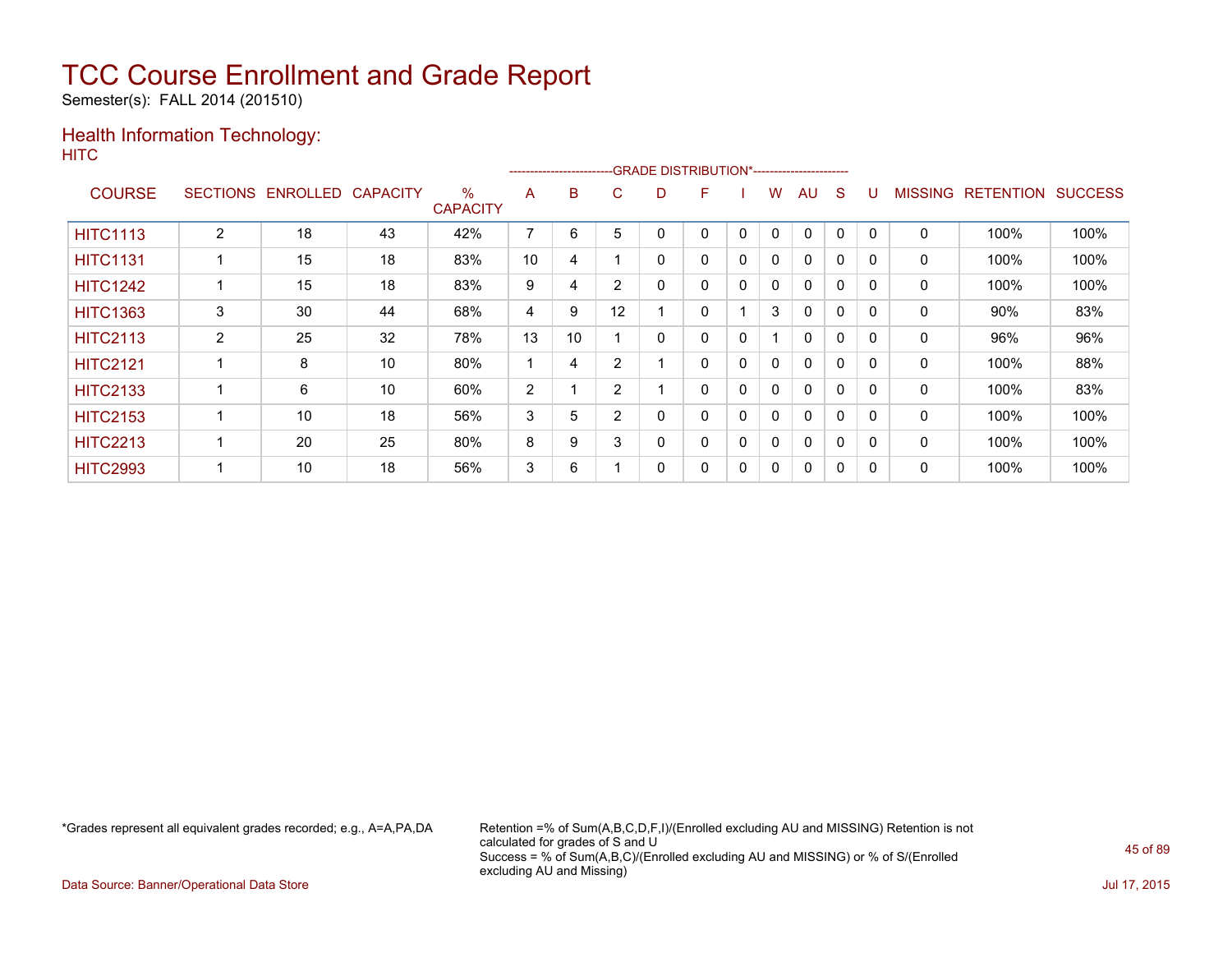Semester(s): FALL 2014 (201510)

### Horticulture Technology:

**HORT** 

|                 |                 |          |                 |                      |                | ------------------------ |   |   | --GRADE DISTRIBUTION*----------------------- |          |                |              |          |              |                |                  |                |
|-----------------|-----------------|----------|-----------------|----------------------|----------------|--------------------------|---|---|----------------------------------------------|----------|----------------|--------------|----------|--------------|----------------|------------------|----------------|
| <b>COURSE</b>   | <b>SECTIONS</b> | ENROLLED | <b>CAPACITY</b> | %<br><b>CAPACITY</b> | A              | B                        | С | D | F                                            |          | w              | AU.          | S        |              | <b>MISSING</b> | <b>RETENTION</b> | <b>SUCCESS</b> |
| <b>HORT1151</b> |                 | 8        | 20              | 40%                  | 5              | ົ                        |   | 0 | 0                                            | 0        |                | $\mathbf 0$  | 0        | $\Omega$     | 0              | 88%              | 88%            |
| <b>HORT1303</b> |                 | 16       | 20              | 80%                  | 6              | 5                        | 3 | 0 |                                              | $\Omega$ | 0              |              | 0        | 0            | 0              | 100%             | 93%            |
| <b>HORT1313</b> |                 |          |                 | 100%                 | 4              |                          |   | 0 | 0                                            | 0        | $\mathbf{0}$   | $\Omega$     | $\Omega$ | $\Omega$     | 0              | 100%             | 100%           |
| <b>HORT1343</b> |                 |          | 20              | 35%                  | $\overline{2}$ | c<br>د.                  |   | 2 | 0                                            | 0        | 0              | $\Omega$     | 0        | $\Omega$     | 0              | 100%             | 71%            |
| <b>HORT2251</b> |                 |          | 10              | 10%                  | $\mathbf{0}$   |                          |   | 0 | $\Omega$                                     | 0        |                | $\Omega$     | $\Omega$ | $\Omega$     | 0              | 0%               | $0\%$          |
| <b>HORT2353</b> |                 | 9        | 20              | 45%                  | 4              | 4                        |   | 0 | 0                                            | 0        |                | $\mathbf{0}$ | $\Omega$ | $\Omega$     | 0              | 89%              | 89%            |
| <b>HORT2401</b> |                 |          | 20              | 35%                  | 6              |                          |   | 0 | 0                                            | 0        |                | $\Omega$     | 0        | $\mathbf{0}$ | 0              | 86%              | 86%            |
| <b>HORT2413</b> |                 | 9        | 20              | 45%                  | 4              |                          |   | 0 | 1                                            | 0        | $\overline{2}$ | $\mathbf{0}$ | 0        | $\Omega$     | 0              | 78%              | 67%            |

\*Grades represent all equivalent grades recorded; e.g., A=A,PA,DA Retention =% of Sum(A,B,C,D,F,I)/(Enrolled excluding AU and MISSING) Retention is not calculated for grades of S and U Success = % of Sum(A,B,C)/(Enrolled excluding AU and MISSING) or % of S/(Enrolled excluding AU and Missing)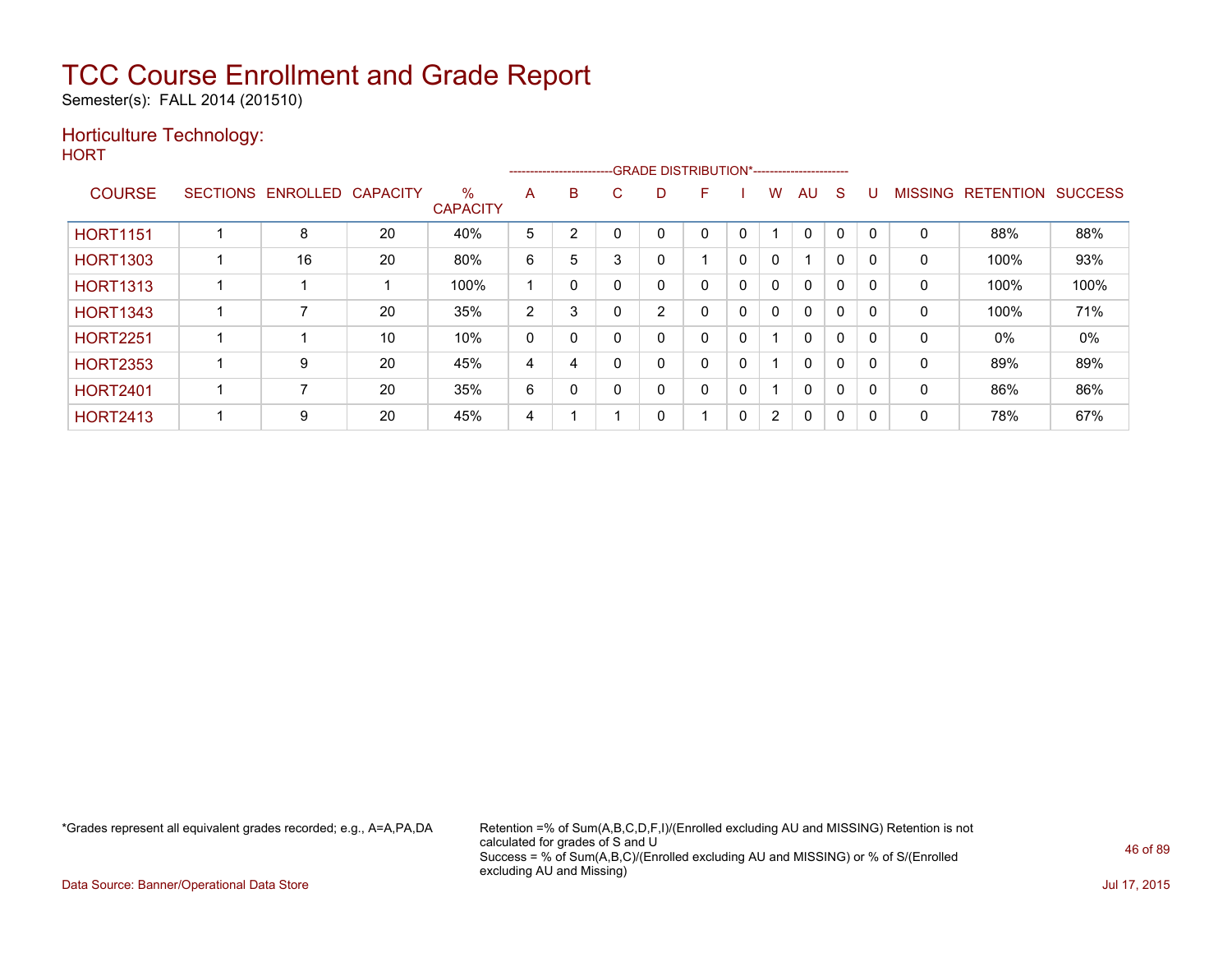Semester(s): FALL 2014 (201510)

#### Human Resources: **HRES**

| .               |                            |    |                      | ------------------- |    | -GRADE DISTRIBUTION*----------------------- |   |          |           |              |    |   |                           |      |
|-----------------|----------------------------|----|----------------------|---------------------|----|---------------------------------------------|---|----------|-----------|--------------|----|---|---------------------------|------|
| <b>COURSE</b>   | SECTIONS ENROLLED CAPACITY |    | %<br><b>CAPACITY</b> | A                   | B. |                                             |   | W        | <b>AU</b> | <sub>S</sub> |    |   | MISSING RETENTION SUCCESS |      |
| <b>HRES1313</b> | 28                         | 40 | 70%                  | 25                  |    |                                             | ົ |          | 0         |              |    | 0 | 96%                       | 89%  |
| <b>HRES1333</b> |                            | 40 | 18%                  |                     |    |                                             | 0 | $\Omega$ | 0         | 0            | -0 | 0 | 100%                      | 100% |
| <b>HRES2313</b> | 17                         | 25 | 68%                  | 10                  | 3  |                                             |   |          | 0         | 0            | -0 | 0 | 94%                       | 94%  |
| <b>HRES2343</b> | 13                         | 24 | 54%                  | 13                  |    |                                             |   | 0        | 0         | 0            |    | 0 | 100%                      | 100% |

\*Grades represent all equivalent grades recorded; e.g., A=A,PA,DA Retention =% of Sum(A,B,C,D,F,I)/(Enrolled excluding AU and MISSING) Retention is not calculated for grades of S and U Success = % of Sum(A,B,C)/(Enrolled excluding AU and MISSING) or % of S/(Enrolled excluding AU and Missing)

Data Source: Banner/Operational Data Store Jul 17, 2015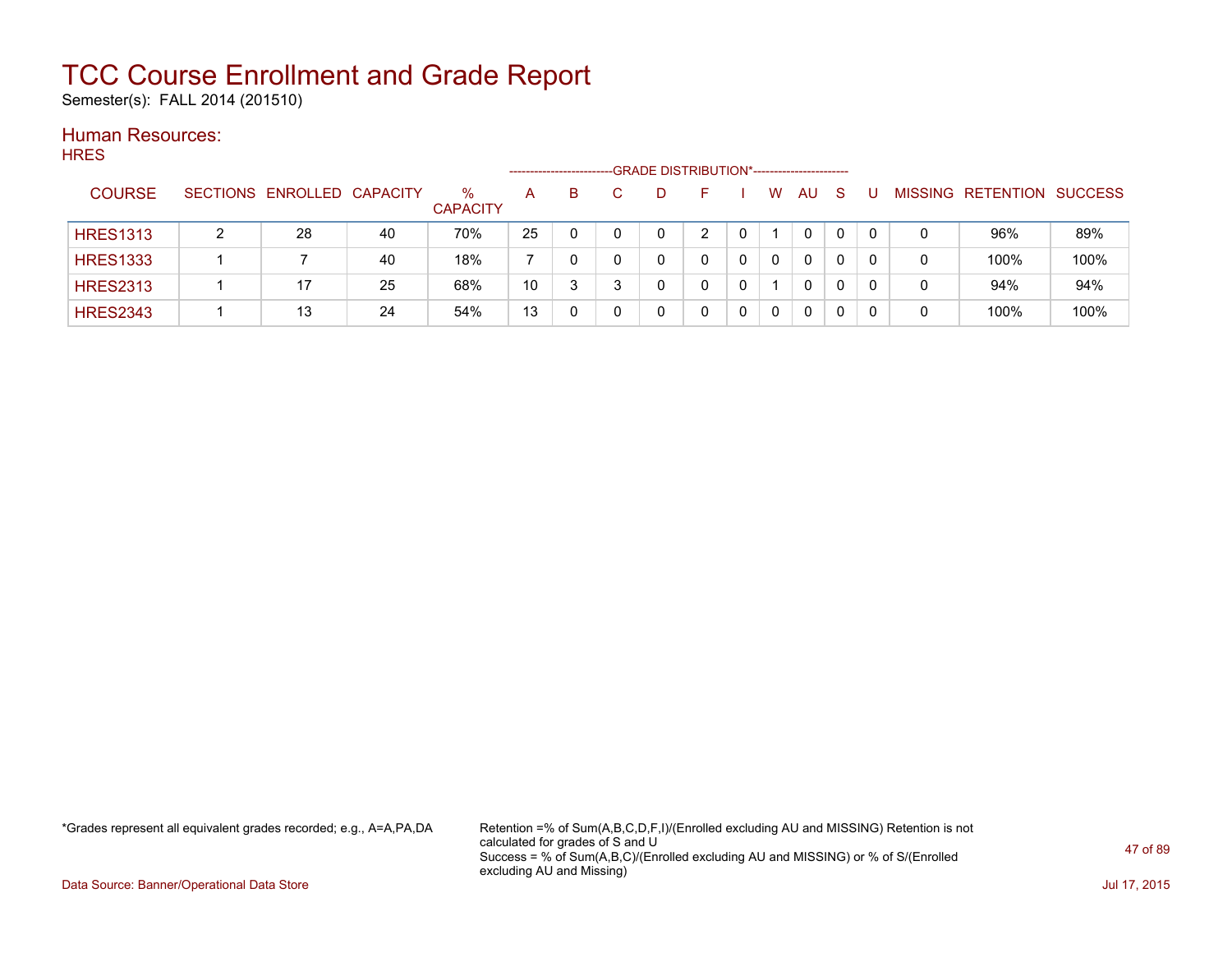Semester(s): FALL 2014 (201510)

### Human Services:

**HSVC** 

|                 |                |                   |                 |                         |    | ------------------------- |   |   | -GRADE DISTRIBUTION*----------------------- |              |                          |              |              |          |                |                  |                |
|-----------------|----------------|-------------------|-----------------|-------------------------|----|---------------------------|---|---|---------------------------------------------|--------------|--------------------------|--------------|--------------|----------|----------------|------------------|----------------|
| <b>COURSE</b>   |                | SECTIONS ENROLLED | <b>CAPACITY</b> | $\%$<br><b>CAPACITY</b> | A  | B                         | C | D | F                                           |              | w                        | AU           | S            |          | <b>MISSING</b> | <b>RETENTION</b> | <b>SUCCESS</b> |
| <b>HSVC1113</b> | 5              | 84                | 140             | 60%                     | 43 | 14                        |   |   | 3                                           | 0            | 20                       | 0            | 0            |          | 0              | 76%              | 73%            |
| <b>HSVC1213</b> | 2              | 47                | 60              | 78%                     | 42 | 0                         |   | 0 | 4                                           | 0            |                          | $\mathbf{0}$ | $\mathbf{0}$ | $\Omega$ | $\mathbf 0$    | 98%              | 89%            |
| <b>HSVC1313</b> | $\overline{2}$ | 32                | 60              | 53%                     | 18 | 4                         |   | 0 |                                             |              | $\overline{\phantom{a}}$ | $\mathbf{0}$ | $\Omega$     | $\Omega$ | $\mathbf{0}$   | 78%              | 72%            |
| <b>HSVC1413</b> |                | 11                | 20              | 55%                     | 5  | $\overline{2}$            |   | 0 | 0                                           |              | 3                        | $\mathbf{0}$ | 0            | $\Omega$ | 0              | 73%              | 64%            |
| <b>HSVC2023</b> | $\overline{2}$ | 43                | 60              | 72%                     | 20 | 10                        | 6 |   |                                             | $\mathbf{0}$ | 5                        | $\mathbf{0}$ | $\mathbf{0}$ | $\Omega$ | 0              | 88%              | 84%            |
| <b>HSVC2053</b> | $\overline{2}$ | 25                | 50              | 50%                     | 23 |                           |   | 0 | 0                                           |              | 0                        | $\Omega$     | 0            | $\Omega$ | 0              | 100%             | 96%            |
| <b>HSVC2113</b> | $\overline{2}$ | 14                | 20              | 70%                     | 10 |                           |   | 0 | 0                                           | 3            | 0                        | $\mathbf{0}$ | $\Omega$     | $\Omega$ | 0              | 100%             | 79%            |
| <b>HSVC2153</b> |                | 4                 | 5               | 80%                     | 3  | $\Omega$                  |   | 0 | 0                                           |              | $\mathbf{0}$             | $\mathbf{0}$ | 0            | $\Omega$ | 0              | 100%             | 75%            |
| <b>HSVC2163</b> |                | $\overline{2}$    | 2               | 100%                    | 2  | 0                         |   | 0 | 0                                           | 0            | 0                        | $\mathbf{0}$ | 0            | $\Omega$ | 0              | 100%             | 100%           |
| <b>HSVC2701</b> |                | 9                 | 30              | 30%                     | 8  | 0                         |   | 0 | 0                                           |              | 0                        | $\mathbf{0}$ | 0            |          | 0              | 100%             | 89%            |

\*Grades represent all equivalent grades recorded; e.g., A=A,PA,DA Retention =% of Sum(A,B,C,D,F,I)/(Enrolled excluding AU and MISSING) Retention is not calculated for grades of S and U Success = % of Sum(A,B,C)/(Enrolled excluding AU and MISSING) or % of S/(Enrolled excluding AU and Missing)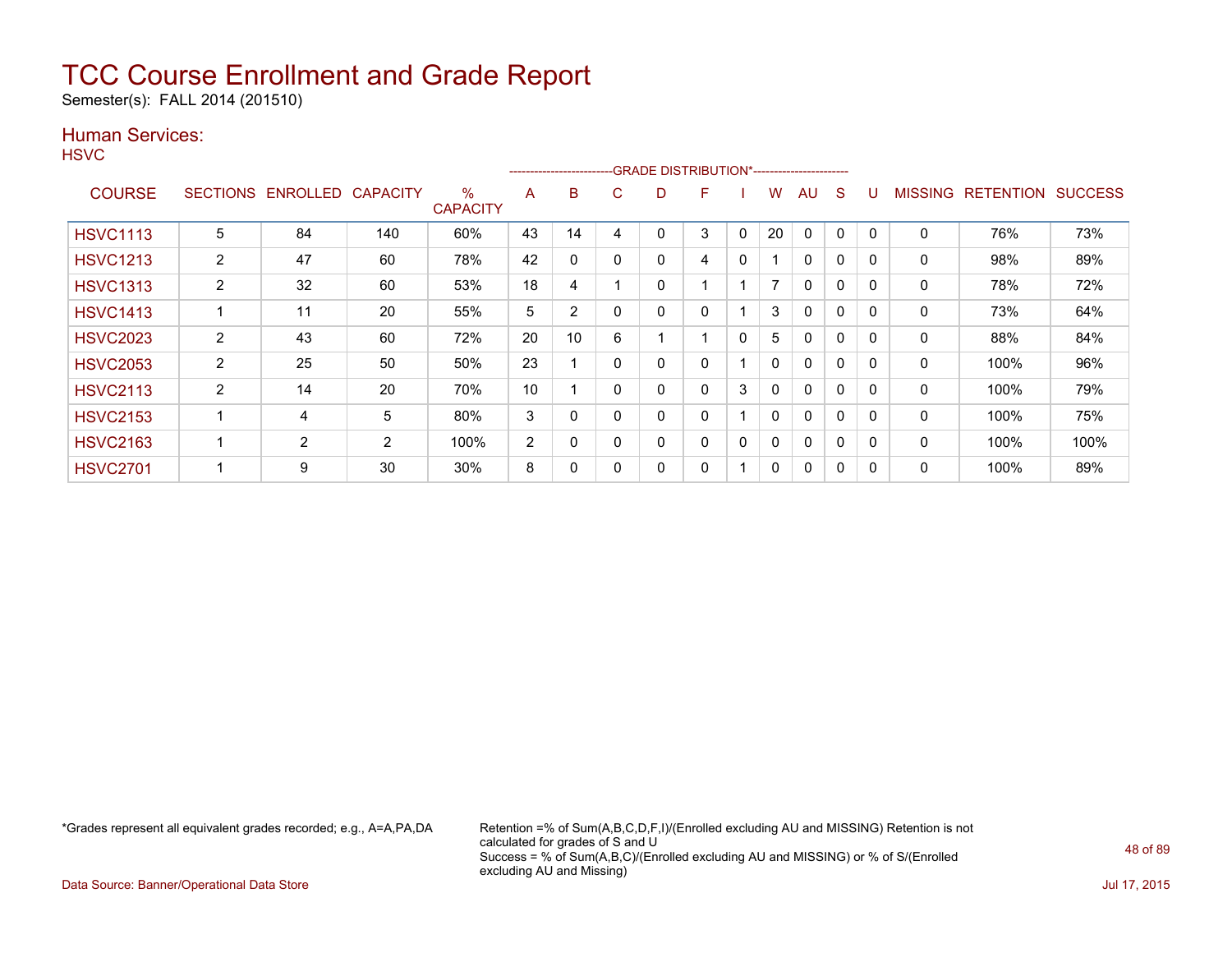Semester(s): FALL 2014 (201510)

### Humanities:

| HUMN |  |  |
|------|--|--|
|      |  |  |

|                 |    |                            |        |                      |     | --------------------------GRADE DISTRIBUTION*----------------------- |     |                |          |              |     |    |              |          |                |                  |                |
|-----------------|----|----------------------------|--------|----------------------|-----|----------------------------------------------------------------------|-----|----------------|----------|--------------|-----|----|--------------|----------|----------------|------------------|----------------|
| <b>COURSE</b>   |    | SECTIONS ENROLLED CAPACITY |        | ℅<br><b>CAPACITY</b> | A   | в                                                                    | C   | D              | F.       |              | w   | AU | <sub>S</sub> | U        | <b>MISSING</b> | <b>RETENTION</b> | <b>SUCCESS</b> |
| <b>HUMN2113</b> | 49 | 1,018                      | 220. ا | 83%                  | 417 | 217                                                                  | 118 | 57             | 71       |              | 137 | 0  |              | $\Omega$ | 0              | 87%              | 74%            |
| <b>HUMN2223</b> | 21 | 369                        | 518    | 71%                  | 141 | 105                                                                  | 50  | 13             | 30       |              | 29  | 0  | $\Omega$     | 0        | 0              | 92%              | 80%            |
| <b>HUMN2323</b> | 2  | 50                         | 50     | 100%                 | 26  | 17                                                                   | ⇁   | 0              | 0        | 0            | 0   | 0  | 0            | 0        | 0              | 100%             | 100%           |
| <b>HUMN2333</b> |    | 20                         | 20     | 100%                 | 4   | 5                                                                    | 3   | 0              | 4        | $\mathbf 0$  | 4   | 0  | 0            | 0        | 0              | 80%              | 60%            |
| <b>HUMN2443</b> | 6  | 118                        | 130    | 91%                  | 35  | 31                                                                   | 18  | 3              | 9        | $\mathbf{0}$ | 22  | 0  | $\Omega$     | 0        | $\Omega$       | 81%              | 71%            |
| <b>HUMN2553</b> | 2  | 27                         | 32     | 84%                  | 10  | 9                                                                    |     |                | 3        | $\Omega$     | 3   | 0  | 0            | 0        | 0              | 89%              | 74%            |
| <b>HUMN2613</b> |    | 20                         | 20     | 100%                 | 8   | 3                                                                    | 3   | $\overline{2}$ | $\Omega$ | $\mathbf 0$  | 4   | 0  | 0            | 0        | 0              | 80%              | 70%            |
| <b>HUMN2663</b> | 4  | 85                         | 90     | 94%                  | 45  | 15                                                                   | 6   | 0              | 8        | $\mathbf{0}$ | 11  | 0  | 0            | 0        | 0              | 87%              | 78%            |

\*Grades represent all equivalent grades recorded; e.g., A=A,PA,DA Retention =% of Sum(A,B,C,D,F,I)/(Enrolled excluding AU and MISSING) Retention is not calculated for grades of S and U Success = % of Sum(A,B,C)/(Enrolled excluding AU and MISSING) or % of S/(Enrolled excluding AU and Missing)

Data Source: Banner/Operational Data Store Jul 17, 2015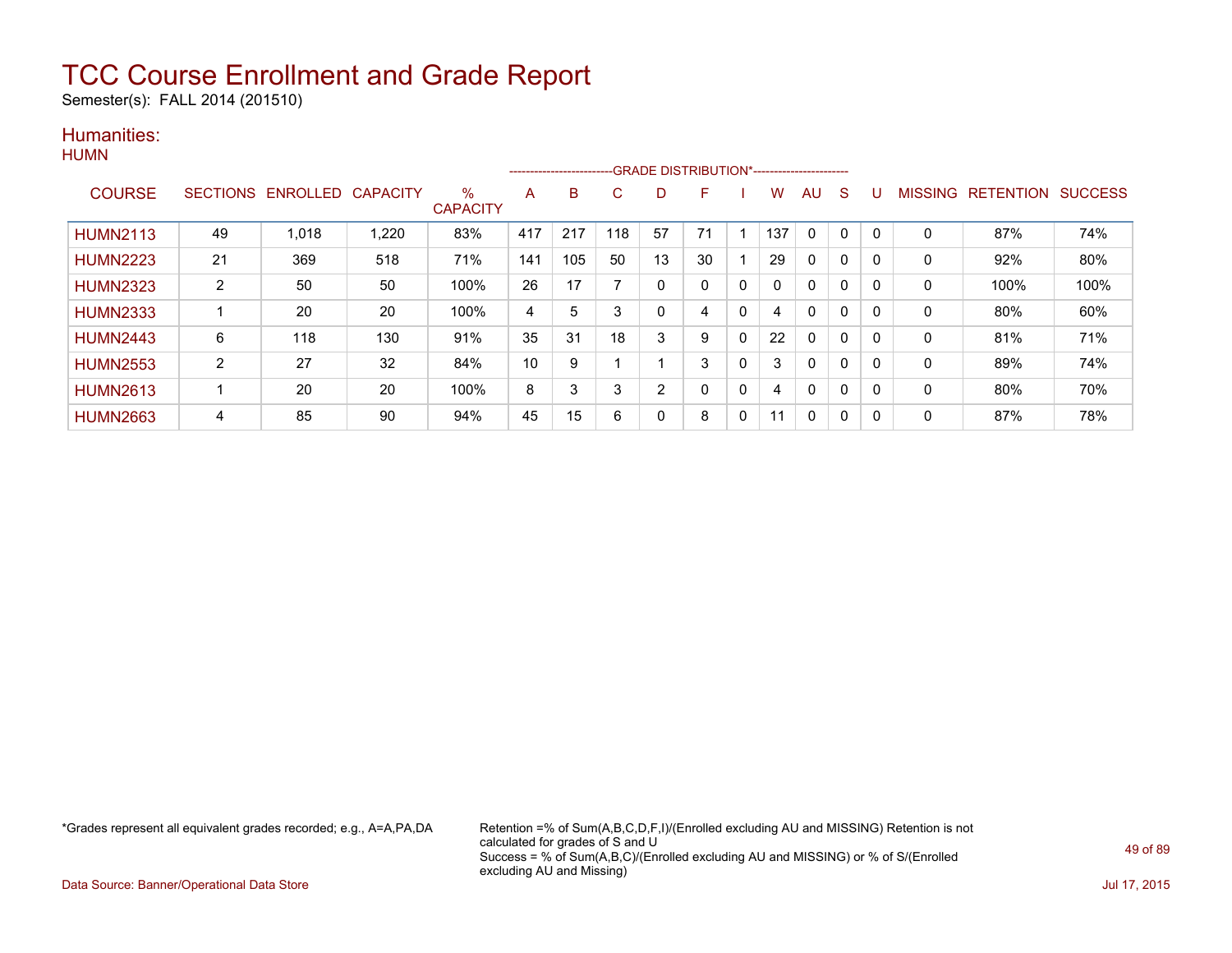Semester(s): FALL 2014 (201510)

### Interpreter Education:

INED

|                 |                |                   |                 |                         |    | ------------------------- |   | -GRADE DISTRIBUTION*---------------------- |   |              |                |              |              |          |                |                  |                |
|-----------------|----------------|-------------------|-----------------|-------------------------|----|---------------------------|---|--------------------------------------------|---|--------------|----------------|--------------|--------------|----------|----------------|------------------|----------------|
| <b>COURSE</b>   |                | SECTIONS ENROLLED | <b>CAPACITY</b> | $\%$<br><b>CAPACITY</b> | A  | B                         | C | D                                          | F |              | W              | AU           | <sub>S</sub> |          | <b>MISSING</b> | <b>RETENTION</b> | <b>SUCCESS</b> |
| <b>INED0802</b> |                |                   | 5               | 20%                     |    | 0                         |   |                                            | 0 | $\mathbf{0}$ | $\mathbf{0}$   | $\mathbf{0}$ | 0            | $\Omega$ | 0              | 100%             | 100%           |
| <b>INED1363</b> | 5              | 59                | 75              | 79%                     | 24 | 17                        |   |                                            | 4 |              | 4              | 1            | $\mathbf{0}$ | $\Omega$ | 0              | 93%              | 83%            |
| <b>INED1373</b> | $\overline{2}$ | 17                | 30              | 57%                     | 8  |                           |   | 0                                          | 0 | 0            |                | $\mathbf{0}$ | $\Omega$     | $\Omega$ | 0              | 94%              | 94%            |
| <b>INED1413</b> | $\overline{2}$ | 23                | 30              | 77%                     | 6  | 5                         | 4 | 0                                          | 5 |              | $\overline{2}$ | 0            | $\Omega$     | $\Omega$ | 0              | 91%              | 65%            |
| <b>INED1423</b> | $\overline{2}$ | 19                | 30              | 63%                     | 8  | 5                         |   |                                            | 4 | 0            | 3              | $\mathbf{0}$ | $\Omega$     | $\Omega$ | 0              | 84%              | 74%            |
| <b>INED2213</b> | 2              | 14                | 30              | 47%                     | 2  | 6                         | 4 |                                            | 0 | 0            |                | $\mathbf{0}$ | $\Omega$     | $\Omega$ | $\Omega$       | 93%              | 86%            |
| <b>INED2393</b> | 2              | 17                | 20              | 85%                     | 3  | 8                         | 3 | 3                                          | 0 | $\mathbf{0}$ | 0              | $\mathbf{0}$ | $\mathbf{0}$ |          | 0              | 100%             | 82%            |
| <b>INED2414</b> |                | 13                | 15              | 87%                     | 2  | 4                         | 4 | $\overline{2}$                             | 0 | $\mathbf{0}$ |                | $\mathbf{0}$ | $\mathbf{0}$ |          | 0              | 92%              | 77%            |
| <b>INED2613</b> |                | 7                 | 15              | 47%                     | 4  | $\overline{2}$            |   | 0                                          | 0 | $\mathbf{0}$ | $\mathbf{0}$   | $\mathbf{0}$ | $\mathbf{0}$ | $\Omega$ | 0              | 100%             | 100%           |
| <b>INED2643</b> |                | 7                 | 15              | 47%                     | 5  | 2                         |   | 0                                          | 0 | 0            | 0              | $\mathbf{0}$ | 0            | 0        | 0              | 100%             | 100%           |

\*Grades represent all equivalent grades recorded; e.g., A=A,PA,DA Retention =% of Sum(A,B,C,D,F,I)/(Enrolled excluding AU and MISSING) Retention is not calculated for grades of S and U Success = % of Sum(A,B,C)/(Enrolled excluding AU and MISSING) or % of S/(Enrolled excluding AU and Missing)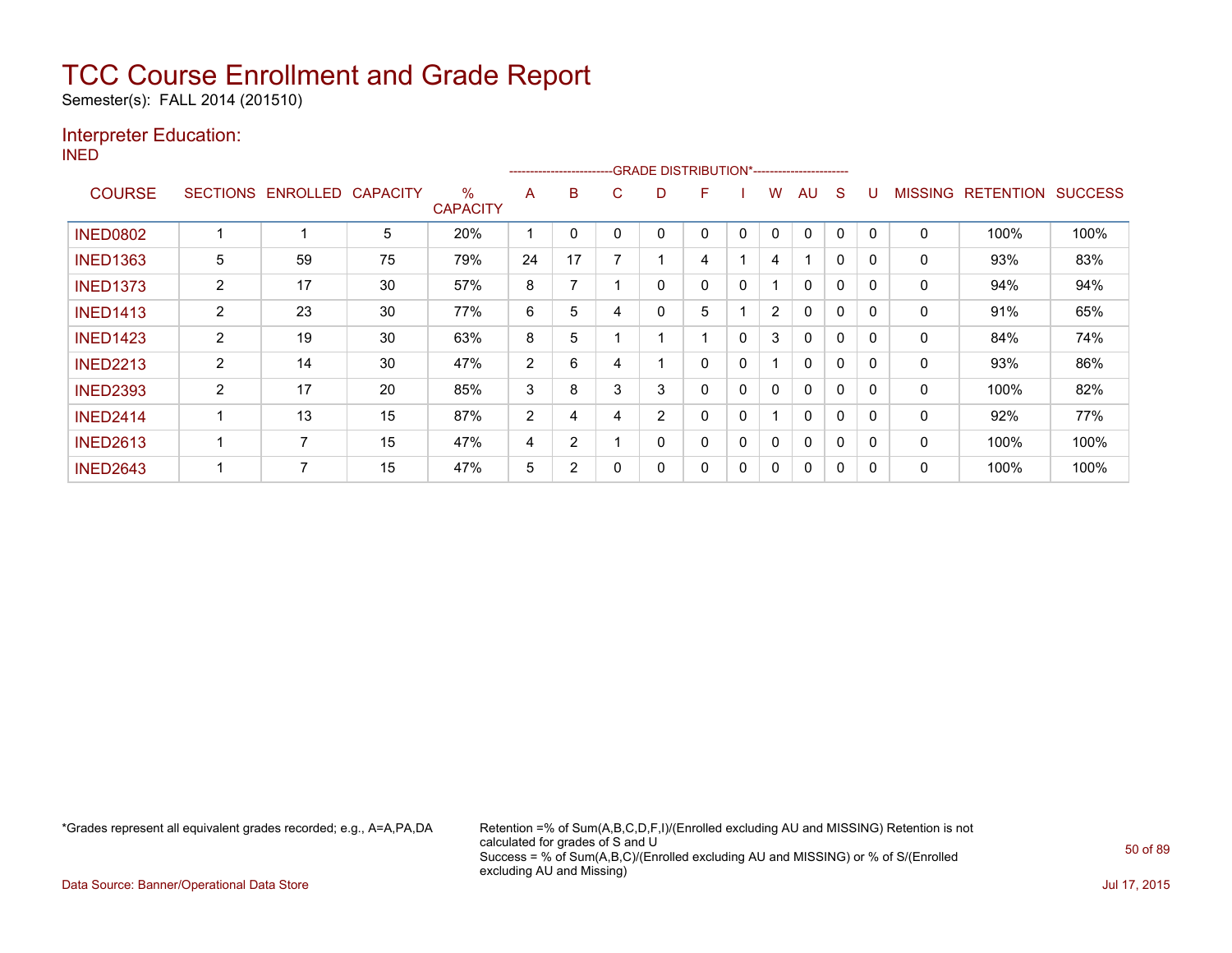Semester(s): FALL 2014 (201510)

### Interior Design:

INTD

|                 |                 |          |                 |                         | ------------------------- |   |              | -GRADE DISTRIBUTION*----------------------- |                |              |              |              |   |          |                |                  |                |
|-----------------|-----------------|----------|-----------------|-------------------------|---------------------------|---|--------------|---------------------------------------------|----------------|--------------|--------------|--------------|---|----------|----------------|------------------|----------------|
| <b>COURSE</b>   | <b>SECTIONS</b> | ENROLLED | <b>CAPACITY</b> | $\%$<br><b>CAPACITY</b> | A                         | B | C            | D                                           | F              |              | W            | AU           | S |          | <b>MISSING</b> | <b>RETENTION</b> | <b>SUCCESS</b> |
| <b>INTD1303</b> | $\overline{2}$  |          | 40              | 18%                     | 4                         |   |              |                                             | 0              |              |              | 0            | 0 |          | 0              | 86%              | 86%            |
| <b>INTD1313</b> |                 | 15       | 10              | 150%                    | 11                        | 2 |              | 0                                           |                | 0            | 0            | $\mathbf{0}$ | 0 |          | 0              | 100%             | 93%            |
| <b>INTD1433</b> |                 | 19       | 20              | 95%                     | 8                         | 6 | ົ            | 0                                           | $\mathcal{P}$  | 0            |              | 0            | 0 |          | 0              | 95%              | 84%            |
| <b>INTD1473</b> |                 | 15       | 15              | 100%                    | 10                        | 3 | <sup>o</sup> | 0                                           | 0              | $\Omega$     | $\mathbf{0}$ | $\mathbf{0}$ | 0 |          | 0              | 100%             | 100%           |
| <b>INTD1543</b> |                 |          | 20              | 35%                     | 2                         | 4 | 0            | 0                                           | 0              | 0            |              | $\mathbf{0}$ | 0 |          | $\mathbf{0}$   | 86%              | 86%            |
| <b>INTD2343</b> |                 | 2        | 10              | 20%                     | 2                         | 0 |              | 0                                           | 0              | $\mathbf{0}$ | 0            | $\mathbf{0}$ | 0 | $\Omega$ | 0              | 100%             | 100%           |
| <b>INTD2503</b> |                 | 12       | 15              | 80%                     | 10                        | 0 | ົ            | 0                                           | 0              | 0            | $\mathbf{0}$ | $\mathbf{0}$ | 0 |          | 0              | 100%             | 100%           |
| <b>INTD2523</b> |                 | 12       | 15              | 80%                     | 4                         | 4 |              |                                             | $\overline{2}$ | 0            | $\Omega$     | $\mathbf 0$  | 0 |          | 0              | 100%             | 75%            |

\*Grades represent all equivalent grades recorded; e.g., A=A,PA,DA Retention =% of Sum(A,B,C,D,F,I)/(Enrolled excluding AU and MISSING) Retention is not calculated for grades of S and U Success = % of Sum(A,B,C)/(Enrolled excluding AU and MISSING) or % of S/(Enrolled excluding AU and Missing)

Data Source: Banner/Operational Data Store Jul 17, 2015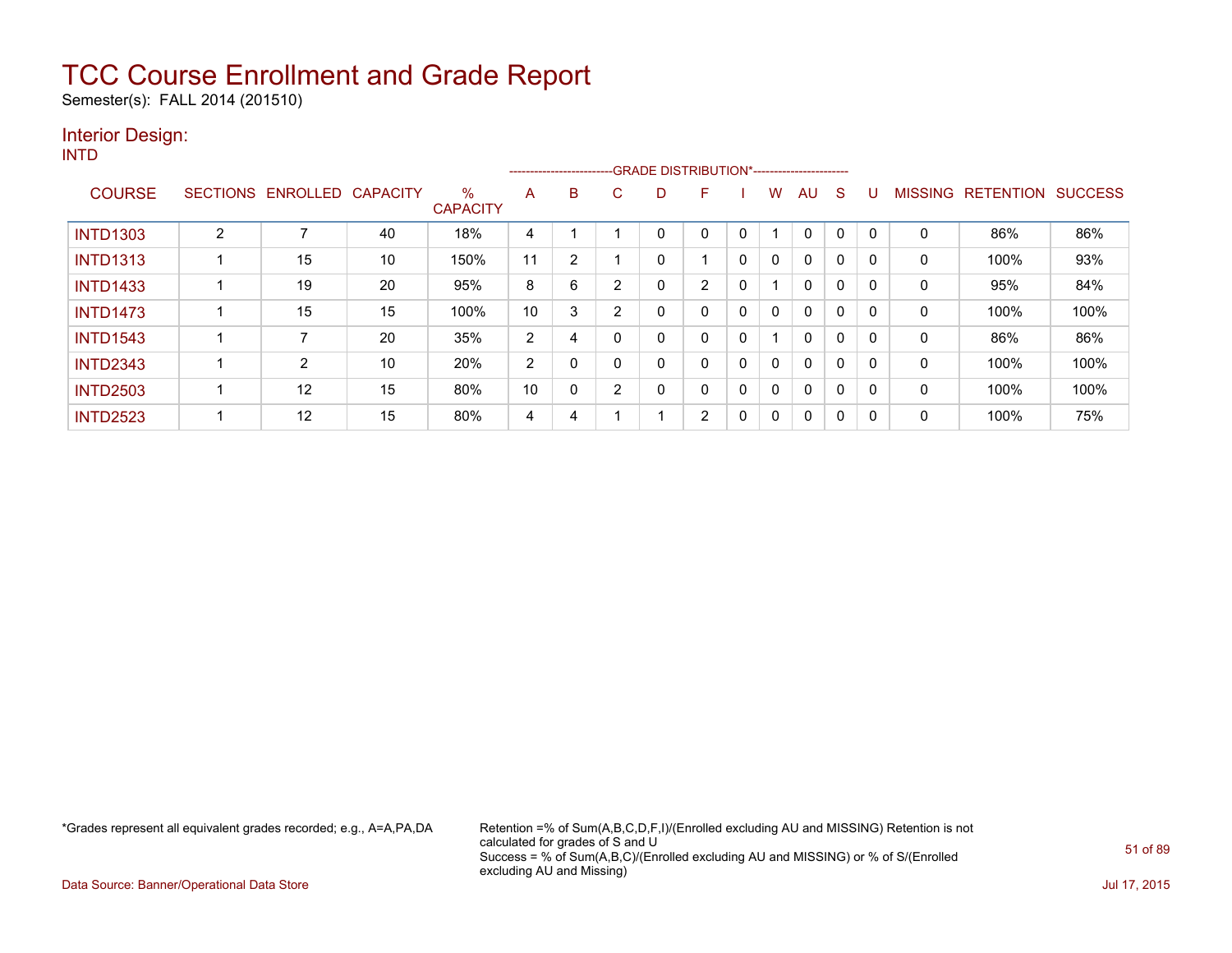Semester(s): FALL 2014 (201510)

#### Italian:

|--|

|                 |                            |    |                         | ------------------- |   | -GRADE DISTRIBUTION*----------------------- |    |   |    |              |   |   |                   |                |
|-----------------|----------------------------|----|-------------------------|---------------------|---|---------------------------------------------|----|---|----|--------------|---|---|-------------------|----------------|
| <b>COURSE</b>   | SECTIONS ENROLLED CAPACITY |    | $\%$<br><b>CAPACITY</b> | A                   | B |                                             | н. | w | AU | S            |   |   | MISSING RETENTION | <b>SUCCESS</b> |
| <b>ITAL1103</b> |                            | 20 | 35%                     | 6                   |   |                                             |    |   | 0  | 0            | 0 |   | 100%              | 100%           |
| <b>ITAL1301</b> | 9                          | 15 | 60%                     | 9                   |   |                                             |    |   | 0  | 0            | 0 | 0 | 100%              | 100%           |
| <b>ITAL2113</b> |                            | 20 | 5%                      |                     |   |                                             |    | 0 | 0  | 0            | 0 | 0 | 100%              | 100%           |
| <b>ITAL2263</b> | 10                         | 15 | 67%                     | 3                   |   |                                             |    | 0 |    | $\mathbf{0}$ | 0 | 0 | 100%              | 100%           |
| <b>ITAL2993</b> | 8                          | 20 | 40%                     | 5                   | 0 |                                             |    |   | 3  | $\mathbf{0}$ |   | 0 | 100%              | 100%           |

\*Grades represent all equivalent grades recorded; e.g., A=A,PA,DA Retention =% of Sum(A,B,C,D,F,I)/(Enrolled excluding AU and MISSING) Retention is not calculated for grades of S and U Success = % of Sum(A,B,C)/(Enrolled excluding AU and MISSING) or % of S/(Enrolled excluding AU and Missing)

Data Source: Banner/Operational Data Store **July 17, 2015**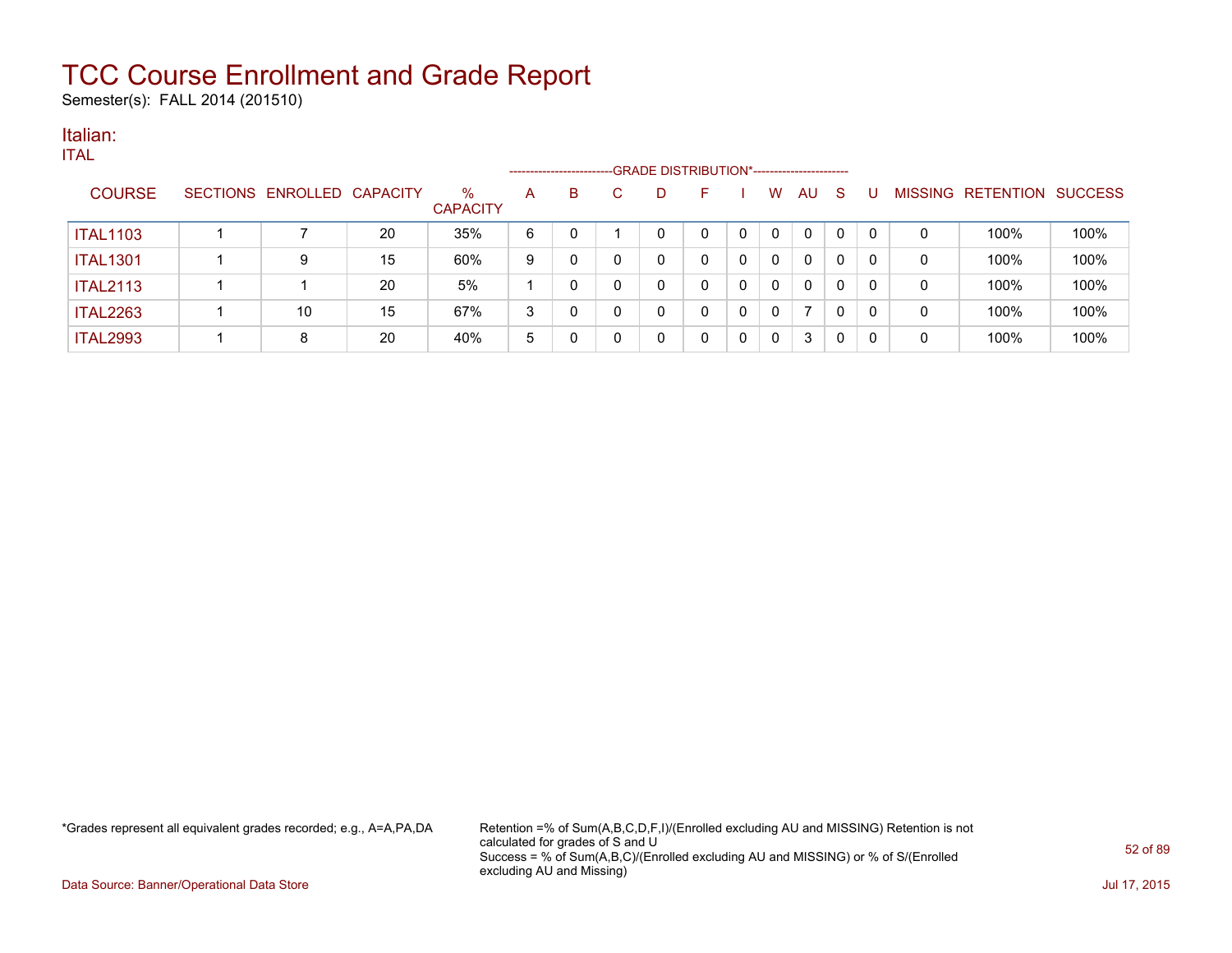Semester(s): FALL 2014 (201510)

#### Information Tech Convergence: **ITCV**

|                 |                            |             |                         |   | ---------------------- |   | -GRADE DISTRIBUTION*----------------------- |   |   |   |     |          |          |                |           |                |
|-----------------|----------------------------|-------------|-------------------------|---|------------------------|---|---------------------------------------------|---|---|---|-----|----------|----------|----------------|-----------|----------------|
| <b>COURSE</b>   | SECTIONS ENROLLED CAPACITY |             | $\%$<br><b>CAPACITY</b> | A | B                      |   | D                                           |   |   | w | AU. | -S       |          | <b>MISSING</b> | RETENTION | <b>SUCCESS</b> |
| <b>ITCV1033</b> | 14                         | 16          | 88%                     |   | 6                      |   | 0                                           | 0 | 0 | 0 | 0   |          | $\Omega$ | 0              | 100%      | 100%           |
| <b>ITCV2023</b> | 11                         | 16          | 69%                     | 9 |                        |   | 0                                           | 0 | 0 | 0 | 0   |          | 0        | $\mathbf 0$    | 100%      | 100%           |
| <b>ITCV2033</b> |                            | $\mathbf 0$ |                         | າ |                        |   | 0                                           | 0 | 0 | 0 | 0   | $\Omega$ | 0        | 0              | 100%      | 100%           |
| <b>ITCV2203</b> |                            | 15          | 7%                      | 0 |                        |   | 0                                           | 0 | 0 |   | 0   |          | 0        | 0              | 0%        | 0%             |
| <b>ITCV2293</b> | 13                         | 16          | 81%                     | 3 | 5                      | 5 | 0                                           | 0 | 0 | 0 | 0   |          | 0        | 0              | 100%      | 100%           |

\*Grades represent all equivalent grades recorded; e.g., A=A,PA,DA Retention =% of Sum(A,B,C,D,F,I)/(Enrolled excluding AU and MISSING) Retention is not calculated for grades of S and U Success = % of Sum(A,B,C)/(Enrolled excluding AU and MISSING) or % of S/(Enrolled excluding AU and Missing)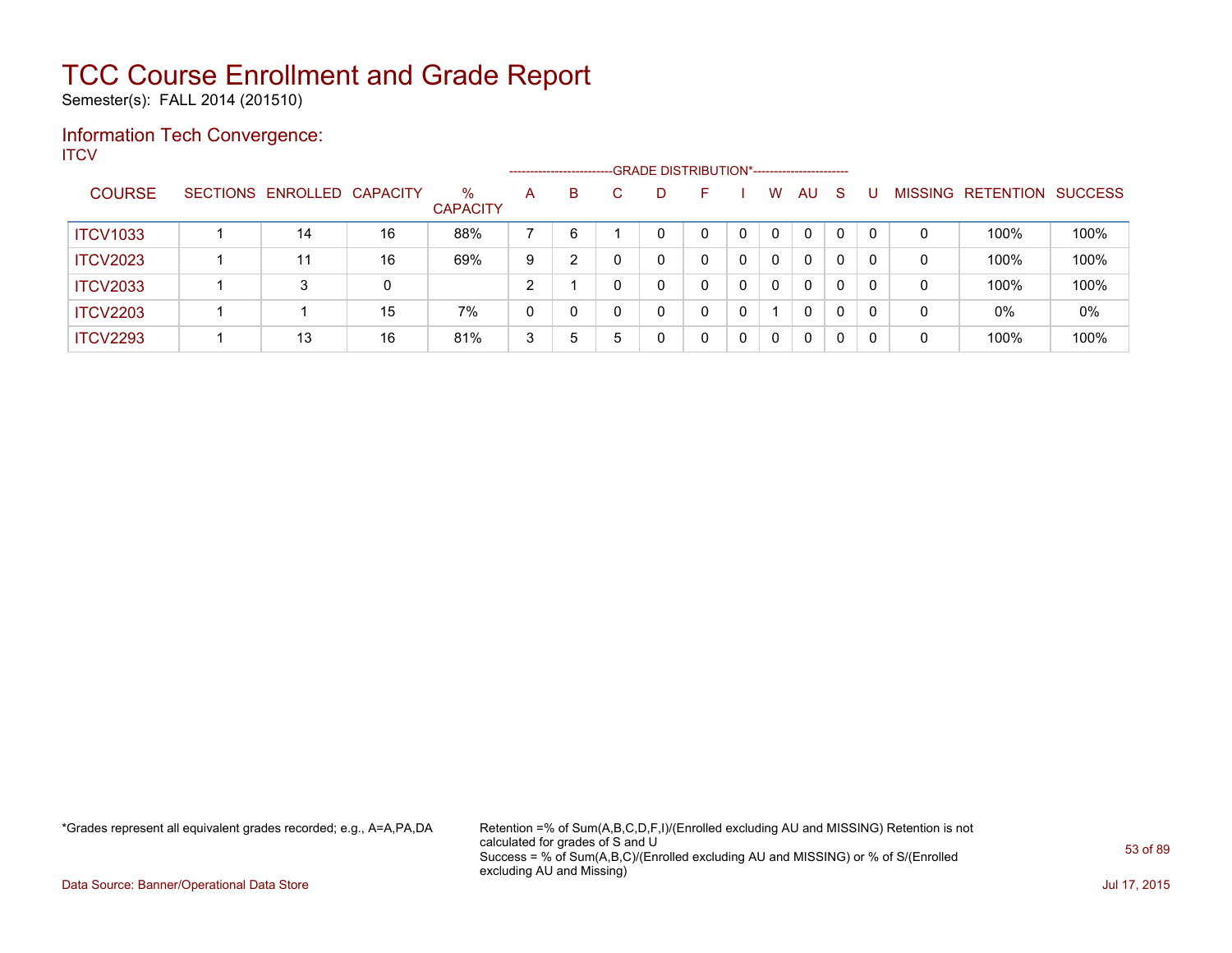Semester(s): FALL 2014 (201510)

#### Japanese:

**JAPN** 

|                 |   |                            |    |                         |    |   | -------------------------GRADE DISTRIBUTION*---------------------- |   |   |   |                |              |              |          |   |                                  |      |
|-----------------|---|----------------------------|----|-------------------------|----|---|--------------------------------------------------------------------|---|---|---|----------------|--------------|--------------|----------|---|----------------------------------|------|
| <b>COURSE</b>   |   | SECTIONS ENROLLED CAPACITY |    | $\%$<br><b>CAPACITY</b> | A  | B | С                                                                  | D | ⊢ |   | w              | AU           | -S           | U        |   | <b>MISSING RETENTION SUCCESS</b> |      |
| <b>JAPN1103</b> |   | 40                         | 42 | 95%                     | 23 |   | n                                                                  | 3 | 2 | 0 | 3              | 0            | $\mathbf{0}$ | $\Omega$ | 0 | 92%                              | 80%  |
| <b>JAPN1213</b> |   | 14                         | 20 | 70%                     | 10 |   |                                                                    | 0 | 0 | 0 |                | 0            | 0            | $\Omega$ | 0 | 93%                              | 93%  |
| <b>JAPN1313</b> | າ | 16                         | 42 | 38%                     | 8  | 5 |                                                                    | 0 | 0 |   |                | $\Omega$     | 0            | $\Omega$ | 0 | 94%                              | 88%  |
| <b>JAPN1413</b> |   | 5                          | 20 | 25%                     | 3  | ົ |                                                                    | 0 | 0 | 0 | $\mathbf{0}$   | $\mathbf{0}$ | 0            | $\Omega$ | 0 | 100%                             | 100% |
| <b>JAPN2991</b> |   | 11                         | 15 | 73%                     | 11 |   |                                                                    | 0 | 0 | 0 | $\mathbf{0}$   | $\Omega$     | 0            | $\Omega$ | 0 | 100%                             | 100% |
| <b>JAPN2993</b> |   | C                          | 2  | 100%                    | 0  |   |                                                                    | 0 | 0 | 0 | $\overline{2}$ | $\mathbf{0}$ | 0            | $\Omega$ | 0 | 0%                               | 0%   |

\*Grades represent all equivalent grades recorded; e.g., A=A,PA,DA Retention =% of Sum(A,B,C,D,F,I)/(Enrolled excluding AU and MISSING) Retention is not calculated for grades of S and U Success = % of Sum(A,B,C)/(Enrolled excluding AU and MISSING) or % of S/(Enrolled excluding AU and Missing)

Data Source: Banner/Operational Data Store Jul 17, 2015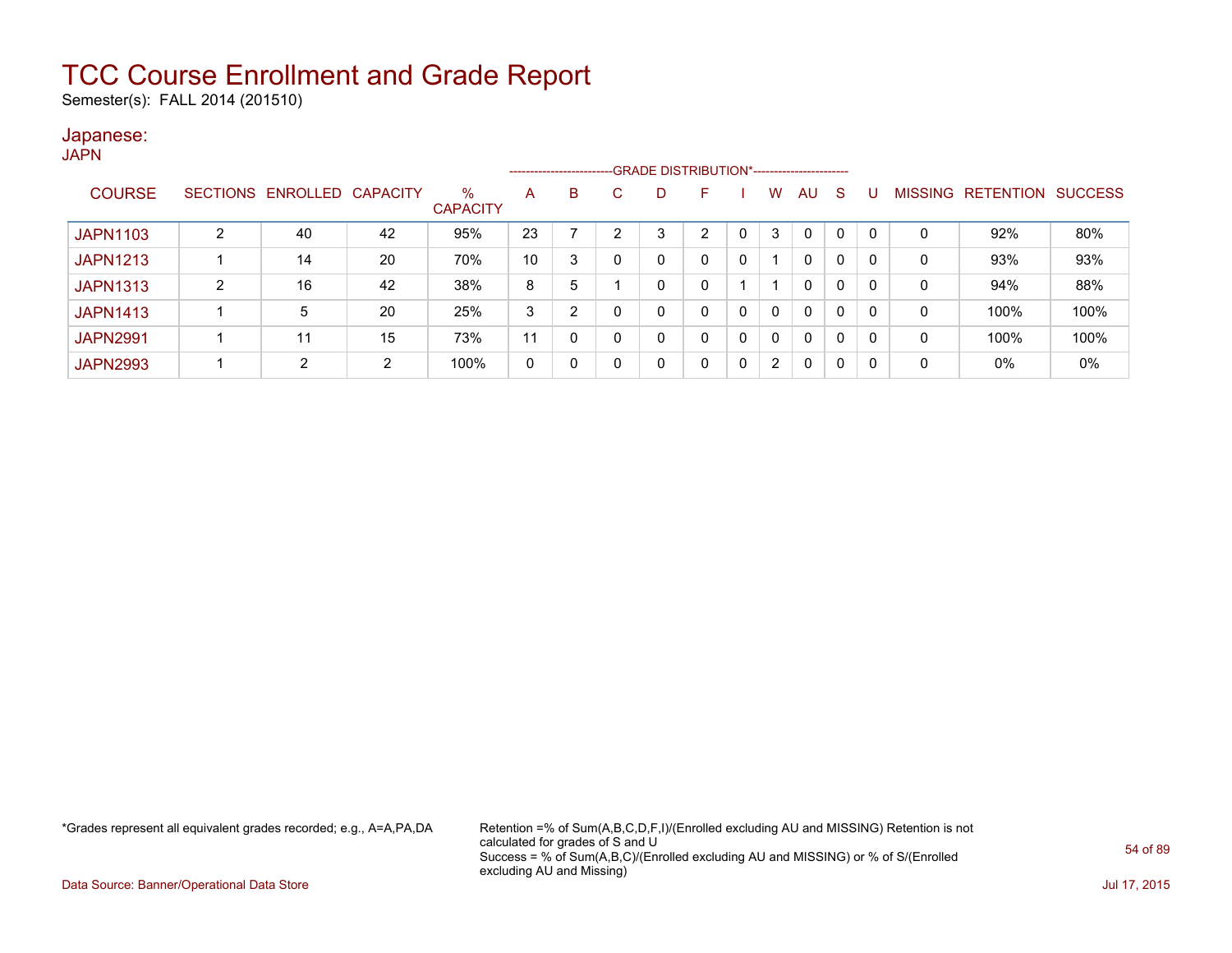Semester(s): FALL 2014 (201510)

#### Journalism Mass Communications: JRMC

|                 |                 |                   |    |                                  |                |                |                |   | <b>GRADE DISTRIBUTION*-----------------------</b> |              |                |              |          |              |                |                  |                |
|-----------------|-----------------|-------------------|----|----------------------------------|----------------|----------------|----------------|---|---------------------------------------------------|--------------|----------------|--------------|----------|--------------|----------------|------------------|----------------|
| <b>COURSE</b>   | <b>SECTIONS</b> | ENROLLED CAPACITY |    | $\frac{0}{0}$<br><b>CAPACITY</b> | A              | в              | C              | D | F                                                 |              | W              | AU           | S        |              | <b>MISSING</b> | <b>RETENTION</b> | <b>SUCCESS</b> |
| <b>JRMC1013</b> | $\overline{2}$  | 25                | 34 | 74%                              | 11             | 6              | $\overline{2}$ | 4 |                                                   | $\mathbf{0}$ |                | $\mathbf{0}$ | 0        | $\mathbf{0}$ | 0              | 96%              | 76%            |
| <b>JRMC1103</b> | $\overline{2}$  | 15                | 30 | 50%                              | 7              | 3              | 3              | 0 |                                                   | $\mathbf{0}$ |                | $\mathbf{0}$ | 0        | 0            | 0              | 93%              | 87%            |
| <b>JRMC1113</b> |                 | 15                | 15 | 100%                             | $\overline{7}$ | 6              |                | 0 | 0                                                 | 0            |                | $\Omega$     | 0        | $\mathbf{0}$ | 0              | 93%              | 93%            |
| <b>JRMC1123</b> |                 | 11                | 14 | 79%                              | 10             | $\mathbf{0}$   | 0              | 0 | 0                                                 | 0            |                | 0            | 0        | 0            | 0              | 91%              | 91%            |
| <b>JRMC2013</b> | 1               | 6                 | 20 | 30%                              |                | $\overline{2}$ |                |   | 0                                                 | 0            |                | 0            | 0        | 0            | 0              | 83%              | 67%            |
| <b>JRMC2173</b> |                 | 1                 | 15 | 7%                               | $\Omega$       | 1              | $\Omega$       | 0 | 0                                                 | $\mathbf 0$  | 0              | $\mathbf{0}$ | 0        | 0            | $\mathbf{0}$   | 100%             | 100%           |
| <b>JRMC2183</b> |                 | 9                 | 20 | 45%                              | 3              | $\overline{2}$ |                |   | 0                                                 | 0            | $\overline{2}$ | $\mathbf{0}$ | 0        | $\mathbf{0}$ | 0              | 78%              | 67%            |
| <b>JRMC2263</b> | 1               | 4                 | 14 | 29%                              | 3              | $\Omega$       | $\mathbf{0}$   | 0 | 0                                                 | 0            |                | 0            | 0        | $\Omega$     | 0              | 75%              | 75%            |
| <b>JRMC2373</b> |                 | $\overline{2}$    | 15 | 13%                              | $\mathbf 0$    | $\overline{2}$ | $\mathbf{0}$   | 0 | 0                                                 | $\mathbf 0$  | 0              | 0            | $\Omega$ | 0            | 0              | 100%             | 100%           |
| <b>JRMC2433</b> |                 | 6                 | 15 | 40%                              | 4              | 1              | 0              | 0 | 0                                                 | 0            |                | 0            | 0        | $\Omega$     | 0              | 83%              | 83%            |
| <b>JRMC2513</b> | 1               | 4                 | 20 | 20%                              | 4              | 0              | $\mathbf{0}$   | 0 | 0                                                 | $\mathbf 0$  | $\mathbf{0}$   | $\mathbf{0}$ | 0        | $\Omega$     | $\mathbf{0}$   | 100%             | 100%           |
| <b>JRMC2523</b> |                 | 3                 | 20 | 15%                              | 3              | $\Omega$       | $\mathbf{0}$   | 0 | 0                                                 | $\mathbf 0$  | 0              | $\mathbf{0}$ | $\Omega$ | 0            | 0              | 100%             | 100%           |
| <b>JRMC2573</b> |                 | $\overline{7}$    | 7  | 100%                             | 3              | 1              | 0              | 0 |                                                   | 0            | $\overline{2}$ | 0            | 0        | 0            | 0              | 71%              | 57%            |
| <b>JRMC2973</b> |                 | $\overline{2}$    | 20 | 10%                              | 1              | 0              | $\mathbf{0}$   | 0 | 0                                                 | 0            |                | $\mathbf{0}$ | 0        | 0            | 0              | 50%              | 50%            |
| <b>JRMC2983</b> |                 | 1                 | 20 | 5%                               |                | $\mathbf{0}$   | 0              | 0 | 0                                                 | 0            | 0              | $\mathbf{0}$ | 0        | 0            | 0              | 100%             | 100%           |

\*Grades represent all equivalent grades recorded; e.g., A=A,PA,DA Retention =% of Sum(A,B,C,D,F,I)/(Enrolled excluding AU and MISSING) Retention is not calculated for grades of S and U Success = % of Sum(A,B,C)/(Enrolled excluding AU and MISSING) or % of S/(Enrolled excluding AU and Missing)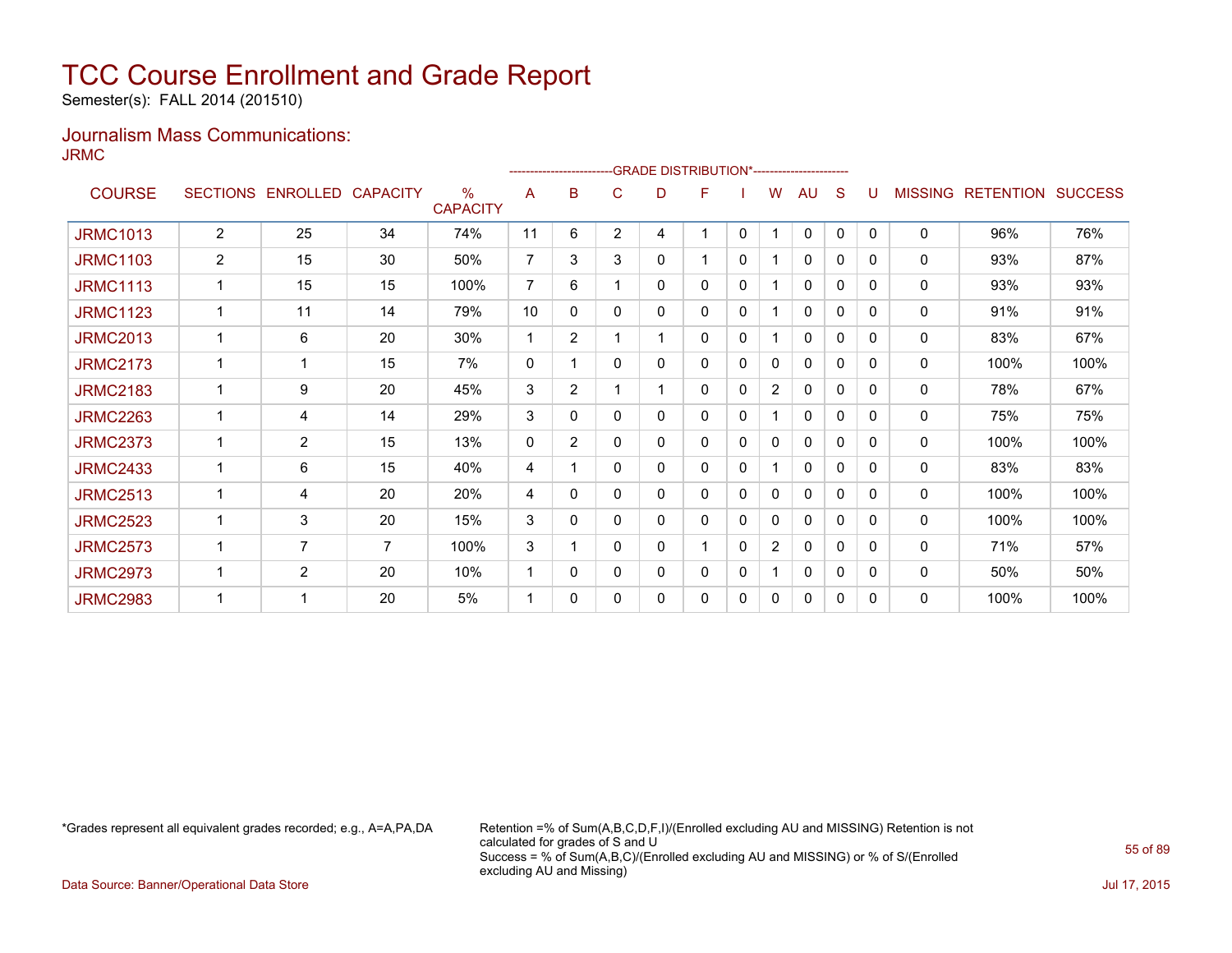Semester(s): FALL 2014 (201510)

### Latin:

| LATN            |                            |    |                      |    |          |    |                                             |                                               |                |              |  |                           |     |
|-----------------|----------------------------|----|----------------------|----|----------|----|---------------------------------------------|-----------------------------------------------|----------------|--------------|--|---------------------------|-----|
|                 |                            |    |                      |    |          |    | -GRADE DISTRIBUTION*----------------------- |                                               |                |              |  |                           |     |
| <b>COURSE</b>   | SECTIONS ENROLLED CAPACITY |    | %<br><b>CAPACITY</b> | A  | <b>B</b> | C. | D.                                          | $\mathbb{R}$ . The first part of $\mathbb{R}$ |                | WAUSU        |  | MISSING RETENTION SUCCESS |     |
| <b>LATN1103</b> | 20                         | 20 | 100%                 | 11 |          |    |                                             |                                               | $\overline{2}$ | $\mathbf{0}$ |  | 90%                       | 70% |
| <b>LATN1213</b> |                            | 20 | 55%                  |    |          |    |                                             |                                               |                |              |  | 100%                      | 91% |

\*Grades represent all equivalent grades recorded; e.g., A=A,PA,DA Retention =% of Sum(A,B,C,D,F,I)/(Enrolled excluding AU and MISSING) Retention is not calculated for grades of S and U Success = % of Sum(A,B,C)/(Enrolled excluding AU and MISSING) or % of S/(Enrolled excluding AU and Missing)

Data Source: Banner/Operational Data Store Jul 17, 2015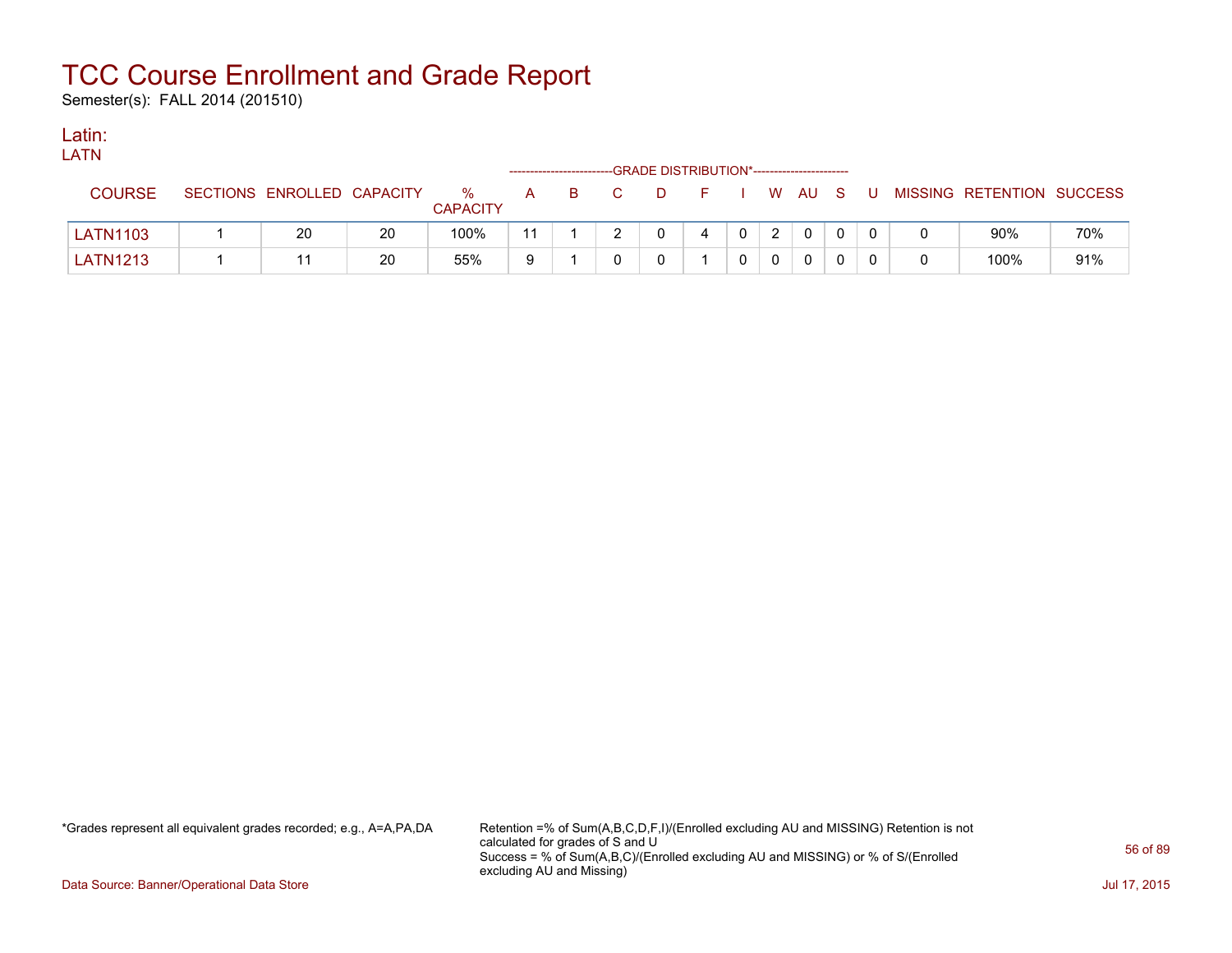Semester(s): FALL 2014 (201510)

### Mathematics:

MATH

|                 |                |                            |       |                         |                |              |                |              | -GRADE DISTRIBUTION*----------------------- |                |                |                |              |              |              |                           |      |
|-----------------|----------------|----------------------------|-------|-------------------------|----------------|--------------|----------------|--------------|---------------------------------------------|----------------|----------------|----------------|--------------|--------------|--------------|---------------------------|------|
| <b>COURSE</b>   |                | SECTIONS ENROLLED CAPACITY |       | $\%$<br><b>CAPACITY</b> | A              | B            | $\mathsf{C}$   | D            | F                                           |                | W              | <b>AU</b>      | S            | U            |              | MISSING RETENTION SUCCESS |      |
| <b>MATH0003</b> | 45             | 730                        | 900   | 81%                     | 150            | 130          | 93             | 63           | 147                                         | $\mathbf{1}$   | 146            | 0              | $\mathbf{0}$ | $\mathbf{0}$ | 0            | 80%                       | 51%  |
| <b>MATH0013</b> | 55             | 934                        | 1,102 | 85%                     | 164            | 186          | 151            | 66           | 186                                         | $\mathbf{0}$   | 178            | 3              | $\Omega$     | $\Omega$     | $\mathbf{0}$ | 81%                       | 54%  |
| <b>MATH0055</b> | 14             | 227                        | 262   | 87%                     | 52             | 51           | 28             | 16           | 46                                          | $\mathbf{1}$   | 32             | $\mathbf{1}$   | $\mathbf{0}$ | $\Omega$     | 0            | 86%                       | 58%  |
| <b>MATH0105</b> | 30             | 541                        | 604   | 90%                     | 67             | 100          | 83             | 53           | 123                                         | $\mathbf{0}$   | 112            | 3              | $\Omega$     | $\Omega$     | 0            | 79%                       | 46%  |
| <b>MATH0123</b> | 54             | 921                        | 1,088 | 85%                     | 126            | 140          | 177            | 98           | 211                                         | $\mathbf{1}$   | 165            | 3              | $\mathbf{0}$ | 0            | 0            | 82%                       | 48%  |
| <b>MATH0803</b> | $\mathbf{1}$   | 3                          | 20    | 15%                     | $\mathbf{1}$   | 1            | $\mathbf 1$    | $\mathbf{0}$ | $\mathbf{0}$                                | $\mathbf{0}$   | $\mathbf{0}$   | $\Omega$       | $\mathbf{0}$ | $\Omega$     | 0            | 100%                      | 100% |
| <b>MATH0993</b> | $\mathbf 1$    | 12                         | 20    | 60%                     | 3              | 6            | 1              | $\mathbf{0}$ | $\mathbf{0}$                                | 0              | $\overline{2}$ | $\mathbf{0}$   | $\Omega$     | $\mathbf{0}$ | 0            | 83%                       | 83%  |
| <b>MATH1454</b> | 1              | 8                          | 20    | 40%                     | $\overline{2}$ | $\mathbf{0}$ | 1              | 0            | 0                                           | 0              | 5              | $\mathbf{0}$   | $\mathbf{0}$ | 0            | 0            | 38%                       | 38%  |
| <b>MATH1473</b> | $\overline{7}$ | 87                         | 177   | 49%                     | 13             | 13           | 21             | 5            | 21                                          | 0              | 14             | 0              | 0            | 0            | 0            | 84%                       | 54%  |
| <b>MATH1483</b> | $\mathbf 1$    | 13                         | 20    | 65%                     | $\mathbf 1$    | 3            | $\overline{4}$ | 2            | 3                                           | 0              | 0              | 0              | 0            | 0            | 0            | 100%                      | 62%  |
| <b>MATH1513</b> | 90             | 1.947                      | 2,440 | 80%                     | 444            | 411          | 318            | 163          | 217                                         | $\mathbf{1}$   | 390            | $\overline{2}$ | $\Omega$     | 0            | 1            | 80%                       | 60%  |
| <b>MATH1613</b> | 15             | 258                        | 394   | 65%                     | 66             | 67           | 44             | 14           | 22                                          | $\mathbf{0}$   | 45             | $\mathbf{0}$   | $\Omega$     | 0            | 0            | 83%                       | 69%  |
| <b>MATH1715</b> | 4              | 84                         | 120   | 70%                     | 27             | 23           | 12             | 3            | 8                                           | $\Omega$       | 11             | $\Omega$       | $\Omega$     | $\Omega$     | $\Omega$     | 87%                       | 74%  |
| <b>MATH2114</b> | 14             | 256                        | 309   | 83%                     | 92             | 56           | 35             | 5            | 14                                          | 0              | 53             | $\mathbf{1}$   | $\mathbf{0}$ | $\mathbf{0}$ | 0            | 79%                       | 72%  |
| <b>MATH2124</b> | 9              | 138                        | 197   | 70%                     | 26             | 31           | 24             | 10           | 9                                           | $\mathbf{0}$   | 36             | $\overline{2}$ | $\mathbf{0}$ | $\Omega$     | 0            | 74%                       | 60%  |
| <b>MATH2134</b> | 8              | 133                        | 192   | 69%                     | 42             | 29           | 23             | 8            | 5                                           | 0              | 25             | $\mathbf 1$    | 0            | 0            | 0            | 81%                       | 71%  |
| <b>MATH2193</b> | 25             | 495                        | 645   | 77%                     | 149            | 111          | 72             | 22           | 55                                          | $\overline{2}$ | 84             | $\mathbf{0}$   | $\Omega$     | 0            | 0            | 83%                       | 67%  |
| <b>MATH2423</b> | $\overline{2}$ | 15                         | 40    | 38%                     | 2              | 4            | 4              | $\mathbf{0}$ | 5                                           | $\mathbf{0}$   | 0              | $\mathbf{0}$   | $\Omega$     | $\Omega$     | 0            | 100%                      | 67%  |
| <b>MATH2513</b> | $\mathbf 1$    | $\overline{7}$             | 20    | 35%                     | 1              | 0            | 1              | $\mathbf{0}$ |                                             | $\mathbf{0}$   | 4              | $\mathbf{0}$   | $\mathbf{0}$ | 0            | 0            | 43%                       | 29%  |
| <b>MATH2523</b> | 10             | 176                        | 292   | 60%                     | 49             | 37           | 28             | 14           | 26                                          | $\mathbf{0}$   | 21             | 1              | $\Omega$     | 0            | 0            | 88%                       | 65%  |
| <b>MATH2553</b> | $\overline{2}$ | 23                         | 40    | 58%                     | 1              | 6            | 4              | 2            | 7                                           | $\mathbf{0}$   | 3              | $\mathbf{0}$   | $\mathbf{0}$ | 0            | 0            | 87%                       | 48%  |
| <b>MATH2593</b> | 1              | 3                          | 20    | 15%                     | 3              | 0            | $\Omega$       | $\Omega$     | $\Omega$                                    | $\Omega$       | 0              | $\Omega$       | $\mathbf{0}$ | 0            | 0            | 100%                      | 100% |

\*Grades represent all equivalent grades recorded; e.g., A=A,PA,DA Retention =% of Sum(A,B,C,D,F,I)/(Enrolled excluding AU and MISSING) Retention is not calculated for grades of S and U Success = % of Sum(A,B,C)/(Enrolled excluding AU and MISSING) or % of S/(Enrolled excluding AU and Missing)

Data Source: Banner/Operational Data Store Jul 17, 2015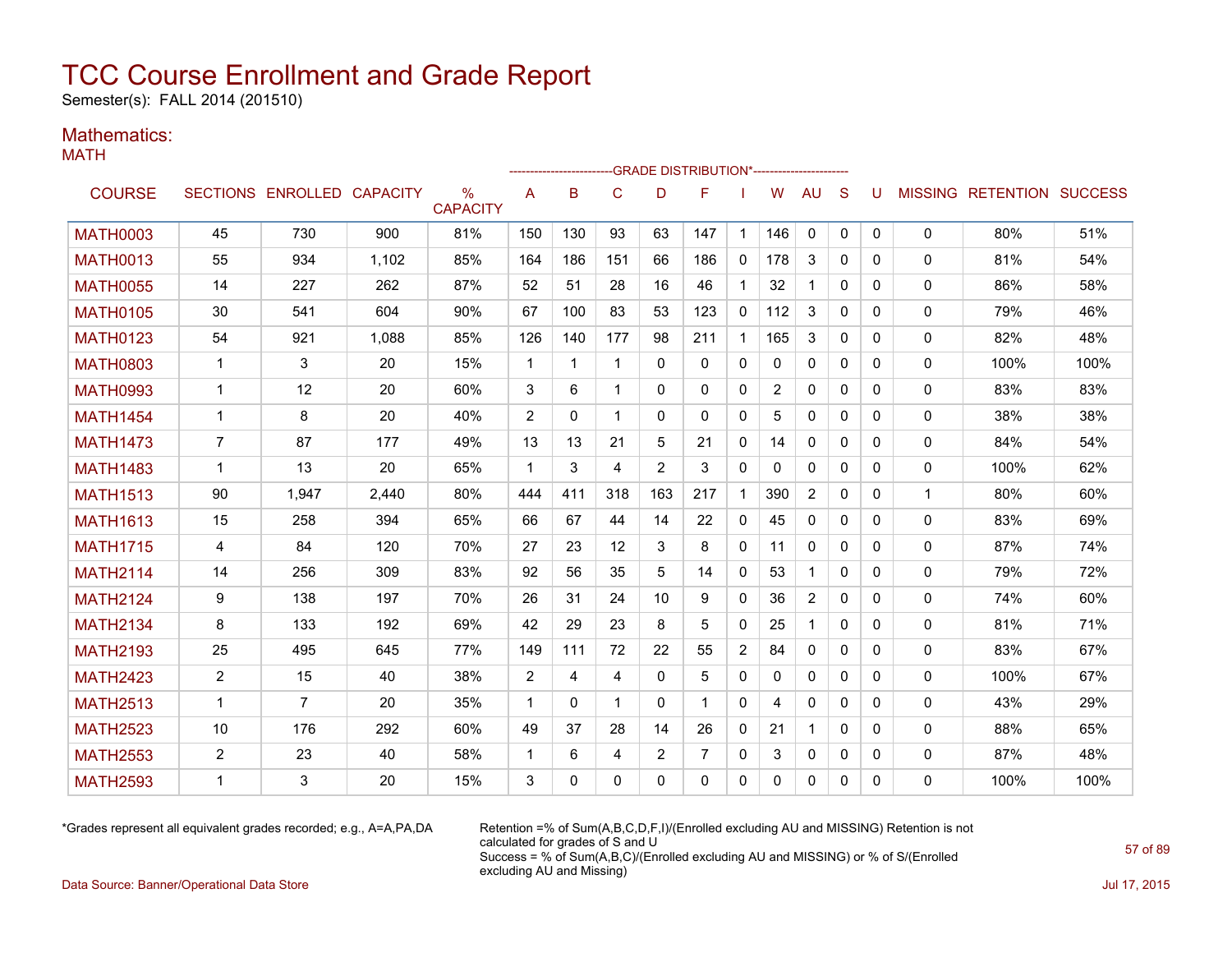Semester(s): FALL 2014 (201510)

#### Mathematics: MATH.

| <b>IVIAI N</b>  |                            |    |                      |    |    |       | ------------------------GRADE DISTRIBUTION*----------------------- |  |  |  |                                          |     |
|-----------------|----------------------------|----|----------------------|----|----|-------|--------------------------------------------------------------------|--|--|--|------------------------------------------|-----|
| <b>COURSE</b>   | SECTIONS ENROLLED CAPACITY |    | %<br><b>CAPACITY</b> |    |    | A B C |                                                                    |  |  |  | D F I W AU S U MISSING RETENTION SUCCESS |     |
| <b>MATH2613</b> | 58                         | 84 | 69%                  | 18 | 13 | 14    |                                                                    |  |  |  | 88%                                      | 78% |

\*Grades represent all equivalent grades recorded; e.g., A=A,PA,DA Retention =% of Sum(A,B,C,D,F,I)/(Enrolled excluding AU and MISSING) Retention is not calculated for grades of S and U Success = % of Sum(A,B,C)/(Enrolled excluding AU and MISSING) or % of S/(Enrolled excluding AU and Missing)

Data Source: Banner/Operational Data Store Jul 17, 2015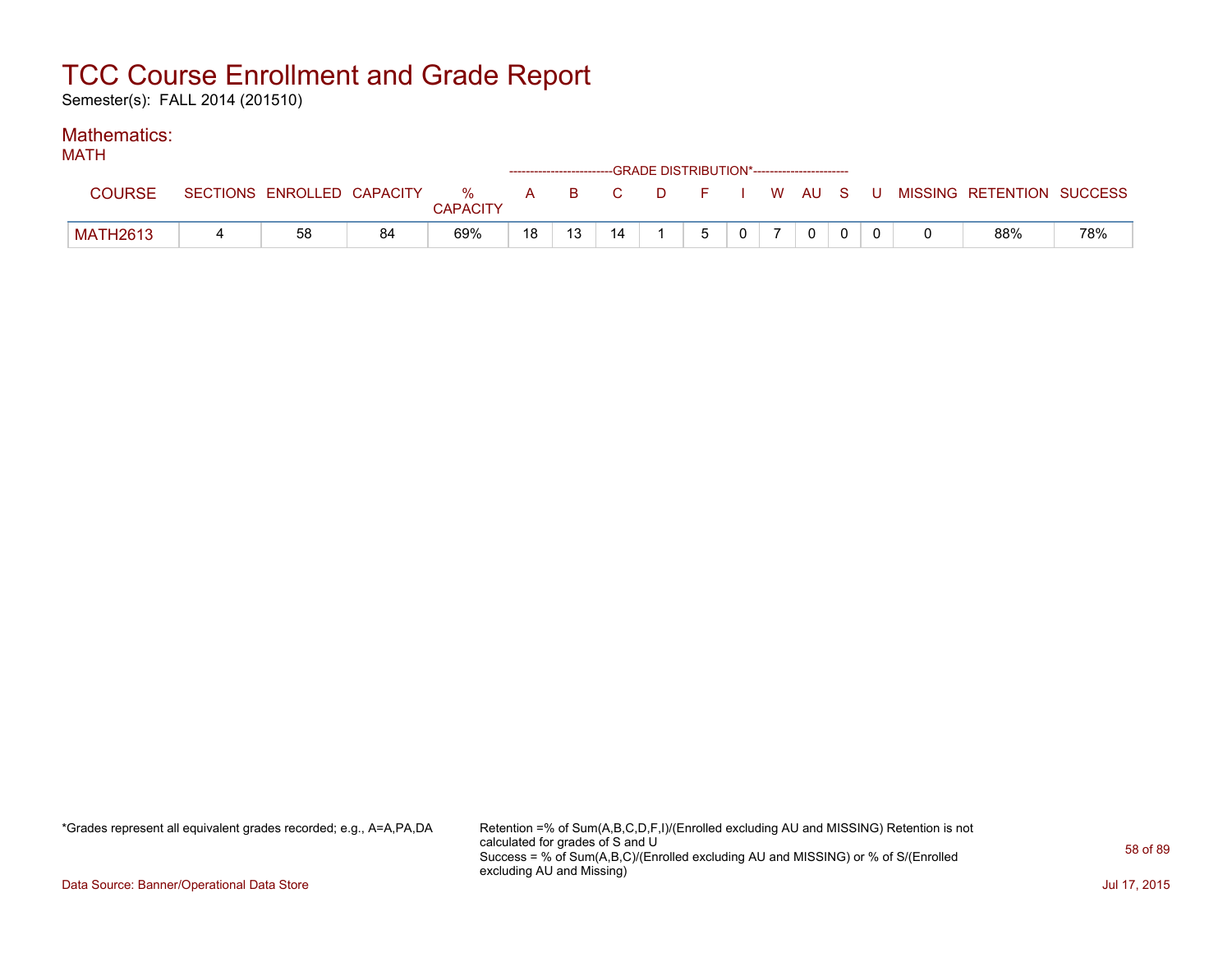Semester(s): FALL 2014 (201510)

#### Medical Assistant:

|--|

|                 |                            |    |                      |   |   | -GRADE DISTRIBUTION*----------------------- |  |   |              |    |   |   |                           |     |
|-----------------|----------------------------|----|----------------------|---|---|---------------------------------------------|--|---|--------------|----|---|---|---------------------------|-----|
| <b>COURSE</b>   | SECTIONS ENROLLED CAPACITY |    | ℅<br><b>CAPACITY</b> | А | B | D                                           |  | w | AU.          | -S | U |   | MISSING RETENTION SUCCESS |     |
| <b>MDAS1315</b> |                            | 16 | 44%                  | 4 |   |                                             |  |   | $\mathbf{0}$ |    |   | 0 | 86%                       | 71% |
| <b>MDAS1343</b> |                            | 16 | 44%                  | 4 |   | 0                                           |  |   | 0            |    |   | 0 | 86%                       | 86% |
| <b>MDAS2234</b> |                            | 20 | 35%                  | 3 |   | 0                                           |  |   | 0            |    |   | 0 | 86%                       | 71% |
| <b>MDAS2336</b> | 4                          | 4  | 100%                 | 3 |   |                                             |  |   | 0            |    |   | 0 | 100%                      | 75% |

\*Grades represent all equivalent grades recorded; e.g., A=A,PA,DA Retention =% of Sum(A,B,C,D,F,I)/(Enrolled excluding AU and MISSING) Retention is not calculated for grades of S and U Success = % of Sum(A,B,C)/(Enrolled excluding AU and MISSING) or % of S/(Enrolled excluding AU and Missing)

Data Source: Banner/Operational Data Store Jul 17, 2015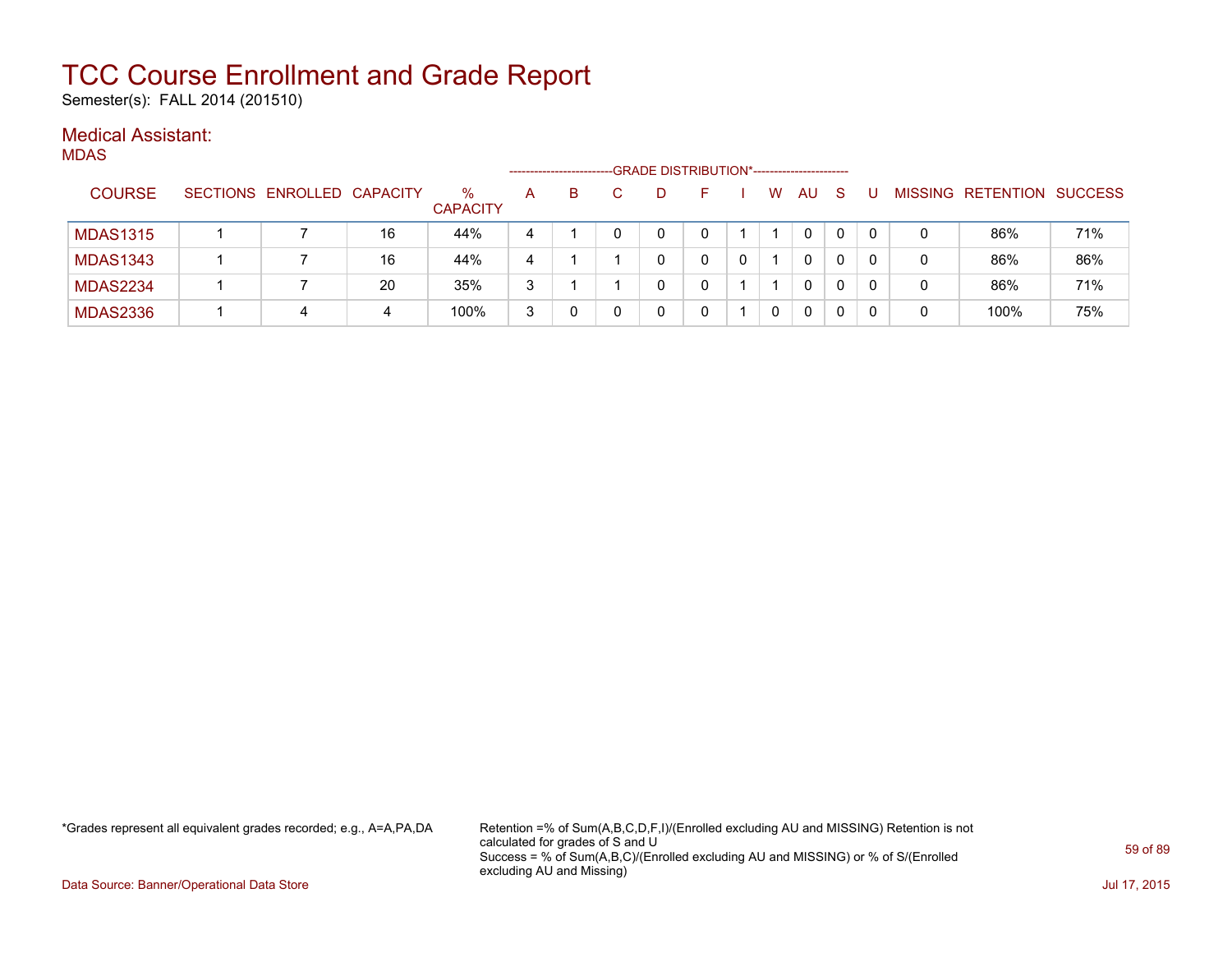Semester(s): FALL 2014 (201510)

#### Medical Laboratory Technology: MDLT

|                 |                 |          |                 |                         |    | ------------------------- |              | -GRADE DISTRIBUTION*---------------------- |   |          |   |          |          |          |                |                  |                |
|-----------------|-----------------|----------|-----------------|-------------------------|----|---------------------------|--------------|--------------------------------------------|---|----------|---|----------|----------|----------|----------------|------------------|----------------|
| <b>COURSE</b>   | <b>SECTIONS</b> | ENROLLED | <b>CAPACITY</b> | $\%$<br><b>CAPACITY</b> | A  | B                         | C.           | D                                          | F |          | w | AU       | S        |          | <b>MISSING</b> | <b>RETENTION</b> | <b>SUCCESS</b> |
| <b>MDLT1203</b> | 2               | 19       | 24              | 79%                     | 12 |                           |              | 0                                          | 0 | $\Omega$ | 0 | 0        | $\Omega$ | $\Omega$ | 0              | 100%             | 100%           |
| <b>MDLT1212</b> | $\overline{2}$  | 17       | 17              | 100%                    | 11 | 5                         |              | 0                                          | 0 | 0        | 0 | $\Omega$ | 0        | 0        | 0              | 100%             | 100%           |
| <b>MDLT1222</b> |                 | 18       | 18              | 100%                    | 16 | $\overline{2}$            | 0            | 0                                          | 0 | 0        | 0 | $\Omega$ | $\Omega$ | 0        | 0              | 100%             | 100%           |
| <b>MDLT2001</b> |                 | 11       | 16              | 69%                     | 11 | 0                         |              | 0                                          | 0 | 0        | 0 | $\Omega$ | 0        | 0        | 0              | 100%             | 100%           |
| <b>MDLT2302</b> |                 | 11       | 16              | 69%                     | 3  | 5                         | 3            | 0                                          | 0 | 0        | 0 | $\Omega$ | 0        | $\Omega$ | 0              | 100%             | 100%           |
| <b>MDLT2303</b> |                 | 11       | 16              | 69%                     | 7  | 2                         | <sup>o</sup> | 0                                          | 0 | 0        | 0 | $\Omega$ | 0        | 0        | 0              | 100%             | 100%           |
| <b>MDLT2322</b> |                 | 11       | 16              | 69%                     | 10 |                           | $\Omega$     | 0                                          | 0 | 0        | 0 | $\Omega$ | 0        | $\Omega$ | 0              | 100%             | 100%           |
| <b>MDLT2323</b> |                 | 11       | 16              | 69%                     | 8  |                           | 2            | 0                                          | 0 | 0        | 0 | $\Omega$ | $\Omega$ | $\Omega$ | 0              | 100%             | 100%           |
| <b>MDLT2393</b> |                 | 11       | 16              | 69%                     | 3  | 5                         | ົ            | 0                                          | 0 | 0        | 0 | 0        | 0        | 0        | 0              | 100%             | 100%           |

\*Grades represent all equivalent grades recorded; e.g., A=A,PA,DA Retention =% of Sum(A,B,C,D,F,I)/(Enrolled excluding AU and MISSING) Retention is not calculated for grades of S and U Success = % of Sum(A,B,C)/(Enrolled excluding AU and MISSING) or % of S/(Enrolled excluding AU and Missing)

Data Source: Banner/Operational Data Store Jul 17, 2015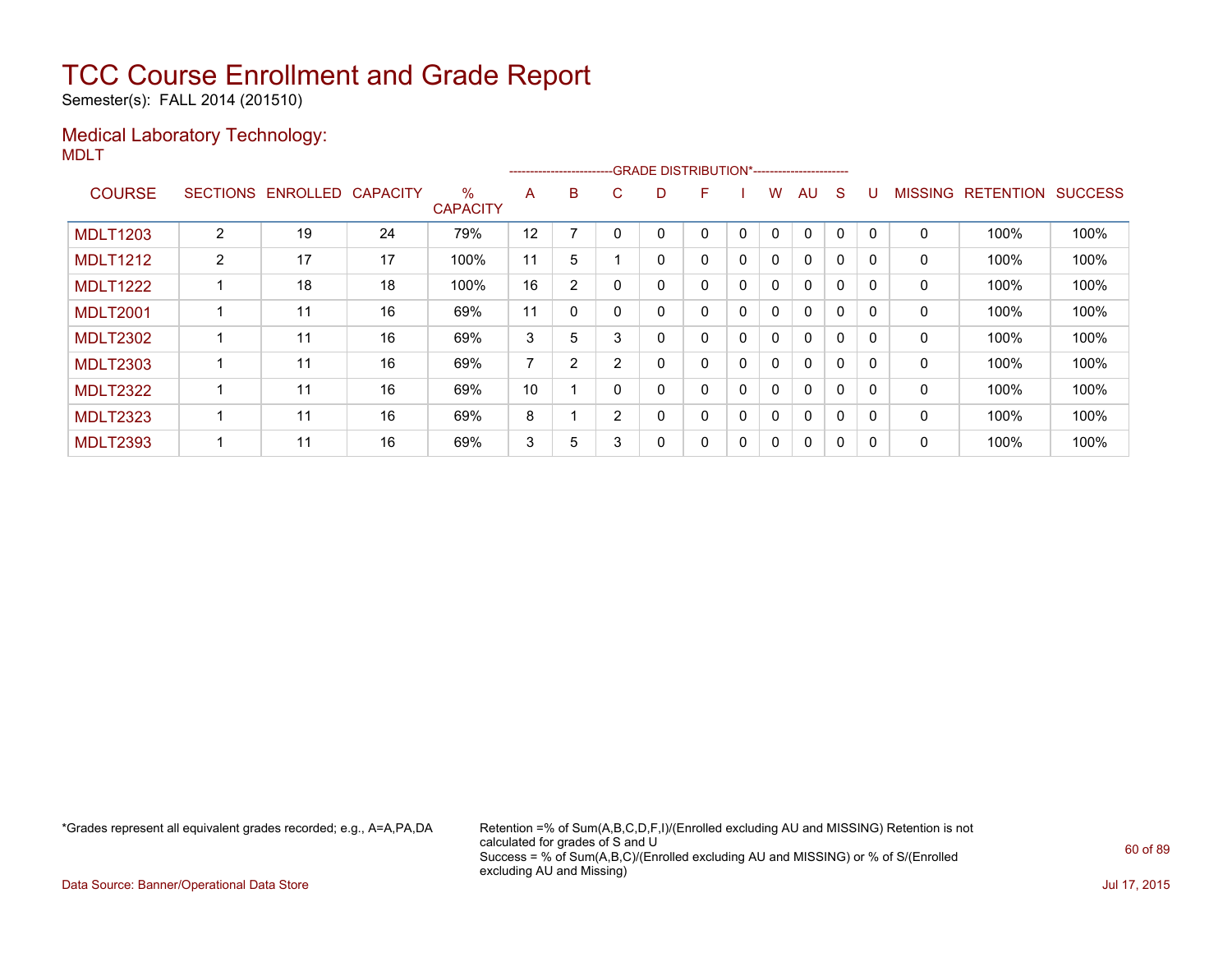Semester(s): FALL 2014 (201510)

#### Management: MGMT

| .               |    |                            |     |                         | -------------------- |    |                   |   |    |   |          |           |              |                |                          |     |
|-----------------|----|----------------------------|-----|-------------------------|----------------------|----|-------------------|---|----|---|----------|-----------|--------------|----------------|--------------------------|-----|
| <b>COURSE</b>   |    | SECTIONS ENROLLED CAPACITY |     | $\%$<br><b>CAPACITY</b> | $\mathsf{A}$         | B  |                   | D | ⊢  |   | W        | <b>AU</b> | <sub>S</sub> | <b>MISSING</b> | <b>RETENTION SUCCESS</b> |     |
| <b>MGMT1353</b> |    | 13                         | 20  | 65%                     | 4                    | 4  |                   | ົ |    |   | $\Omega$ | 0         | 0            | 0              | 100%                     | 77% |
| <b>MGMT2123</b> | 2  | 26                         | 40  | 65%                     | 4                    | 4  |                   | ົ | 6  | 0 |          | 0         | 0            | 0              | 73%                      | 42% |
| <b>MGMT2323</b> | 2  | 25                         | 40  | 62%                     | 3                    | 2  |                   | 3 | 6  | 0 | 4        | 0         | 0            | 0              | 84%                      | 48% |
| <b>MGMT2363</b> | 12 | 156                        | 244 | 64%                     | 79                   | 32 | $12 \overline{ }$ | 5 | 12 |   | 16       | 0         | 0            | 0              | 90%                      | 79% |
| <b>MGMT2453</b> |    | 9                          | 20  | 45%                     | 3                    | 2  |                   | 0 |    |   |          | 0         | 0            | 0              | 89%                      | 78% |

\*Grades represent all equivalent grades recorded; e.g., A=A,PA,DA Retention =% of Sum(A,B,C,D,F,I)/(Enrolled excluding AU and MISSING) Retention is not calculated for grades of S and U Success = % of Sum(A,B,C)/(Enrolled excluding AU and MISSING) or % of S/(Enrolled excluding AU and Missing)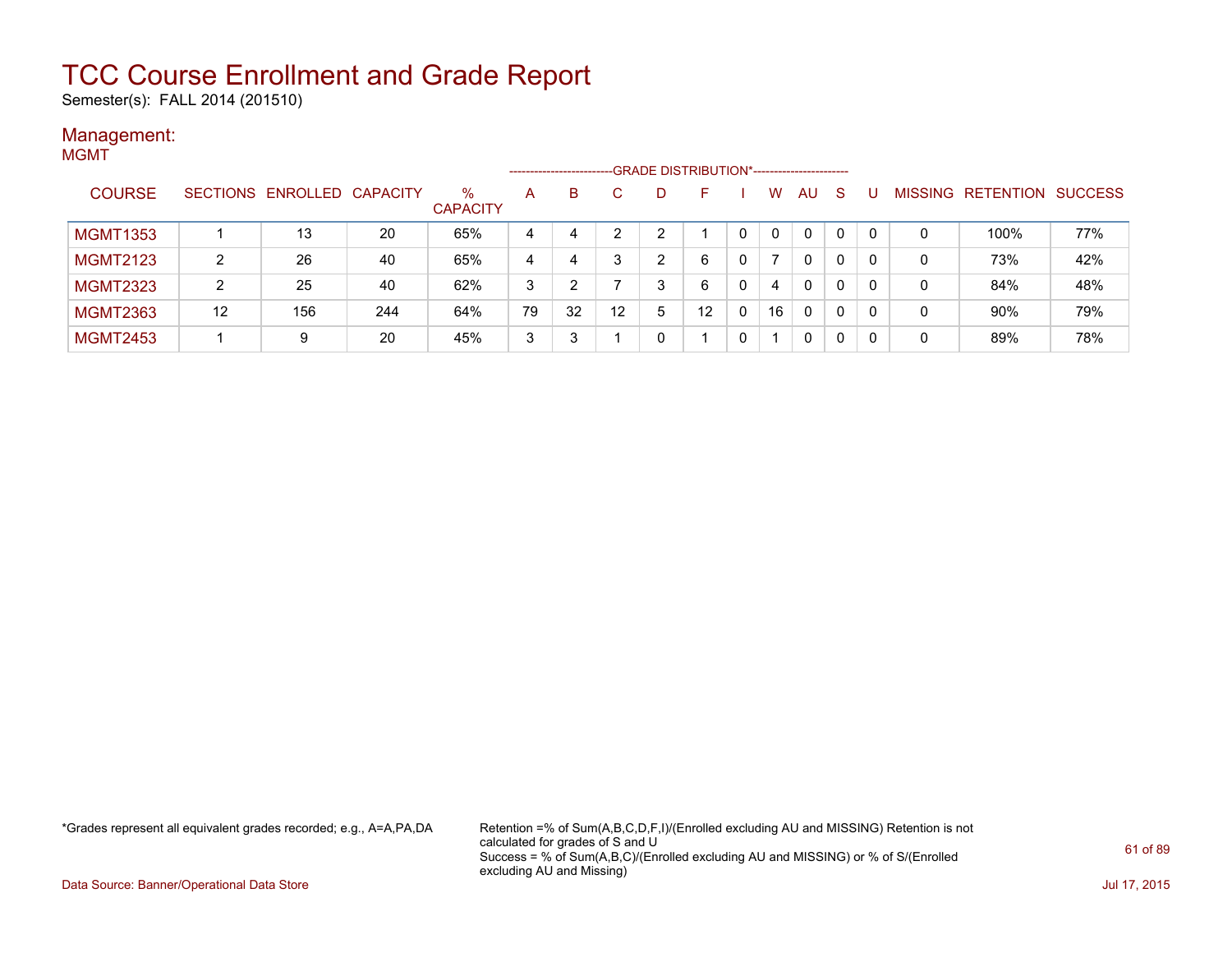Semester(s): FALL 2014 (201510)

### Marketing:

**MKTG** 

|                 |                |                   |                 |                         |    |    |    | ------------------------GRADE                DISTRIBUTION*---------------------- |                |              |                |              |              |          |                |                  |                |
|-----------------|----------------|-------------------|-----------------|-------------------------|----|----|----|----------------------------------------------------------------------------------|----------------|--------------|----------------|--------------|--------------|----------|----------------|------------------|----------------|
| <b>COURSE</b>   |                | SECTIONS ENROLLED | <b>CAPACITY</b> | $\%$<br><b>CAPACITY</b> | A  | B  | C  | D                                                                                | F              |              | w              | AU           | S            |          | <b>MISSING</b> | <b>RETENTION</b> | <b>SUCCESS</b> |
| <b>MKTG1313</b> | $\overline{2}$ | 22                | 40              | 55%                     | 12 | 4  |    |                                                                                  |                | 0            | 3              | 0            | 0            |          | 0              | 86%              | 77%            |
| <b>MKTG1393</b> | 2              | 15                | 35              | 43%                     | 3  | 2  | 3  |                                                                                  | 4              | 0            | $\overline{2}$ | 0            | $\Omega$     | $\Omega$ | 0              | 87%              | 53%            |
| <b>MKTG1403</b> |                | 6                 | 10              | 60%                     | 6  | 0  |    | 0                                                                                | 0              | 0            | $\mathbf{0}$   | $\mathbf{0}$ | $\mathbf{0}$ | $\Omega$ | 0              | 100%             | 100%           |
| <b>MKTG1423</b> |                | 5                 | 10              | 50%                     | 5  | 0  |    | 0                                                                                | 0              | $\mathbf{0}$ | $\mathbf{0}$   | $\mathbf{0}$ | $\mathbf{0}$ | $\Omega$ | 0              | 100%             | 100%           |
| <b>MKTG1433</b> |                | $\overline{2}$    | 10              | 20%                     | 2  | 0  |    | 0                                                                                | 0              | 0            | 0              | $\mathbf{0}$ | $\mathbf{0}$ | 0        | 0              | 100%             | 100%           |
| <b>MKTG1443</b> |                | 6                 | 20              | 30%                     | 4  | 0  |    | 0                                                                                |                | 0            | 0              | $\mathbf{0}$ | 0            |          | 0              | 100%             | 83%            |
| <b>MKTG1453</b> |                | $\overline{2}$    | 10              | 20%                     | 2  | 0  |    | 0                                                                                | 0              | 0            | 0              | $\mathbf{0}$ | 0            | $\Omega$ | 0              | 100%             | 100%           |
| <b>MKTG2343</b> | 2              | 37                | 40              | 92%                     | 20 | ⇁  |    | 0                                                                                | $\overline{2}$ | $\mathbf{0}$ |                | $\mathbf{0}$ | $\Omega$     |          | 0              | 97%              | 92%            |
| <b>MKTG2363</b> |                | 15                | 20              | 75%                     | 8  | 3  | 4  | 0                                                                                | 0              | $\mathbf{0}$ | 0              | $\mathbf{0}$ | $\mathbf{0}$ | $\Omega$ | 0              | 100%             | 100%           |
| <b>MKTG2393</b> |                | 17                | 20              | 85%                     | 12 | 4  |    | 0                                                                                | 0              | 0            | $\mathbf{0}$   | $\mathbf{0}$ | $\mathbf{0}$ | $\Omega$ | $\mathbf{0}$   | 100%             | 100%           |
| <b>MKTG2423</b> | 6              | 102               | 120             | 85%                     | 45 | 27 | 16 | 0                                                                                | 3              | 0            | 11             | $\mathbf{0}$ | 0            |          | 0              | 89%              | 86%            |

\*Grades represent all equivalent grades recorded; e.g., A=A,PA,DA Retention =% of Sum(A,B,C,D,F,I)/(Enrolled excluding AU and MISSING) Retention is not calculated for grades of S and U Success = % of Sum(A,B,C)/(Enrolled excluding AU and MISSING) or % of S/(Enrolled excluding AU and Missing)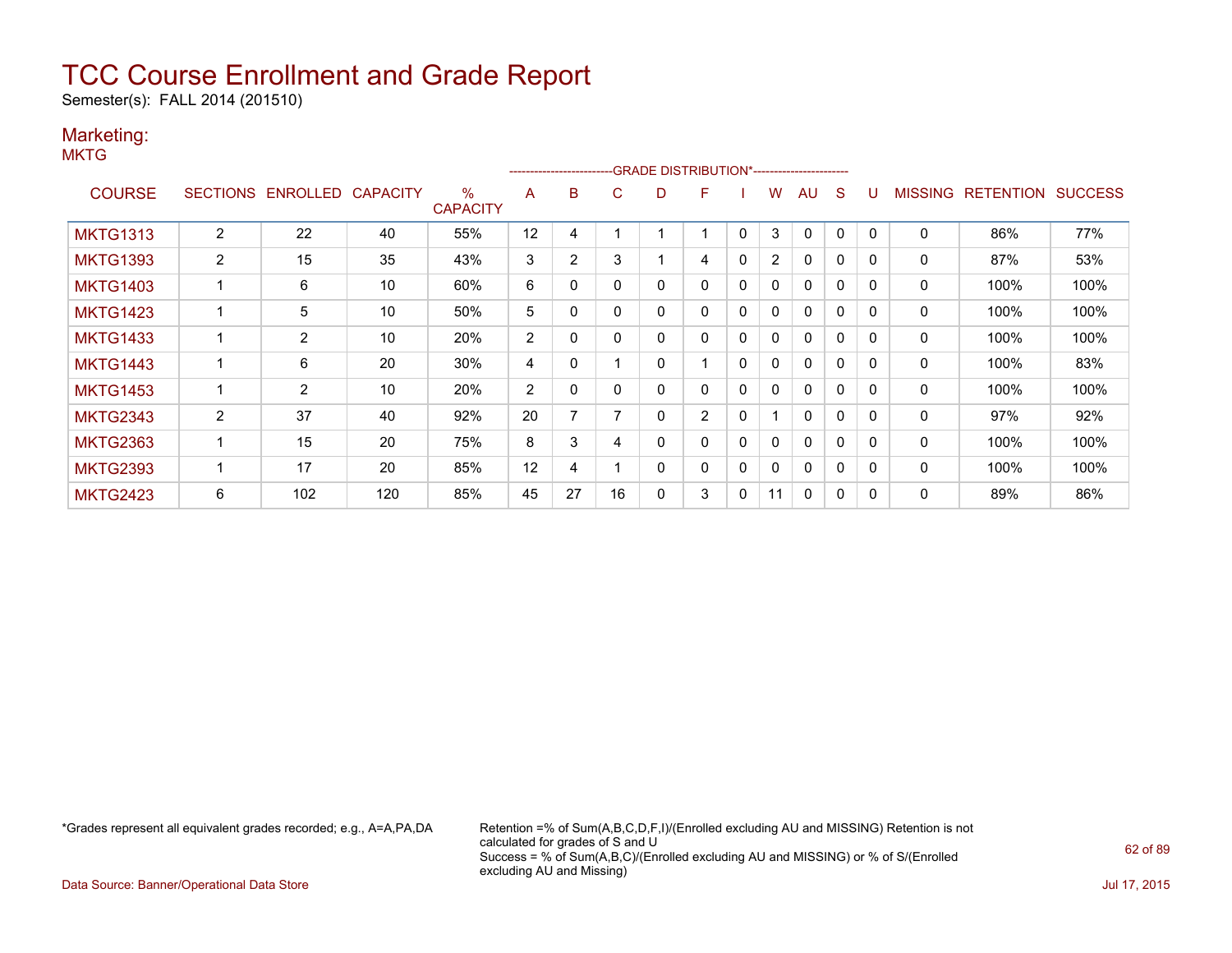Semester(s): FALL 2014 (201510)

#### Music: **MUSC**

|                 |                |                            |     |                      |                |                |                | -GRADE DISTRIBUTION*---------------------- |          |              |                       |                |              |              |              |                           |      |
|-----------------|----------------|----------------------------|-----|----------------------|----------------|----------------|----------------|--------------------------------------------|----------|--------------|-----------------------|----------------|--------------|--------------|--------------|---------------------------|------|
| <b>COURSE</b>   |                | SECTIONS ENROLLED CAPACITY |     | %<br><b>CAPACITY</b> | A              | B              | C              | D                                          | F        |              | W                     | AU             | S            | U            |              | MISSING RETENTION SUCCESS |      |
| <b>MUSC1002</b> | $\mathbf{1}$   | 23                         | 24  | 96%                  | 6              | $\mathbf 1$    | 3              | $\mathbf{0}$                               | 8        | 0            | 3                     | $\overline{2}$ | 0            | 0            | $\mathbf{0}$ | 86%                       | 48%  |
| <b>MUSC1013</b> | $\mathbf{1}$   | 27                         | 30  | 90%                  | 19             | 5              | $\overline{2}$ | 0                                          | 0        | 0            | $\mathbf{1}$          | 0              | $\mathbf{0}$ | 0            | $\mathbf{0}$ | 96%                       | 96%  |
| <b>MUSC1030</b> | $\mathbf{1}$   | 42                         | 60  | 70%                  | $\Omega$       | $\Omega$       | 0              | 0                                          | 0        | $\mathbf{0}$ | $\overline{2}$        | 0              | 28           | 12           | $\mathbf{0}$ |                           | 67%  |
| <b>MUSC1053</b> | 3              | 40                         | 48  | 83%                  | 25             | $\overline{2}$ | $\overline{2}$ | 3                                          | 5        | $\mathbf{0}$ | 3                     | $\mathbf{0}$   | $\mathbf{0}$ | $\mathbf{0}$ | $\mathbf 0$  | 92%                       | 72%  |
| <b>MUSC1062</b> | 2              | 22                         | 26  | 85%                  | 13             | 3              | 3              | 0                                          | 0        | $\Omega$     | 3                     | $\mathbf{0}$   | $\Omega$     | $\Omega$     | $\mathbf{0}$ | 86%                       | 86%  |
| <b>MUSC1113</b> | 4              | 76                         | 108 | 70%                  | 39             | 16             | 6              | $\overline{2}$                             | 0        | $\mathbf{0}$ | 13                    | $\mathbf{0}$   | $\Omega$     | $\Omega$     | $\mathbf{0}$ | 83%                       | 80%  |
| <b>MUSC1142</b> | $\mathbf{1}$   | 5                          | 10  | 50%                  | 4              | $\Omega$       | $\mathbf{0}$   | 0                                          | 0        | $\mathbf{0}$ | $\mathbf 1$           | $\mathbf{0}$   | $\mathbf{0}$ | $\mathbf{0}$ | $\mathbf{0}$ | 80%                       | 80%  |
| <b>MUSC1153</b> | $\mathbf 1$    | 8                          | 20  | 40%                  | $\mathbf{1}$   | 2              | 3              | 1                                          | 1        | $\Omega$     | 0                     | $\mathbf{0}$   | $\Omega$     | $\Omega$     | $\mathbf{0}$ | 100%                      | 75%  |
| <b>MUSC1171</b> | $\overline{2}$ | 10                         | 32  | 31%                  | $\overline{7}$ | $\Omega$       | $\Omega$       | 0                                          | 1        | $\mathbf{0}$ | 2                     | 0              | $\mathbf{0}$ | 0            | $\mathbf{0}$ | 80%                       | 70%  |
| <b>MUSC1191</b> | 19             | 35                         | 190 | 18%                  | 25             | $\overline{2}$ | 4              | 0                                          | 1        | 1            | 1                     | 1              | $\mathbf{0}$ | 0            | 0            | 97%                       | 91%  |
| <b>MUSC1192</b> | 18             | 45                         | 175 | 26%                  | 33             | 7              | $\overline{2}$ | 0                                          | 0        | $\mathbf{0}$ | $\mathbf{2}^{\prime}$ | $\mathbf 1$    | 0            | 0            | 0            | 95%                       | 95%  |
| <b>MUSC1201</b> | $\mathbf 1$    | $\mathbf 1$                | 10  | 10%                  | $\mathbf{1}$   | $\mathbf 0$    | 0              | 0                                          | 0        | $\mathbf{0}$ | 0                     | 0              | $\mathbf{0}$ | 0            | $\mathbf{0}$ | 100%                      | 100% |
| <b>MUSC1202</b> | 3              | 6                          | 30  | 20%                  | 4              | -1             | $\Omega$       | 0                                          | 0        | 0            | 1                     | 0              | 0            | $\mathbf{0}$ | $\mathbf{0}$ | 83%                       | 83%  |
| <b>MUSC1241</b> | $\mathbf{1}$   | $\mathbf 1$                | 10  | 10%                  | 1              | $\Omega$       | 0              | 0                                          | 0        | 0            | 0                     | 0              | 0            | $\mathbf{0}$ | $\mathbf{0}$ | 100%                      | 100% |
| <b>MUSC1242</b> | 3              | 13                         | 32  | 41%                  | 10             | -1             | 1              | 0                                          | 0        | $\mathbf{0}$ | $\mathbf 1$           | $\mathbf{0}$   | 0            | $\Omega$     | $\mathbf{0}$ | 92%                       | 92%  |
| <b>MUSC1251</b> | $\mathbf{1}$   | 3                          | 10  | 30%                  | 3              | $\mathbf 0$    | $\Omega$       | $\Omega$                                   | 0        | 0            | 0                     | 0              | $\mathbf{0}$ | $\mathbf{0}$ | $\mathbf{0}$ | 100%                      | 100% |
| <b>MUSC1252</b> | 3              | 8                          | 30  | 27%                  | $\overline{7}$ | $\Omega$       | $\Omega$       | $\Omega$                                   | $\Omega$ | $\mathbf{0}$ | $\mathbf{1}$          | $\mathbf{0}$   | $\Omega$     | $\Omega$     | $\Omega$     | 88%                       | 88%  |
| <b>MUSC1312</b> | $\mathbf{1}$   | 4                          | 10  | 40%                  | 4              | $\Omega$       | 0              | 0                                          | 0        | $\mathbf{0}$ | 0                     | 0              | 0            | $\mathbf{0}$ | 0            | 100%                      | 100% |
| <b>MUSC1342</b> | $\mathbf{1}$   | $\overline{2}$             | 10  | 20%                  | $\Omega$       | 2              | 0              | $\Omega$                                   | 0        | $\mathbf{0}$ | 0                     | $\mathbf{0}$   | $\Omega$     | $\Omega$     | $\Omega$     | 100%                      | 100% |
| <b>MUSC1362</b> | $\mathbf 1$    | $\mathbf{1}$               | 10  | 10%                  | 0              | -1             | 0              | 0                                          | 0        | $\mathbf{0}$ | 0                     | $\mathbf{0}$   | $\Omega$     | $\mathbf{0}$ | $\mathbf{0}$ | 100%                      | 100% |
| <b>MUSC1372</b> | $\mathbf{1}$   | $\mathbf 1$                | 10  | 10%                  | $\mathbf 0$    | 0              | $\Omega$       | $\Omega$                                   | 0        | $\mathbf{0}$ | 1                     | 0              | $\mathbf{0}$ | $\Omega$     | $\mathbf 0$  | 0%                        | 0%   |
| <b>MUSC1382</b> | $\mathbf{1}$   | 3                          | 10  | 30%                  | $\overline{2}$ | $\Omega$       | $\Omega$       | 1                                          | 0        | $\Omega$     | 0                     | $\mathbf{0}$   | $\Omega$     | $\Omega$     | $\Omega$     | 100%                      | 67%  |
|                 |                |                            |     |                      |                |                |                |                                            |          |              |                       |                |              |              |              |                           |      |

\*Grades represent all equivalent grades recorded; e.g., A=A,PA,DA Retention =% of Sum(A,B,C,D,F,I)/(Enrolled excluding AU and MISSING) Retention is not calculated for grades of S and U Success = % of Sum(A,B,C)/(Enrolled excluding AU and MISSING) or % of S/(Enrolled excluding AU and Missing)

Data Source: Banner/Operational Data Store Jul 17, 2015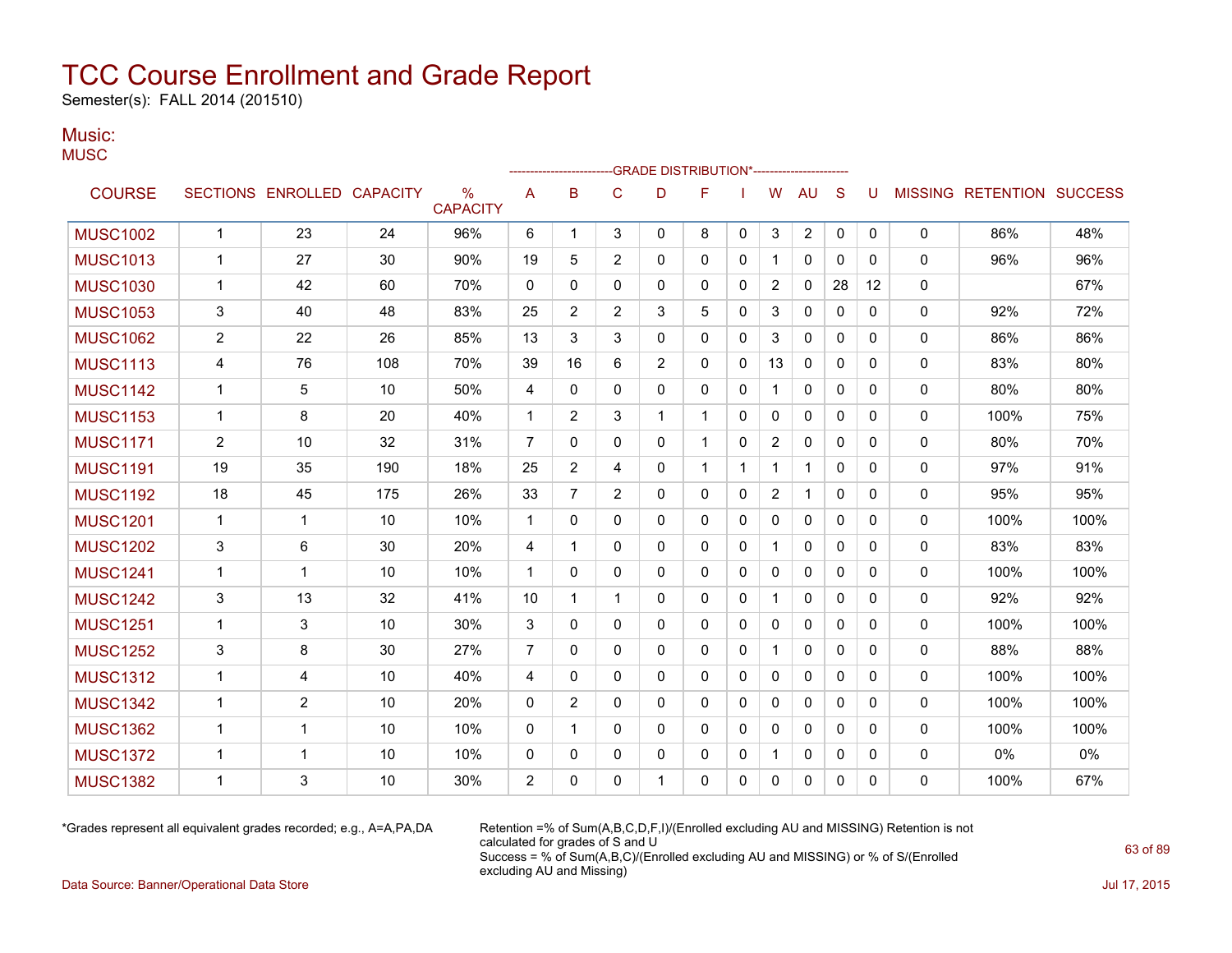Semester(s): FALL 2014 (201510)

### Music:

**MUSC** 

|                 |                |                            |    |                                  |                |                |              | <b>GRADE DISTRIBUTION*-----------------------</b> |                |              |              |                |              |              |              |                           |      |
|-----------------|----------------|----------------------------|----|----------------------------------|----------------|----------------|--------------|---------------------------------------------------|----------------|--------------|--------------|----------------|--------------|--------------|--------------|---------------------------|------|
| <b>COURSE</b>   |                | SECTIONS ENROLLED CAPACITY |    | $\frac{0}{0}$<br><b>CAPACITY</b> | A              | B              | C            | D                                                 | F              |              | W            | <b>AU</b>      | S            | U            |              | MISSING RETENTION SUCCESS |      |
| <b>MUSC1412</b> | $\mathbf{1}$   | 4                          | 10 | 40%                              | 4              | $\mathbf{0}$   | 0            | 0                                                 | $\mathbf{0}$   | 0            | 0            | 0              | 0            | $\mathbf{0}$ | 0            | 100%                      | 100% |
| <b>MUSC1422</b> | $\mathbf{1}$   | $\overline{2}$             | 10 | 20%                              | 2              | $\Omega$       | $\Omega$     | $\Omega$                                          | $\mathbf{0}$   | $\mathbf{0}$ | 0            | $\Omega$       | $\Omega$     | $\Omega$     | $\mathbf{0}$ | 100%                      | 100% |
| <b>MUSC1432</b> | $\mathbf{1}$   | $\overline{2}$             | 10 | 20%                              | $\overline{2}$ | $\Omega$       | $\Omega$     | 0                                                 | $\mathbf{0}$   | $\mathbf{0}$ | 0            | $\Omega$       | $\Omega$     | $\Omega$     | 0            | 100%                      | 100% |
| <b>MUSC1442</b> | $\mathbf{1}$   | 1                          | 10 | 10%                              | $\mathbf{1}$   | $\Omega$       | 0            | 0                                                 | $\mathbf{0}$   | $\mathbf{0}$ | $\Omega$     | $\Omega$       | $\mathbf{0}$ | $\mathbf{0}$ | $\mathbf{0}$ | 100%                      | 100% |
| <b>MUSC1462</b> | $\mathbf{1}$   | 1                          | 10 | 10%                              | $\mathbf 1$    | 0              | 0            | 0                                                 | 0              | 0            | 0            | 0              | $\mathbf{0}$ | 0            | 0            | 100%                      | 100% |
| <b>MUSC1492</b> | $\mathbf 1$    | 4                          | 10 | 40%                              | 3              | $\overline{1}$ | $\Omega$     | 0                                                 | $\Omega$       | $\mathbf{0}$ | $\Omega$     | $\Omega$       | $\Omega$     | $\Omega$     | 0            | 100%                      | 100% |
| <b>MUSC1541</b> | $\mathbf{1}$   | 35                         | 50 | 70%                              | 35             | $\mathbf{0}$   | $\mathbf{0}$ | 0                                                 | $\mathbf{0}$   | 0            | 0            | $\mathbf{0}$   | $\Omega$     | $\Omega$     | 0            | 100%                      | 100% |
| <b>MUSC1551</b> | $\mathbf{1}$   | 41                         | 40 | 102%                             | 29             | 4              | $\Omega$     | $\Omega$                                          | 2              | $\Omega$     | 4            | $\overline{2}$ | $\mathbf{0}$ | $\Omega$     | 0            | 90%                       | 85%  |
| <b>MUSC1563</b> | $\mathbf{1}$   | 3                          | 20 | 15%                              | $\mathbf 1$    | 1              | 1            | $\Omega$                                          | $\mathbf{0}$   | $\mathbf{0}$ | 0            | $\Omega$       | $\mathbf{0}$ | $\Omega$     | 0            | 100%                      | 100% |
| <b>MUSC1612</b> | 5              | 29                         | 37 | 78%                              | 16             | 4              | 2            | 0                                                 | 1              | $\mathbf{0}$ | 6            | $\mathbf{0}$   | $\mathbf{0}$ | 0            | $\mathbf{0}$ | 79%                       | 76%  |
| <b>MUSC1622</b> | 4              | 5                          | 10 | 50%                              | $\overline{2}$ | $\overline{2}$ | 0            | 0                                                 | $\mathbf{0}$   | $\mathbf{0}$ | 1            | 0              | $\mathbf{0}$ | 0            | 0            | 80%                       | 80%  |
| <b>MUSC1632</b> | 3              | 3                          | 3  | 100%                             | 2              | $\mathbf{0}$   | 1            | 0                                                 | $\mathbf{0}$   | 0            | 0            | 0              | $\mathbf{0}$ | 0            | 0            | 100%                      | 100% |
| <b>MUSC1642</b> | $\overline{2}$ | $\overline{2}$             | 3  | 67%                              | $\mathbf{1}$   | $\Omega$       | $\Omega$     | $\Omega$                                          | $\mathbf{0}$   | $\Omega$     | $\mathbf{1}$ | $\Omega$       | $\Omega$     | $\Omega$     | 0            | 50%                       | 50%  |
| <b>MUSC1651</b> | $\mathbf{1}$   | 47                         | 50 | 94%                              | 45             | $\overline{1}$ | $\Omega$     | 0                                                 | $\mathbf 1$    | $\Omega$     | 0            | $\Omega$       | $\Omega$     | $\Omega$     | 0            | 100%                      | 98%  |
| <b>MUSC1661</b> | $\mathbf{1}$   | 21                         | 25 | 84%                              | 19             | $\mathbf{0}$   | 1            | 0                                                 | $\mathbf{0}$   | $\mathbf{0}$ | $\mathbf 1$  | $\Omega$       | $\mathbf{0}$ | 0            | $\mathbf{0}$ | 95%                       | 95%  |
| <b>MUSC1711</b> | $\mathbf{1}$   | 3                          | 10 | 30%                              | 3              | $\mathbf{0}$   | $\Omega$     | 0                                                 | $\mathbf 0$    | $\mathbf{0}$ | 0            | $\mathbf 0$    | $\mathbf{0}$ | 0            | $\mathbf 0$  | 100%                      | 100% |
| <b>MUSC1721</b> | $\mathbf 1$    | 4                          | 5  | 80%                              | 4              | $\Omega$       | $\Omega$     | 0                                                 | $\Omega$       | 0            | $\Omega$     | $\mathbf 0$    | $\mathbf{0}$ | $\Omega$     | 0            | 100%                      | 100% |
| <b>MUSC1781</b> | $\mathbf{1}$   | 3                          | 5  | 60%                              | $\mathbf{0}$   | 2              | 1            | 0                                                 | $\mathbf{0}$   | 0            | 0            | $\mathbf{0}$   | $\Omega$     | $\Omega$     | 0            | 100%                      | 100% |
| <b>MUSC1791</b> | $\mathbf{1}$   | 9                          | 10 | 90%                              | 9              | $\mathbf{0}$   | 0            | 0                                                 | 0              | $\mathbf{0}$ | 0            | $\mathbf 0$    | $\mathbf{0}$ | $\Omega$     | 0            | 100%                      | 100% |
| <b>MUSC1802</b> | $\mathbf{1}$   | 5                          | 20 | 25%                              | 3              | $\Omega$       | $\Omega$     | $\Omega$                                          | $\overline{2}$ | $\mathbf{0}$ | 0            | $\mathbf{0}$   | $\Omega$     | $\Omega$     | 0            | 100%                      | 60%  |
| <b>MUSC2013</b> | $\mathbf{1}$   | 12                         | 24 | 50%                              | 3              | 3              | 5            | 0                                                 | 0              | 0            | 1            | $\mathbf{0}$   | $\mathbf{0}$ | 0            | 0            | 92%                       | 92%  |
| <b>MUSC2062</b> | $\mathbf{1}$   | 11                         | 12 | 92%                              | 5              | 6              | $\Omega$     | $\Omega$                                          | 0              | 0            | 0            | 0              | 0            | $\Omega$     | 0            | 100%                      | 100% |

\*Grades represent all equivalent grades recorded; e.g., A=A,PA,DA Retention =% of Sum(A,B,C,D,F,I)/(Enrolled excluding AU and MISSING) Retention is not calculated for grades of S and U Success = % of Sum(A,B,C)/(Enrolled excluding AU and MISSING) or % of S/(Enrolled excluding AU and Missing)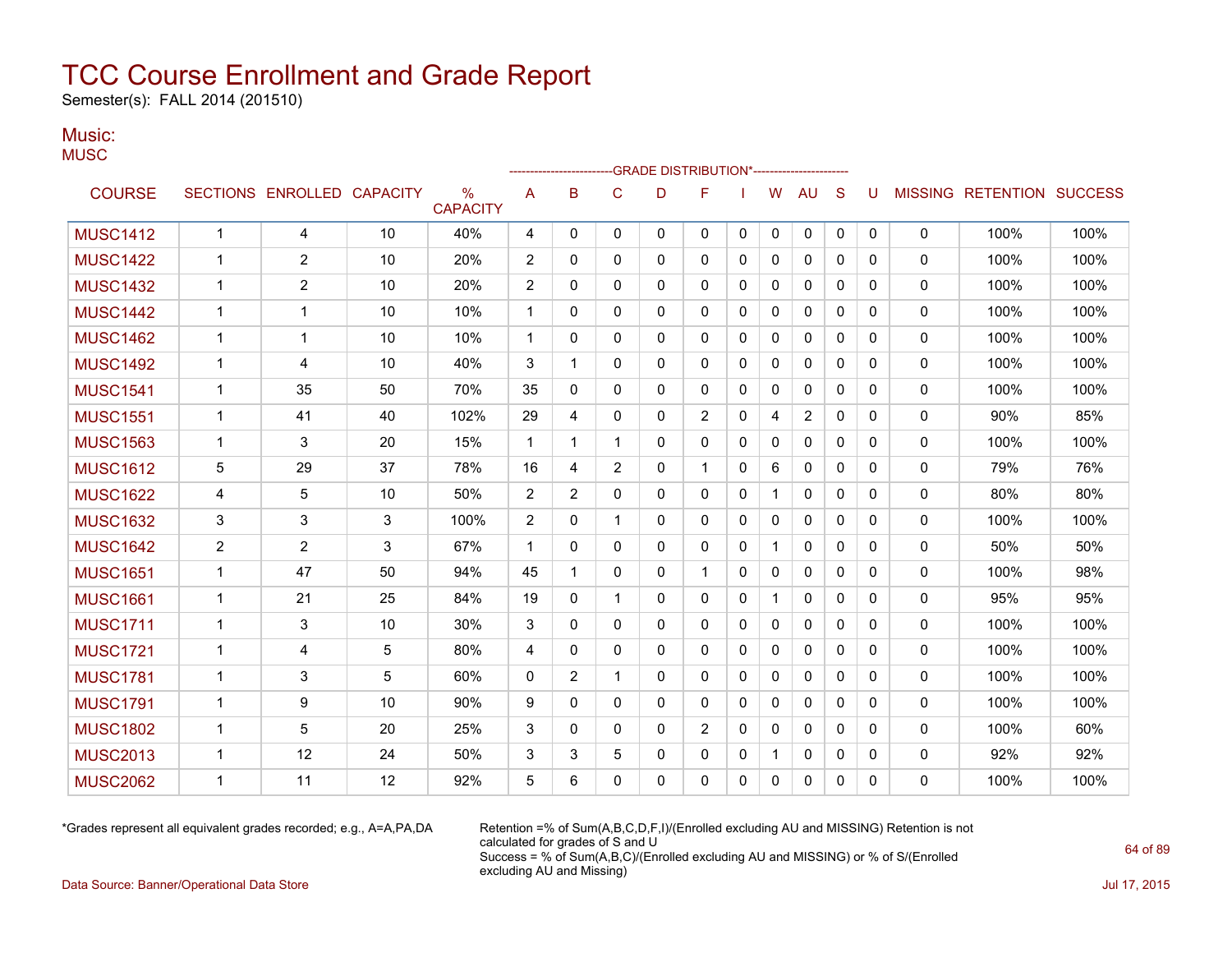Semester(s): FALL 2014 (201510)

#### Music: **MUSC**

| $\cdots$ $\cdots$ |   |                            |    |                         |   | ------------------------ |   |              |          |          |              |              |              |          |   |                                  |      |
|-------------------|---|----------------------------|----|-------------------------|---|--------------------------|---|--------------|----------|----------|--------------|--------------|--------------|----------|---|----------------------------------|------|
| <b>COURSE</b>     |   | SECTIONS ENROLLED CAPACITY |    | $\%$<br><b>CAPACITY</b> | A | B                        | С | D            | F        |          | W            | <b>AU</b>    | -S           |          |   | <b>MISSING RETENTION SUCCESS</b> |      |
| <b>MUSC2161</b>   |   |                            | 12 | 58%                     | 4 | - 0                      |   | $\mathbf{0}$ | $\Omega$ | 0        | 0            | 3            | $\mathbf{0}$ | $\Omega$ | 0 | 100%                             | 100% |
| <b>MUSC2181</b>   |   | 12                         | 15 | 80%                     | 8 | 3                        |   | 0            |          | 0        | $\mathbf{0}$ | 0            | 0            | 0        | 0 | 100%                             | 92%  |
| <b>MUSC2202</b>   | 3 | 4                          | 30 | 13%                     |   | 3                        |   | 0            | 0        | $\Omega$ | $\mathbf{0}$ | $\mathbf{0}$ | $\Omega$     | $\Omega$ | 0 | 100%                             | 100% |
| <b>MUSC2223</b>   |   | 5                          | 8  | 62%                     | 5 |                          |   | 0            | 0        | 0        | $\mathbf{0}$ | $\mathbf{0}$ | $\Omega$     | 0        | 0 | 100%                             | 100% |
| <b>MUSC2242</b>   | っ | 3                          | 20 | 15%                     |   | 2                        |   | 0            | 0        | $\Omega$ | 0            | $\mathbf{0}$ | $\Omega$     | $\Omega$ | 0 | 100%                             | 100% |
| <b>MUSC2992</b>   |   |                            |    | 100%                    |   |                          |   | 0            | 0        | 0        | $\Omega$     | $\Omega$     | 0            | $\Omega$ | 0 | 100%                             | 100% |

\*Grades represent all equivalent grades recorded; e.g., A=A,PA,DA Retention =% of Sum(A,B,C,D,F,I)/(Enrolled excluding AU and MISSING) Retention is not calculated for grades of S and U Success = % of Sum(A,B,C)/(Enrolled excluding AU and MISSING) or % of S/(Enrolled excluding AU and Missing)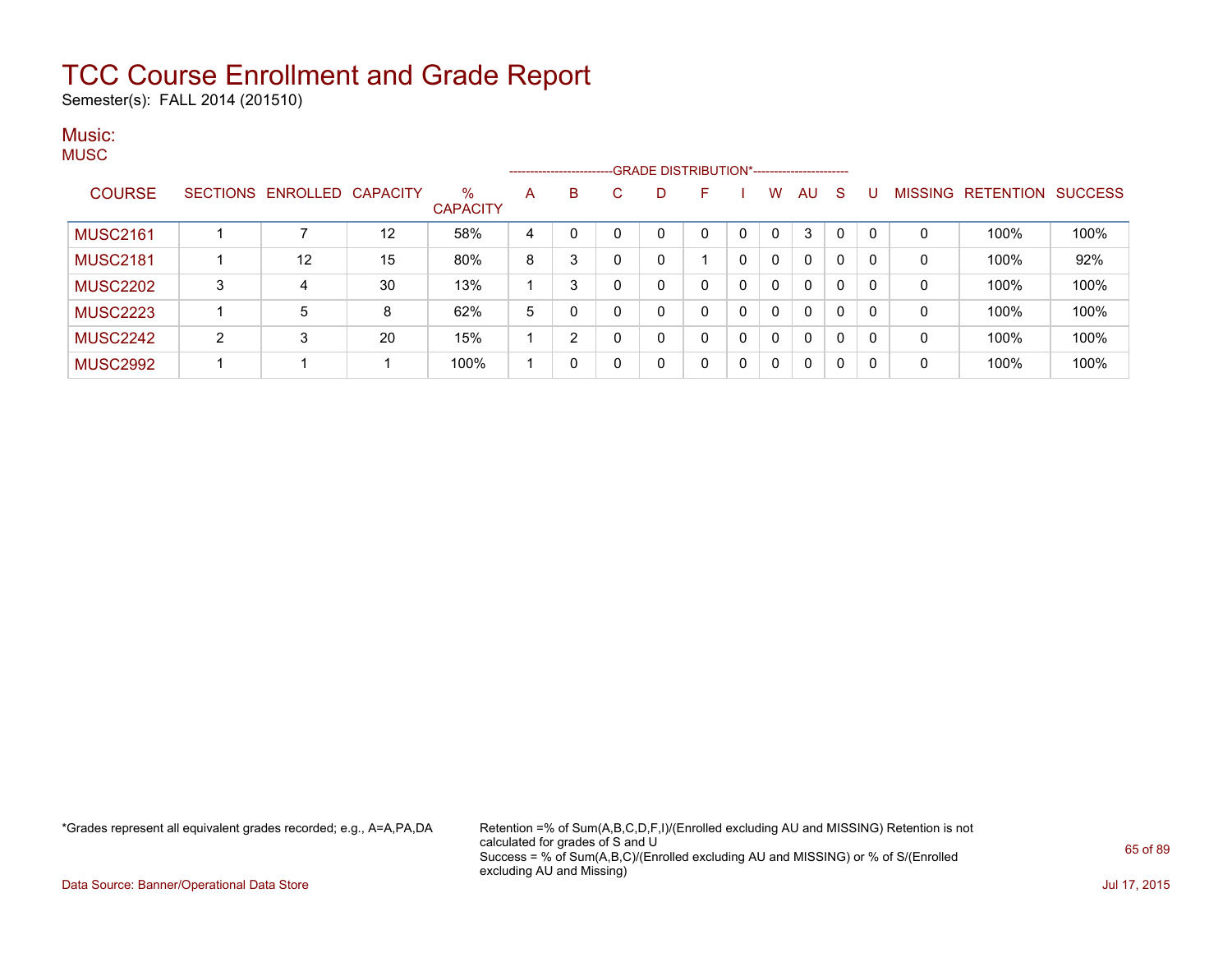Semester(s): FALL 2014 (201510)

#### Native American Studies:

NAMS

|                 |                            |    |                      | --------------------- |  |  |  |        |   |                           |     |
|-----------------|----------------------------|----|----------------------|-----------------------|--|--|--|--------|---|---------------------------|-----|
| <b>COURSE</b>   | SECTIONS ENROLLED CAPACITY |    | %<br><b>CAPACITY</b> | $\mathsf{A}$          |  |  |  | W AU S | U | MISSING RETENTION SUCCESS |     |
| <b>NAMS2113</b> |                            | 25 | 68%                  |                       |  |  |  |        |   | 100%                      | 93% |
| <b>NAMS2313</b> |                            |    | 100%                 | ົ                     |  |  |  |        |   | 67%                       | 67% |

\*Grades represent all equivalent grades recorded; e.g., A=A,PA,DA Retention =% of Sum(A,B,C,D,F,I)/(Enrolled excluding AU and MISSING) Retention is not calculated for grades of S and U Success = % of Sum(A,B,C)/(Enrolled excluding AU and MISSING) or % of S/(Enrolled excluding AU and Missing)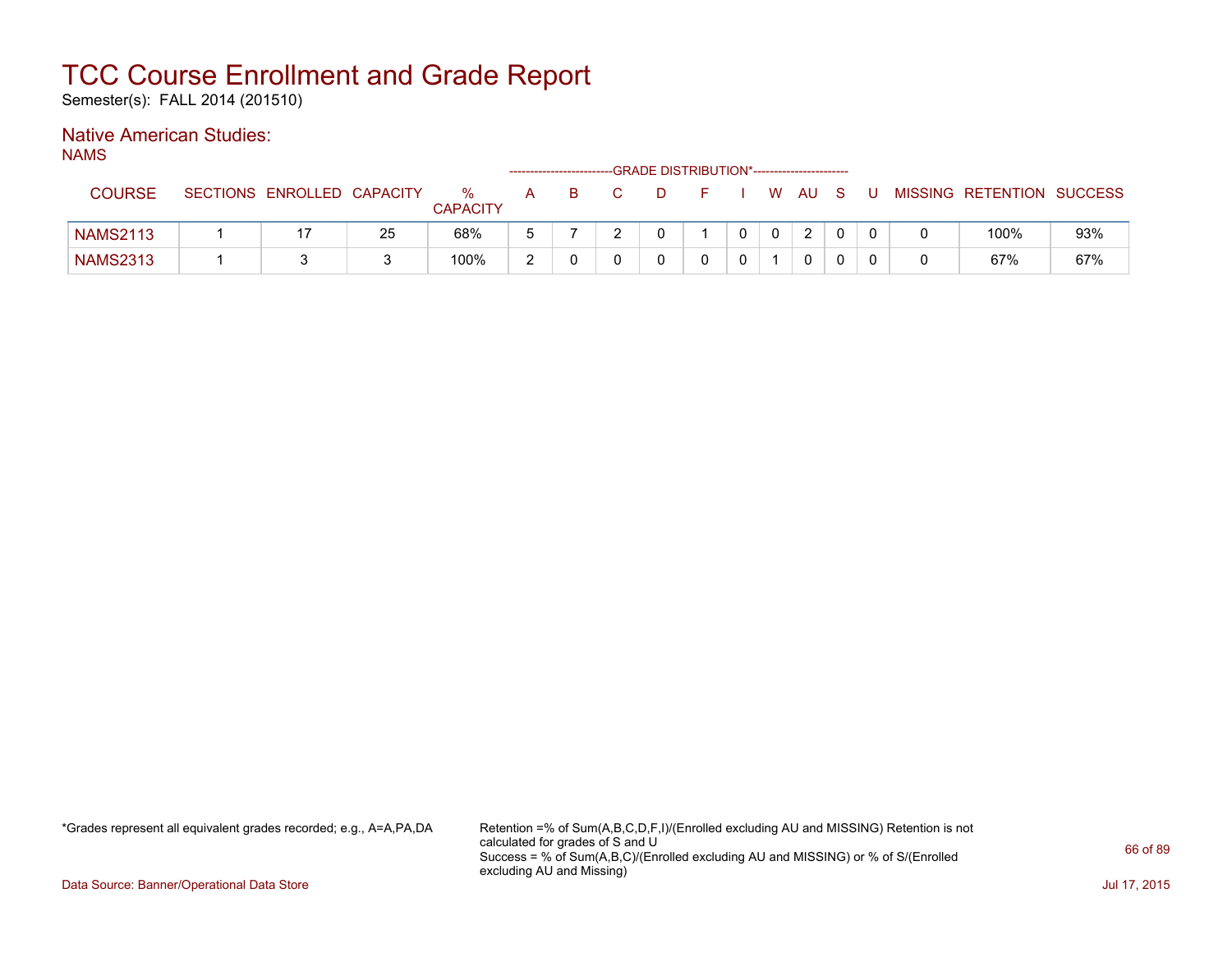Semester(s): FALL 2014 (201510)

### Nursing:

NURS

|                 |                |                   |                 |                                  |             | ------------------------ |                | -GRADE DISTRIBUTION*---------------------- |                |              |                |              |          |          |                |                  |                |
|-----------------|----------------|-------------------|-----------------|----------------------------------|-------------|--------------------------|----------------|--------------------------------------------|----------------|--------------|----------------|--------------|----------|----------|----------------|------------------|----------------|
| <b>COURSE</b>   |                | SECTIONS ENROLLED | <b>CAPACITY</b> | $\frac{0}{0}$<br><b>CAPACITY</b> | A           | в                        | C              | D                                          | F              |              | W              | AU           | S        |          | <b>MISSING</b> | <b>RETENTION</b> | <b>SUCCESS</b> |
| <b>NURS1023</b> |                | 14                | 20              | 70%                              | 11          | $\mathbf{0}$             | $\Omega$       | 0                                          | 0              |              | $\overline{2}$ | $\mathbf{0}$ | $\Omega$ | $\Omega$ | $\mathbf 0$    | 86%              | 79%            |
| <b>NURS1043</b> |                | 13                | 20              | 65%                              | 10          |                          |                | 0                                          |                | 0            | 0              | 0            | 0        | $\Omega$ | 0              | 100%             | 92%            |
| <b>NURS1133</b> | 6              | 83                | 95              | 87%                              | 57          | 16                       | $\overline{2}$ | 0                                          | $\overline{2}$ | $\Omega$     | 6              | $\mathbf{0}$ | $\Omega$ | $\Omega$ | 0              | 93%              | 90%            |
| <b>NURS1207</b> | $\overline{2}$ | 29                | 43              | 67%                              |             | 11                       | 10             | 0                                          | 0              | 0            | 7              | $\mathbf{0}$ | $\Omega$ | $\Omega$ | 0              | 76%              | 76%            |
| <b>NURS1363</b> | $\overline{2}$ | 58                | 63              | 92%                              | 3           | 36                       |                | 15                                         | 0              | 0            | 3              | $\mathbf{0}$ | 0        | $\Omega$ | 0              | 95%              | 69%            |
| <b>NURS1421</b> | $\overline{2}$ | 32                | 37              | 86%                              | 22          | 9                        | 0              |                                            | 0              | $\mathbf{0}$ | 0              | $\mathbf{0}$ | $\Omega$ | $\Omega$ | 0              | 100%             | 97%            |
| <b>NURS1457</b> | $\overline{2}$ | 96                | 120             | 80%                              | 8           | 62                       | 3              | 15                                         | 0              | $\Omega$     | 8              | $\mathbf{0}$ | $\Omega$ | $\Omega$ | 0              | 92%              | 76%            |
| <b>NURS1471</b> |                | 12                | 20              | 60%                              | $\mathbf 0$ | $\Omega$                 | 0              | 0                                          | 0              | 0            |                | $\mathbf{0}$ | 11       | $\Omega$ | 0              |                  | 92%            |
| <b>NURS2403</b> |                | 19                | 50              | 38%                              | 14          | $\mathbf{2}^{\prime}$    |                |                                            | 0              | 0            |                | $\mathbf{0}$ | $\Omega$ | $\Omega$ | 0              | 95%              | 89%            |
| <b>NURS2423</b> | $\overline{2}$ | 28                | 40              | 70%                              | 5           | 13                       | 3              | $\overline{2}$                             | 3              | 0            | $\overline{2}$ | $\mathbf{0}$ | 0        | $\Omega$ | 0              | 93%              | 75%            |
| <b>NURS2433</b> | $\overline{2}$ | 25                | 40              | 62%                              | 3           | 16                       | 3              | 0                                          |                | $\Omega$     | $\overline{2}$ | $\mathbf{0}$ | 0        | $\Omega$ | $\mathbf{0}$   | 92%              | 88%            |
| <b>NURS2512</b> | 4              | 109               | 142             | 77%                              | 45          | 58                       | 0              |                                            | 0              | $\Omega$     | 5              | $\mathbf{0}$ | $\Omega$ | $\Omega$ | 0              | 95%              | 94%            |
| <b>NURS2543</b> | 3              | 98                | 118             | 83%                              | 11          | 70                       | 10             | 6                                          | 0              | 0            |                | 0            | 0        | $\Omega$ | 0              | 99%              | 93%            |
| <b>NURS2564</b> | 3              | 108               | 123             | 88%                              | 16          | 66                       | 5              | 13                                         | 0              | 0            | 7              | 1            | 0        | $\Omega$ | $\Omega$       | 93%              | 81%            |

\*Grades represent all equivalent grades recorded; e.g., A=A,PA,DA Retention =% of Sum(A,B,C,D,F,I)/(Enrolled excluding AU and MISSING) Retention is not calculated for grades of S and U Success = % of Sum(A,B,C)/(Enrolled excluding AU and MISSING) or % of S/(Enrolled excluding AU and Missing)

Data Source: Banner/Operational Data Store Jul 17, 2015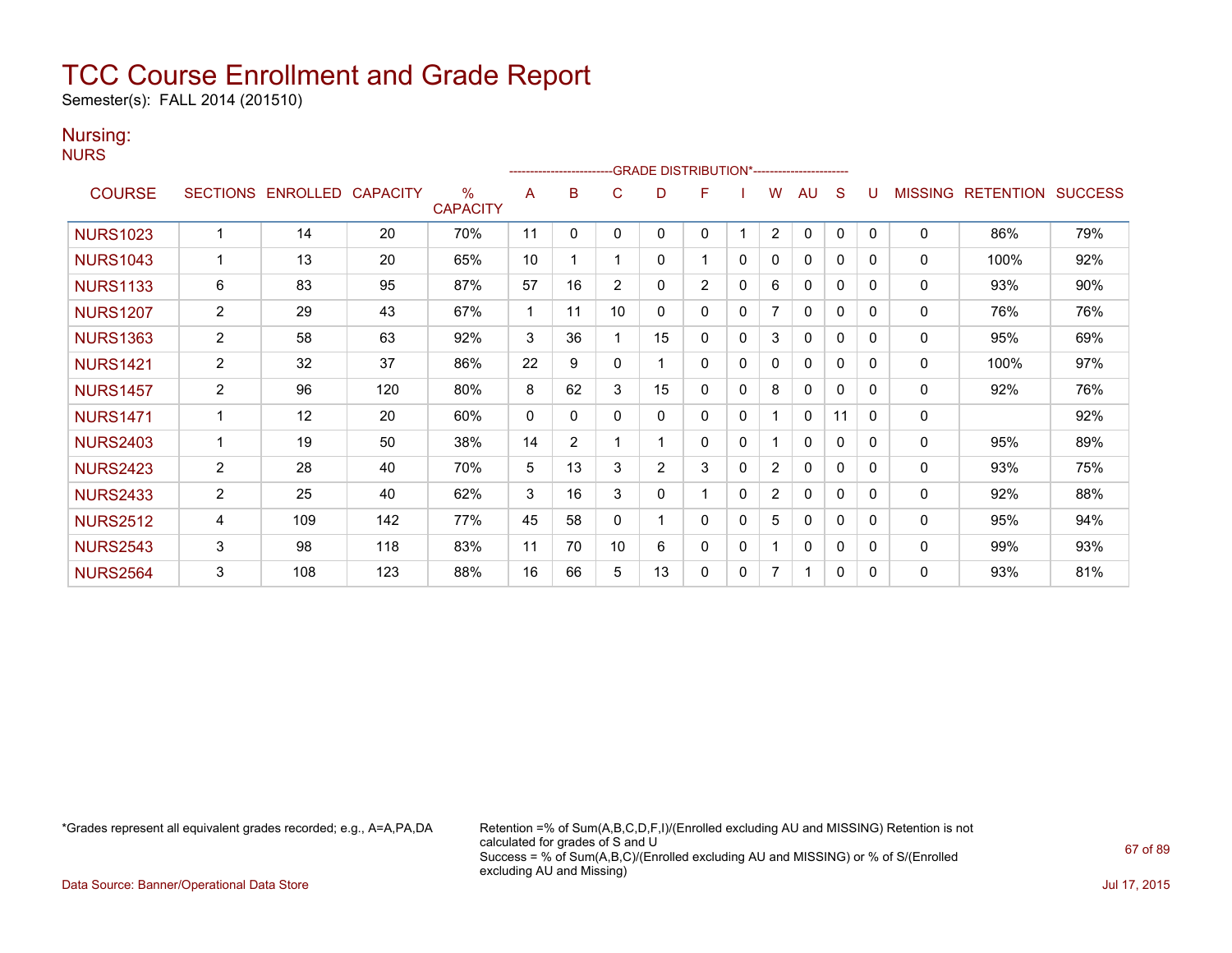Semester(s): FALL 2014 (201510)

#### Occupational Therapy Assistant: OCTA<sup>'</sup>

|                 |   |                   |                 |                         |    | ------------------------GRADE DISTRIBUTION*----------------------- |          |          |   |   |                      |              |              |              |                |                  |                |
|-----------------|---|-------------------|-----------------|-------------------------|----|--------------------------------------------------------------------|----------|----------|---|---|----------------------|--------------|--------------|--------------|----------------|------------------|----------------|
| <b>COURSE</b>   |   | SECTIONS ENROLLED | <b>CAPACITY</b> | $\%$<br><b>CAPACITY</b> | A  | B.                                                                 | C        | D        | F |   | W                    | AU           | S            |              | <b>MISSING</b> | <b>RETENTION</b> | <b>SUCCESS</b> |
| <b>OCTA1203</b> |   | 26                | 27              | 96%                     | 13 | 8                                                                  | 3        | $\Omega$ |   | 0 |                      | 0            |              | $\Omega$     | 0              | 96%              | 92%            |
| <b>OCTA1303</b> |   | 19                | 20              | 95%                     | 15 | $\overline{2}$                                                     | 0        |          | 0 | 0 |                      | $\Omega$     | $\Omega$     | $\Omega$     | 0              | 95%              | 89%            |
| OCTA1352        |   | 19                | 21              | 90%                     | 12 | 5                                                                  | 0        | 0        | 0 | 0 | $\mathbf{2}^{\circ}$ | $\Omega$     | $\Omega$     | $\mathbf{0}$ | 0              | 89%              | 89%            |
| OCTA1363        | 2 | 22                | 23              | 96%                     | 9  | 8                                                                  |          |          | 0 | 0 | 3                    | $\Omega$     | $\Omega$     | $\mathbf{0}$ | 0              | 86%              | 82%            |
| OCTA2203        |   | 16                | 20              | 80%                     | 16 | 0                                                                  | 0        | 0        | 0 | 0 | 0                    | $\mathbf{0}$ | $\Omega$     | $\mathbf{0}$ | 0              | 100%             | 100%           |
| OCTA2233        |   | 16                | 20              | 80%                     | 14 | 2                                                                  | $\Omega$ | 0        | 0 | 0 | 0                    | $\mathbf{0}$ | $\mathbf{0}$ | $\mathbf{0}$ | 0              | 100%             | 100%           |
| OCTA2263        |   | 16                | 20              | 80%                     | 15 |                                                                    | 0        | 0        | 0 | 0 | $\Omega$             | $\mathbf{0}$ | $\Omega$     | $\Omega$     | 0              | 100%             | 100%           |

\*Grades represent all equivalent grades recorded; e.g., A=A,PA,DA Retention =% of Sum(A,B,C,D,F,I)/(Enrolled excluding AU and MISSING) Retention is not calculated for grades of S and U Success = % of Sum(A,B,C)/(Enrolled excluding AU and MISSING) or % of S/(Enrolled excluding AU and Missing)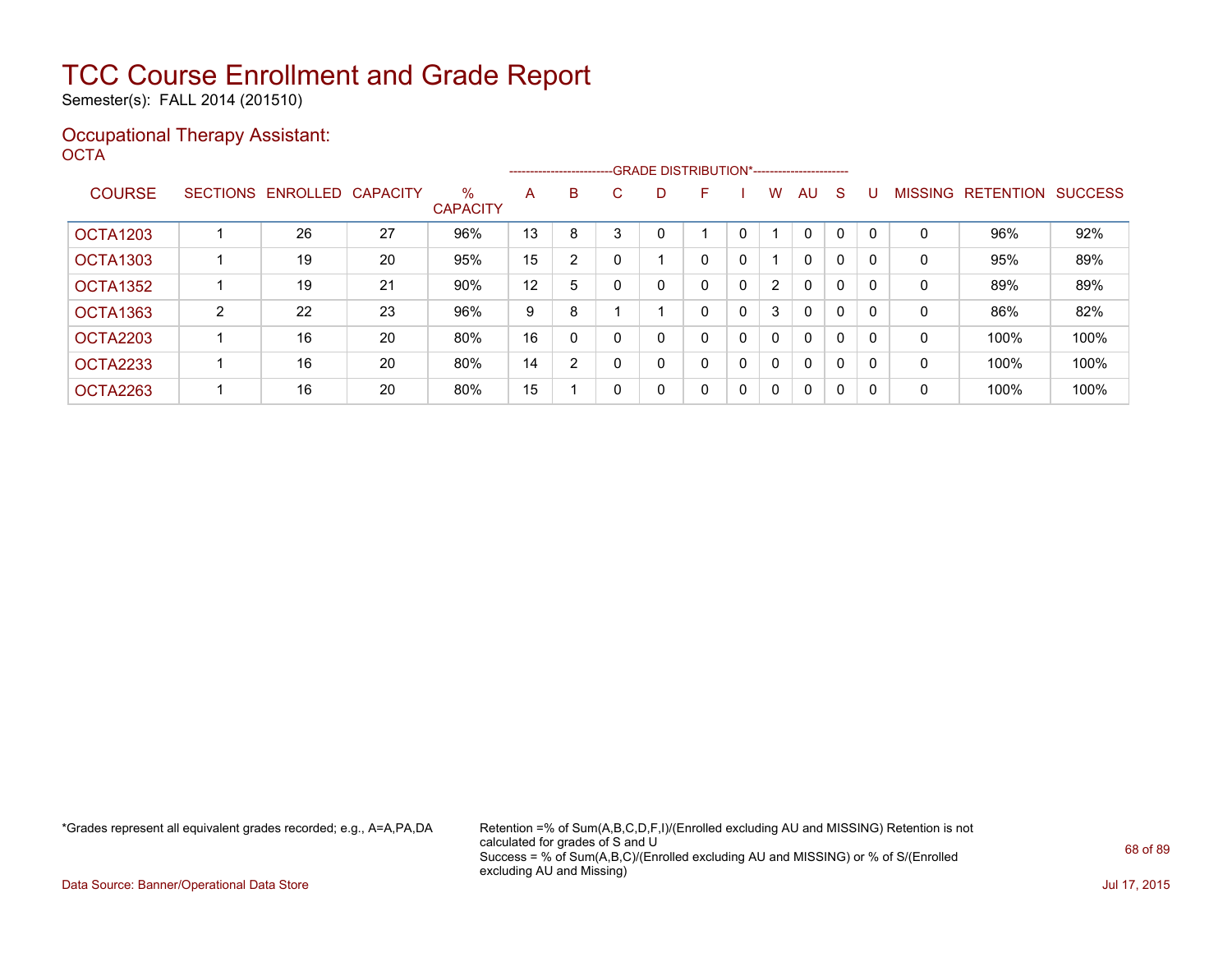Semester(s): FALL 2014 (201510)

### Physical Education:

PHED

|                 |                |                   |                 |                      |                | ------------------------ |                |              | -GRADE DISTRIBUTION*---------------------- |              |              |                |              |   |              |                                  |      |
|-----------------|----------------|-------------------|-----------------|----------------------|----------------|--------------------------|----------------|--------------|--------------------------------------------|--------------|--------------|----------------|--------------|---|--------------|----------------------------------|------|
| <b>COURSE</b>   |                | SECTIONS ENROLLED | <b>CAPACITY</b> | %<br><b>CAPACITY</b> | A              | B                        | C              | D            | F                                          |              | W            | AU             | S            | U |              | <b>MISSING RETENTION SUCCESS</b> |      |
| <b>PHED1002</b> | $\mathbf{1}$   | 5                 | 20              | 25%                  | 5              | $\mathbf{0}$             | $\mathbf{0}$   | $\Omega$     | $\mathbf{0}$                               | $\mathbf{0}$ | 0            | 0              | $\mathbf{0}$ | 0 | 0            | 100%                             | 100% |
| <b>PHED1113</b> | 3              | 47                | 60              | 78%                  | 16             | 14                       | 5              | 1            | 9                                          | 0            | 2            | $\mathbf{0}$   | $\Omega$     | 0 | 0            | 96%                              | 74%  |
| <b>PHED1143</b> | $\mathbf{1}$   | 9                 | 20              | 45%                  | $\mathbf 1$    | 3                        | 3              |              |                                            | 0            | $\mathbf{0}$ | 0              | $\mathbf{0}$ | 0 | 0            | 100%                             | 78%  |
| <b>PHED1252</b> | 3              | 22                | 36              | 61%                  | 14             | 3                        | $\overline{2}$ | $\mathbf{0}$ | $\Omega$                                   | 0            | 3            | $\mathbf{0}$   | $\mathbf{0}$ | 0 | $\mathbf{0}$ | 86%                              | 86%  |
| <b>PHED1302</b> | $\mathbf{1}$   | 5                 | 10              | 50%                  | 4              | $\Omega$                 | $\mathbf{0}$   | $\Omega$     | $\mathbf{0}$                               | 0            | 1            | $\mathbf{0}$   | $\mathbf{0}$ | 0 | 0            | 80%                              | 80%  |
| <b>PHED1341</b> | $\mathbf{1}$   | 10                | 12              | 83%                  | 9              | $\Omega$                 | $\mathbf{0}$   | $\mathbf{0}$ | $\mathbf{0}$                               | 0            | $\mathbf{1}$ | $\mathbf{0}$   | $\Omega$     | 0 | 0            | 90%                              | 90%  |
| <b>PHED1412</b> | 4              | 47                | 65              | 72%                  | 36             | 0                        | 0              | 1            | 3                                          | 0            | 3            | $\overline{4}$ | $\mathbf{0}$ | 0 | 0            | 93%                              | 84%  |
| <b>PHED1422</b> | $\mathbf{1}$   | 4                 | 15              | 27%                  | 4              | 0                        | 0              | $\mathbf{0}$ | $\mathbf{0}$                               | 0            | $\mathbf{0}$ | $\mathbf{0}$   | $\Omega$     | 0 | 0            | 100%                             | 100% |
| <b>PHED1552</b> | $\mathbf 1$    | 3                 | 12              | 25%                  | 3              | 0                        | $\Omega$       | $\Omega$     | $\Omega$                                   | $\Omega$     | $\mathbf{0}$ | $\mathbf{0}$   | $\Omega$     | 0 | $\mathbf{0}$ | 100%                             | 100% |
| <b>PHED1632</b> | $\mathbf{1}$   | 3                 | 12              | 25%                  | 2              | $\Omega$                 | $\mathbf{0}$   | $\mathbf{0}$ | $\mathbf{0}$                               | 0            | $\mathbf 1$  | $\mathbf{0}$   | $\Omega$     | 0 | 0            | 67%                              | 67%  |
| <b>PHED1652</b> | 3              | 17                | 37              | 46%                  | 15             | $\Omega$                 | $\mathbf{0}$   | $\Omega$     | 2                                          | $\Omega$     | $\mathbf{0}$ | $\mathbf{0}$   | $\Omega$     | 0 | 0            | 100%                             | 88%  |
| <b>PHED2012</b> | $\overline{c}$ | 13                | 24              | 54%                  | 10             | $\mathbf{0}$             | 2              | $\mathbf{0}$ | 0                                          | 0            |              | 0              | $\mathbf{0}$ | 0 | 0            | 92%                              | 92%  |
| <b>PHED2042</b> | $\mathbf 1$    | $\overline{2}$    | 15              | 13%                  | 2              | 0                        | 0              | 0            | 0                                          | 0            | 0            | $\mathbf{0}$   | 0            | 0 | 0            | 100%                             | 100% |
| <b>PHED2111</b> | $\overline{2}$ | 24                | 40              | 60%                  | 6              | 5                        | 3              | 4            | 2                                          | 0            | 4            | $\mathbf{0}$   | $\mathbf{0}$ | 0 | 0            | 83%                              | 58%  |
| <b>PHED2112</b> | $\mathbf{1}$   | 1                 | 15              | 7%                   | $\overline{1}$ | $\Omega$                 | $\Omega$       | $\Omega$     | $\Omega$                                   | 0            | $\mathbf{0}$ | $\mathbf{0}$   | $\Omega$     | 0 | $\mathbf{0}$ | 100%                             | 100% |
| <b>PHED2212</b> | $\overline{7}$ | 110               | 132             | 83%                  | 91             | 3                        | 1              | 2            | 1                                          | 0            | 12           | $\mathbf{0}$   | $\mathbf{0}$ | 0 | 0            | 89%                              | 86%  |
| <b>PHED2252</b> | $\mathbf{1}$   | 1                 | 12              | 8%                   | $\mathbf{0}$   | 0                        | $\mathbf{0}$   | $\Omega$     | $\mathbf{0}$                               | 0            | $\mathbf{1}$ | $\mathbf{0}$   | $\Omega$     | 0 | 0            | $0\%$                            | 0%   |
| <b>PHED2263</b> | $\overline{2}$ | 28                | 40              | 70%                  | 13             | 10                       | 3              | $\mathbf{0}$ | $\overline{2}$                             | 0            | 0            | $\mathbf{0}$   | $\mathbf{0}$ | 0 | 0            | 100%                             | 93%  |
| <b>PHED2312</b> | $\mathbf{1}$   | 3                 | 10              | 30%                  | $\mathbf{1}$   | $\Omega$                 | $\mathbf{0}$   | $\Omega$     | 0                                          | $\Omega$     | $\mathbf{0}$ | $\overline{2}$ | $\Omega$     | 0 | $\mathbf{0}$ | 100%                             | 100% |
| <b>PHED2322</b> | 3              | 27                | 47              | 57%                  | 22             | $\Omega$                 | $\Omega$       | $\Omega$     | 2                                          | $\Omega$     | 3            | $\mathbf{0}$   | $\Omega$     | 0 | $\mathbf{0}$ | 89%                              | 81%  |
| <b>PHED2332</b> | $\mathbf 1$    | 9                 | 15              | 60%                  | 8              | 0                        | 0              | 0            | 0                                          | 0            |              | $\mathbf{0}$   | 0            | 0 | 0            | 89%                              | 89%  |
| <b>PHED2422</b> | $\overline{2}$ | 7                 | 35              | 20%                  | $\overline{7}$ | 0                        | $\Omega$       | 0            | 0                                          | 0            | 0            | $\mathbf{0}$   | 0            | 0 | 0            | 100%                             | 100% |

\*Grades represent all equivalent grades recorded; e.g., A=A,PA,DA Retention =% of Sum(A,B,C,D,F,I)/(Enrolled excluding AU and MISSING) Retention is not calculated for grades of S and U Success = % of Sum(A,B,C)/(Enrolled excluding AU and MISSING) or % of S/(Enrolled excluding AU and Missing)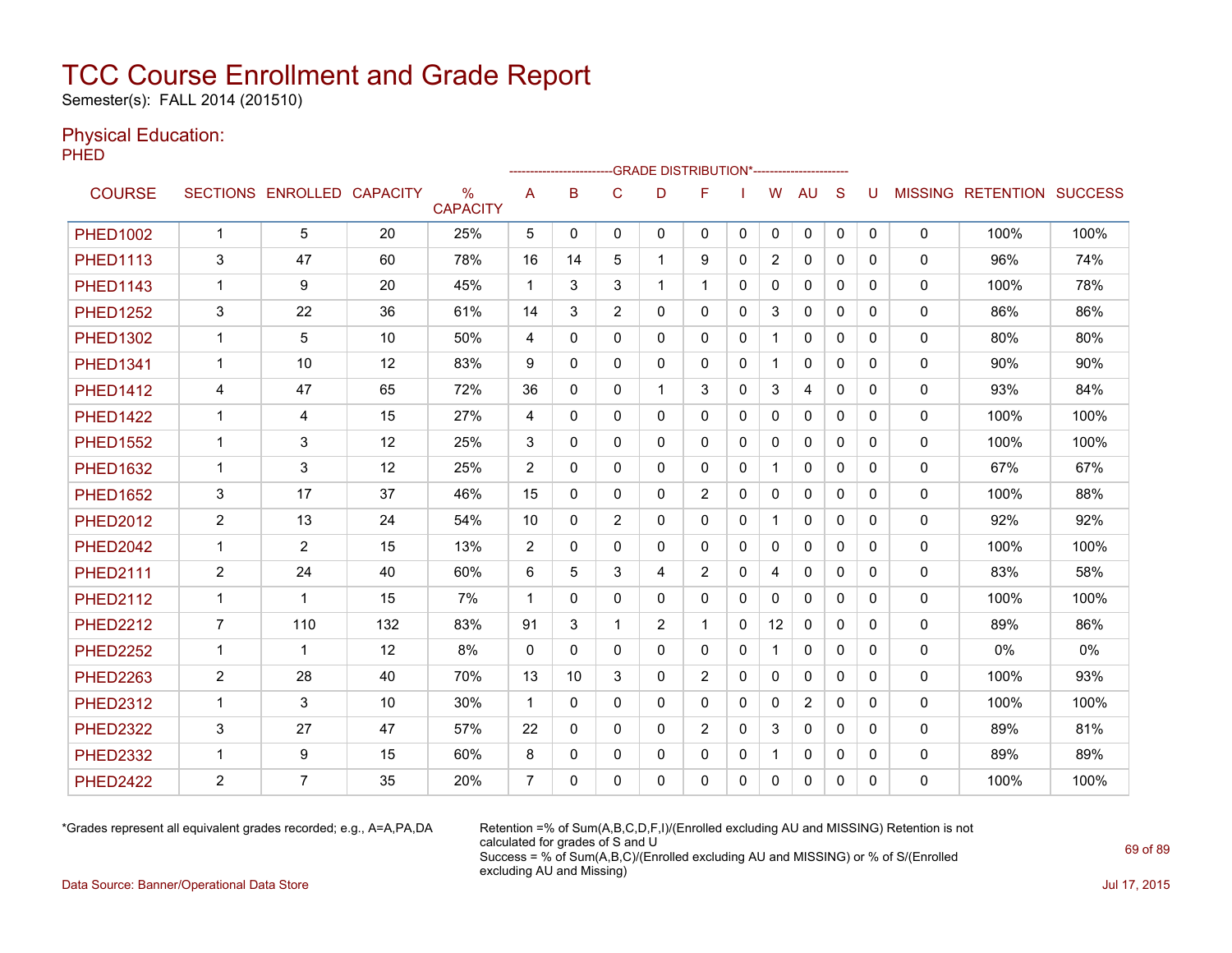Semester(s): FALL 2014 (201510)

### Physical Education:

PHED

|                 | -GRADE DISTRIBUTION*-----------------------<br>----------------------- |                            |                   |                      |    |    |   |   |   |   |              |          |              |  |                |                  |                |
|-----------------|------------------------------------------------------------------------|----------------------------|-------------------|----------------------|----|----|---|---|---|---|--------------|----------|--------------|--|----------------|------------------|----------------|
| <b>COURSE</b>   |                                                                        | SECTIONS ENROLLED CAPACITY |                   | %<br><b>CAPACITY</b> | A  | B  |   |   | ⊢ |   | w            | AU       | <sub>S</sub> |  | <b>MISSING</b> | <b>RETENTION</b> | <b>SUCCESS</b> |
| <b>PHED2603</b> |                                                                        | 60                         | 60                | 100%                 | 24 | 13 | 8 | ⌒ |   |   | 6            | 0        | 0            |  |                | 90%              | 75%            |
| <b>PHED2653</b> |                                                                        | 19                         | 20                | 95%                  | 12 | 5  |   |   |   |   | $\mathbf{0}$ |          | 0            |  | 0              | 100%             | 100%           |
| <b>PHED2662</b> |                                                                        | 16                         | 20                | 80%                  | 15 |    |   |   |   |   |              | 0        | 0            |  |                | 94%              | 94%            |
| <b>PHED2991</b> |                                                                        | 14                         | 20                | 70%                  | 10 |    |   |   | 0 | 0 | 3            | $\Omega$ | 0            |  | 0              | 79%              | 79%            |
| <b>PHED2992</b> |                                                                        | 8                          | $12 \overline{ }$ | 67%                  | 6  | ົ  |   |   | 0 |   | 0            | 0        | 0            |  | 0              | 100%             | 100%           |

\*Grades represent all equivalent grades recorded; e.g., A=A,PA,DA Retention =% of Sum(A,B,C,D,F,I)/(Enrolled excluding AU and MISSING) Retention is not calculated for grades of S and U Success = % of Sum(A,B,C)/(Enrolled excluding AU and MISSING) or % of S/(Enrolled excluding AU and Missing)

Data Source: Banner/Operational Data Store Jul 17, 2015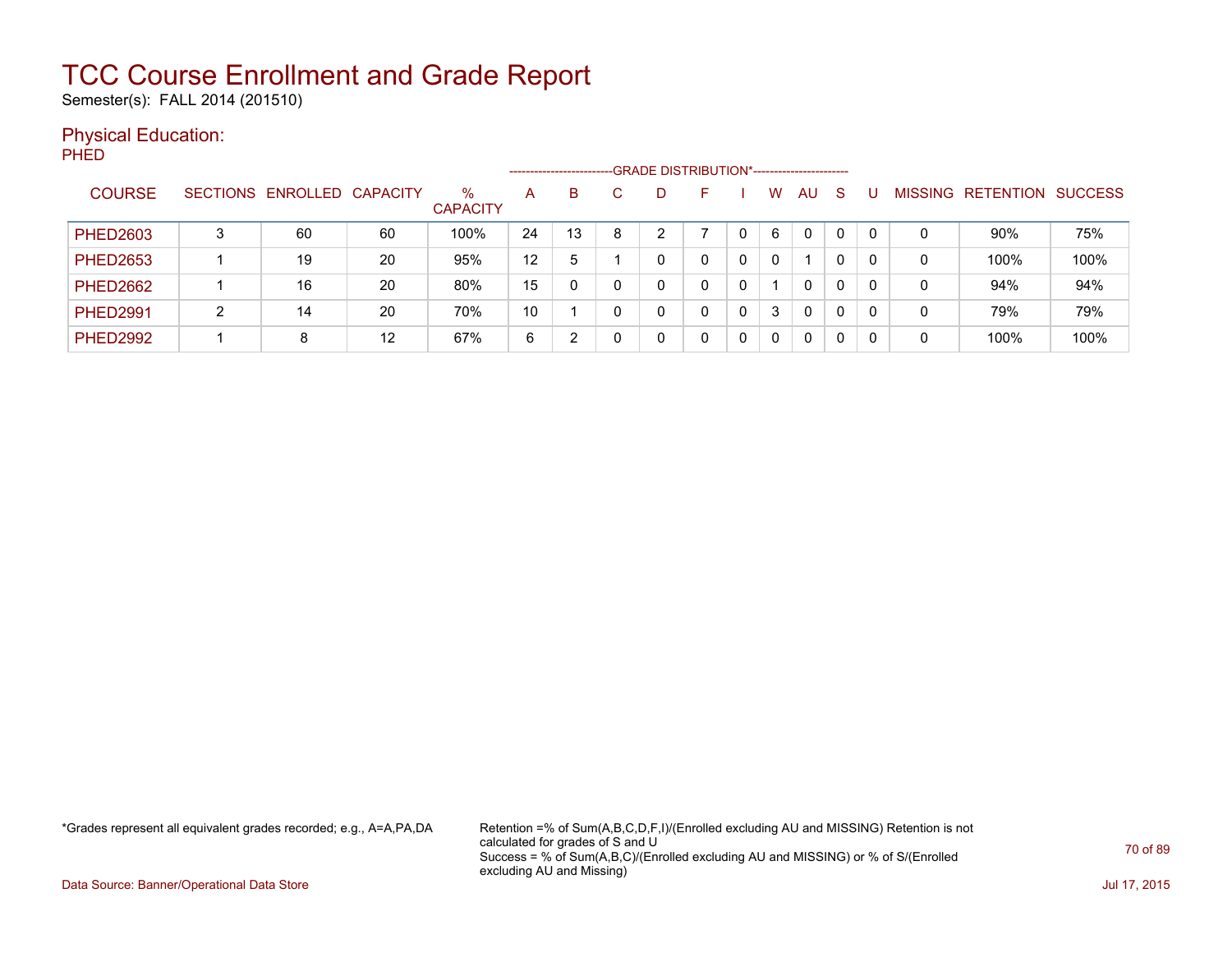Semester(s): FALL 2014 (201510)

#### Philosophy:

PHIL

|                 |                 |          |                 |                         | --------------------------GRADE DISTRIBUTION*----------------------- |          |    |   |    |          |                |              |          |          |                |                  |                |
|-----------------|-----------------|----------|-----------------|-------------------------|----------------------------------------------------------------------|----------|----|---|----|----------|----------------|--------------|----------|----------|----------------|------------------|----------------|
| <b>COURSE</b>   | <b>SECTIONS</b> | ENROLLED | <b>CAPACITY</b> | $\%$<br><b>CAPACITY</b> | A                                                                    | B        | C. | D | F  |          | w              | AU           | S        |          | <b>MISSING</b> | <b>RETENTION</b> | <b>SUCCESS</b> |
| <b>PHIL1113</b> | 14              | 196      | 360             | 54%                     | 68                                                                   | 48       | 18 |   | 22 | $\Omega$ | 33             | $\Omega$     |          | $\Omega$ | 0              | 83%              | 68%            |
| <b>PHIL1143</b> | 6               | 36       | 120             | 30%                     | 19                                                                   | ⇁        | 3  |   |    | 0        | 5              | 0            | 0        | 0        | 0              | 86%              | 81%            |
| <b>PHIL1213</b> | 4               | 17       | 90              | 19%                     | 6                                                                    | 3        | 5  |   | 0  | 0        | $\overline{2}$ | $\Omega$     | 0        | $\Omega$ | 0              | 88%              | 82%            |
| <b>PHIL1223</b> |                 | 3        | 20              | 15%                     | 0                                                                    | 2        |    | 0 | 0  | 0        | $\mathbf{0}$   | $\mathbf{0}$ | 0        | 0        | 0              | 100%             | 100%           |
| <b>PHIL2113</b> |                 | 6        | 20              | 30%                     |                                                                      | $\Omega$ |    | 0 |    | 0        | 3              | $\mathbf{0}$ | $\Omega$ | 0        | 0              | 50%              | 33%            |
| <b>PHIL2143</b> |                 | 10       | 25              | 40%                     | 5                                                                    | 5        |    | 0 | 0  | 0        | 0              | $\Omega$     | $\Omega$ | $\Omega$ | $\mathbf 0$    | 100%             | 100%           |
| <b>PHIL2153</b> | 3               | 28       | 60              | 47%                     | 2                                                                    | 3        | 3  | 3 | 4  | 0        | 13             | $\mathbf{0}$ | $\Omega$ | $\Omega$ | 0              | 54%              | 29%            |

\*Grades represent all equivalent grades recorded; e.g., A=A,PA,DA Retention =% of Sum(A,B,C,D,F,I)/(Enrolled excluding AU and MISSING) Retention is not calculated for grades of S and U Success = % of Sum(A,B,C)/(Enrolled excluding AU and MISSING) or % of S/(Enrolled excluding AU and Missing)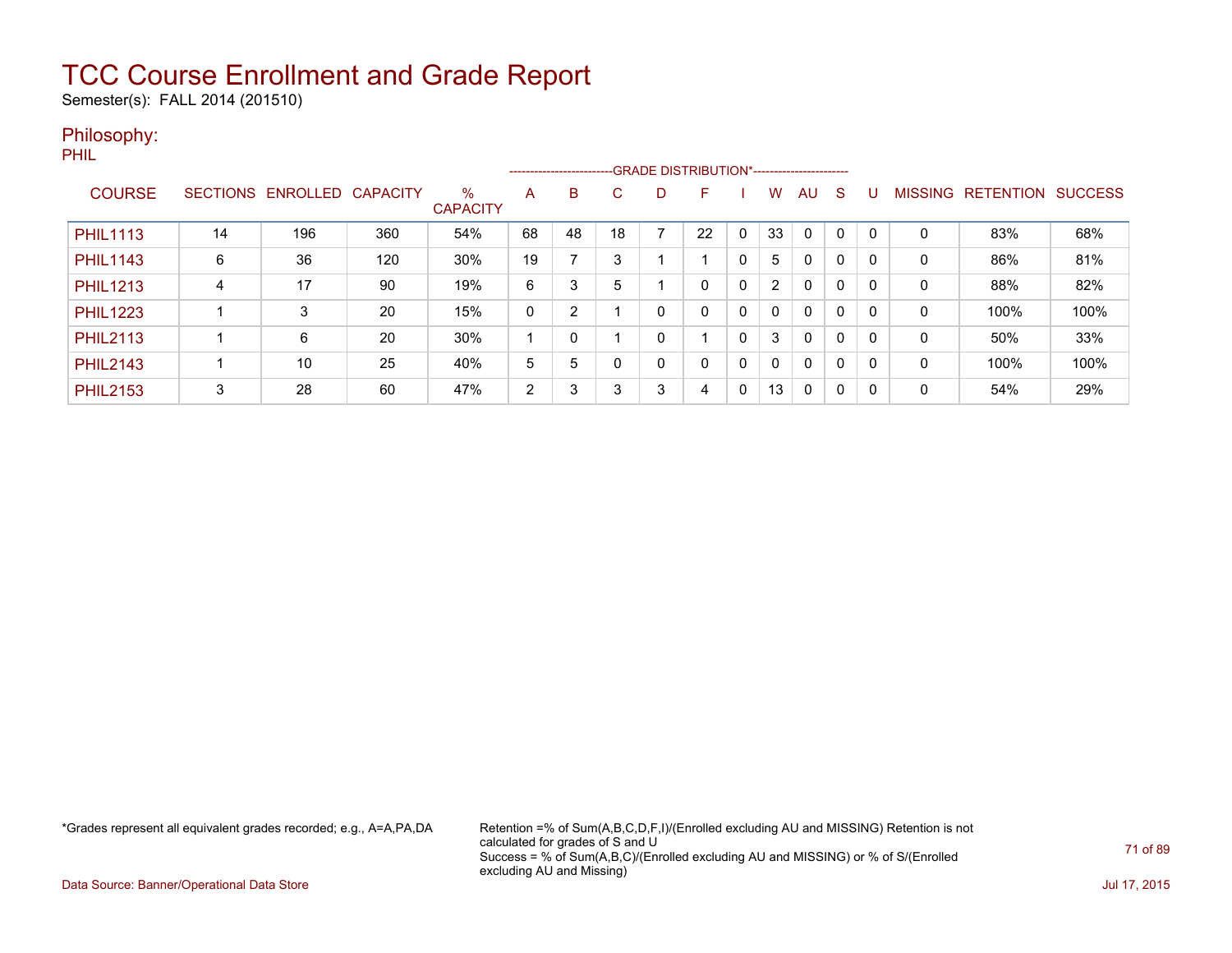Semester(s): FALL 2014 (201510)

### Pharmacy Technology:

PHMT

|                 |                            |    | -GRADE DISTRIBUTION*-----------------------<br>---------------------- |    |   |  |   |   |   |   |              |  |  |  |                           |     |
|-----------------|----------------------------|----|-----------------------------------------------------------------------|----|---|--|---|---|---|---|--------------|--|--|--|---------------------------|-----|
| <b>COURSE</b>   | SECTIONS ENROLLED CAPACITY |    | $\%$<br><b>CAPACITY</b>                                               | A  | B |  | D |   |   | W | AU           |  |  |  | MISSING RETENTION SUCCESS |     |
| <b>PHMT1318</b> | 28                         | 32 | 88%                                                                   | 13 |   |  |   | 0 |   | 6 | $\mathbf{0}$ |  |  |  | 79%                       | 75% |
| <b>PHMT1414</b> | 28                         | 40 | 70%                                                                   | 15 | 5 |  |   |   |   | 6 | $\mathbf{0}$ |  |  |  | 79%                       | 79% |
| <b>PHMT1524</b> | 28                         | 47 | 60%                                                                   | 20 |   |  |   | 0 | ົ | 6 | $\mathbf{0}$ |  |  |  | 79%                       | 71% |

\*Grades represent all equivalent grades recorded; e.g., A=A,PA,DA Retention =% of Sum(A,B,C,D,F,I)/(Enrolled excluding AU and MISSING) Retention is not calculated for grades of S and U Success = % of Sum(A,B,C)/(Enrolled excluding AU and MISSING) or % of S/(Enrolled excluding AU and Missing)

Data Source: Banner/Operational Data Store Jul 17, 2015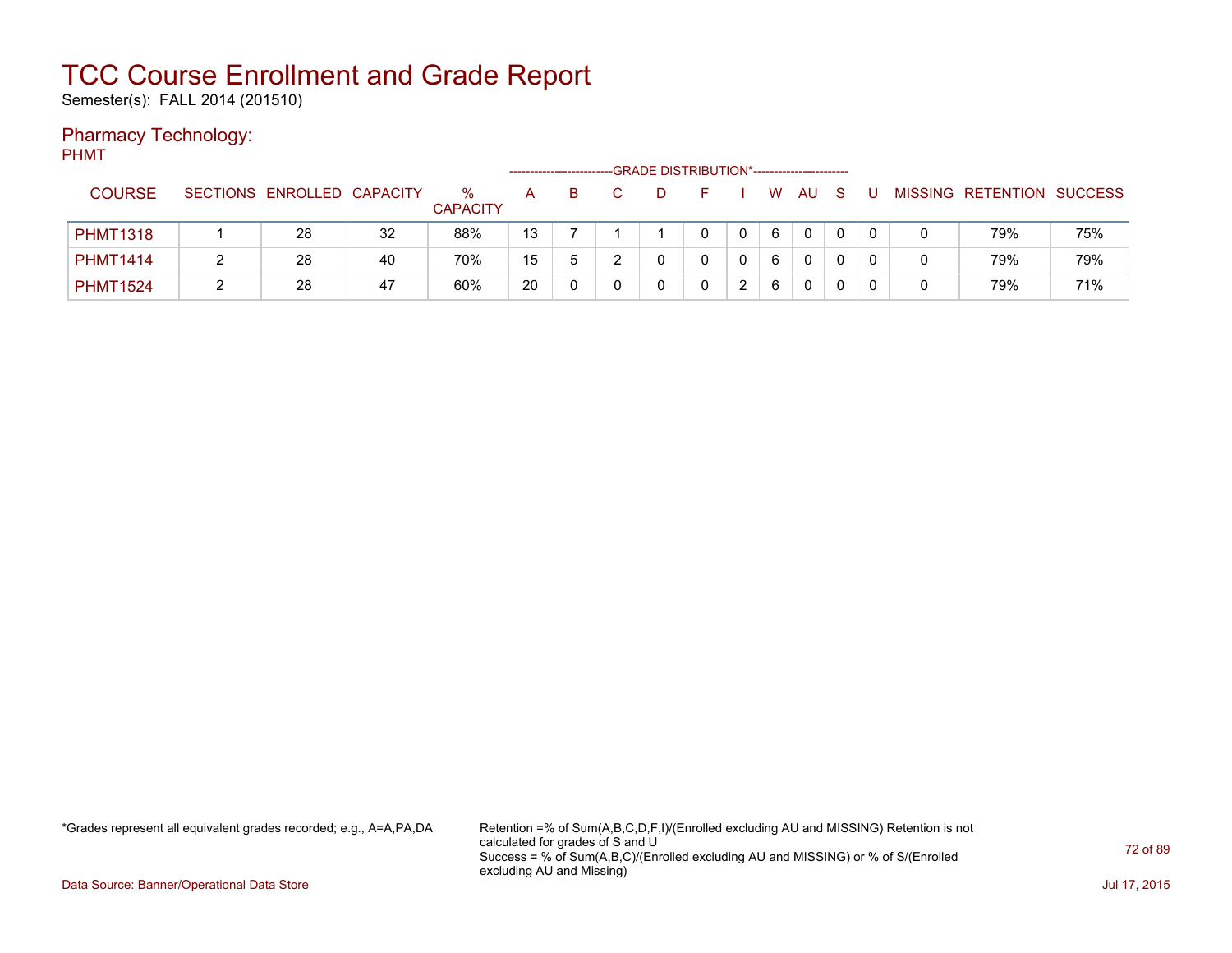Semester(s): FALL 2014 (201510)

#### Physical Science:

PH<sub>SC</sub>

| ----            |    |                            |     |                         |    |    | ------------------------GRADE DISTRIBUTION*----------------------- |   |    |          |    |              |              |   |                           |     |
|-----------------|----|----------------------------|-----|-------------------------|----|----|--------------------------------------------------------------------|---|----|----------|----|--------------|--------------|---|---------------------------|-----|
| <b>COURSE</b>   |    | SECTIONS ENROLLED CAPACITY |     | $\%$<br><b>CAPACITY</b> | A  | в  |                                                                    | D |    |          |    | W AU S       |              |   | MISSING RETENTION SUCCESS |     |
| <b>PHSC1114</b> | 13 | 175                        | 274 | 64%                     | 50 | 59 | 32                                                                 |   | 11 | $\Omega$ | 14 | $\mathbf{0}$ | $\mathbf{0}$ |   | 92%                       | 81% |
| <b>PHSC2151</b> |    | 20                         | 20  | 100%                    | b  |    |                                                                    |   | 4  |          |    |              |              | 0 | 95%                       | 65% |

\*Grades represent all equivalent grades recorded; e.g., A=A,PA,DA Retention =% of Sum(A,B,C,D,F,I)/(Enrolled excluding AU and MISSING) Retention is not calculated for grades of S and U Success = % of Sum(A,B,C)/(Enrolled excluding AU and MISSING) or % of S/(Enrolled excluding AU and Missing)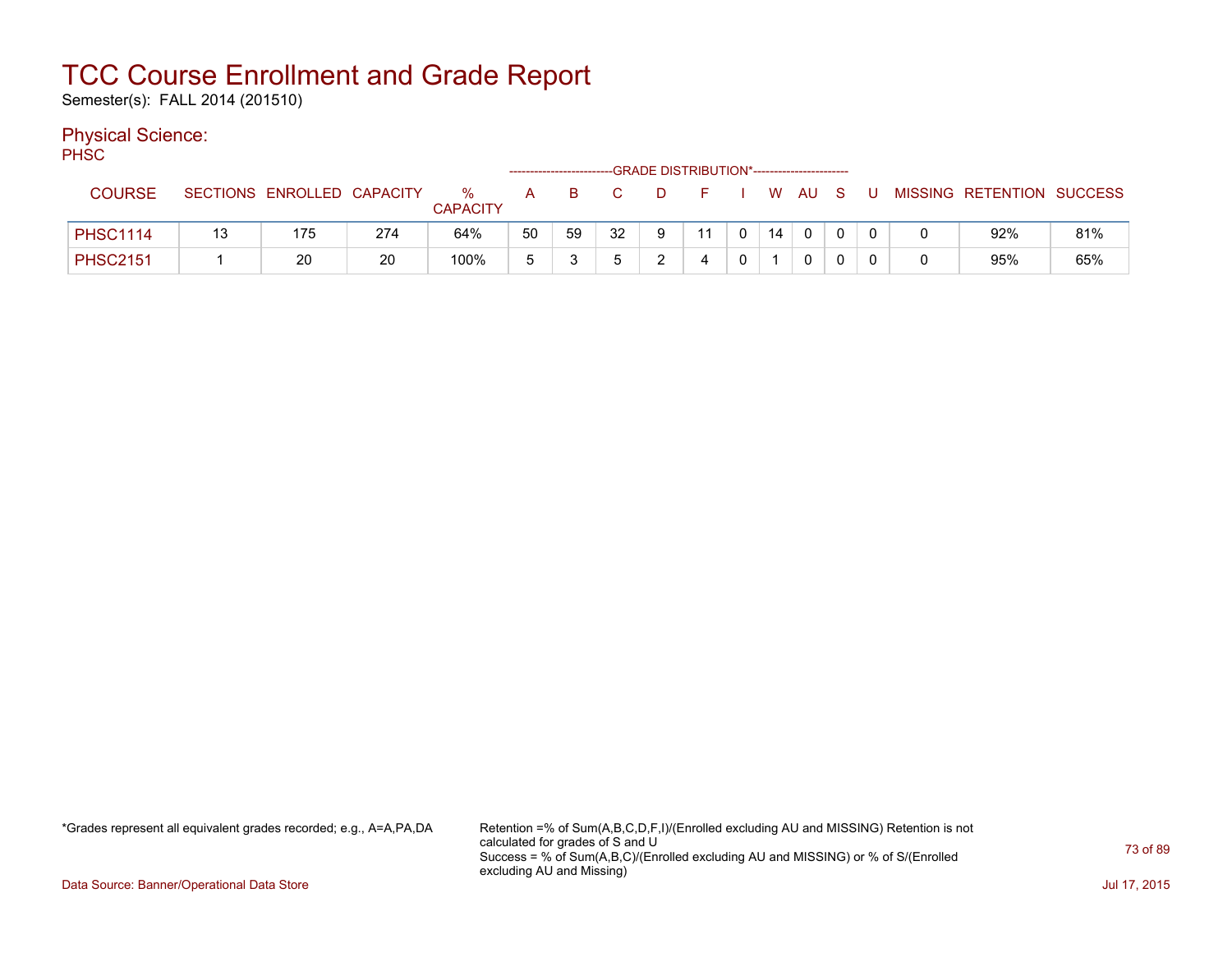Semester(s): FALL 2014 (201510)

#### Physical Therapist Assistant: PHTA

|                 |   |                   |                 |                         |    |    |    | -------------------------GRADE DISTRIBUTION*----------------------- |   |              |                |              |              |          |                |                  |                |
|-----------------|---|-------------------|-----------------|-------------------------|----|----|----|---------------------------------------------------------------------|---|--------------|----------------|--------------|--------------|----------|----------------|------------------|----------------|
| <b>COURSE</b>   |   | SECTIONS ENROLLED | <b>CAPACITY</b> | $\%$<br><b>CAPACITY</b> | A  | B  | C. | D                                                                   | F |              | W              | AU           | <sub>S</sub> |          | <b>MISSING</b> | <b>RETENTION</b> | <b>SUCCESS</b> |
| <b>PHTA1203</b> | 3 | 36                | 40              | 90%                     | 8  | 20 |    |                                                                     |   |              | 3              | $\Omega$     | 0            |          | 0              | 92%              | 92%            |
| <b>PHTA1242</b> |   | 35                | 36              | 97%                     | 15 | 17 |    |                                                                     |   | 0            |                | $\mathbf{0}$ | 0            |          | 0              | 97%              | 94%            |
| <b>PHTA1303</b> | 3 | 35                | 47              | 74%                     | 24 | 9  |    | 0                                                                   | 0 | $\mathbf{0}$ | $\overline{2}$ | $\mathbf{0}$ | $\Omega$     |          | 0              | 94%              | 94%            |
| <b>PHTA2343</b> | 2 | 30                | 30              | 100%                    | 18 | 12 |    | 0                                                                   | 0 | 0            | 0              | $\mathbf{0}$ | 0            |          | 0              | 100%             | 100%           |
| <b>PHTA2373</b> | 2 | 30                | 30              | 100%                    | 15 | 14 |    | 0                                                                   | 0 | 0            | 0              | $\mathbf{0}$ | $\Omega$     |          | 0              | 100%             | 100%           |
| <b>PHTA2432</b> |   | 30                | 30              | 100%                    | 29 |    |    | 0                                                                   | 0 | 0            | 0              | $\mathbf{0}$ | 0            | $\Omega$ | 0              | 100%             | 100%           |
| <b>PHTA2442</b> |   | 30                | 35              | 86%                     | 30 | 0  |    | 0                                                                   | 0 | 0            | $\mathbf{0}$   | $\mathbf{0}$ | 0            |          | 0              | 100%             | 100%           |
| <b>PHTA2543</b> |   | 30                | 35              | 86%                     | 18 | 11 |    | 0                                                                   | 0 | 0            | 0              | $\mathbf{0}$ | 0            | $\Omega$ | 0              | 100%             | 100%           |

\*Grades represent all equivalent grades recorded; e.g., A=A,PA,DA Retention =% of Sum(A,B,C,D,F,I)/(Enrolled excluding AU and MISSING) Retention is not calculated for grades of S and U Success = % of Sum(A,B,C)/(Enrolled excluding AU and MISSING) or % of S/(Enrolled excluding AU and Missing)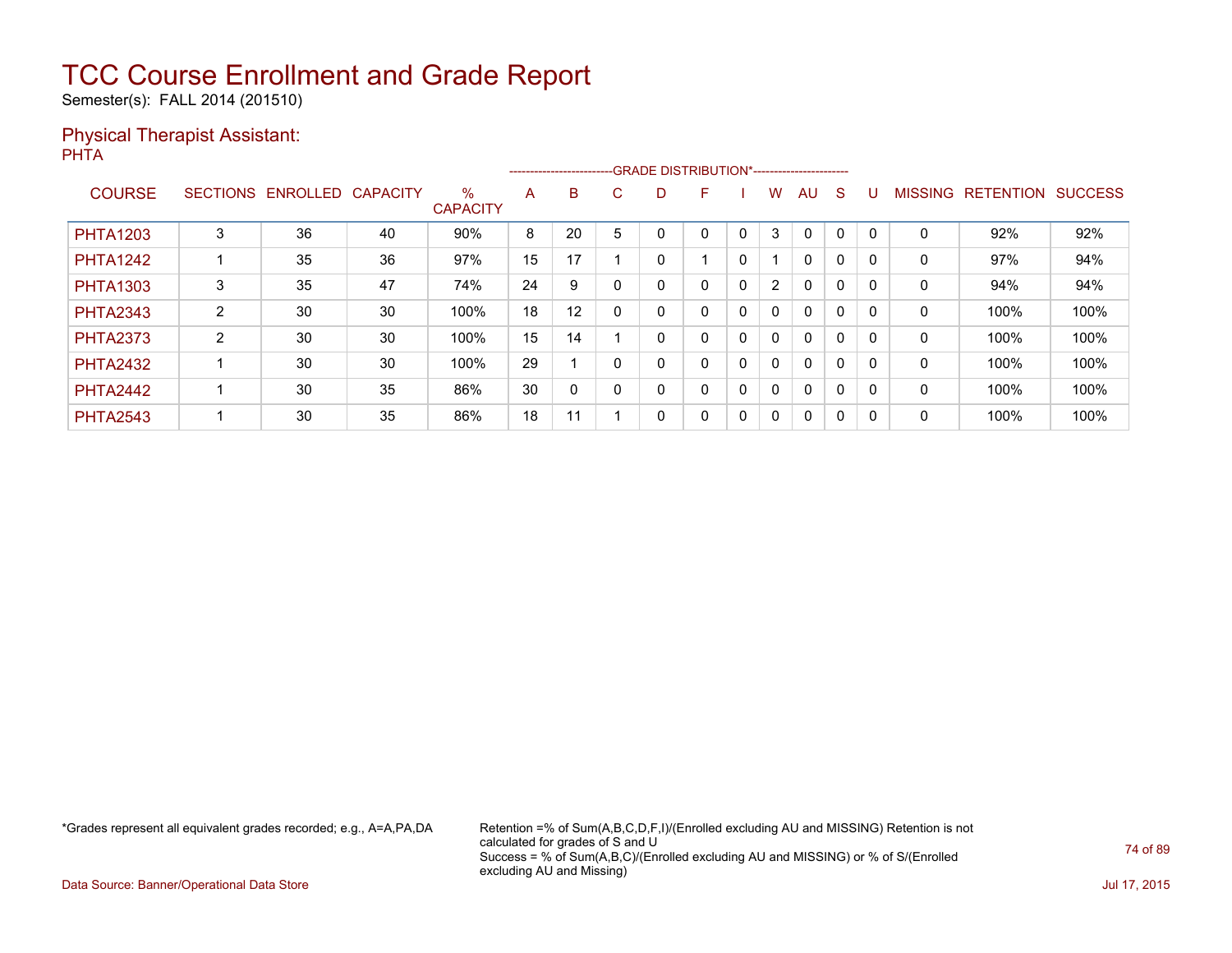Semester(s): FALL 2014 (201510)

#### Physics:

PHYS

|                 |    |                            |     |                         |                |    |    |   | ------------------------GRADE DISTRIBUTION*----------------------- |   |                |              |   |   |              |                   |                |
|-----------------|----|----------------------------|-----|-------------------------|----------------|----|----|---|--------------------------------------------------------------------|---|----------------|--------------|---|---|--------------|-------------------|----------------|
| <b>COURSE</b>   |    | SECTIONS ENROLLED CAPACITY |     | $\%$<br><b>CAPACITY</b> | A              | B  |    |   | F                                                                  |   | w              | AU           | S |   |              | MISSING RETENTION | <b>SUCCESS</b> |
| <b>PHYS1013</b> |    | 20                         | 20  | 100%                    | 8              | 6  |    | ◠ |                                                                    |   | 0              | $\mathbf{0}$ | 0 |   | 0            | 100%              | 85%            |
| <b>PHYS1014</b> |    | 9                          | 20  | 45%                     | $\overline{2}$ | っ  |    |   |                                                                    | 0 | $\overline{2}$ | 0            | 0 | 0 | 0            | 78%               | 67%            |
| <b>PHYS1114</b> | 11 | 188                        | 264 | 71%                     | 87             | 47 | 22 | 6 | 2                                                                  | 0 | 24             | $\mathbf{0}$ | 0 | 0 | 0            | 87%               | 83%            |
| <b>PHYS1214</b> | 5  | 62                         | 103 | 60%                     | 27             | 18 | 6  | ົ | າ                                                                  | 0 |                | $\mathbf{0}$ | 0 | 0 | $\mathbf{0}$ | 89%               | 82%            |
| <b>PHYS2034</b> | 5  | 116                        | 120 | 97%                     | 41             | 32 | 17 | 3 | ົ                                                                  | 0 | 21             | $\mathbf{0}$ | 0 | 0 | 0            | 82%               | 78%            |
| <b>PHYS2124</b> | 3  | 64                         | 72  | 89%                     | 26             | 15 | 17 |   | 2                                                                  | 0 | 3              | 0            | 0 |   | 0            | 95%               | 91%            |

\*Grades represent all equivalent grades recorded; e.g., A=A,PA,DA Retention =% of Sum(A,B,C,D,F,I)/(Enrolled excluding AU and MISSING) Retention is not calculated for grades of S and U Success = % of Sum(A,B,C)/(Enrolled excluding AU and MISSING) or % of S/(Enrolled excluding AU and Missing)

Data Source: Banner/Operational Data Store Jul 17, 2015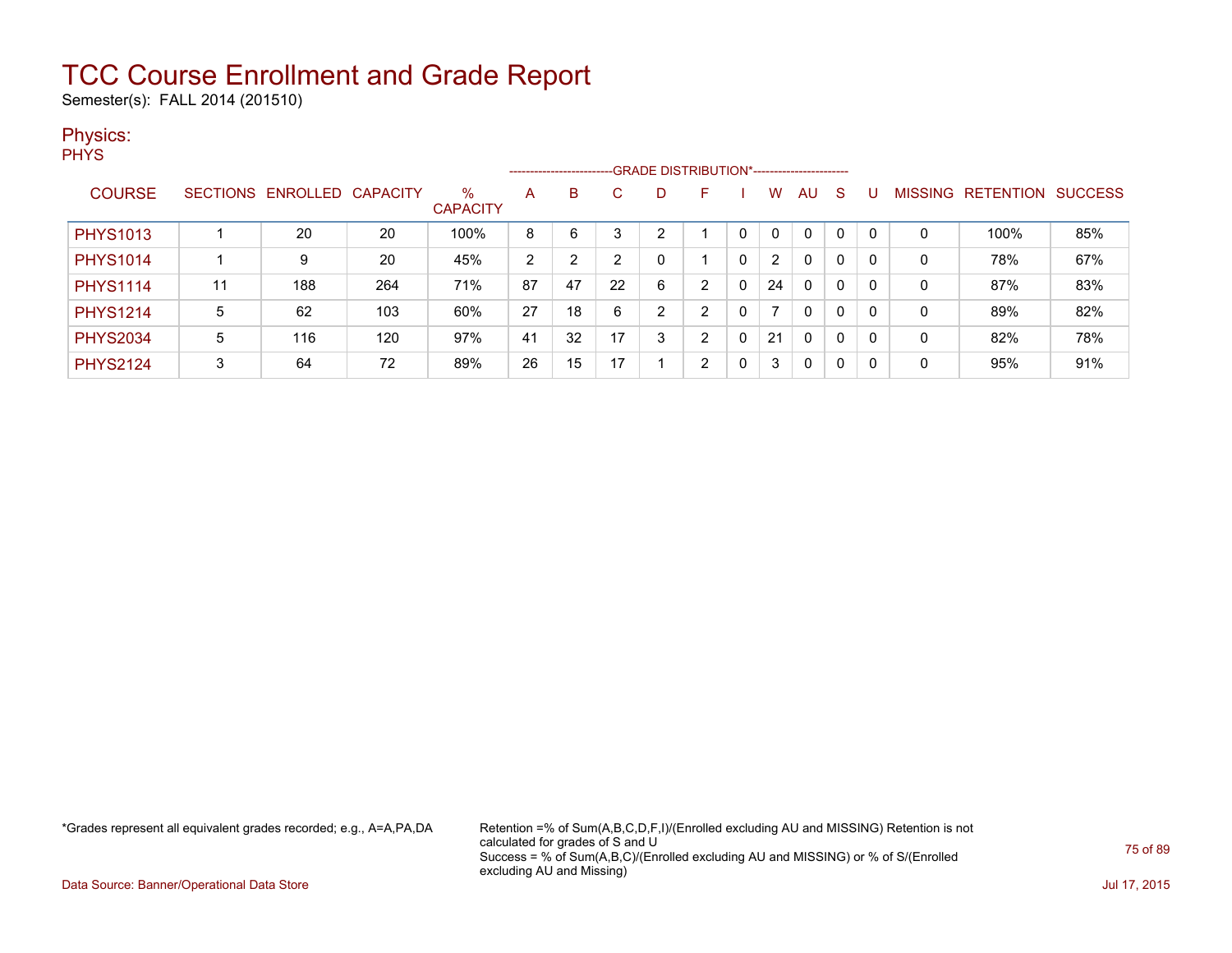Semester(s): FALL 2014 (201510)

#### Paralegal:

|    | . .            |
|----|----------------|
| -- |                |
|    | ×<br>۰.<br>. . |

|                 |   |                            |    |                         |    |   |    |   | -----------------------GRADE DISTRIBUTION*----------------------- |   |                      |              |              |   |   |                   |                |
|-----------------|---|----------------------------|----|-------------------------|----|---|----|---|-------------------------------------------------------------------|---|----------------------|--------------|--------------|---|---|-------------------|----------------|
| <b>COURSE</b>   |   | SECTIONS ENROLLED CAPACITY |    | $\%$<br><b>CAPACITY</b> | A  | B | C. | D | F                                                                 |   | w                    | AU           | <sub>S</sub> |   |   | MISSING RETENTION | <b>SUCCESS</b> |
| <b>PLGL1213</b> | 2 | 29                         | 45 | 64%                     | 15 | 3 |    |   | 5                                                                 |   | 4                    | $\mathbf{0}$ | 0            | 0 | 0 | 86%               | 69%            |
| <b>PLGL1313</b> |   | 13                         | 15 | 87%                     | 4  | 5 |    |   | 0                                                                 | 0 | $\overline{2}$       | 0            | 0            | 0 | 0 | 85%               | 85%            |
| <b>PLGL2333</b> |   | 16                         | 15 | 107%                    | 11 | 3 |    |   | 0                                                                 | 0 | $\mathbf{2}^{\circ}$ | $\mathbf{0}$ | 0            | 0 | 0 | 88%               | 88%            |
| <b>PLGL2353</b> |   | 13                         | 15 | 87%                     | 2  | 9 | 2  |   | 0                                                                 | 0 | 0                    | $\mathbf{0}$ | 0            |   | 0 | 100%              | 100%           |
| <b>PLGL2363</b> |   | 5                          | 25 | 20%                     | 3  |   |    |   | 0                                                                 | 0 | 0                    | $\mathbf{0}$ | 0            | 0 | 0 | 100%              | 100%           |
| <b>PLGL2493</b> |   | 9                          | 15 | 60%                     | 2  | 4 | 2  |   | 0                                                                 | 0 | 0                    |              | $\Omega$     |   | 0 | 100%              | 100%           |

\*Grades represent all equivalent grades recorded; e.g., A=A,PA,DA Retention =% of Sum(A,B,C,D,F,I)/(Enrolled excluding AU and MISSING) Retention is not calculated for grades of S and U Success = % of Sum(A,B,C)/(Enrolled excluding AU and MISSING) or % of S/(Enrolled excluding AU and Missing)

Data Source: Banner/Operational Data Store Jul 17, 2015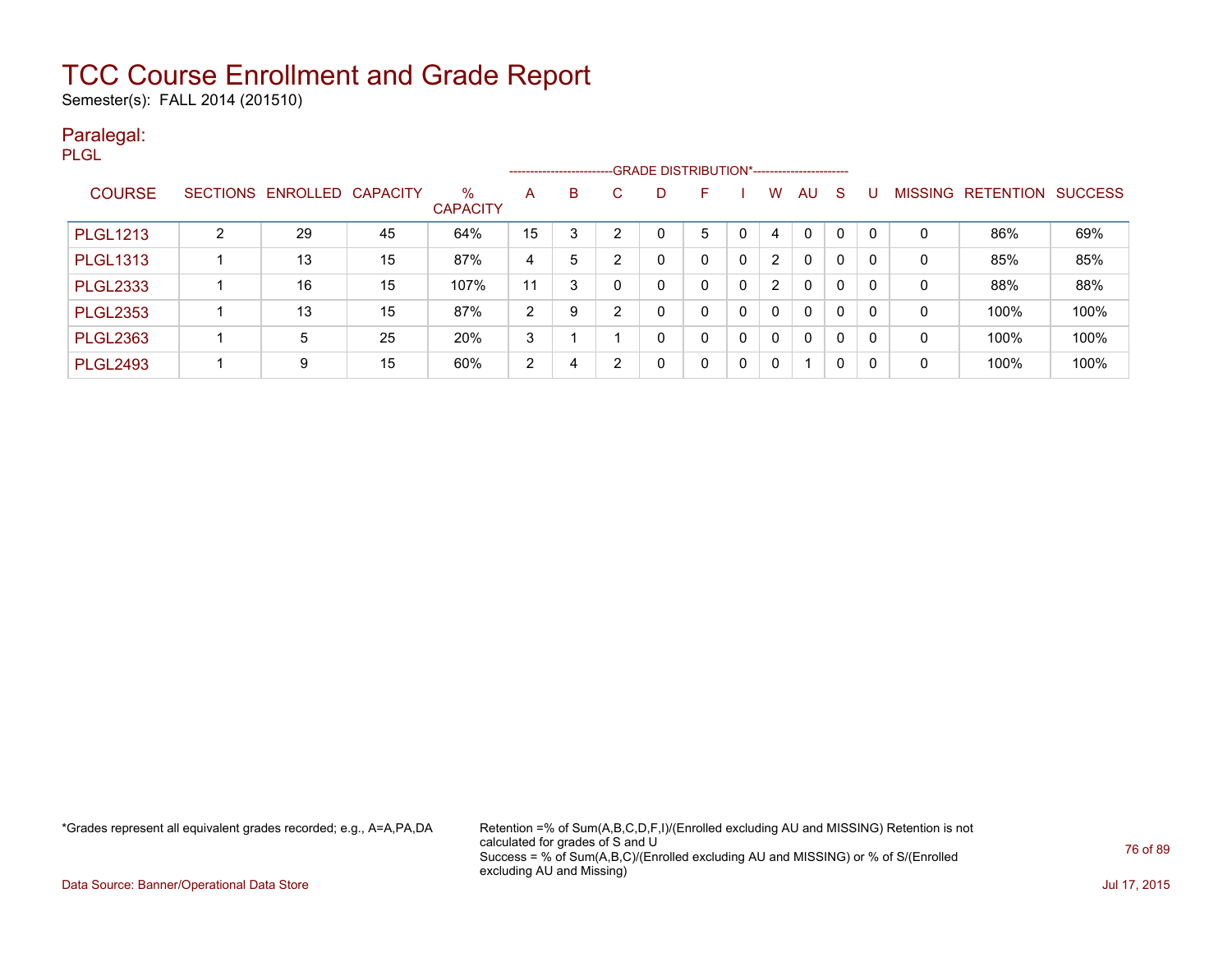Semester(s): FALL 2014 (201510)

#### Political Science: POLS

|                 |     |                            |       |                         |     | ---------------------- |     | -GRADE DISTRIBUTION*----------------------- |     |   |     |    |              |          |                |                  |                |
|-----------------|-----|----------------------------|-------|-------------------------|-----|------------------------|-----|---------------------------------------------|-----|---|-----|----|--------------|----------|----------------|------------------|----------------|
| <b>COURSE</b>   |     | SECTIONS ENROLLED CAPACITY |       | $\%$<br><b>CAPACITY</b> | Α   | B                      |     |                                             | ⊢   |   | w   | AU | <sub>S</sub> |          | <b>MISSING</b> | <b>RETENTION</b> | <b>SUCCESS</b> |
| <b>POLS1113</b> | 103 | 2.179                      | 2,635 | 83%                     | 799 | 535                    | 335 | 137                                         | 207 | 0 | 166 | 0  | $\Omega$     | $\Omega$ | 0              | 92%              | 77%            |
| <b>POLS2133</b> |     |                            | 20    | 35%                     | 5   |                        | 0   | $\Omega$                                    |     | 0 |     | 0  | $\Omega$     | $\Omega$ | 0              | 86%              | 71%            |
| <b>POLS2153</b> |     | 8                          | 20    | 40%                     | 4   | 3                      | 0   | 0                                           |     | 0 | 0   | 0  | $\Omega$     | $\Omega$ | 0              | 100%             | 88%            |
| <b>POLS2203</b> |     | 13                         | 20    | 65%                     | 5   | 5                      |     | 0                                           |     | 0 |     | 0  | $\Omega$     | $\Omega$ | 0              | 100%             | 85%            |
| <b>POLS2893</b> |     |                            |       | 100%                    |     |                        |     | 0                                           |     | 0 |     | 0  | $\Omega$     | $\Omega$ | 0              | 100%             | 100%           |

\*Grades represent all equivalent grades recorded; e.g., A=A,PA,DA Retention =% of Sum(A,B,C,D,F,I)/(Enrolled excluding AU and MISSING) Retention is not calculated for grades of S and U Success = % of Sum(A,B,C)/(Enrolled excluding AU and MISSING) or % of S/(Enrolled excluding AU and Missing)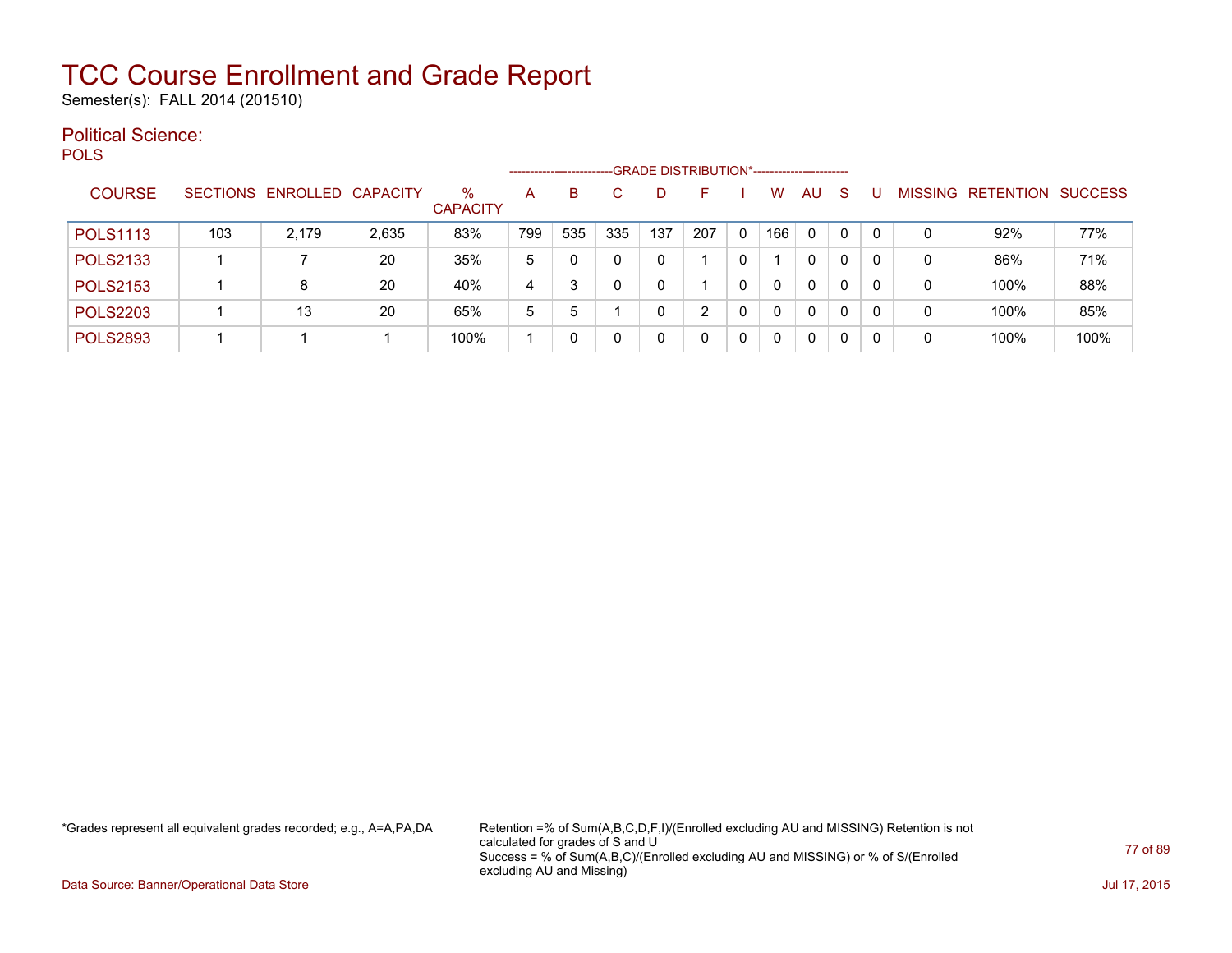Semester(s): FALL 2014 (201510)

#### Psychology:

PSYC

|                 |                 |                   |       |                         |                | ------------------------ |          |                | -GRADE DISTRIBUTION*---------------------- |              |     |              |          |          |                |                          |      |
|-----------------|-----------------|-------------------|-------|-------------------------|----------------|--------------------------|----------|----------------|--------------------------------------------|--------------|-----|--------------|----------|----------|----------------|--------------------------|------|
| <b>COURSE</b>   | <b>SECTIONS</b> | ENROLLED CAPACITY |       | $\%$<br><b>CAPACITY</b> | A              | B                        | C        | D              | F                                          |              | W   | AU           | S        | U        | <b>MISSING</b> | <b>RETENTION SUCCESS</b> |      |
| <b>PSYC1113</b> | 76              | 1,578             | 1,942 | 81%                     | 588            | 382                      | 228      | 77             | 136                                        | 2            | 165 | 0            | 0        | $\Omega$ | $\mathbf 0$    | 90%                      | 76%  |
| <b>PSYC1313</b> | 6               | 100               | 160   | 62%                     | 32             | 20                       | 21       | 4              | 7                                          | $\mathbf{0}$ | 16  | $\Omega$     | $\Omega$ | $\Omega$ | $\mathbf{0}$   | 84%                      | 73%  |
| <b>PSYC2023</b> | 26              | 478               | 645   | 74%                     | 247            | 119                      | 30       | 10             | 17                                         |              | 53  | 1            | 0        | $\Omega$ | 0              | 89%                      | 83%  |
| <b>PSYC2053</b> | 4               | 58                | 75    | 77%                     | 19             | 20                       | 8        | 2              |                                            | 0            | 8   | $\Omega$     | 0        | $\Omega$ | 0              | 86%                      | 81%  |
| <b>PSYC2133</b> |                 | 5                 | 15    | 33%                     | 5              | 0                        | 0        | 0              | 0                                          | $\mathbf{0}$ | 0   | $\mathbf{0}$ | $\Omega$ | $\Omega$ | 0              | 100%                     | 100% |
| <b>PSYC2193</b> | 3               | 57                | 80    | 71%                     | 26             | 20                       | 3        | 2              | 5                                          | $\mathbf{0}$ |     | $\mathbf{0}$ | $\Omega$ | $\Omega$ | $\mathbf{0}$   | 98%                      | 86%  |
| <b>PSYC2213</b> |                 | 4                 | 15    | 27%                     | $\overline{2}$ |                          | $\Omega$ | 0              | $\Omega$                                   | $\mathbf{0}$ |     | $\mathbf{0}$ | 0        | $\Omega$ | $\mathbf{0}$   | 75%                      | 75%  |
| <b>PSYC2223</b> | $\overline{2}$  | 14                | 45    | 31%                     | 6              | 5                        | 2        |                | $\Omega$                                   | $\mathbf{0}$ | 0   | $\mathbf{0}$ | 0        | $\Omega$ | $\Omega$       | 100%                     | 93%  |
| <b>PSYC2423</b> | 4               | 69                | 90    | 77%                     | 19             | 18                       |          | 5              |                                            | $\mathbf{0}$ | 13  | $\Omega$     | 0        | $\Omega$ | $\Omega$       | 81%                      | 64%  |
| <b>PSYC2523</b> | 3               | 40                | 70    | 57%                     | 15             | 8                        | 12       |                |                                            | $\mathbf{0}$ | 3   | $\mathbf{0}$ | $\Omega$ | $\Omega$ | $\mathbf{0}$   | 92%                      | 88%  |
| <b>PSYC2713</b> |                 | 12                | 15    | 80%                     | 3              | $\overline{2}$           | $\Omega$ | $\Omega$       | 0                                          | 0            |     | $\Omega$     | 0        | $\Omega$ | $\mathbf{0}$   | 42%                      | 42%  |
| <b>PSYC2813</b> | 7               | 59                | 130   | 45%                     | 23             | 14                       | 5        | $\overline{2}$ | 5                                          | 0            | 10  | $\mathbf{0}$ | $\Omega$ | $\Omega$ | 0              | 83%                      | 71%  |
| <b>PSYC2991</b> |                 | 1                 | 1     | 100%                    | 1              | $\Omega$                 | $\Omega$ | $\Omega$       | 0                                          | 0            | 0   | $\Omega$     | 0        | $\Omega$ | 0              | 100%                     | 100% |

\*Grades represent all equivalent grades recorded; e.g., A=A,PA,DA Retention =% of Sum(A,B,C,D,F,I)/(Enrolled excluding AU and MISSING) Retention is not calculated for grades of S and U Success = % of Sum(A,B,C)/(Enrolled excluding AU and MISSING) or % of S/(Enrolled excluding AU and Missing)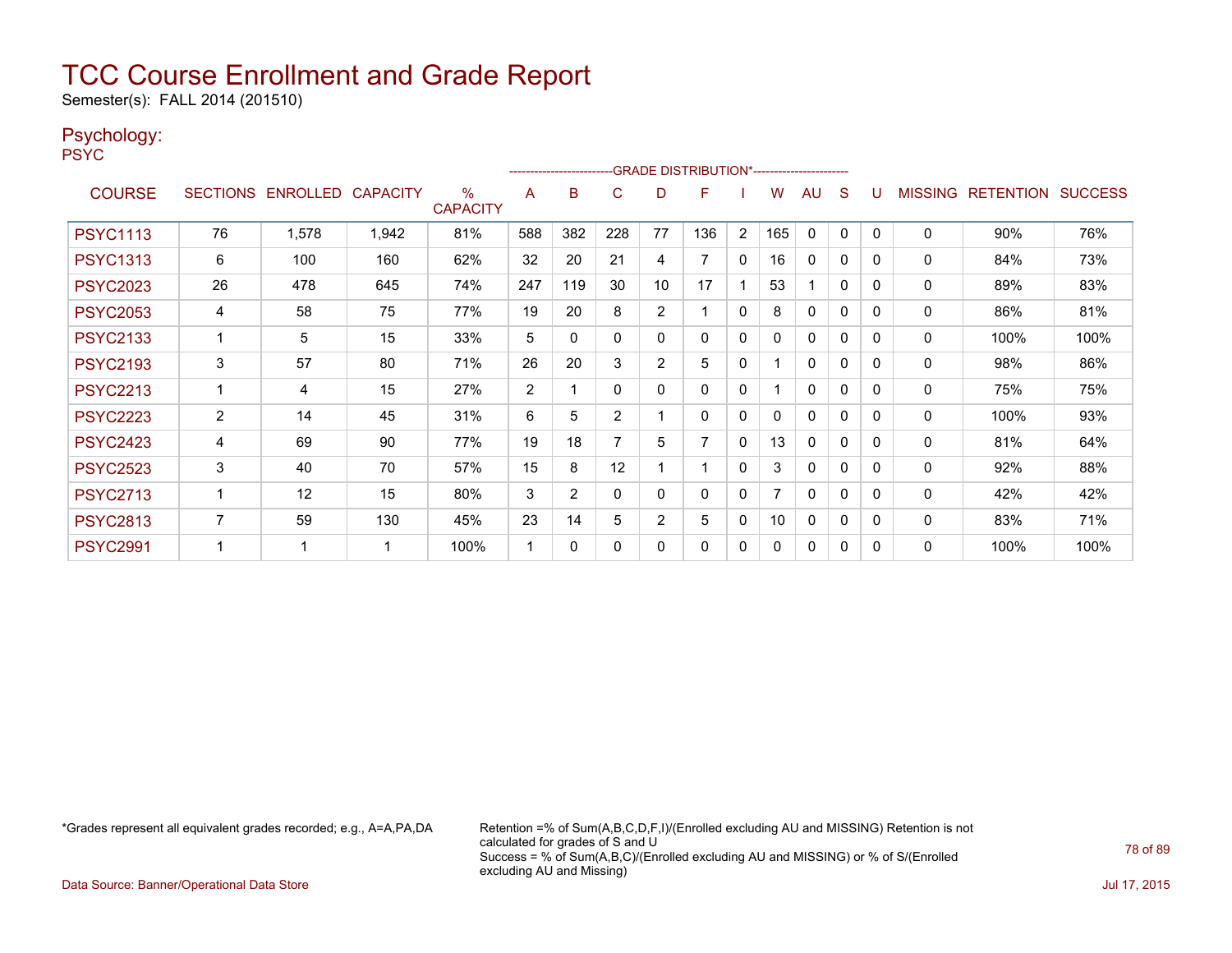Semester(s): FALL 2014 (201510)

#### Quality Control Technology: **QCTT**

|                 |   |                            |    |                         |    |    |   |    | ------------------------GRADE                DISTRIBUTION*---------------------- |   |              |              |   |          |                |                          |      |
|-----------------|---|----------------------------|----|-------------------------|----|----|---|----|----------------------------------------------------------------------------------|---|--------------|--------------|---|----------|----------------|--------------------------|------|
| <b>COURSE</b>   |   | SECTIONS ENROLLED CAPACITY |    | $\%$<br><b>CAPACITY</b> | A  | B  |   | D. | F                                                                                |   | W            | AU           | S |          | <b>MISSING</b> | <b>RETENTION SUCCESS</b> |      |
| QCTT1223        |   | 35                         | 41 | 85%                     |    | 10 | 6 |    | っ                                                                                |   | 9            | $\Omega$     | 0 |          | 0              | 74%                      | 66%  |
| QCTT1313        |   | 17                         | 20 | 85%                     |    | 3  | 5 |    | 0                                                                                | 0 | $\mathbf{2}$ | $\Omega$     | 0 | $\Omega$ | 0              | 88%                      | 88%  |
| <b>QCTT1443</b> | 2 | 9                          | 25 | 36%                     | 6  | 2  |   |    | 0                                                                                | 0 |              | $\mathbf{0}$ | 0 | $\Omega$ | 0              | 89%                      | 89%  |
| QCTT2153        |   | 4                          | 10 | 40%                     | 4  | 0  |   |    | 0                                                                                | 0 | 0            | $\Omega$     | 0 | $\Omega$ | 0              | 100%                     | 100% |
| QCTT2333        |   |                            |    | 100%                    |    | 0  |   |    | 0                                                                                | 0 | 0            | $\mathbf{0}$ | 0 | $\Omega$ | 0              | 100%                     | 100% |
| <b>QCTT2383</b> |   | 12                         | 15 | 80%                     | 10 |    |   |    | 0                                                                                | 0 |              | $\Omega$     | 0 | 0        | 0              | 92%                      | 92%  |

\*Grades represent all equivalent grades recorded; e.g., A=A,PA,DA Retention =% of Sum(A,B,C,D,F,I)/(Enrolled excluding AU and MISSING) Retention is not calculated for grades of S and U Success = % of Sum(A,B,C)/(Enrolled excluding AU and MISSING) or % of S/(Enrolled excluding AU and Missing)

Data Source: Banner/Operational Data Store Jul 17, 2015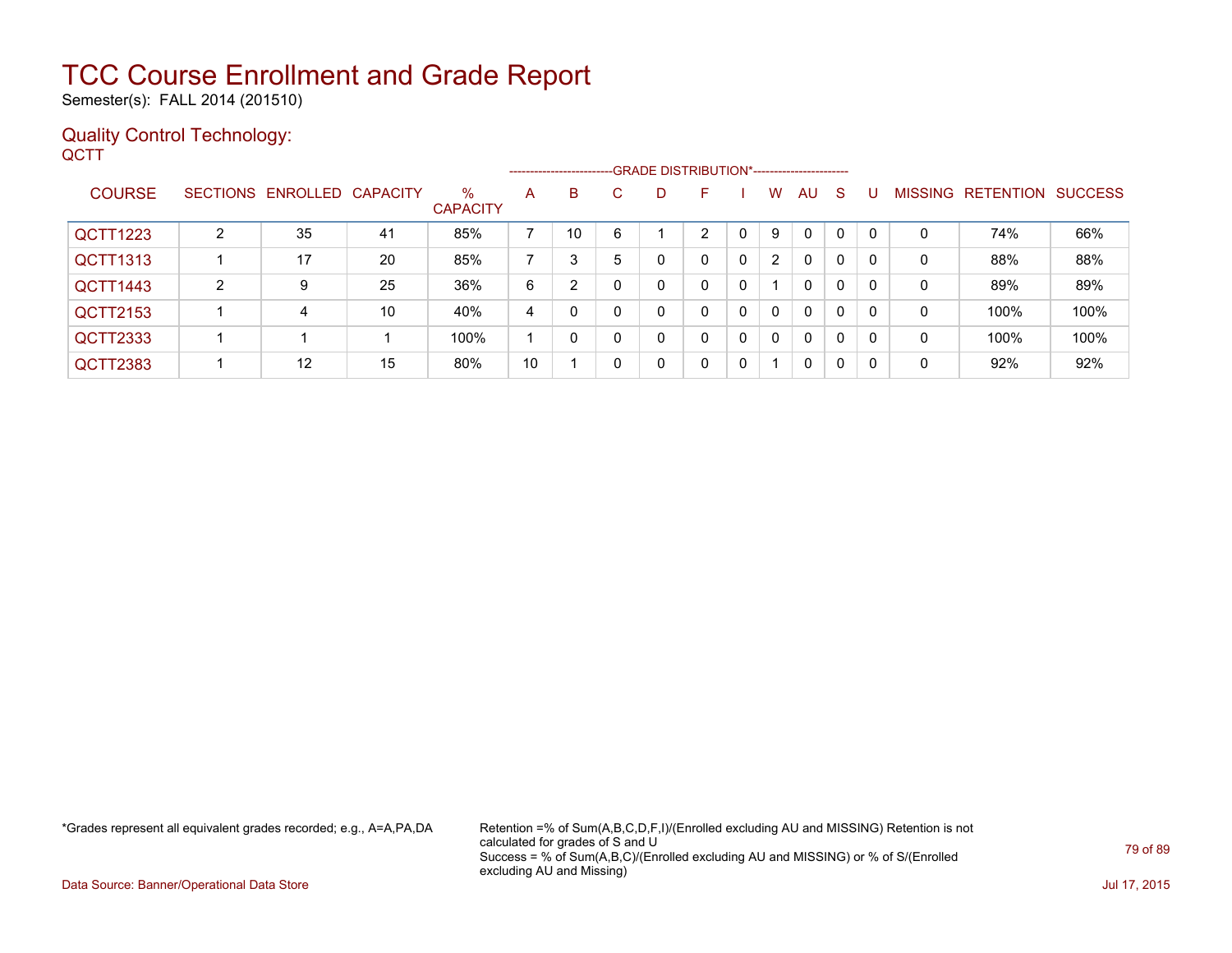Semester(s): FALL 2014 (201510)

#### Radiography:

RADT

|                 |                 |          |                 |                      |                |    |    |   | -------------------------GRADE DISTRIBUTION*----------------------- |   |              |              |              |          |                |                  |                |
|-----------------|-----------------|----------|-----------------|----------------------|----------------|----|----|---|---------------------------------------------------------------------|---|--------------|--------------|--------------|----------|----------------|------------------|----------------|
| <b>COURSE</b>   | <b>SECTIONS</b> | ENROLLED | <b>CAPACITY</b> | %<br><b>CAPACITY</b> | A              | B  | C. | D | F                                                                   |   | w            | AU           | S            |          | <b>MISSING</b> | <b>RETENTION</b> | <b>SUCCESS</b> |
| <b>RADT1212</b> |                 | 16       | 0               |                      | 16             |    |    |   | 0                                                                   | 0 | 0            | $\mathbf{0}$ | 0            |          | 0              | 100%             | 100%           |
| <b>RADT1313</b> | $\overline{2}$  | 24       | 36              | 67%                  | 9              | 12 | 3  |   | 0                                                                   | 0 | $\mathbf{0}$ | $\Omega$     | $\mathbf{0}$ |          | 0              | 100%             | 100%           |
| <b>RADT1324</b> | 2               | 24       | 31              | 77%                  | 20             | 3  |    |   | 0                                                                   | 0 | $\mathbf{0}$ | $\mathbf{0}$ | 0            | 0        | $\mathbf 0$    | 100%             | 100%           |
| <b>RADT1372</b> | $\overline{2}$  | 26       | 27              | 96%                  | $\overline{ }$ |    | 11 |   |                                                                     | 0 | $\mathbf{0}$ | $\mathbf{0}$ | 0            | $\Omega$ | 0              | 100%             | 96%            |
| <b>RADT2301</b> |                 | 16       | 0               |                      | 14             | 2  |    |   | 0                                                                   | 0 | 0            | $\mathbf{0}$ | 0            | $\Omega$ | 0              | 100%             | 100%           |
| <b>RADT2314</b> |                 | 16       | 0               |                      | 16             | 0  |    |   | 0                                                                   | 0 | 0            | $\mathbf{0}$ | 0            |          | 0              | 100%             | 100%           |
| <b>RADT2336</b> | 3               | 38       | 33              | 115%                 | 26             | 11 |    |   | 0                                                                   | 0 | $\mathbf{0}$ | $\mathbf{0}$ | 0            | $\Omega$ | $\Omega$       | 100%             | 100%           |
| <b>RADT2343</b> | 3               | 38       | 35              | 109%                 | 10             | 24 | 4  |   | 0                                                                   | 0 | 0            | $\mathbf{0}$ | 0            | $\Omega$ | 0              | 100%             | 100%           |
| <b>RADT2383</b> |                 | 22       | 35              | 63%                  | 3              |    | 12 |   | 0                                                                   | 0 | 0            | 0            | 0            | $\Omega$ | 0              | 100%             | 100%           |

\*Grades represent all equivalent grades recorded; e.g., A=A,PA,DA Retention =% of Sum(A,B,C,D,F,I)/(Enrolled excluding AU and MISSING) Retention is not calculated for grades of S and U Success = % of Sum(A,B,C)/(Enrolled excluding AU and MISSING) or % of S/(Enrolled excluding AU and Missing)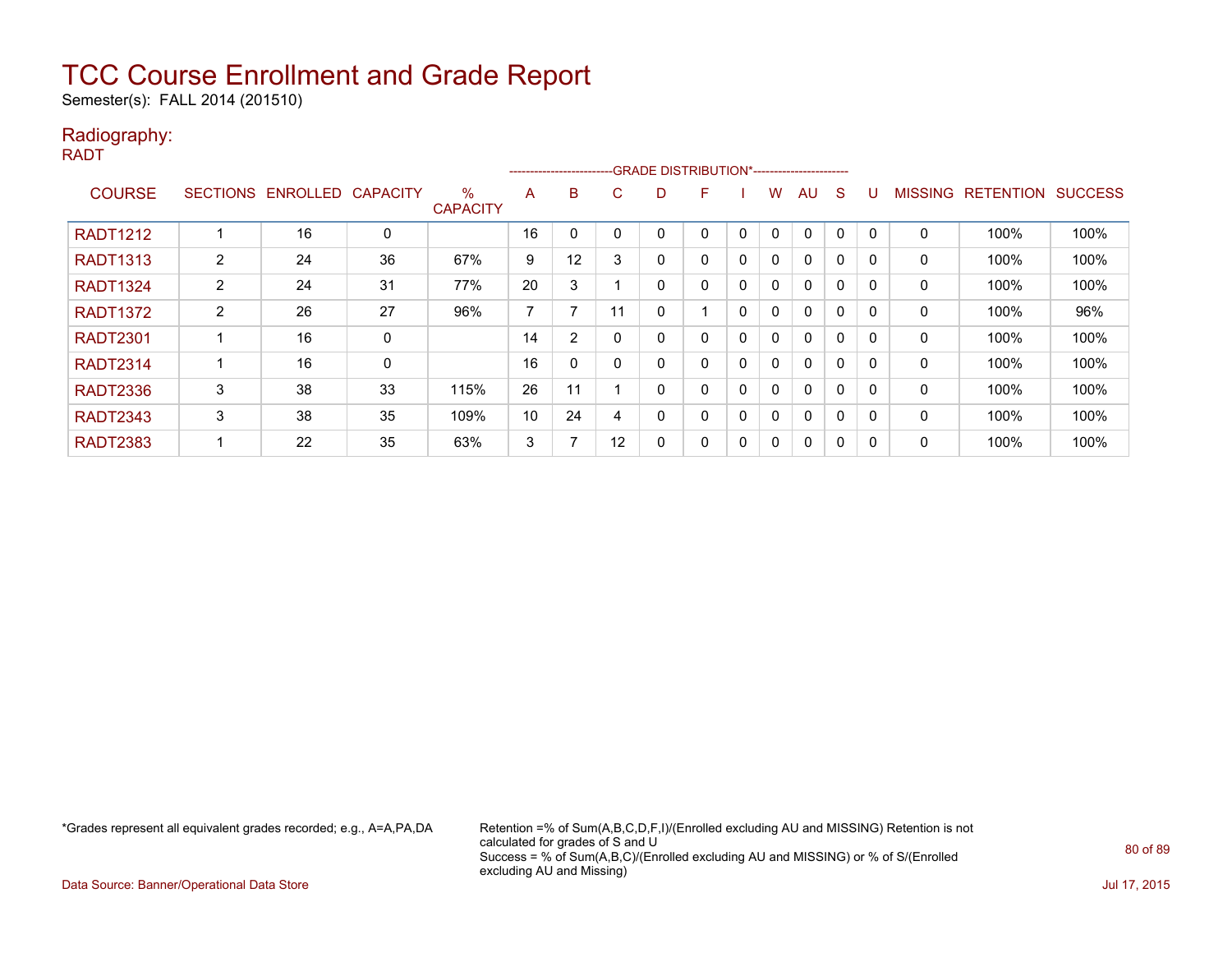Semester(s): FALL 2014 (201510)

#### Religious Studies:

RELG

|                 |                |                            |    |                         |    | ------------------------- |    |   | -GRADE DISTRIBUTION*----------------------- |              |    |              |              |     |                |                  |                |
|-----------------|----------------|----------------------------|----|-------------------------|----|---------------------------|----|---|---------------------------------------------|--------------|----|--------------|--------------|-----|----------------|------------------|----------------|
| <b>COURSE</b>   |                | SECTIONS ENROLLED CAPACITY |    | $\%$<br><b>CAPACITY</b> | A  | B                         | C. | D | F                                           |              | W  | AU           | <sub>S</sub> |     | <b>MISSING</b> | <b>RETENTION</b> | <b>SUCCESS</b> |
| <b>RELG1113</b> | 3              | 39                         | 70 | 56%                     | 8  | 10                        | ົ  | 3 | 3                                           |              | 13 | 0            | 0            |     | 0              | 67%              | 51%            |
| <b>RELG1213</b> | 4              | 26                         | 90 | 29%                     | 11 |                           |    |   | C.                                          | 0            | 5  | $\mathbf{0}$ | 0            | 0   | 0              | 81%              | 69%            |
| <b>RELG1223</b> | $\overline{2}$ | 17                         | 30 | 57%                     | 10 | $\overline{2}$            |    | 0 | 0                                           | 0            | 4  | $\mathbf{0}$ | 0            | - 0 | 0              | 76%              | 76%            |
| <b>RELG2113</b> | 3              | 42                         | 75 | 56%                     | 13 | 10                        |    |   | 4                                           | $\mathbf{0}$ | 10 | $\mathbf{0}$ | 0            | 0   | 0              | 76%              | 64%            |
| <b>RELG2123</b> | 2              | 22                         | 55 | 40%                     | 3  | 6                         | 5  |   | 0                                           | 0            | ⇁  | $\mathbf{0}$ | 0            | -0  | 0              | 68%              | 64%            |
| <b>RELG2173</b> | $\overline{2}$ | 17                         | 45 | 38%                     | 10 | 2                         |    | 0 |                                             | 0            |    | 0            | 0            | -0  | 0              | 94%              | 88%            |

\*Grades represent all equivalent grades recorded; e.g., A=A,PA,DA Retention =% of Sum(A,B,C,D,F,I)/(Enrolled excluding AU and MISSING) Retention is not calculated for grades of S and U Success = % of Sum(A,B,C)/(Enrolled excluding AU and MISSING) or % of S/(Enrolled excluding AU and Missing)

Data Source: Banner/Operational Data Store Jul 17, 2015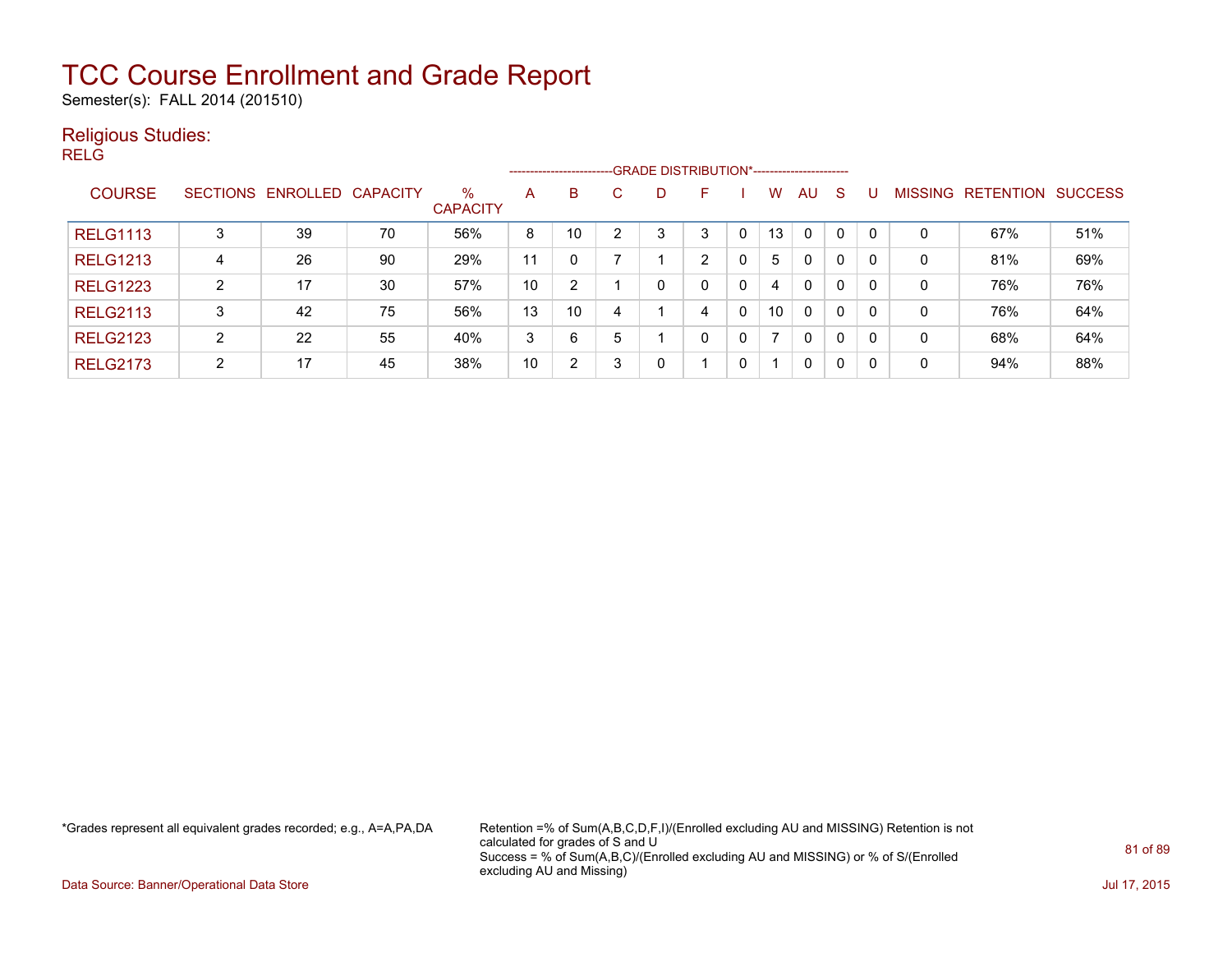Semester(s): FALL 2014 (201510)

#### Respiratory Care:

RESP

|                 |                 |                 |                 |                      |                          | ------------------------ |        | -GRADE DISTRIBUTION*----------------------- |   |              |                |          |             |              |                |                  |                |
|-----------------|-----------------|-----------------|-----------------|----------------------|--------------------------|--------------------------|--------|---------------------------------------------|---|--------------|----------------|----------|-------------|--------------|----------------|------------------|----------------|
| <b>COURSE</b>   | <b>SECTIONS</b> | <b>ENROLLED</b> | <b>CAPACITY</b> | %<br><b>CAPACITY</b> | A                        | B                        | C      | D                                           | F |              | w              | AU       | S           |              | <b>MISSING</b> | <b>RETENTION</b> | <b>SUCCESS</b> |
| <b>RESP1232</b> |                 | 19              | 25              | 76%                  | $\overline{\phantom{a}}$ | 8                        | $\sim$ |                                             | 0 | 0            | 2              |          | $\Omega$    |              | $\Omega$       | 89%              | 89%            |
| <b>RESP1242</b> |                 | 19              | 25              | 76%                  | 2                        | 6                        | 9      | 0                                           | 0 | 0            | $\overline{2}$ | 0        | $\mathbf 0$ | ∩            | 0              | 89%              | 89%            |
| <b>RESP1251</b> |                 | 19              | 20              | 95%                  | 17                       | 0                        |        | 0                                           | 0 | $\mathbf{0}$ | $\overline{2}$ | $\Omega$ | $\Omega$    | <sup>n</sup> | 0              | 89%              | 89%            |
| <b>RESP1313</b> |                 | 20              | 25              | 80%                  | 3                        | 8                        |        | 0                                           | 0 | 0            | $\overline{2}$ | 0        | $\Omega$    | ∩            | 0              | 90%              | 90%            |
| <b>RESP1354</b> |                 | 19              | 25              | 76%                  | 3                        | 8                        | 6      | 0                                           | 0 | $\Omega$     | $\overline{2}$ | 0        | $\Omega$    | <sup>0</sup> | 0              | 89%              | 89%            |
| <b>RESP1511</b> | $\overline{2}$  | 19              | 26              | 73%                  | 17                       | 0                        |        | 0                                           | 0 | $\Omega$     | $\overline{2}$ | 0        | $\Omega$    | ∩            | 0              | 89%              | 89%            |
| <b>RESP2204</b> | $\overline{2}$  | 17              | 20              | 85%                  | 14                       | 3                        |        | 0                                           | 0 | 0            | 0              | 0        | $\mathbf 0$ | O            | 0              | 100%             | 100%           |
| <b>RESP2213</b> |                 | 16              | 25              | 64%                  | 13                       | $\overline{2}$           |        | 0                                           | 0 | 0            | 0              | 0        | $\Omega$    | O            | 0              | 100%             | 100%           |
| <b>RESP2311</b> |                 | 17              | 25              | 68%                  | 17                       | 0                        |        | 0                                           | 0 | 0            | 0              | 0        | 0           | C            | 0              | 100%             | 100%           |
| <b>RESP2324</b> |                 | 17              | 25              | 68%                  | 16                       | 0                        |        | 0                                           | 0 | 0            | 0              | 0        | 0           |              | 0              | 100%             | 100%           |

\*Grades represent all equivalent grades recorded; e.g., A=A,PA,DA Retention =% of Sum(A,B,C,D,F,I)/(Enrolled excluding AU and MISSING) Retention is not calculated for grades of S and U Success = % of Sum(A,B,C)/(Enrolled excluding AU and MISSING) or % of S/(Enrolled excluding AU and Missing)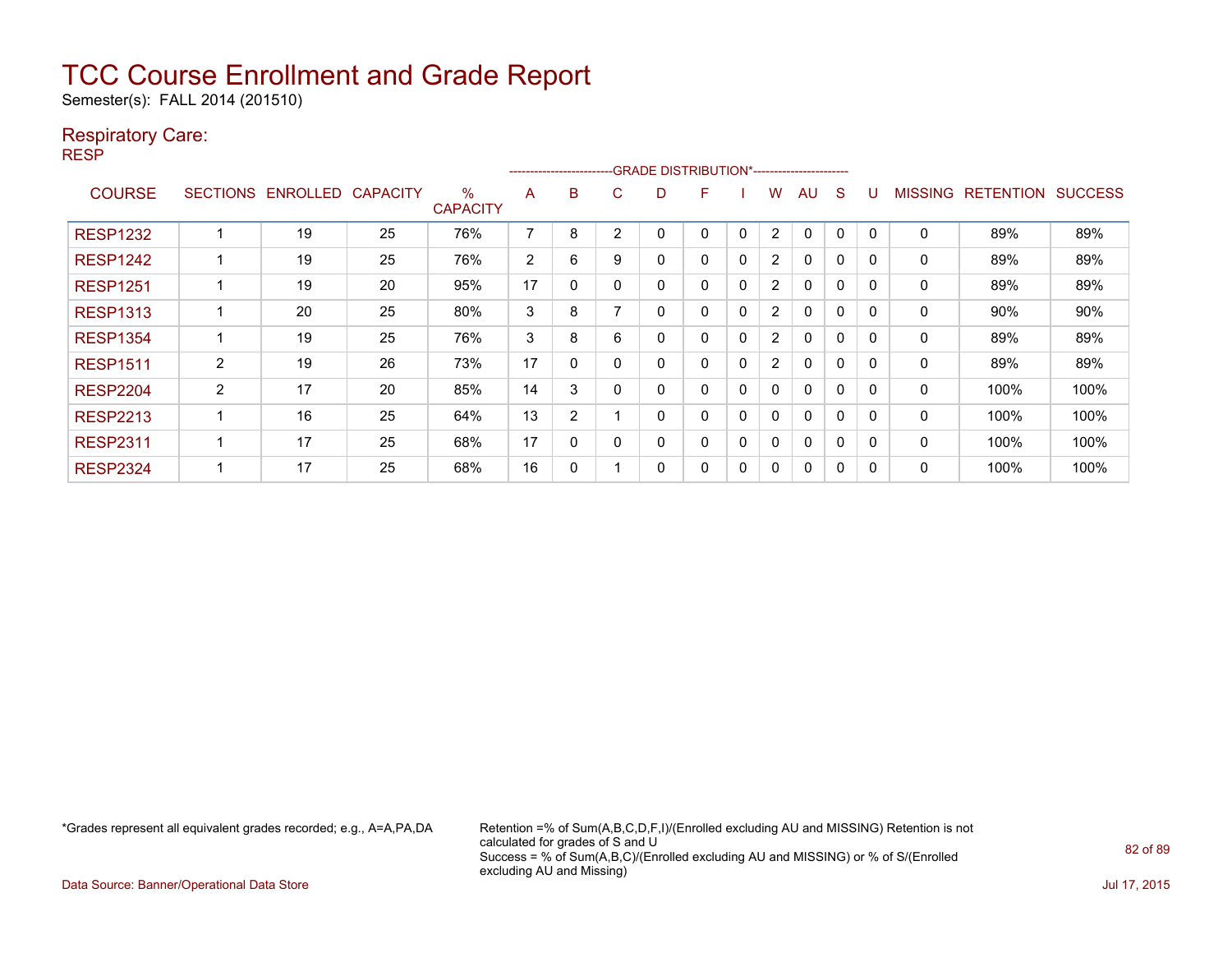Semester(s): FALL 2014 (201510)

#### Russian:

| <b>RUSS</b>     |                            |    |                 |  | ------------------------GRADE DISTRIBUTION*----------------------- |          |          |         |             |  |                                                  |      |
|-----------------|----------------------------|----|-----------------|--|--------------------------------------------------------------------|----------|----------|---------|-------------|--|--------------------------------------------------|------|
| <b>COURSE</b>   | SECTIONS ENROLLED CAPACITY |    | <b>CAPACITY</b> |  |                                                                    |          |          |         |             |  | % A B C D F I W AU S U MISSING RETENTION SUCCESS |      |
| <b>RUSS1103</b> |                            | 20 | $30\%$          |  | $\mathbf{r}$                                                       | $\Omega$ | $\Omega$ | $0$   0 | $\mathbf 0$ |  | 100%                                             | 100% |

\*Grades represent all equivalent grades recorded; e.g., A=A,PA,DA Retention =% of Sum(A,B,C,D,F,I)/(Enrolled excluding AU and MISSING) Retention is not calculated for grades of S and U Success = % of Sum(A,B,C)/(Enrolled excluding AU and MISSING) or % of S/(Enrolled excluding AU and Missing)

Data Source: Banner/Operational Data Store Jul 17, 2015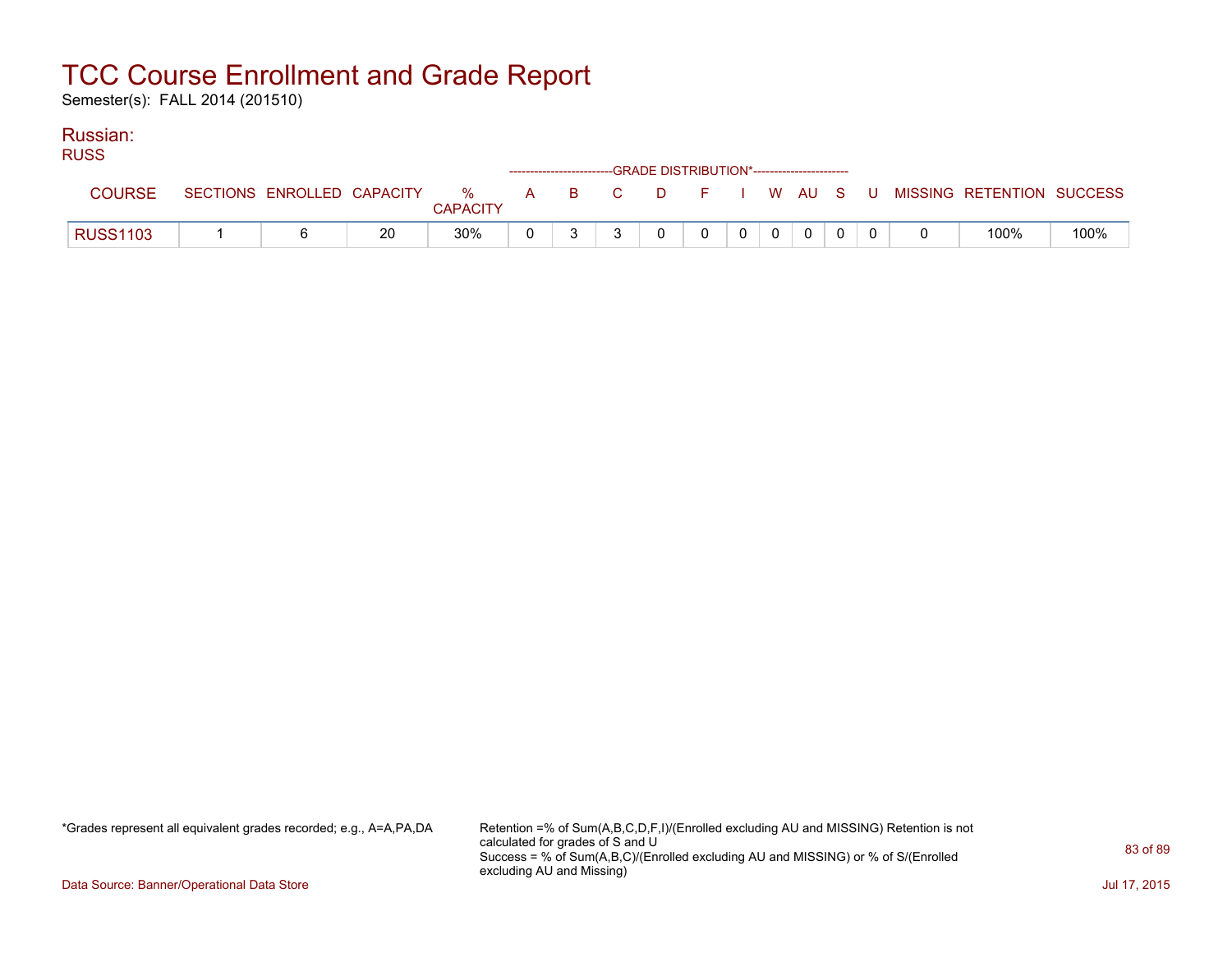Semester(s): FALL 2014 (201510)

#### Sociology:

**SOCI** 

|                 |                 | ENROLLED |                 |                                  |                | -------------------------GRADE DISTRIBUTION*----------------------- |                |    |    |   |                |              |   |          |                |                  |                |
|-----------------|-----------------|----------|-----------------|----------------------------------|----------------|---------------------------------------------------------------------|----------------|----|----|---|----------------|--------------|---|----------|----------------|------------------|----------------|
| <b>COURSE</b>   | <b>SECTIONS</b> |          | <b>CAPACITY</b> | $\frac{0}{0}$<br><b>CAPACITY</b> | A              | B                                                                   | C              | D  | F  |   | w              | AU           | S |          | <b>MISSING</b> | <b>RETENTION</b> | <b>SUCCESS</b> |
| <b>SOCI1113</b> | 29              | 477      | 715             | 67%                              | 191            | 127                                                                 | 65             | 15 | 28 | 5 | 46             | $\Omega$     | 0 | 0        | $\Omega$       | 90%              | 80%            |
| SOCI1133        |                 | 5        | 10              | 50%                              | 4              | $\mathbf{0}$                                                        | 0              | 0  |    | 0 | 0              | $\Omega$     | 0 | 0        | 0              | 100%             | 80%            |
| <b>SOCI2013</b> | $\overline{2}$  | 40       | 40              | 100%                             | 11             | 9                                                                   | 10             | 2  | 3  |   | 4              | 0            | 0 | 0        | 0              | 90%              | 75%            |
| <b>SOCI2043</b> |                 | 19       | 20              | 95%                              | 5              | 4                                                                   | 3              | 0  | 1  | 0 | 6              | $\Omega$     | 0 | 0        | 0              | 68%              | 63%            |
| <b>SOCI2053</b> | 4               | 10       | 70              | 14%                              | 3              | 4                                                                   | 0              | 0  | 0  | 0 | 3              | 0            | 0 | 0        | 0              | 70%              | 70%            |
| <b>SOCI2113</b> | $\overline{2}$  | 25       | 40              | 62%                              | 8              | 6                                                                   | $\overline{2}$ |    | 3  | 0 | 5              | 0            | 0 | 0        | 0              | 80%              | 64%            |
| <b>SOCI2123</b> | 3               | 32       | 65              | 49%                              | 14             | 9                                                                   | 3              | 0  | 4  |   |                | $\mathbf{0}$ | 0 | 0        | $\mathbf{0}$   | 97%              | 81%            |
| <b>SOCI2143</b> |                 | 6        | 20              | 30%                              | $\overline{2}$ | 3                                                                   | 0              | 0  | 0  | 0 | 0              | $\mathbf{0}$ | 0 | 0        | 1              | 100%             | 100%           |
| <b>SOCI2173</b> | $\overline{2}$  | 9        | 45              | 20%                              | 7              |                                                                     | 0              | 0  |    | 0 | 0              | $\mathbf{0}$ | 0 | 0        | $\mathbf{0}$   | 100%             | 89%            |
| <b>SOCI2223</b> | $\overline{2}$  | 9        | 45              | 20%                              | 3              | 3                                                                   | 0              |    | 0  | 0 | $\overline{2}$ | $\mathbf{0}$ | 0 | 0        | 0              | 78%              | 67%            |
| <b>SOCI2713</b> |                 | 5        | 10              | 50%                              | 3              |                                                                     | 0              | 0  | 0  | 0 |                | 0            | 0 | 0        | 0              | 80%              | 80%            |
| <b>SOCI2813</b> | $\overline{7}$  | 29       | 110             | 26%                              | 4              | 7                                                                   | 5              | 0  |    | 0 | 12             | 0            | 0 | 0        | $\mathbf 0$    | 59%              | 55%            |
| <b>SOCI2993</b> |                 | 12       | 20              | 60%                              | 4              | 6                                                                   |                |    | 0  | 0 | 0              | 0            | 0 | $\Omega$ | $\mathbf 0$    | 100%             | 92%            |

\*Grades represent all equivalent grades recorded; e.g., A=A,PA,DA Retention =% of Sum(A,B,C,D,F,I)/(Enrolled excluding AU and MISSING) Retention is not calculated for grades of S and U Success = % of Sum(A,B,C)/(Enrolled excluding AU and MISSING) or % of S/(Enrolled excluding AU and Missing)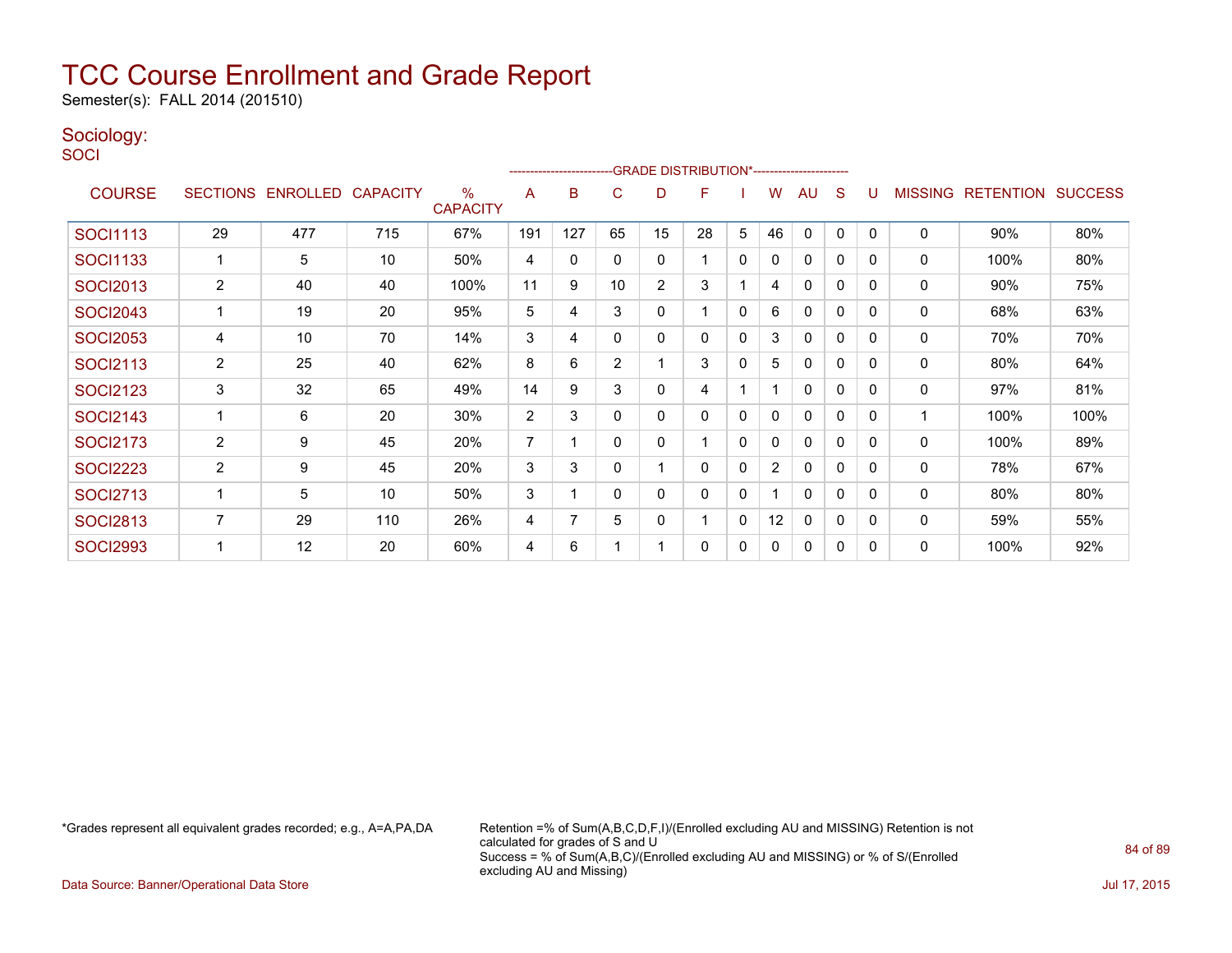Semester(s): FALL 2014 (201510)

#### Spanish:

SPAN

|                 |                | SECTIONS ENROLLED | <b>CAPACITY</b> |                                  |                | ------------------------ |                | -GRADE DISTRIBUTION*---------------------- |   |          |          |                |              |          |                |                  |                |
|-----------------|----------------|-------------------|-----------------|----------------------------------|----------------|--------------------------|----------------|--------------------------------------------|---|----------|----------|----------------|--------------|----------|----------------|------------------|----------------|
| <b>COURSE</b>   |                |                   |                 | $\frac{9}{6}$<br><b>CAPACITY</b> | A              | B                        | C              | D                                          | F |          | W        | AU             | <sub>S</sub> |          | <b>MISSING</b> | <b>RETENTION</b> | <b>SUCCESS</b> |
| <b>SPAN1001</b> |                | 16                | 15              | 107%                             | 11             | $\overline{2}$           | 0              | 0                                          | 0 | $\Omega$ | 3        | $\mathbf 0$    | $\mathbf{0}$ | $\Omega$ | 0              | 81%              | 81%            |
| <b>SPAN1003</b> |                | 10                | 20              | 50%                              | 8              |                          | 0              | 0                                          | 0 | 0        |          | 0              | $\Omega$     | 0        | 0              | 90%              | 90%            |
| <b>SPAN1031</b> |                | 10                | 15              | 67%                              | 9              | 0                        |                | 0                                          | 0 | 0        | 0        | 0              | 0            | 0        | 0              | 100%             | 100%           |
| <b>SPAN1103</b> | 24             | 351               | 510             | 69%                              | 143            | 79                       | 40             | 13                                         | 9 |          | 62       | 4              | $\Omega$     | 0        | $\mathbf{0}$   | 82%              | 76%            |
| <b>SPAN1213</b> | $\overline{7}$ | 67                | 140             | 48%                              | 27             | 15                       |                | 0                                          |   | $\Omega$ | 15       | $\overline{2}$ | $\Omega$     | $\Omega$ | 0              | 77%              | 75%            |
| <b>SPAN1313</b> | $\overline{2}$ | 25                | 40              | 62%                              | 18             | 4                        | $\overline{2}$ | 0                                          | 0 | 0        |          | 0              | $\mathbf{0}$ | 0        | 0              | 96%              | 96%            |
| <b>SPAN1413</b> |                | 12                | 20              | 60%                              | 8              | 3                        |                | 0                                          | 0 | 0        | 0        | $\mathbf{0}$   | 0            | 0        | 0              | 100%             | 100%           |
| <b>SPAN2113</b> | $\overline{2}$ | 13                | 21              | 62%                              | $\overline{7}$ | 3                        | $\overline{2}$ | 0                                          | 0 | $\Omega$ | 0        |                | $\Omega$     | 0        | 0              | 100%             | 100%           |
| <b>SPAN2213</b> |                | 11                | 20              | 55%                              | 7              | $\overline{2}$           |                | 0                                          | 0 | 0        |          | 0              | $\Omega$     | 0        | 0              | 91%              | 91%            |
| <b>SPAN2413</b> |                | 11                | 11              | 100%                             | $\overline{7}$ | $\overline{2}$           |                | 0                                          | 0 | $\Omega$ | 0        |                | $\Omega$     | 0        | 0              | 100%             | 100%           |
| <b>SPAN2443</b> |                | 7                 | 20              | 35%                              | 7              | 0                        | 0              | 0                                          | 0 | $\Omega$ | 0        | $\Omega$       | $\Omega$     | 0        | 0              | 100%             | 100%           |
| <b>SPAN2453</b> |                | 8                 | 20              | 40%                              | 6              |                          | 0              | 0                                          | 0 | 0        | $\Omega$ |                | $\mathbf{0}$ | 0        | 0              | 100%             | 100%           |
| <b>SPAN2473</b> | $\overline{2}$ | 18                | 40              | 45%                              | 14             | 0                        | $\Omega$       | 0                                          | 0 | $\Omega$ |          | 3              | $\Omega$     | 0        | $\mathbf{0}$   | 93%              | 93%            |
| <b>SPAN2543</b> |                | 1                 |                 | 100%                             |                | 0                        | 0              | 0                                          | 0 | 0        | 0        | 0              | 0            | 0        | 0              | 100%             | 100%           |
| <b>SPAN2663</b> |                | 4                 | 20              | 20%                              | 3              | 0                        | 0              | 0                                          | 0 | 0        | 1        | 0              | 0            | 0        | 0              | 75%              | 75%            |

\*Grades represent all equivalent grades recorded; e.g., A=A,PA,DA Retention =% of Sum(A,B,C,D,F,I)/(Enrolled excluding AU and MISSING) Retention is not calculated for grades of S and U Success = % of Sum(A,B,C)/(Enrolled excluding AU and MISSING) or % of S/(Enrolled excluding AU and Missing)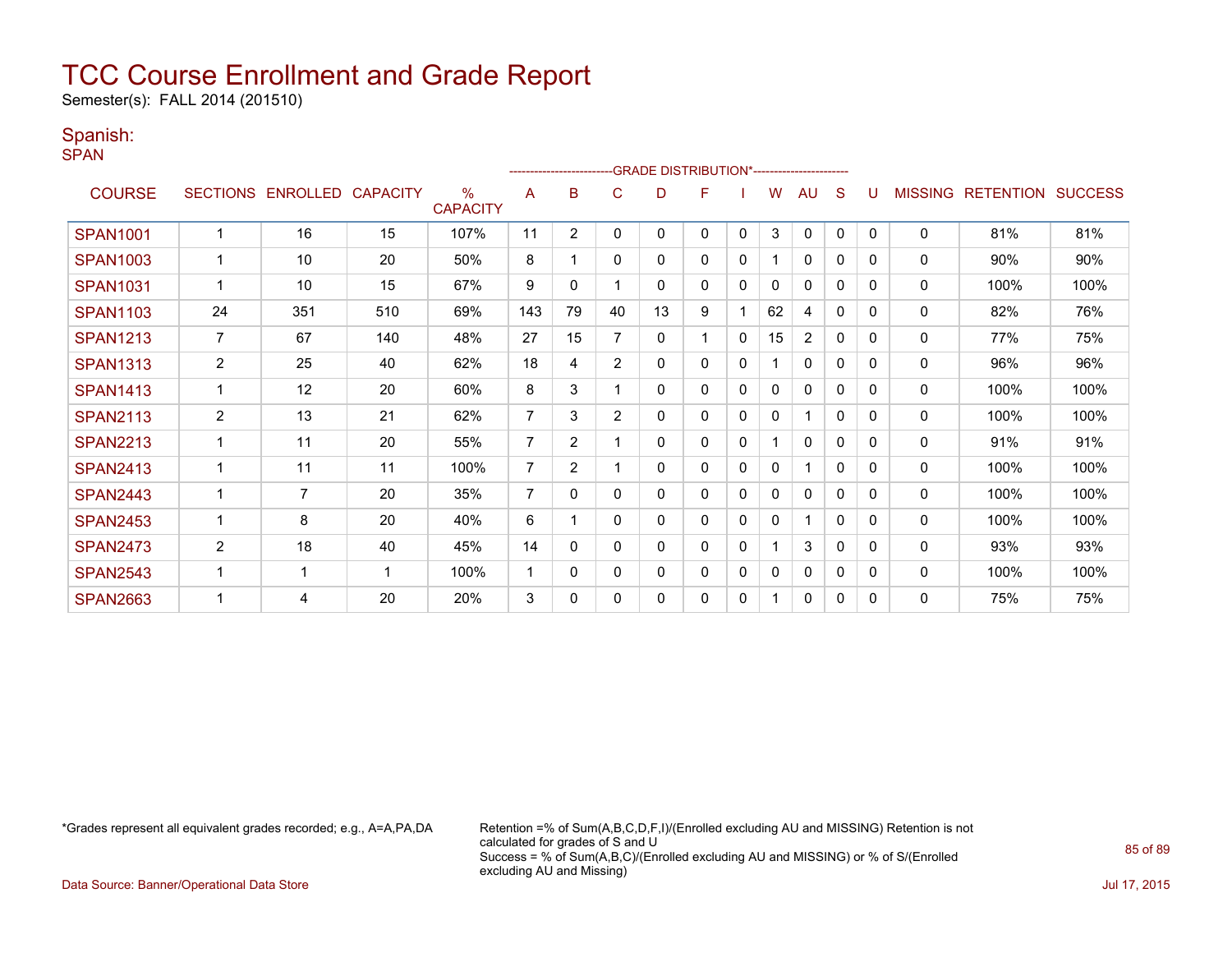Semester(s): FALL 2014 (201510)

#### Speech:

SPCH

|                 | -GRADE DISTRIBUTION*-----------------------<br>---------------------- |                            |       |                      |                |     |                |                |              |              |          |              |              |             |                |                  |                |
|-----------------|-----------------------------------------------------------------------|----------------------------|-------|----------------------|----------------|-----|----------------|----------------|--------------|--------------|----------|--------------|--------------|-------------|----------------|------------------|----------------|
| <b>COURSE</b>   |                                                                       | SECTIONS ENROLLED CAPACITY |       | %<br><b>CAPACITY</b> | A              | B   | C              | D              | F            |              | w        | AU           | S            | U           | <b>MISSING</b> | <b>RETENTION</b> | <b>SUCCESS</b> |
| <b>SPCH1113</b> | 61                                                                    | 1,156                      | 1,311 | 88%                  | 437            | 299 | 131            | 42             | 88           | 3            | 156      | $\mathbf{0}$ | $\mathbf{0}$ | 0           | $\Omega$       | 87%              | 75%            |
| <b>SPCH2053</b> | 3                                                                     | 25                         | 60    | 42%                  | 7              | 6   | $\overline{2}$ | $\overline{2}$ | 2            | $\mathbf{0}$ | 6        | $\mathbf{0}$ | 0            | 0           | $\mathbf{0}$   | 76%              | 60%            |
| <b>SPCH2093</b> |                                                                       | 8                          | 20    | 40%                  | 4              |     |                | 0              |              | 0            |          | 0            | $\mathbf{0}$ | $\mathbf 0$ | 0              | 88%              | 75%            |
| <b>SPCH2103</b> |                                                                       | 20                         | 20    | 100%                 | 3              | 7   | 4              | 2              |              | 0            | 3        | $\mathbf 0$  | $\mathbf{0}$ | 0           | 0              | 85%              | 70%            |
| <b>SPCH2333</b> | $\overline{2}$                                                        | 4                          | 11    | 36%                  | $\overline{2}$ |     | 0              | 0              |              | $\Omega$     | $\Omega$ | 0            | $\mathbf{0}$ | 0           | $\mathbf{0}$   | 100%             | 75%            |
| <b>SPCH2343</b> | $\overline{2}$                                                        | 4                          | 20    | 20%                  | 2              |     | $\Omega$       | $\Omega$       | $\mathbf{0}$ | $\Omega$     |          | $\mathbf{0}$ | $\mathbf{0}$ | $\Omega$    | $\mathbf{0}$   | 75%              | 75%            |
| <b>SPCH2351</b> | $\overline{2}$                                                        | 4                          | 15    | 27%                  | 1              | 0   | $\Omega$       | $\Omega$       | $\Omega$     | 0            | 3        | $\mathbf{0}$ | $\mathbf{0}$ | 0           | 0              | 25%              | 25%            |
| <b>SPCH2373</b> |                                                                       |                            | 3     | 33%                  | 1              | 0   | 0              | 0              | $\Omega$     | $\mathbf{0}$ | 0        | $\mathbf{0}$ | 0            | 0           | 0              | 100%             | 100%           |
| <b>SPCH2503</b> |                                                                       |                            | 20    | 5%                   | 0              | 0   | $\Omega$       | $\Omega$       | 0            |              | 0        | $\mathbf{0}$ | 0            | 0           | 0              | 100%             | 0%             |
| <b>SPCH2993</b> |                                                                       |                            | 20    | 5%                   | 0              | 0   | 0              | 0              | 0            | 0            |          | 0            | 0            | 0           | 0              | 0%               | 0%             |

\*Grades represent all equivalent grades recorded; e.g., A=A,PA,DA Retention =% of Sum(A,B,C,D,F,I)/(Enrolled excluding AU and MISSING) Retention is not calculated for grades of S and U Success = % of Sum(A,B,C)/(Enrolled excluding AU and MISSING) or % of S/(Enrolled excluding AU and Missing)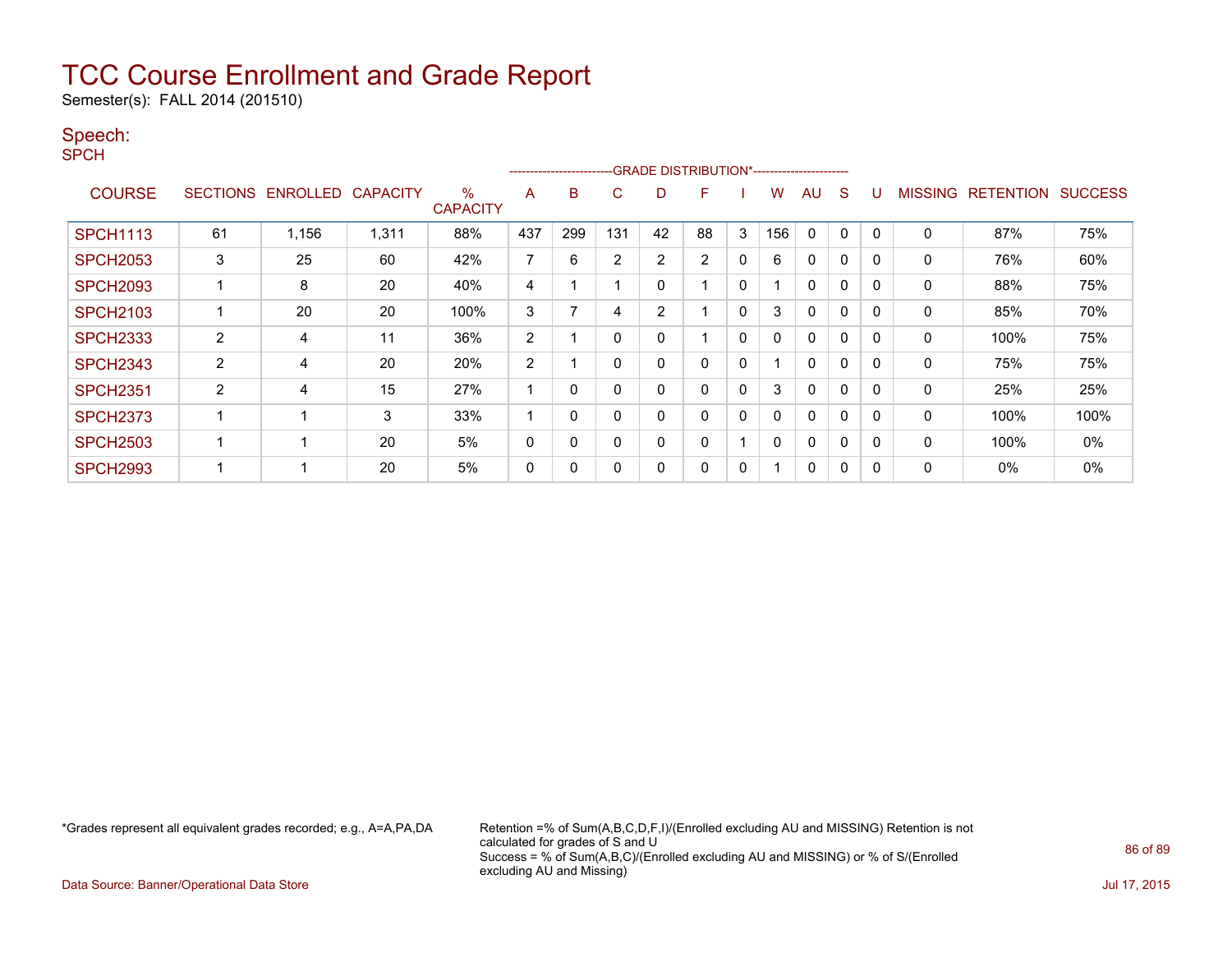Semester(s): FALL 2014 (201510)

#### Surgical Technology:

**SRGT** 

|                 | -------------------------GRADE                DISTRIBUTION*---------------------- |                 |                 |                         |                |              |          |   |   |              |              |              |              |              |                |                  |                |
|-----------------|-----------------------------------------------------------------------------------|-----------------|-----------------|-------------------------|----------------|--------------|----------|---|---|--------------|--------------|--------------|--------------|--------------|----------------|------------------|----------------|
| <b>COURSE</b>   | <b>SECTIONS</b>                                                                   | <b>ENROLLED</b> | <b>CAPACITY</b> | $\%$<br><b>CAPACITY</b> | A              | B            | C        | D | F |              | W            | AU           | S            | υ            | <b>MISSING</b> | <b>RETENTION</b> | <b>SUCCESS</b> |
| <b>SRGT1112</b> |                                                                                   | 6               | 0               |                         | 4              | 2            | 0        | 0 | 0 | $\mathbf{0}$ | $\mathbf{0}$ | $\mathbf{0}$ | $\mathbf{0}$ | $\Omega$     | 0              | 100%             | 100%           |
| <b>SRGT1211</b> |                                                                                   | 6               | 0               |                         | $\overline{2}$ | 3            | 0        | 0 | 0 | 0            |              | 0            | $\mathbf{0}$ | $\Omega$     | 0              | 83%              | 83%            |
| <b>SRGT1222</b> |                                                                                   | 5               | 0               |                         | 2              | 3            |          | 0 | 0 | 0            | $\mathbf{0}$ | $\mathbf{0}$ | $\mathbf 0$  | $\Omega$     | 0              | 100%             | 100%           |
| <b>SRGT1333</b> |                                                                                   | 5               | 0               |                         | 4              |              |          | 0 | 0 | $\Omega$     | $\mathbf{0}$ | $\mathbf{0}$ | $\mathbf 0$  | $\Omega$     | 0              | 100%             | 100%           |
| <b>SRGT2221</b> |                                                                                   | 5               | 0               |                         | 4              |              |          | 0 | 0 | 0            | 0            | 0            | $\mathbf 0$  | $\Omega$     | 0              | 100%             | 100%           |
| <b>SRGT2312</b> |                                                                                   | 6               | 0               |                         | 5              | 0            |          | 0 | 0 | $\mathbf{0}$ |              | $\Omega$     | $\Omega$     | $\Omega$     | 0              | 83%              | 83%            |
| <b>SRGT2323</b> |                                                                                   |                 | 0               |                         |                | $\Omega$     |          | 0 | 0 | $\mathbf{0}$ | $\mathbf{0}$ | $\mathbf{0}$ | $\Omega$     | $\Omega$     | 0              | 100%             | 100%           |
| <b>SRGT2332</b> |                                                                                   |                 | 0               |                         | 0              |              | $\Omega$ | 0 | 0 | $\mathbf{0}$ | 0            | $\mathbf{0}$ | $\Omega$     | $\Omega$     | 0              | 100%             | 100%           |
| <b>SRGT2434</b> |                                                                                   |                 | 0               |                         |                | $\mathbf{0}$ |          | 0 | 0 | $\mathbf{0}$ | $\Omega$     | $\Omega$     | $\Omega$     | <sup>0</sup> | 0              | 100%             | 100%           |
| <b>SRGT2442</b> |                                                                                   |                 | 0               |                         | 0              |              |          | 0 | 0 | $\Omega$     | $\mathbf 0$  | $\mathbf{0}$ | 0            | ∩            | 0              | 100%             | 100%           |

\*Grades represent all equivalent grades recorded; e.g., A=A,PA,DA Retention =% of Sum(A,B,C,D,F,I)/(Enrolled excluding AU and MISSING) Retention is not calculated for grades of S and U Success = % of Sum(A,B,C)/(Enrolled excluding AU and MISSING) or % of S/(Enrolled excluding AU and Missing)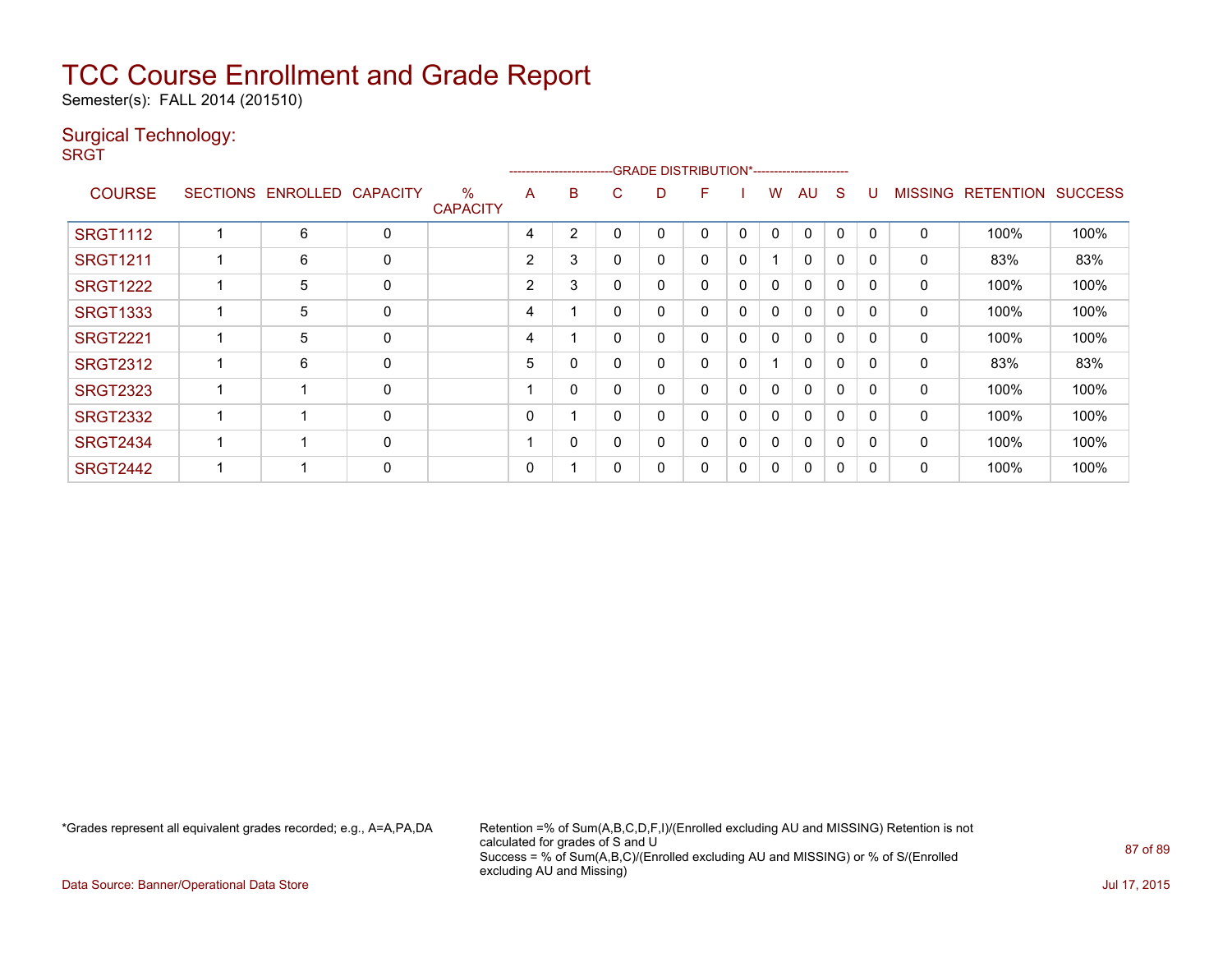Semester(s): FALL 2014 (201510)

#### Theatre:

THEA

|                 |                      |                   |                 |                                  |    |                |                | ------------------------GRADE                DISTRIBUTION*---------------------- |                |              |                |              |              |              |                |                  |                |
|-----------------|----------------------|-------------------|-----------------|----------------------------------|----|----------------|----------------|----------------------------------------------------------------------------------|----------------|--------------|----------------|--------------|--------------|--------------|----------------|------------------|----------------|
| <b>COURSE</b>   |                      | SECTIONS ENROLLED | <b>CAPACITY</b> | $\frac{0}{0}$<br><b>CAPACITY</b> | A  | в              | С              | D                                                                                | F              |              | W              | AU           | <sub>S</sub> |              | <b>MISSING</b> | <b>RETENTION</b> | <b>SUCCESS</b> |
| <b>THEA1023</b> |                      | 7                 | 20              | 35%                              | 5  |                |                | 0                                                                                | 0              | 0            | 0              | $\mathbf{0}$ | $\mathbf{0}$ | $\mathbf{0}$ | $\mathbf 0$    | 100%             | 100%           |
| <b>THEA1033</b> |                      | 15                | 16              | 94%                              | 10 | 4              |                | 0                                                                                | 0              | 0            | 0              | 0            | $\Omega$     | 0            | $\mathbf 0$    | 100%             | 100%           |
| <b>THEA1053</b> | $\mathbf{1}$         | 20                | 20              | 100%                             | 13 | $\overline{2}$ |                |                                                                                  |                | $\Omega$     | $\overline{2}$ | $\mathbf{0}$ | $\Omega$     | 0            | 0              | 90%              | 80%            |
| <b>THEA1081</b> |                      | 55                | 55              | 100%                             | 40 | 8              | 3              | 0                                                                                |                | 0            | 3              | 0            | 0            | 0            | $\mathbf 0$    | 95%              | 93%            |
| <b>THEA1093</b> | $\overline{2}$       | 22                | 48              | 46%                              | 15 | 4              |                | 0                                                                                | $\overline{2}$ | $\Omega$     | 0              | 0            | $\Omega$     | 0            | $\mathbf 0$    | 100%             | 91%            |
| <b>THEA1133</b> | 1                    | 13                | 20              | 65%                              | 10 | 0              | $\overline{2}$ | 0                                                                                | 0              | 0            | 1              | 0            | 0            | 0            | 0              | 92%              | 92%            |
| <b>THEA1242</b> | $\blacktriangleleft$ | 3                 | 5               | 60%                              | 1  |                | 0              | 0                                                                                | 0              | 0            | 1              | $\Omega$     | 0            | 0            | $\mathbf 0$    | 67%              | 67%            |
| <b>THEA1563</b> | 1                    | 5                 | 20              | 25%                              | 4  |                | 0              | 0                                                                                | 0              | 0            | 0              | $\Omega$     | $\Omega$     | 0            | 0              | 100%             | 100%           |
| <b>THEA2013</b> |                      | 10                | 15              | 67%                              | 10 | $\mathbf{0}$   | $\Omega$       | 0                                                                                | 0              | $\mathbf{0}$ | 0              | $\mathbf{0}$ | $\Omega$     | 0            | 0              | 100%             | 100%           |
| <b>THEA2063</b> | 1                    | 8                 | 20              | 40%                              |    | 5              |                | 0                                                                                |                | 0            | 0              | $\mathbf{0}$ | 0            | 0            | 0              | 100%             | 88%            |
| <b>THEA2253</b> |                      | 4                 | 15              | 27%                              | 3  | 0              |                | 0                                                                                | 0              | 0            | 0              | 0            | $\mathbf{0}$ | 0            | $\mathbf 0$    | 100%             | 100%           |
| <b>THEA2313</b> | 1                    | 8                 | 20              | 40%                              | 6  |                |                | 0                                                                                | 0              | 0            | 0              | 0            | $\Omega$     | 0            | 0              | 100%             | 100%           |
| <b>THEA2333</b> | $\mathbf 1$          | 11                | 20              | 55%                              | 10 | $\mathbf{0}$   | 0              |                                                                                  | 0              | 0            | 0              | 0            | $\mathbf{0}$ | 0            | 0              | 100%             | 91%            |
| <b>THEA2453</b> |                      | 13                | 13              | 100%                             | 8  | 3              | 0              | 0                                                                                | 1              | 0            | 1              | 0            | 0            | 0            | $\mathbf 0$    | 92%              | 85%            |

\*Grades represent all equivalent grades recorded; e.g., A=A,PA,DA Retention =% of Sum(A,B,C,D,F,I)/(Enrolled excluding AU and MISSING) Retention is not calculated for grades of S and U Success = % of Sum(A,B,C)/(Enrolled excluding AU and MISSING) or % of S/(Enrolled excluding AU and Missing)

Data Source: Banner/Operational Data Store Jul 17, 2015